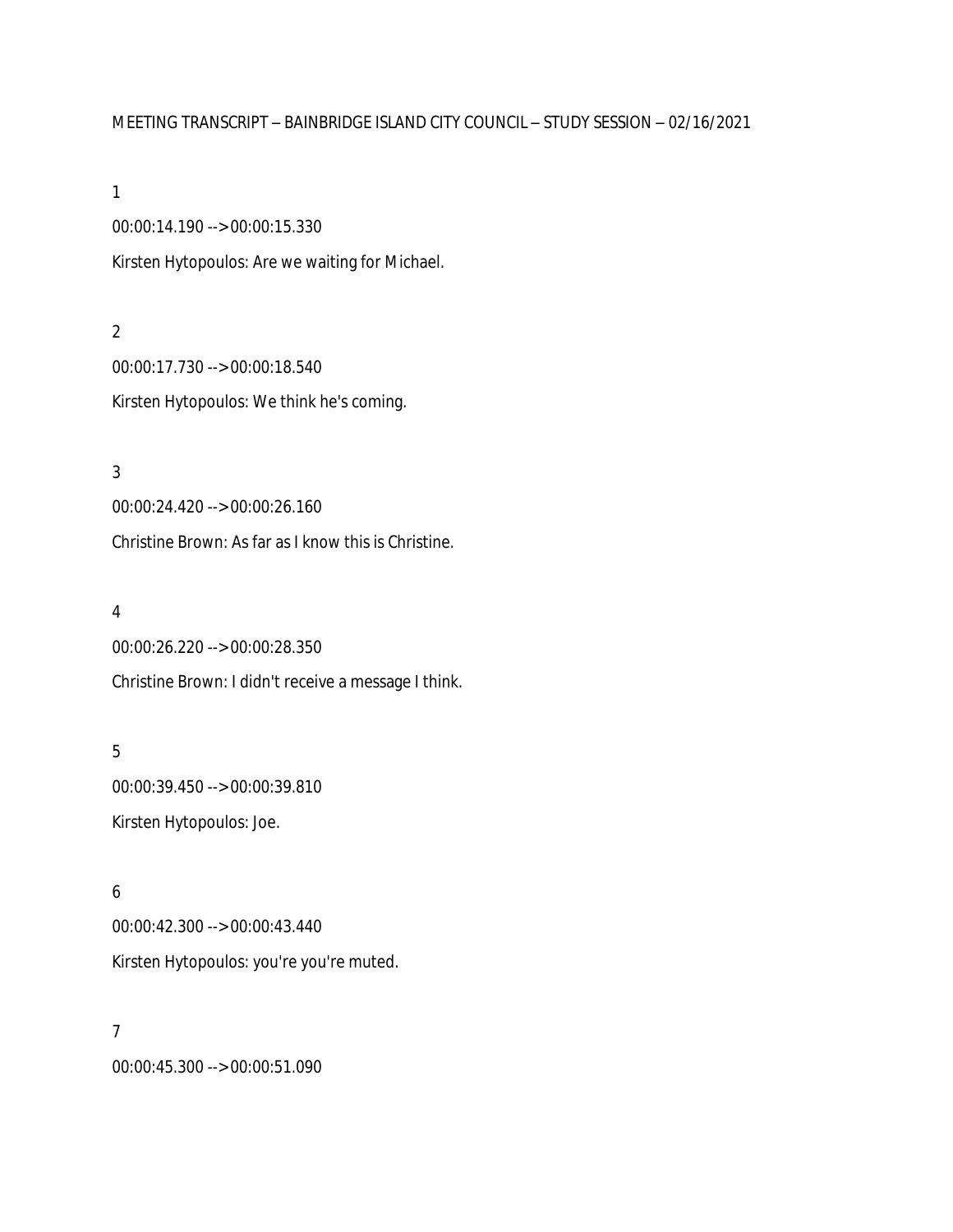Joe Deets: Sorry, I was, I was literally counting colleague so that's all I was doing I wasn't trying to say anything important.

8

00:00:56.370 --> 00:00:57.330

Kirsten Hytopoulos: Do you want to get started.

9

00:01:03.330 --> 00:01:18.270

Kirsten Hytopoulos: Alright work i'm calling to order the city council's study session the emergency Council study session of Tuesday February 16 2021 we have six Council members here we're waiting for councilmember pollock who I believe we expect should be here soon.

10

00:01:19.980 --> 00:01:20.280

Kirsten Hytopoulos: yeah.

11

00:01:20.580 --> 00:01:27.870

Rasham Nassar: i'm sorry to interrupt I didn't receive a communication from councilmember pollock and he will not be attending tonight's meeting he is very ill.

12

00:01:28.320 --> 00:01:39.030

Kirsten Hytopoulos: Oh OK OK, thank you for sharing that's not that's not good okay there'll be six of us tonight all customers are present, except for kills my Republic would any Council member like to check in.

13

00:01:41.700 --> 00:01:47.580

Kirsten Hytopoulos: Seeing no one, our first our first item up is an executive session.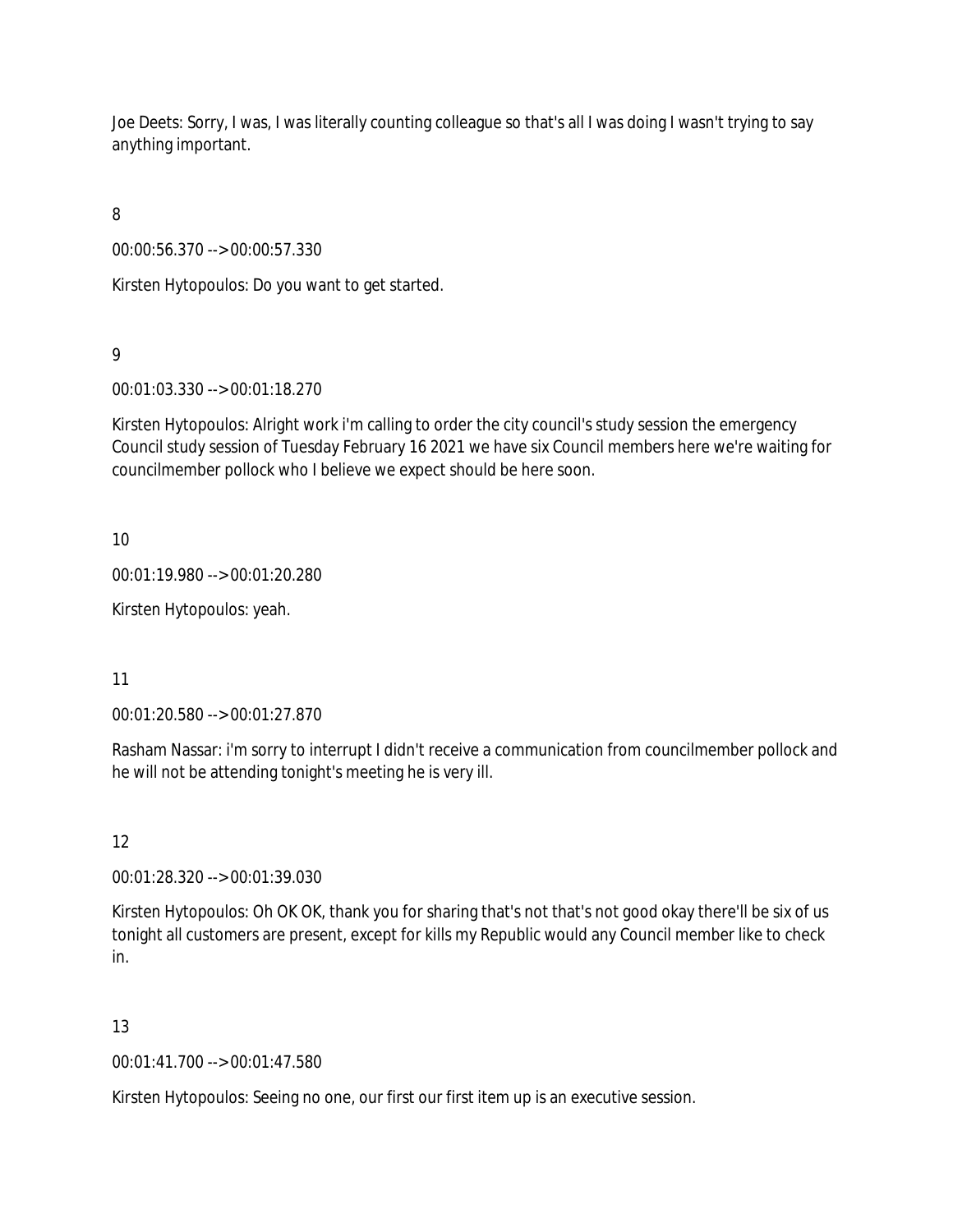00:01:48.030 --> 00:01:56.970

Kirsten Hytopoulos: We will be going into executive session pursuant to our CW four to 301101 g to evaluate the qualifications of an applicant for employment.

15

00:01:57.360 --> 00:02:03.900

Kirsten Hytopoulos: Or to review the performance of a public employee and pursuant to our CW 4231 101 I.

# 16

00:02:04.320 --> 00:02:10.020

Kirsten Hytopoulos: To discuss with legal counsel matters related to litigation or potential litigation, to which the city, the governing body.

17

00:02:10.320 --> 00:02:25.470

Kirsten Hytopoulos: Remember acting an official capacity is or is likely to become a party on public knowledge regarding this discussion is likely to result in adverse or legal final legal or financial consequence to the Agency, we are anticipating 30 minutes, and we will be.

18

00:02:27.150 --> 00:02:28.530

Kirsten Hytopoulos: recessing to executive session.

# 19

00:02:30.480 --> 00:02:36.630

Joe Levan: And Councils euless I will send you the invite and you'll join and we'll come back into this meeting afterwards.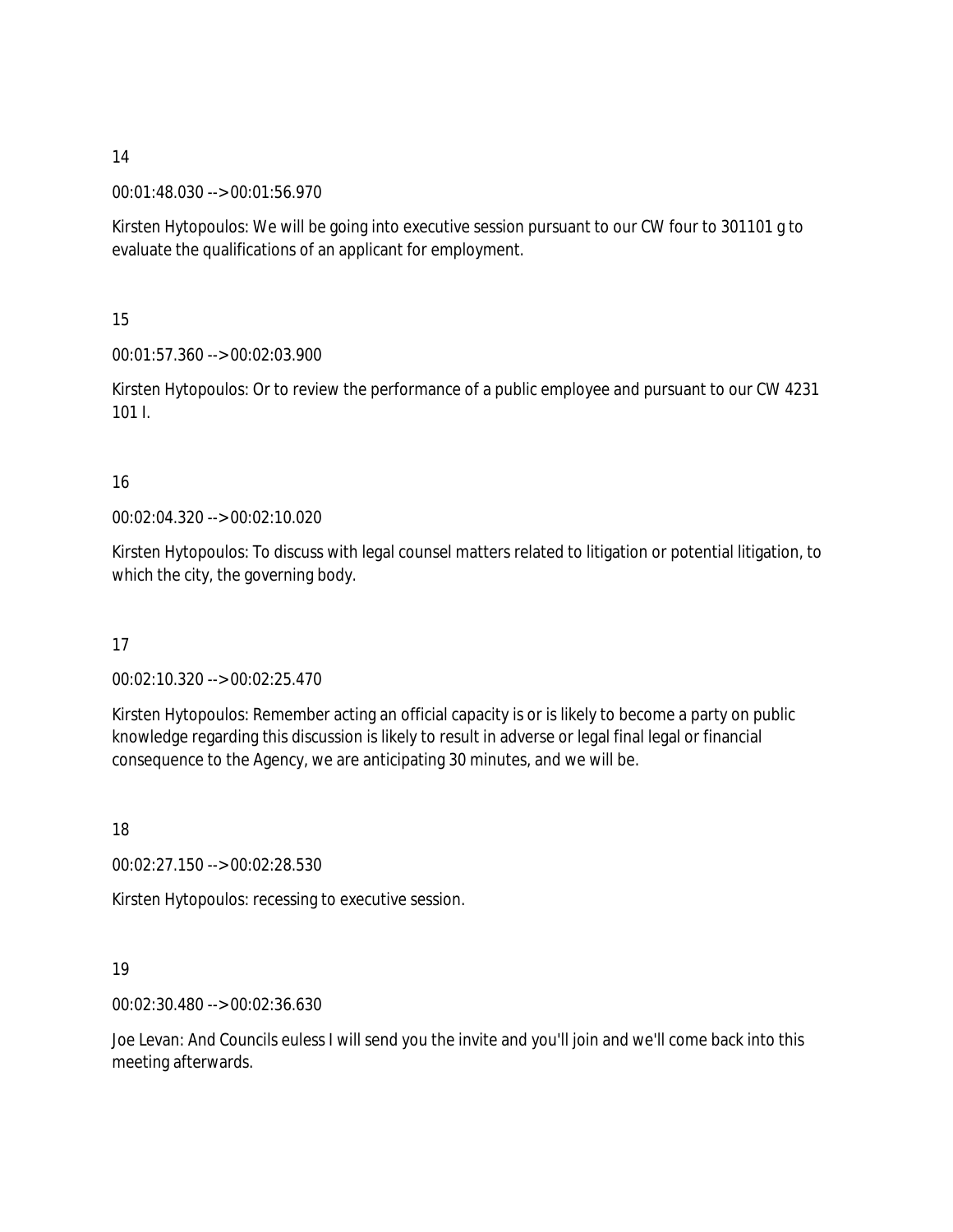00:34:40.230 --> 00:34:43.650

Christine Brown: Council has extended the executive session by 10 minutes.

21

00:44:38.460 --> 00:44:42.870

Kirsten Hytopoulos: Okay Council has returned from executive session on no action was taken.

## 22

00:44:42.900 --> 00:44:52.170

Kirsten Hytopoulos: For those who are just joining us there are six of us here tonight counselor pollock is not with us he's not well and are we're sure sending him good vibes.

# 23

00:44:53.430 --> 00:44:55.920

Kirsten Hytopoulos: next item up his approval of the agenda.

### 24

00:44:57.960 --> 00:44:58.620

Kirsten Hytopoulos: Their emotion.

### 25

00:45:03.630 --> 00:45:04.680

Kirsten Hytopoulos: Sorry councilmember car.

# 26

00:45:11.610 --> 00:45:15.930

Kirsten Hytopoulos: Oh, see your mouth is moving to a car, you were trying to speak okay mayor.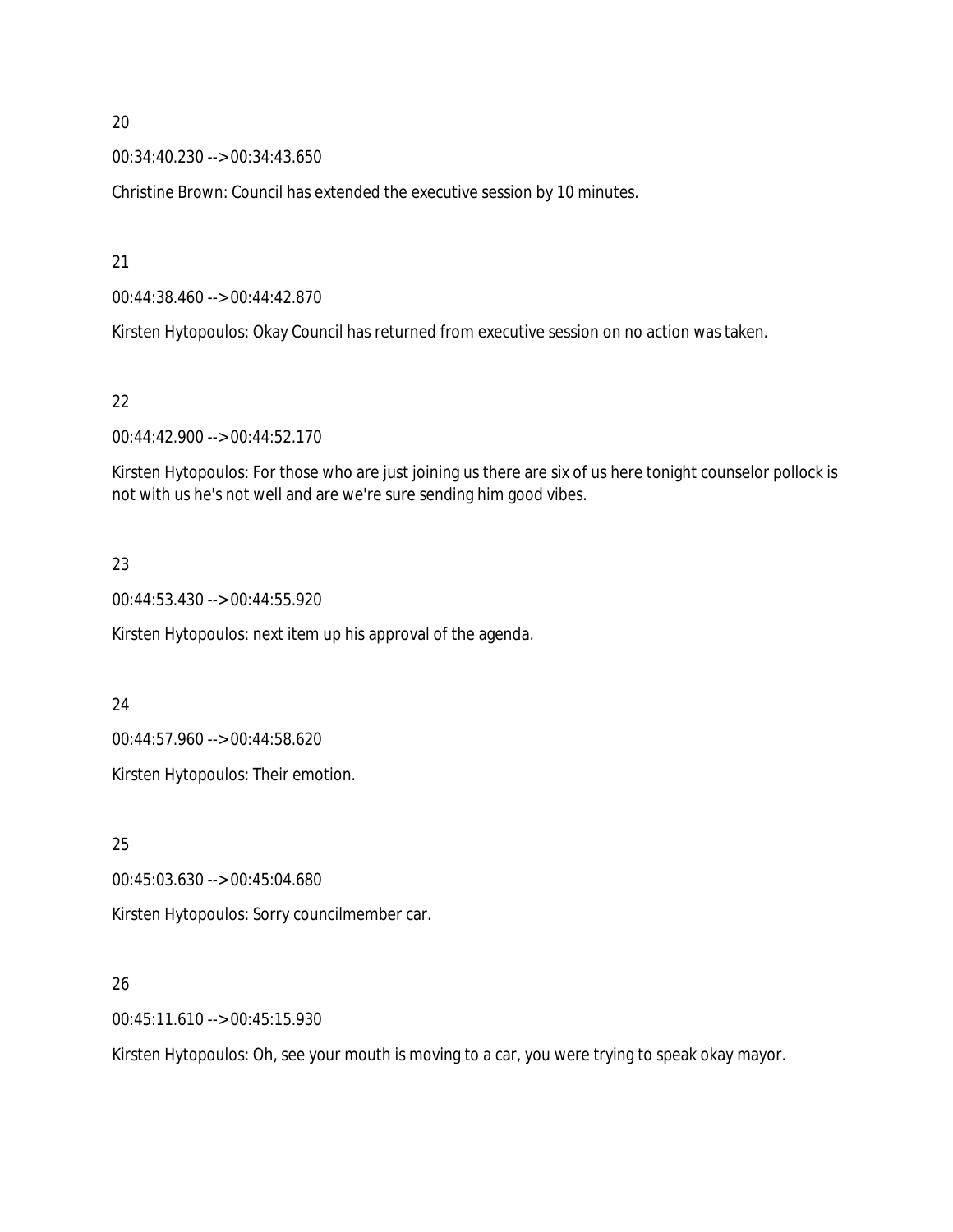00:45:16.590 --> 00:45:19.890

Rasham Nassar: move to approve the agenda is presented OK OK.

## 28

00:45:20.340 --> 00:45:23.640

Kirsten Hytopoulos: seconded by customer deets a discussion.

## 29

00:45:24.690 --> 00:45:26.730

Kirsten Hytopoulos: All those in favor say Aye Aye.

# 30

00:45:27.030 --> 00:45:32.010

Kirsten Hytopoulos: Aye motion passes unanimously a, are there any conflicts of interest to disclose tonight.

### 31

00:45:34.590 --> 00:45:38.610

Kirsten Hytopoulos: not seeing any our next item up his future Council agendas.

# 32

00:45:40.500 --> 00:45:47.340

Ellen Schroer: pity mean Council island for inner city manager and just have a couple of comments and the agendas are in your packet for review.

# 33

00:45:47.670 --> 00:45:54.870

Ellen Schroer: One thing, as you go through the agenda is, I want to call your attention to the fact that we are using a new approach to scheduling in 2021.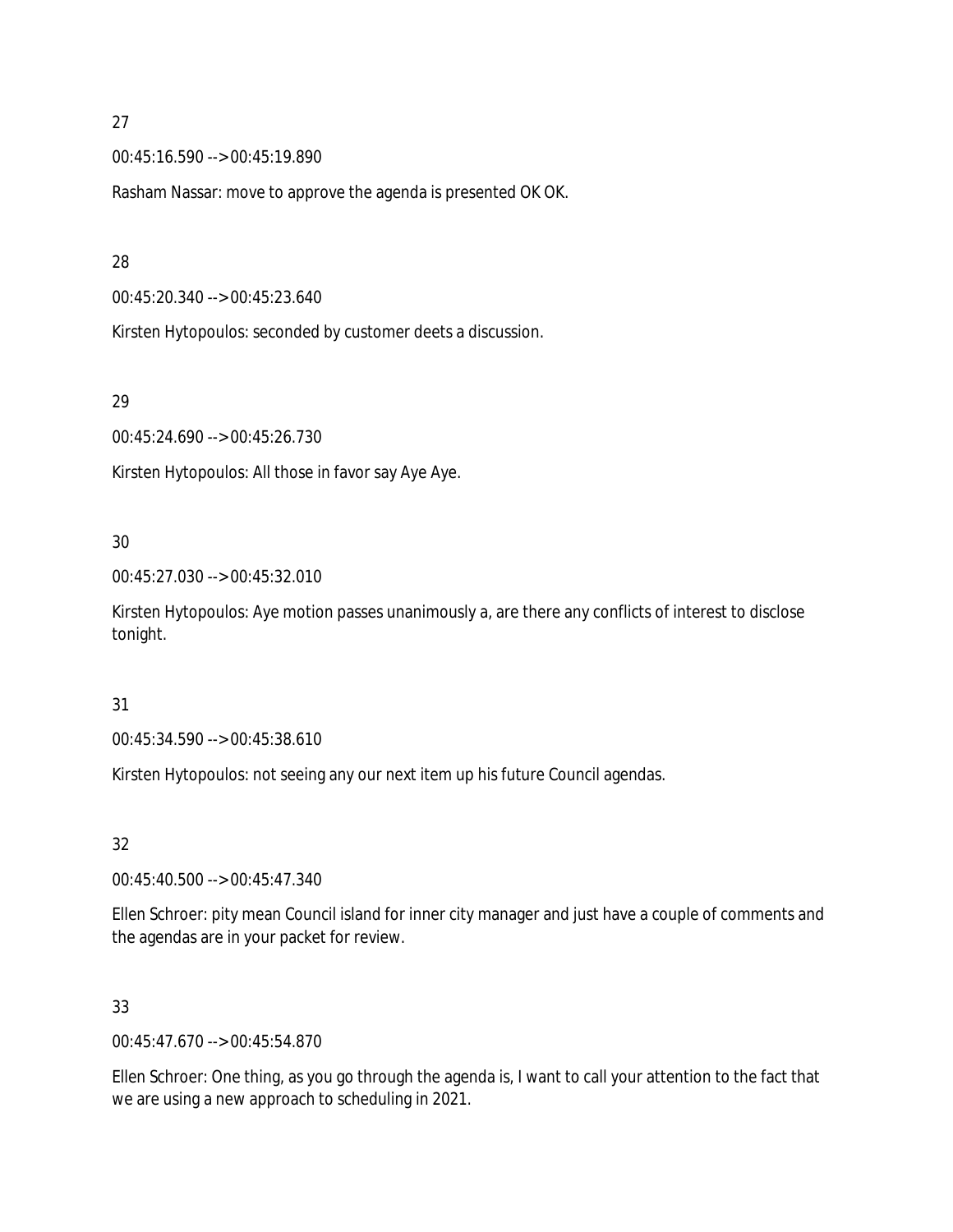00:45:55.110 --> 00:46:04.170

Ellen Schroer: And so you might see some items on the consent agenda that in years past would have been in i'm new business, so please review consent, the consent agenda.

35

00:46:04.560 --> 00:46:19.980

Ellen Schroer: carefully and if you have any questions I encourage you to let us know in advance of the meeting, if you'd like to pull any of those items, so that the relevant staff can be ready and present to answer your questions so with that turning to the meetings that are coming up.

36

00:46:22.020 --> 00:46:28.860

Ellen Schroer: On march 2 so I won't go through each item, but if you have any if you have any questions, please let me know.

37

00:46:29.460 --> 00:46:41.970

Ellen Schroer: I will say on the second of March there's an item which is currently scheduled that's going to move out, this is the wastewater treatment plant report the consultant and staff need a couple more weeks and so we'll be moving that out.

38

00:46:43.230 --> 00:46:51.750

Ellen Schroer: march 9 you have transportation and small wireless scheduled that those items are coming back and then on march 16.

39

00:46:52.140 --> 00:47:03.840

Ellen Schroer: The sustainable transportation and two items which have been in development for a while the multifamily housing tax exemption report is coming to you on the 16th and also the first.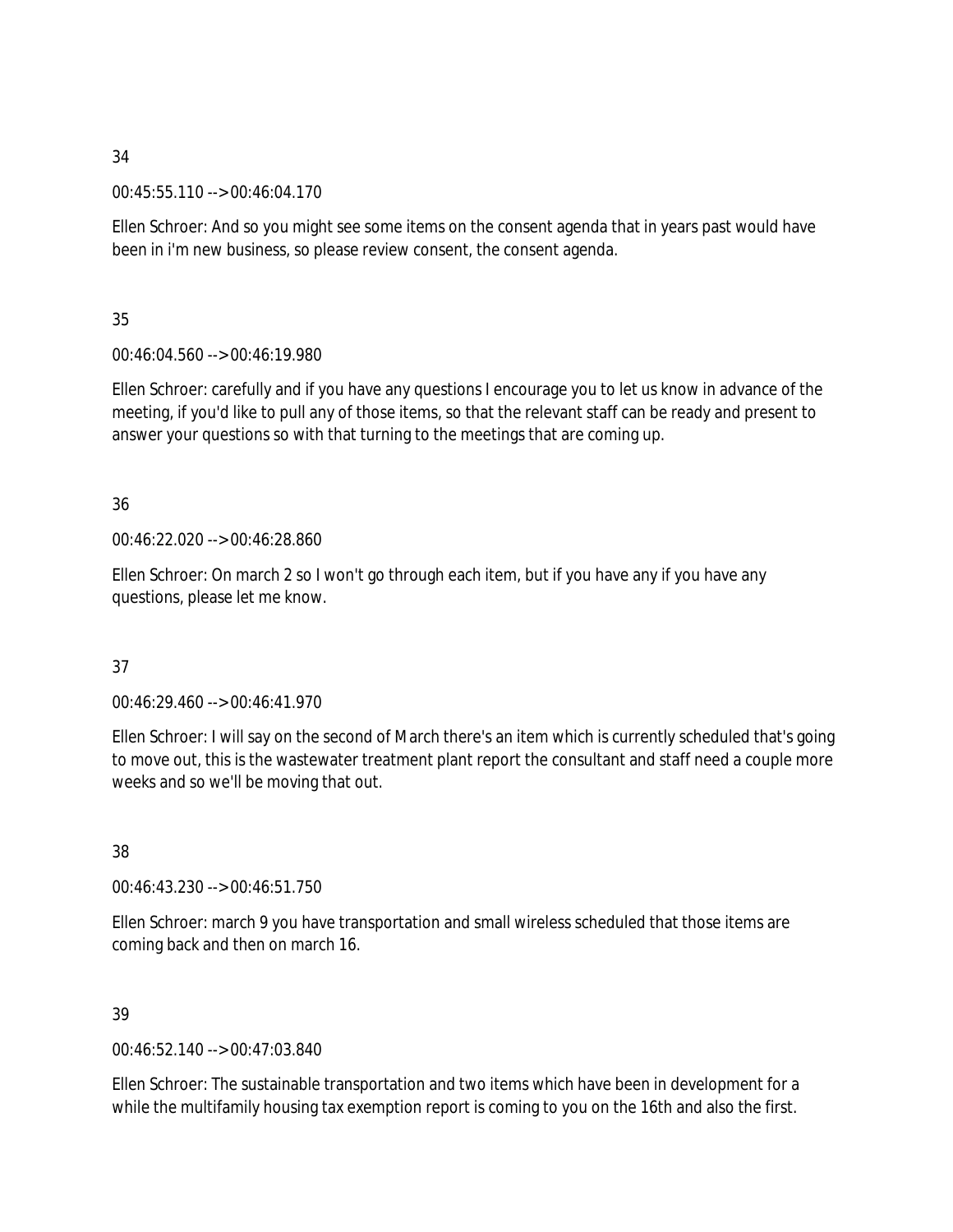00:47:04.320 --> 00:47:20.460

Ellen Schroer: Report from our consultant, who is doing the building and development services rate study, so those items are coming on the 16th of March and that's all of the items I had to highlight for you, unless you have any questions i'll turn it over to you for your discussion great.

41

00:47:20.520 --> 00:47:21.090 Kirsten Hytopoulos: Thank you.

42

00:47:22.110 --> 00:47:24.360

Kirsten Hytopoulos: I think next up was a counselor deeds.

43

00:47:25.110 --> 00:47:27.030

Joe Deets: I think, thank you, Deputy Mayor.

# 44

00:47:29.760 --> 00:47:34.620

Joe Deets: Interim city manager you you didn't mention the February 23 meeting but that's okay what I saw.

# 45

00:47:35.700 --> 00:47:44.010

Joe Deets: I saw there was business grants discussion of hazard pay and governance manuals just what I had noted I don't have in front of me but that's just my notes.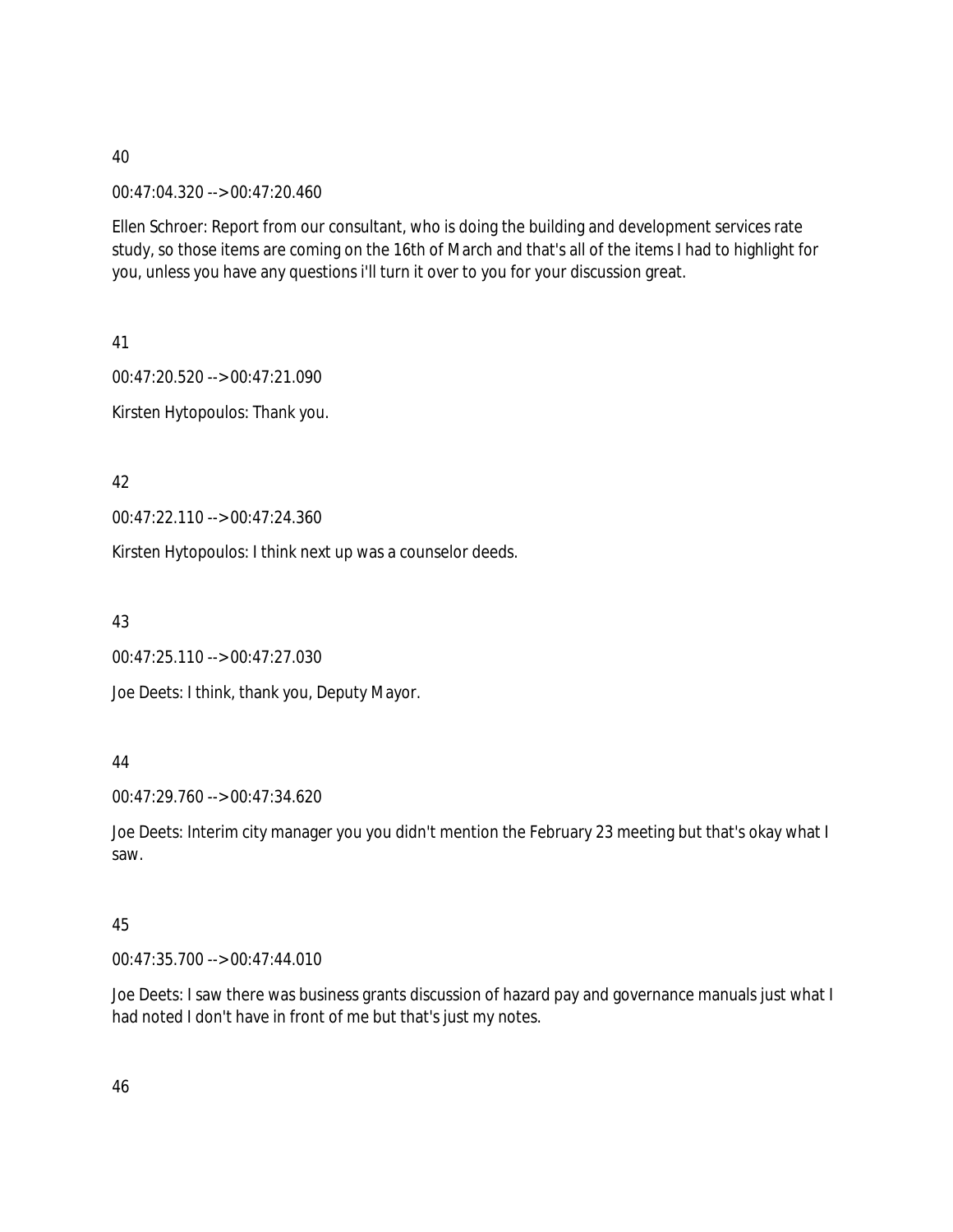00:47:44.880 --> 00:48:02.100

Joe Deets: But that's not what I wanted to comment on I, I want to ask put something on the agenda for next week, if I may, colleagues we've all received a complaint from a climate change advisory committee Member regarding the behavior of a Council member that was comes from a republic and.

## 47

00:48:03.150 --> 00:48:18.270

Joe Deets: i'd like us to deal with this in a matter of efficiently and quickly and my understanding from talking with the city attorney is that we can do this through executive session so my ask is, if you agree that we put this matter in executive session for next week.

48

00:48:21.000 --> 00:48:24.030

Kirsten Hytopoulos: hey anyone want to speak to this as their agreement.

49

00:48:26.220 --> 00:48:31.530

Kirsten Hytopoulos: looks like there's agreement pretty much across the board, you have to speak to this a mayor go ahead.

# 50

00:48:31.980 --> 00:48:40.440

Rasham Nassar: yeah i've dialogue with councilmember deets and you were on the communications, as well as Deputy Mayor and the city attorney, and this is an approach.

# 51

00:48:40.800 --> 00:48:48.480

Rasham Nassar: that the Council is actually used in the past, if you call when ethics and I don't know if it's still in the program that it happens, this way, but when advisory opinions.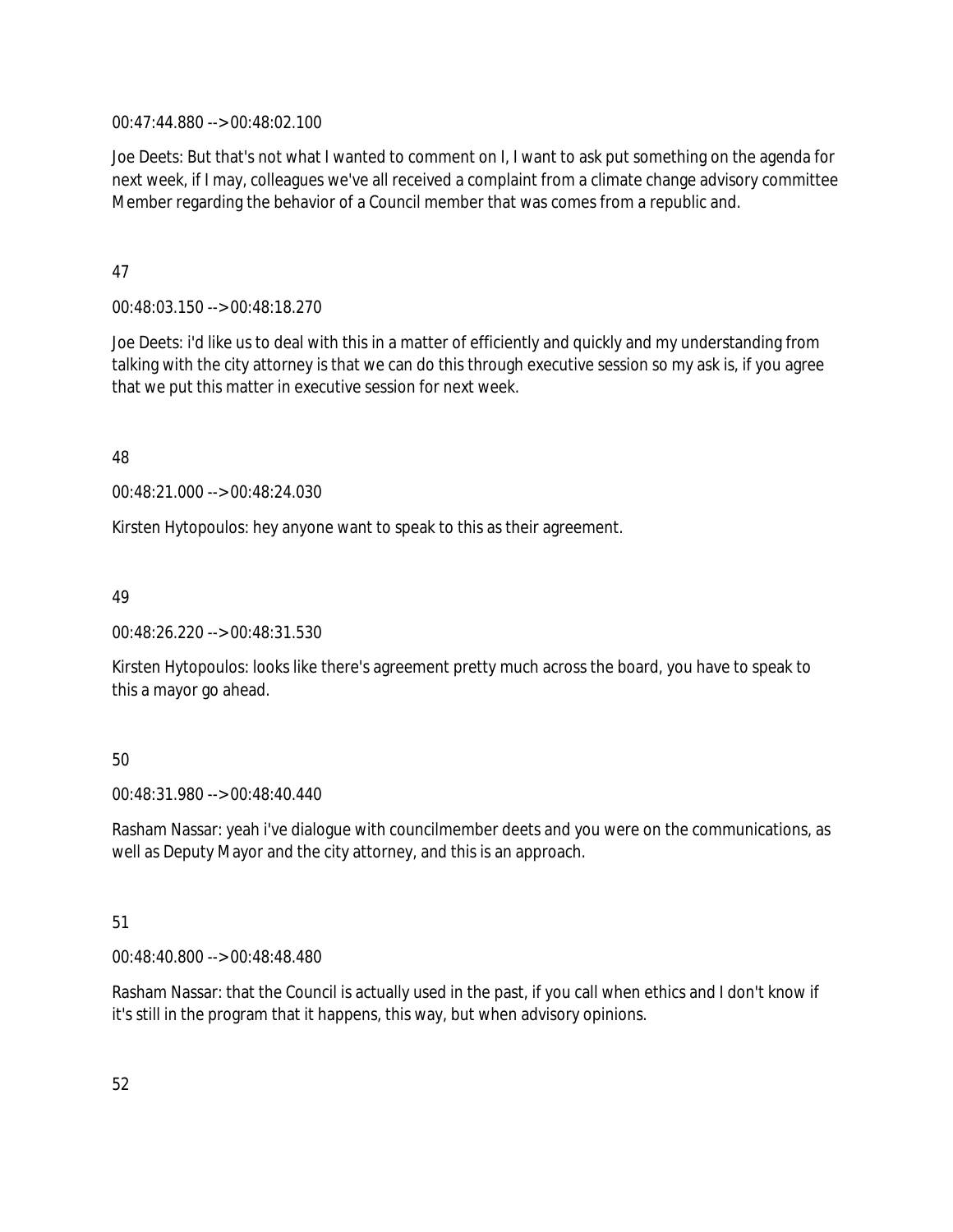00:48:48.840 --> 00:49:03.270

Rasham Nassar: are issued against the Council member the those are usually taken by the Council into executive session pursuant to executive session laws and our CW 42.30110.

## 53

00:49:04.230 --> 00:49:13.140

Rasham Nassar: So it's a practice that we've established in the past but i'm going to circle back to this because I have an agenda item that I would like to see Council support on that is sort of related.

## 54

00:49:14.490 --> 00:49:24.570

Rasham Nassar: But I really I absolutely support this approach and i'm really grateful to you, Council member deeds for being the one that's to recommend that we put it on a future executive session so thanks for taking the leadership on that.

## 55

00:49:25.170 --> 00:49:35.940

Joe Deets: i'll just quickly say if this is approved all sort of everyone's seen this the issue but i'll recirculate it just just so everyone has it so just want to mention that a great.

# 56

 $00.49.36.240 -5.00.49.42.930$ 

Kirsten Hytopoulos: I don't I don't think we need to vote for this right we're just we're comfortable adding it to next week next up is a consumer Schneider.

# 57

00:49:47.370 --> 00:49:58.500

Leslie Schneider: Thank you, I wanted to comment and make a request about the sustainable transportation happening on the march 16 study session so.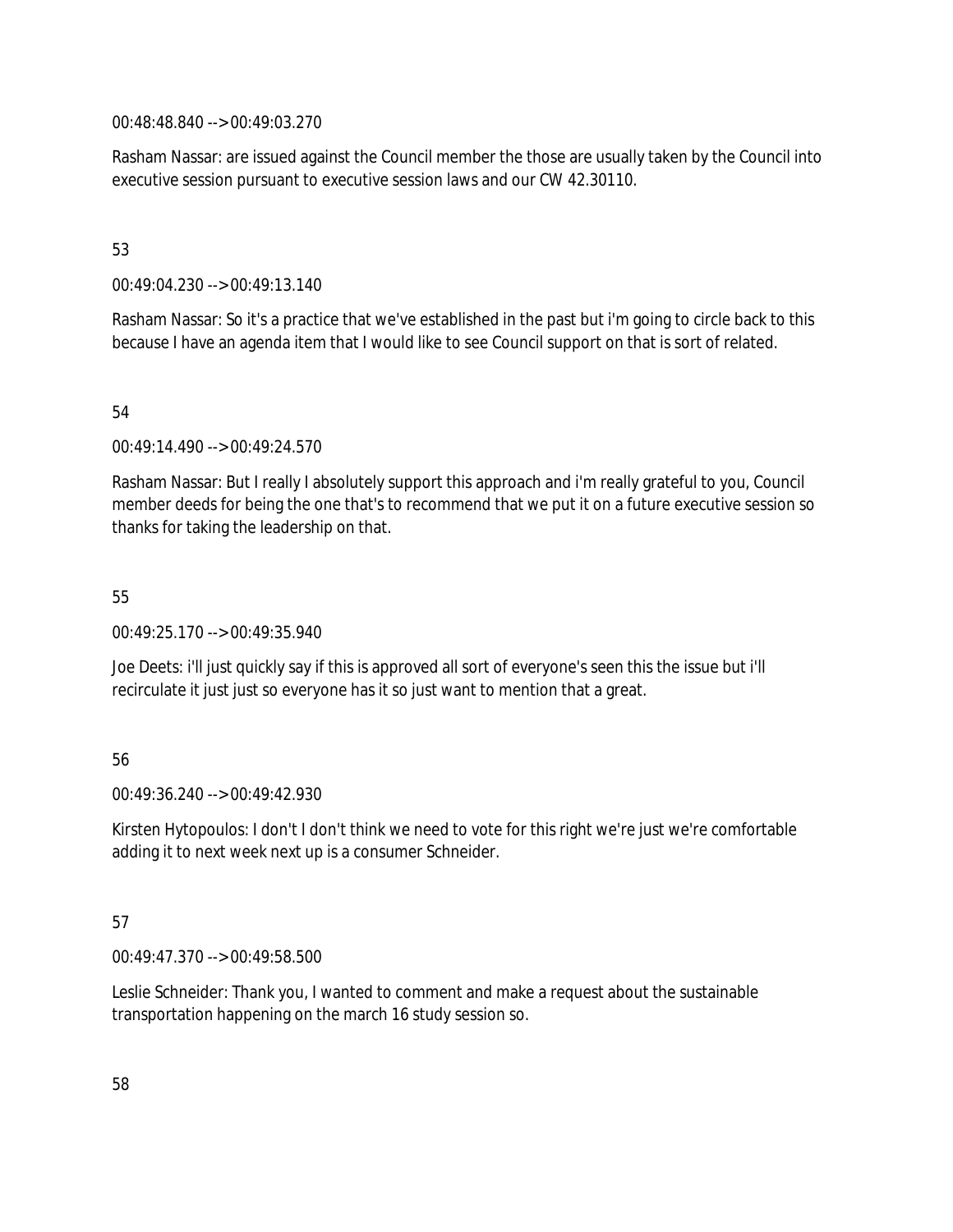00:49:59.010 --> 00:50:09.570

Leslie Schneider: i've been involved in a number of phone calls, and so what I would like to request is 90 minutes for that session and I understand that it's also on the same agenda as the.

## 59

00:50:10.920 --> 00:50:15.780

Leslie Schneider: multifamily tax exemption, and I think that would work i've talked with the Mayor about it.

60

00:50:16.980 --> 00:50:18.000

Leslie Schneider: So the.

61

00:50:19.200 --> 00:50:19.800

Leslie Schneider: um.

# 62

00:50:21.210 --> 00:50:38.730

Leslie Schneider: The other request is that we make this like a joint jurisdictional meeting to set a vision together, so we have involved, schools and parks representatives of each in our sustainable transportation technical advisory meetings.

# 63

00:50:39.420 --> 00:50:57.390

Leslie Schneider: But this would be an opportunity for us to invite, for instance, the the whole board to come the school board and or the Commissioners for parks and potentially even a new ideas to invite land trust, because these are all sort of major players in.

64 00:50:58.440 --> 00:51:16.200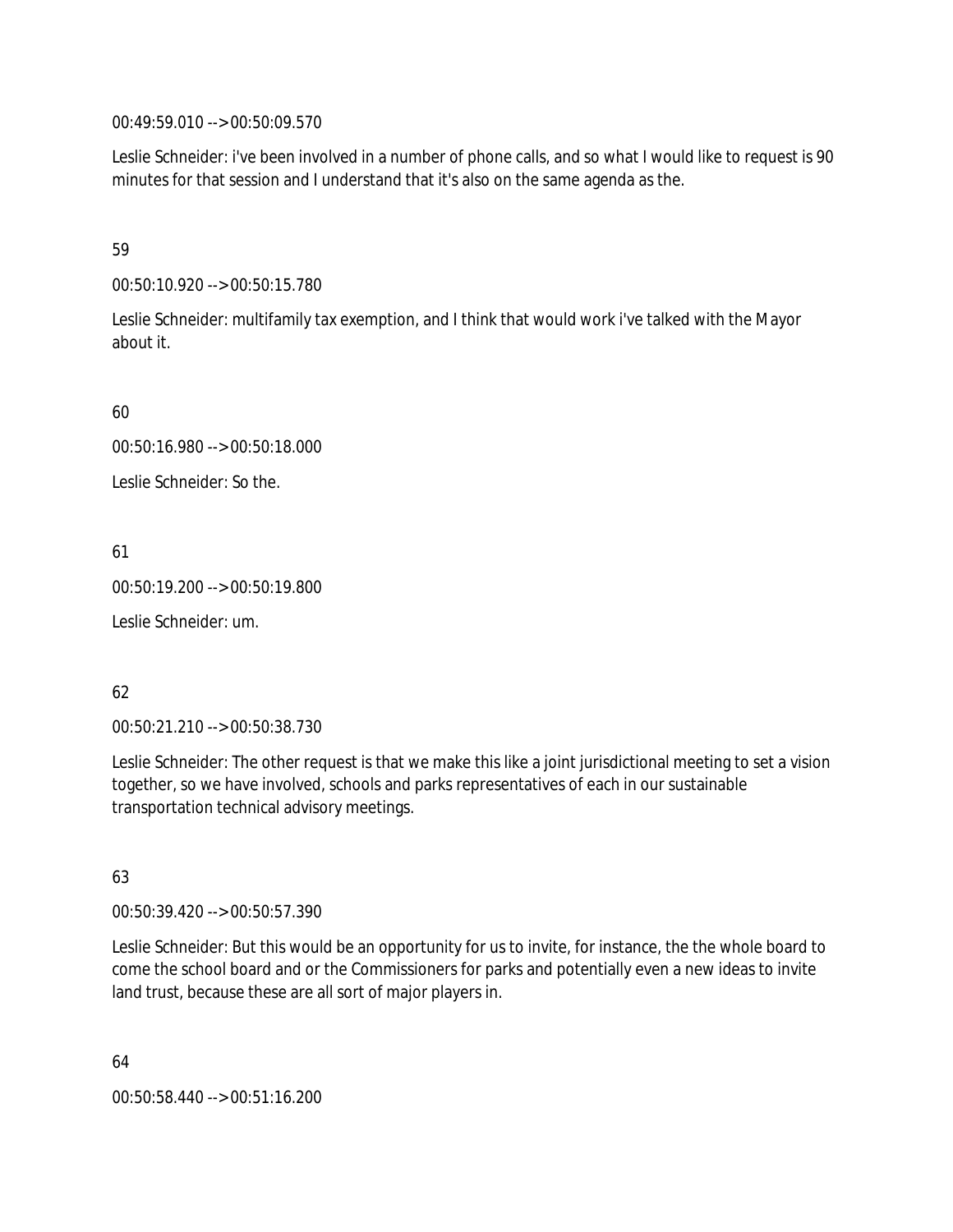Leslie Schneider: Setting a vision and and so that we would be no longer looking at them as stakeholders, but looking at them as partners and creating this vision together so that that is my request 90 minutes and to invite a whole bunch of other folks who need to be in the room.

65

00:51:17.850 --> 00:51:20.160

Kirsten Hytopoulos: Okay anyone else, like to speak to this.

# 66

00:51:22.290 --> 00:51:25.170

Kirsten Hytopoulos: And I may or did you want to speak to this or read your hand up some meals.

# 67

00:51:25.980 --> 00:51:33.240

Rasham Nassar: Now I did speak to councilmember Schneider earlier about this fully support it, I think that we have some work to do to make sure that that's reflected what the.

# 68

00:51:33.690 --> 00:51:43.260

Rasham Nassar: Customer Center just stated, is reflected and captured in the title and the heading for that agenda item, but we can take care of that Deputy Mayor and interim city manager during our Thursday morning agenda setting meeting.

# 69

00:51:45.270 --> 00:51:51.720

Kirsten Hytopoulos: So I may be like person wants to speak to this but I it's funny because i've been kind of a little resistant to the idea of going too far, and taking.

# 70

00:51:52.350 --> 00:52:03.000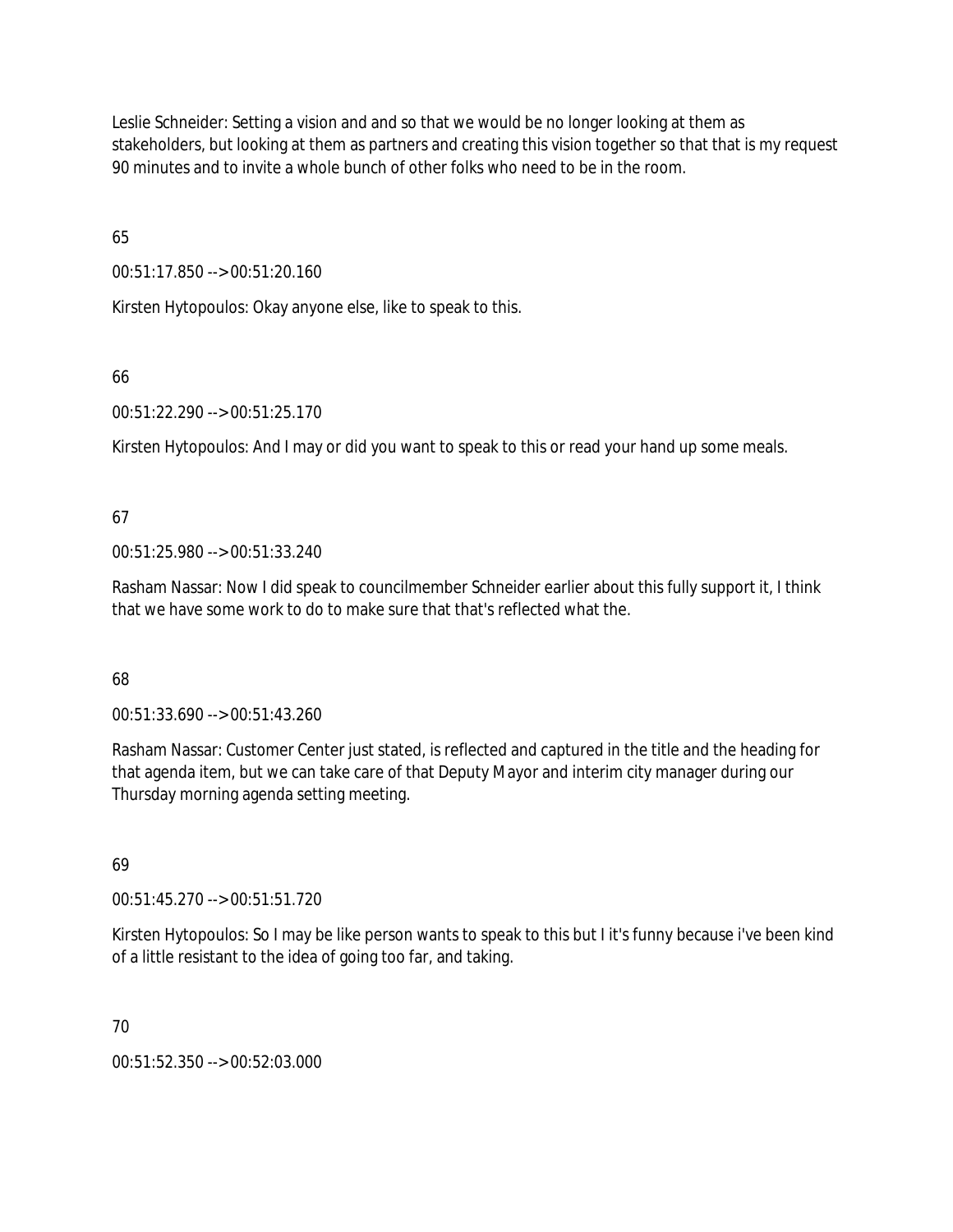Kirsten Hytopoulos: informational you know deep study sessions stuff off, but this feels, especially if we're starting to talk about zoom with that many people in the room is really getting away from.

71

00:52:03.810 --> 00:52:09.000

Kirsten Hytopoulos: A City Council meeting and we're really talking about something that should be set as a standalone.

# 72

00:52:09.480 --> 00:52:15.300

Kirsten Hytopoulos: workshop that we should maybe feel obligated to attend to as Council members outside of our regular city session because.

# 73

00:52:16.020 --> 00:52:27.060

Kirsten Hytopoulos: This is an enormous project we're undertaking, I just want is there any interest in that I mean it seemed like would probably otherwise have to wipe our entire eating clean wouldn't we agree, other than this, maybe we could do the multifamily.

# 74

00:52:28.080 --> 00:52:36.300

Kirsten Hytopoulos: Anyway, that's just my thought I may be in the minority but it feels like doesn't feel quite like a Council meeting at that point, it was like a large community or like a.

# 75

00:52:37.950 --> 00:52:40.290

Kirsten Hytopoulos: You know meeting of the text and districts so.

# 76

00:52:42.330 --> 00:52:42.600

Kirsten Hytopoulos: there's.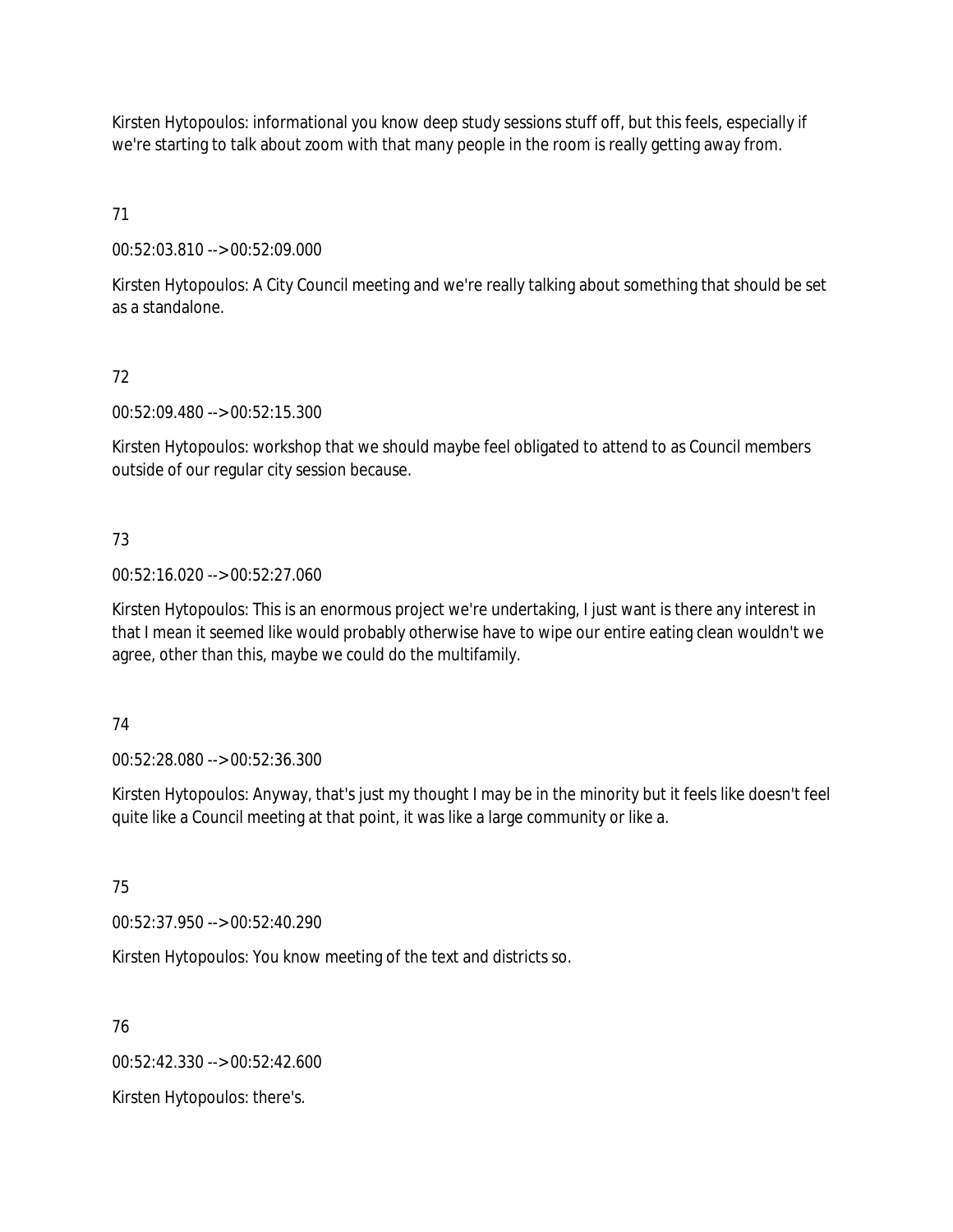00:52:43.260 --> 00:52:49.080

Leslie Schneider: Just as quick feedback i'm Okay, making it a separate meeting as long as we do really see it as a required meeting.

# 78

00:52:49.350 --> 00:52:58.950

Leslie Schneider: And maybe that also gives us some flexibility and finding out scheduling preferences of these other groups, and I think councilmember car did you want to comment on this particularly.

# 79

00:53:00.600 --> 00:53:01.650

Christy Carr: I do thank you.

80

00:53:03.210 --> 00:53:11.820

Christy Carr: i'd love to see it as a community meeting actually because I think that this information is really valuable to our whole community and those of course include.

# 81

00:53:12.240 --> 00:53:21.330

Christy Carr: I like the transition from stakeholders to partners and a shared vision, and I think, as we move down the road on this project no pun intended.

# 82

00:53:22.080 --> 00:53:36.660

Christy Carr: We really do need to to keep bringing it out to the Community, because particularly zoom I think that we're just sort of in our little boxes here, and this, this is going to be, I think, really a good.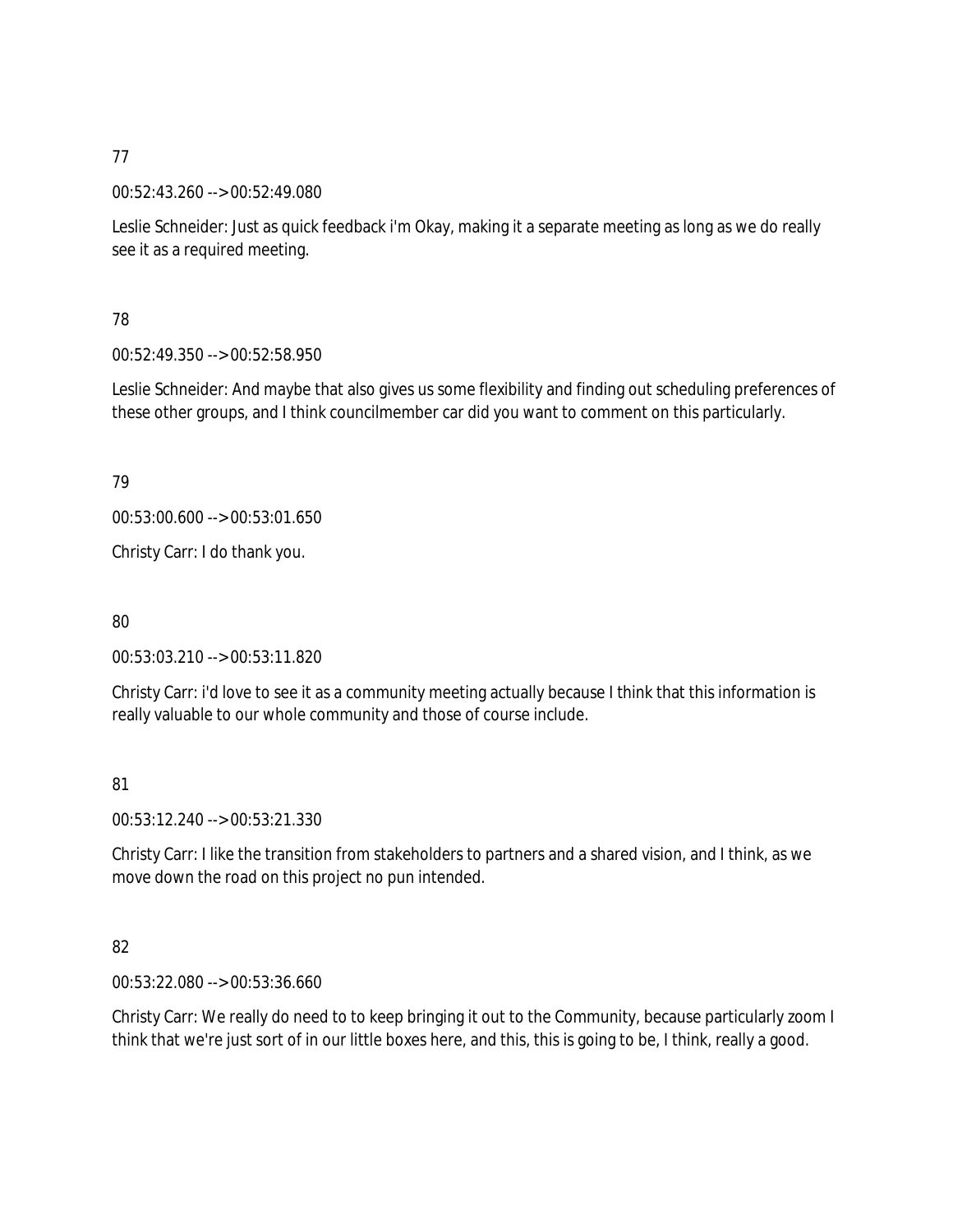### 00:53:38.040 --> 00:53:53.100

Christy Carr: inspiration and visionary presentation that i'd like the more people to see the better and then just on that as long as we're making it bigger if maybe if the I think the bainbridge parks foundation is a.

## 84

00:53:54.150 --> 00:54:00.030

Christy Carr: really good partner to invite given their really successful work, particularly on trails.

85

00:54:02.520 --> 00:54:04.770

Kirsten Hytopoulos: Okay anybody else want to speak to this item.

# 86

00:54:06.420 --> 00:54:13.410

Kirsten Hytopoulos: Just sort of with a nodding heads are we are we feeling, are we feeling consensus here on creating a separate workshop yeah mayor.

# 87

00:54:13.620 --> 00:54:25.800

Rasham Nassar: Yes, so just in terms of scheduling i'm wondering how we ought to go about that, I would just look to the guidance of the interim city manager, maybe to handle that offline between yourself and the city clerk to find a date that might work for Council and then, of course, our invitees.

# 88

00:54:27.030 --> 00:54:37.800

Ellen Schroer: yeah I just added it to our list of proposed future City Council topics I neglected to address those when I went through the agendas, so that would be one that I think would.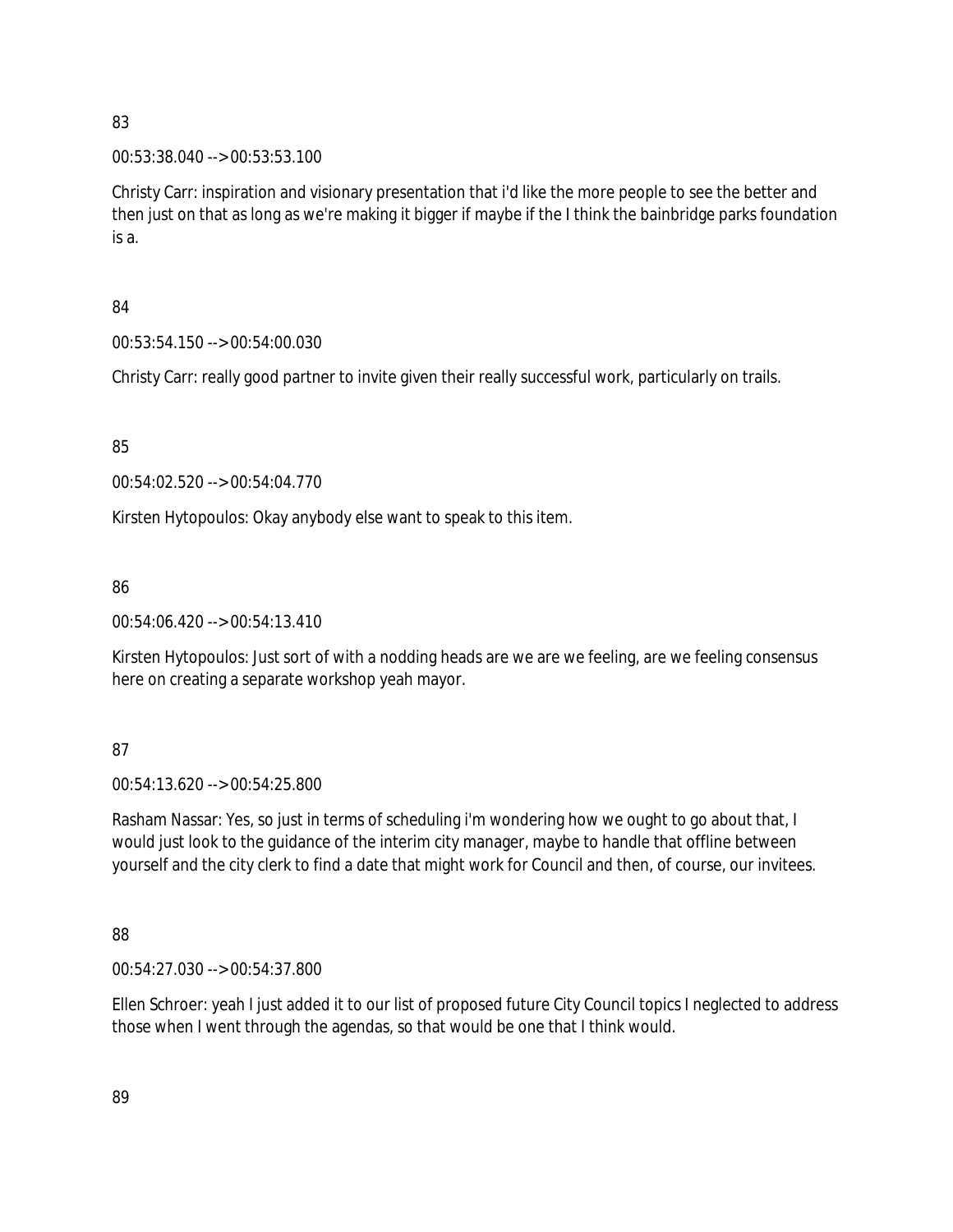00:54:38.130 --> 00:54:44.370

Ellen Schroer: belong on there, but a little bit different since you're talking about having other jurisdictions and we'll need to do some outreach to see if.

## 90

00:54:45.090 --> 00:54:54.690

Ellen Schroer: Like how best to schedule that how far out people are scheduling and who best to include and, of course, I want to talk with councilmember Schneider to make sure that i've got the whole list of folks that she was interested in inviting.

91

00:54:56.460 --> 00:54:57.930

Leslie Schneider: If I could make one more quick.

## 92

00:54:58.020 --> 00:55:02.970

Leslie Schneider: comment part of this meeting would be involving a special speaker.

### 93

00:55:04.050 --> 00:55:15.930

Leslie Schneider: And so we would need to make sure that that's that that schedule would work for him as well, and I mean maybe another option is to dedicate this particular Council meeting to that topic.

### 94

00:55:16.650 --> 00:55:28.950

Leslie Schneider: If you know, depending on how much business, we have and what else would get pushed out so my only request is that we kind of settle on a date sooner than later, so that we can make sure that we can get the speaker.

95 00:55:30.510 --> 00:55:32.550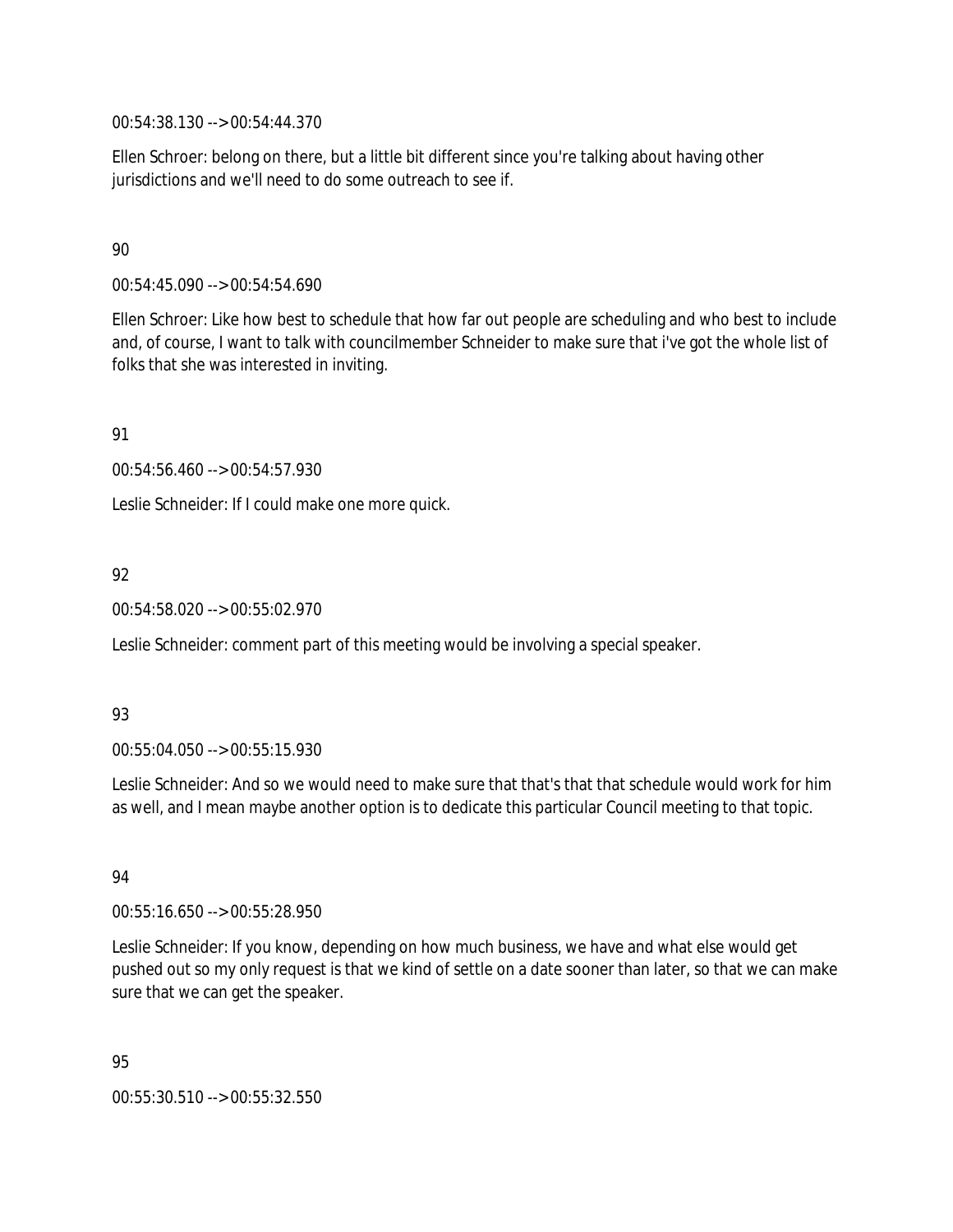Leslie Schneider: At an available time and.

96

00:55:32.700 --> 00:55:33.030

and

97

00:55:34.830 --> 00:55:40.950

Kirsten Hytopoulos: city manager you'd said that we were already bumping out the fee study was that right that was already cleared off the agenda.

98

00:55:41.430 --> 00:55:57.000

Ellen Schroer: Actually, it was not that day or topic, it was another topic the wastewater plant topic um but if that is a an agenda where we need more time that the study is likely, the one that would get moved out you're correct okay.

99

00:55:58.350 --> 00:56:09.690

Kirsten Hytopoulos: I mean I liked it the purity of just not pretending to do any other business not attempting to do their business if it would be great that would just leave the mf T, then I would look to councilman car.

100

00:56:11.280 --> 00:56:17.910

Kirsten Hytopoulos: What your thoughts are with I think you've been treating me wanting to see this come forward you wouldn't want to get buried, do you think we should still do that that evening.

101

00:56:19.320 --> 00:56:26.250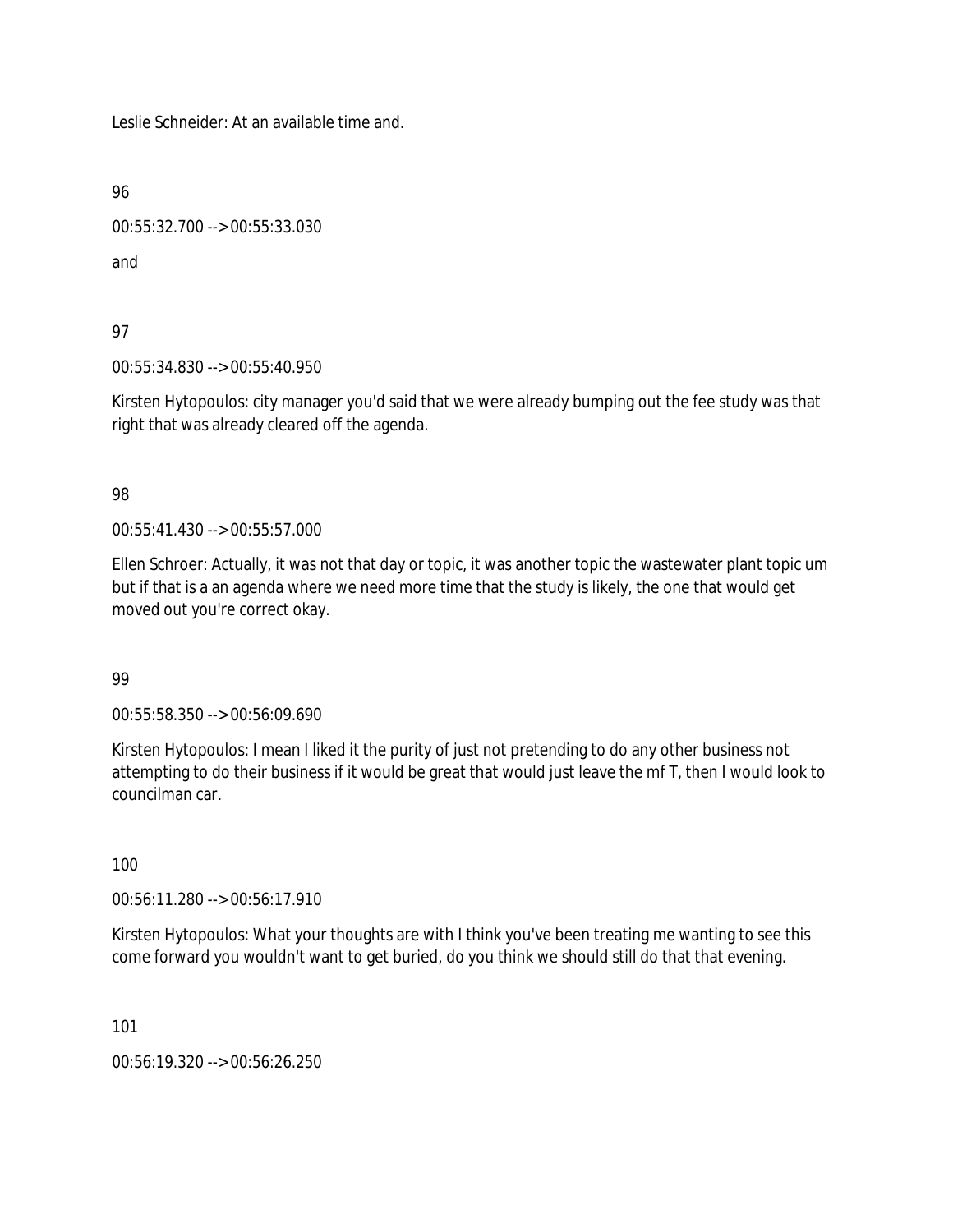Christy Carr: Well, I am in I do agree with you in terms of the purity of having a single subject study session.

102

00:56:26.820 --> 00:56:45.810

Christy Carr: I know the planning Commission is really anxious to get its recommendations in front of Council it isn't an urgent item at this point, but I want to continue to be respectful of their work, but I think that if we want to keep this date I would I would favor having it as a single topic.

103

00:56:46.890 --> 00:56:54.360

Kirsten Hytopoulos: And we did we did have some space open up right with garson sewer, I think, maybe we can find a place, therefore it must that's too far out.

104

00:56:56.070 --> 00:56:59.490

Ellen Schroer: yeah I think we can we can look at all of these and something.

105

00:57:00.660 --> 00:57:09.720

Ellen Schroer: else that will be watching is that there are some possible changes to the nfp program that are being discussed by the State legislature at that will want to also fold into our timing.

106

00:57:10.410 --> 00:57:17.280

Ellen Schroer: and make sure that the information we're providing to the Council takes that into account, depending on the decision that the legislature makes so.

107

00:57:17.910 --> 00:57:25.500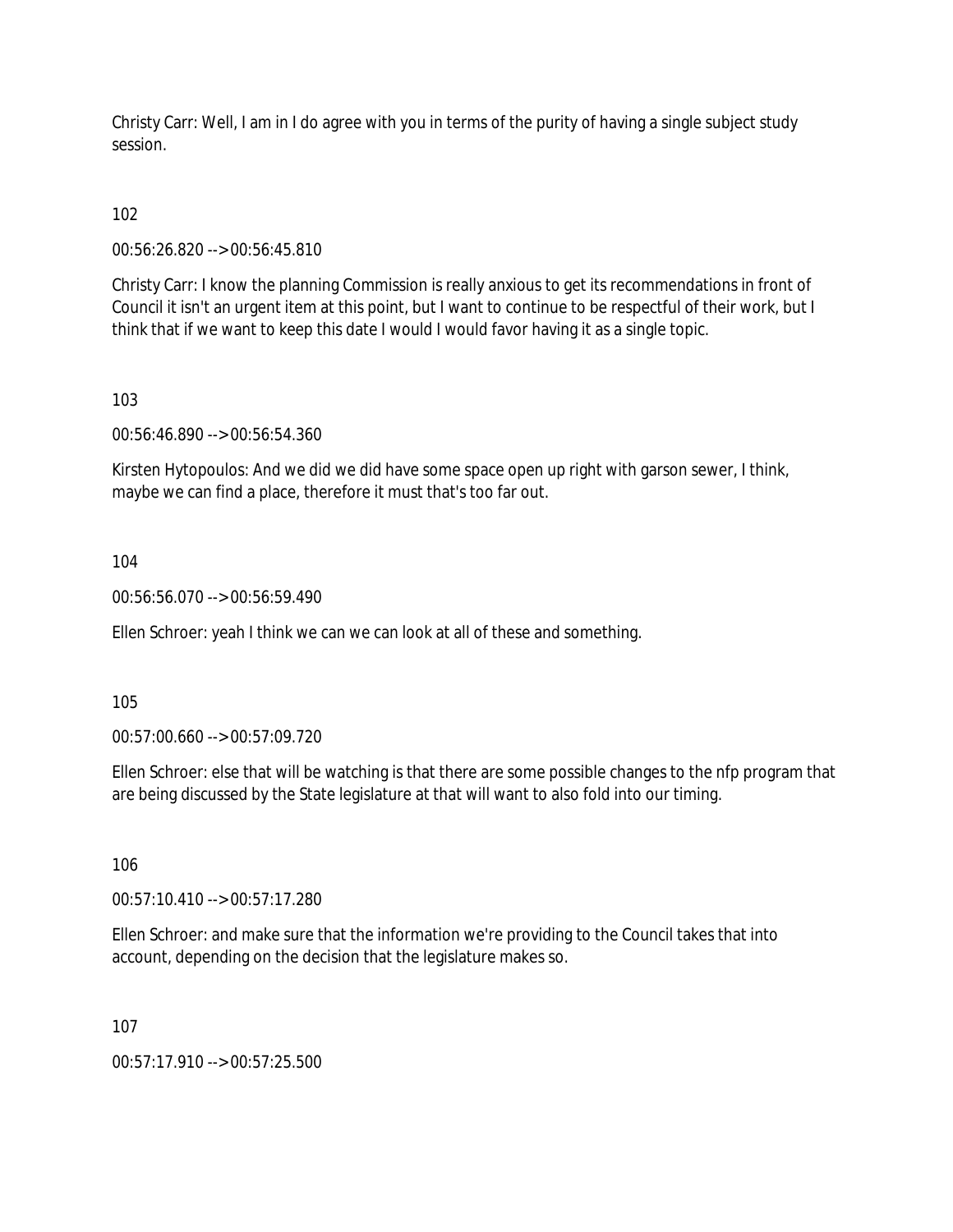Kirsten Hytopoulos: So we've come full circle we're going to keep the item on it will be the only item on it will be a special meeting dedicated to that topic rate.

108

00:57:26.070 --> 00:57:26.700

Kirsten Hytopoulos: One day.

109

00:57:26.820 --> 00:57:27.180

Leslie Schneider: Thank you.

110

00:57:27.540 --> 00:57:30.510

Kirsten Hytopoulos: anybody else have it mayor mayor nisar.

111

00:57:32.610 --> 00:57:43.020

Rasham Nassar: that's unrelated are we ready to move on from that topic yes Okay, so if you have Council looks at the proposed future City Council topics list that's in the future agendas portion of our agenda.

112

00:57:43.590 --> 00:57:51.000

Rasham Nassar: There is an item, now that I added Thursday mornings agenda setting meeting it's titled restorative justice disciplinary procedures.

113

00:57:52.110 --> 00:57:58.200

Rasham Nassar: that's a placeholder title, the actual title is procedures for processing conduct complaints among city council members.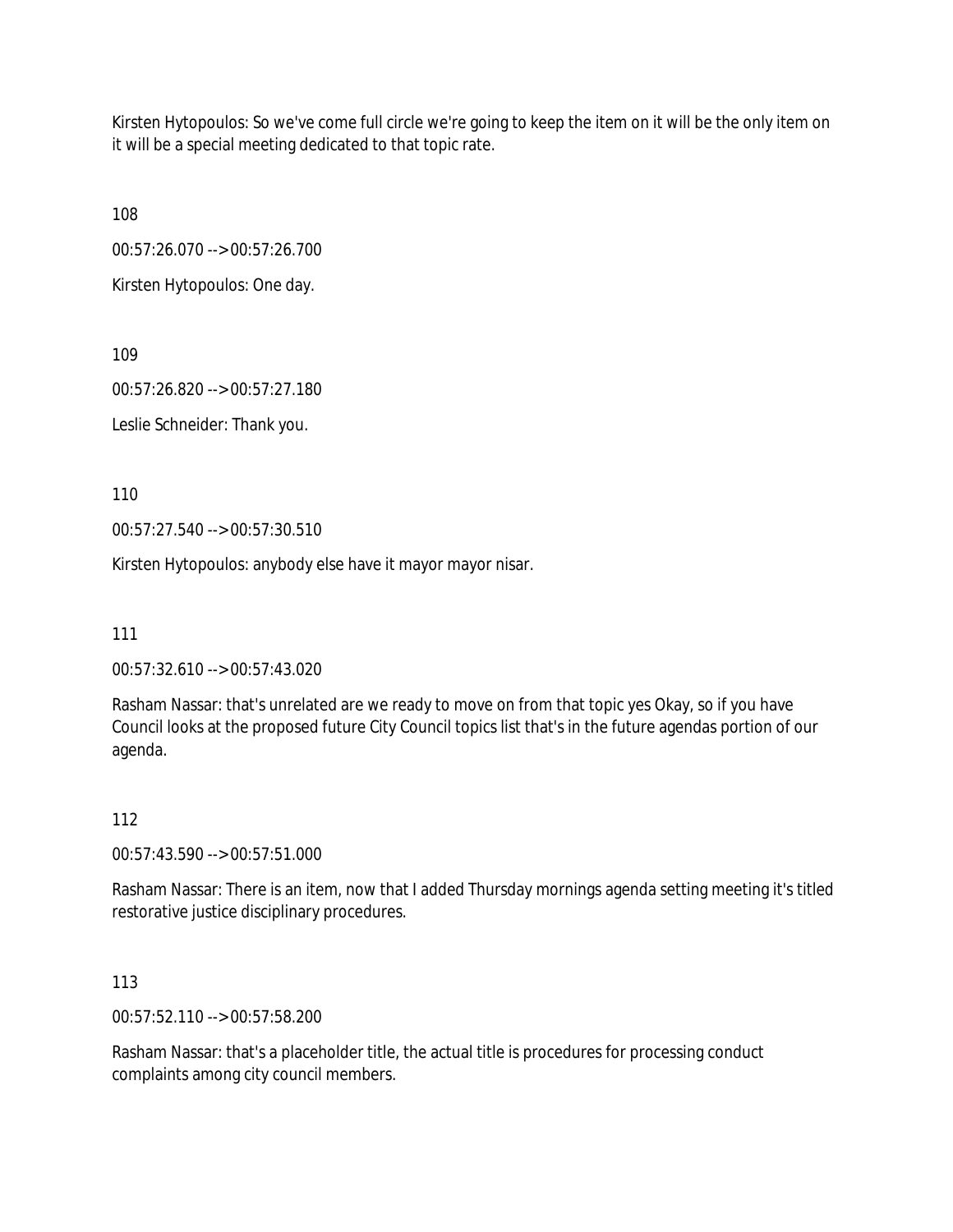00:57:58.710 --> 00:58:07.110

Rasham Nassar: And citizen committee members that title is a title of an ordinance that I proposed to Council last year must have been sometime in August or September.

115

00:58:07.800 --> 00:58:13.980

Rasham Nassar: So Council did a one touch on that and the feedback from Council at that time was to hold off on further consideration of that.

116

00:58:14.400 --> 00:58:26.490

Rasham Nassar: until after our parliamentary procedure training with drastic Parliament, so the little late but i'm circling back and i'm hoping that there is a majority Council support to land that add an agenda.

117

00:58:27.330 --> 00:58:38.100

Rasham Nassar: When it makes sense it's not necessarily urgent, but it is really important, this is this continues to come up and we don't have a process for how to handle these kinds of things and.

118

00:58:38.880 --> 00:58:48.210

Rasham Nassar: In my role of chair, I can tell you that's really problematic and there's a lot of different stuff that stated in different areas of our governance manual the ethics program has its own kind of set of.

119

00:58:49.260 --> 00:58:58.290

Rasham Nassar: rules and procedures for handling complaints, we have the rules of the rules of the liaison which also kind of trend towards disciplinary.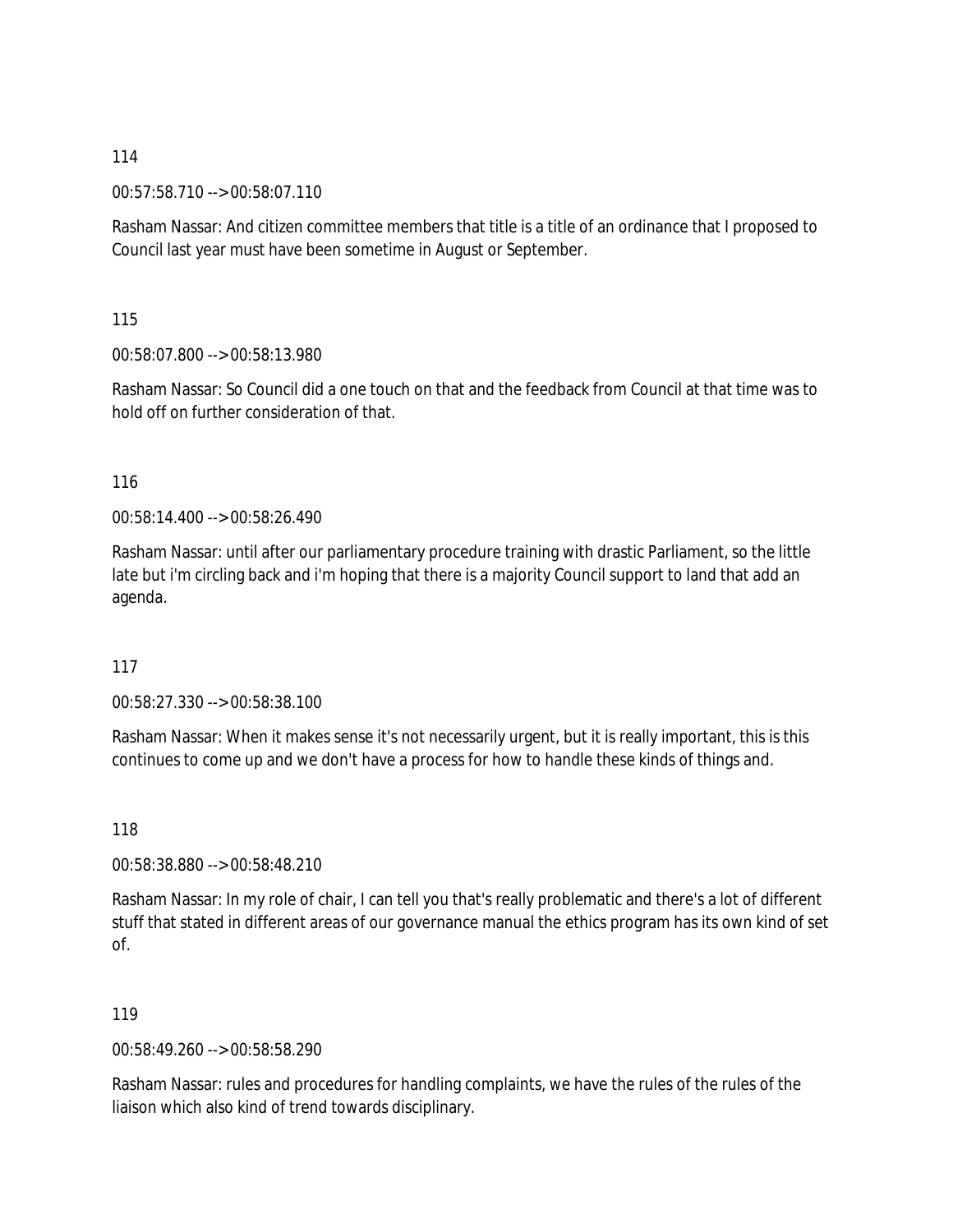00:58:58.680 --> 00:59:10.740

Rasham Nassar: Processing guidance for Council members and committee members, but it's not consistent and it's and it's problematic it's confusing and it's creating issues in terms of how we can efficiently process.

### 121

00:59:11.370 --> 00:59:17.100

Rasham Nassar: And here conduct complaints against Council members in a manner that's procedurally fair consistent with our rules of order.

### 122

00:59:17.640 --> 00:59:25.890

Rasham Nassar: So I would like to propose this draft come back to Council it doesn't have to be the draft that we adopt, by any means it's a conversation starter.

### 123

00:59:26.580 --> 00:59:37.890

Rasham Nassar: But first we have to have that conversation, and this would help us to have that conversation, so if there's a majority Council support I hope there is I would work with Deputy Mayor interim see manager to put that on a future agenda.

124 00:59:40.200 --> 00:59:40.560 Kirsten Hytopoulos: So.

125 00:59:41.850 --> 00:59:42.240 Kirsten Hytopoulos: Yes.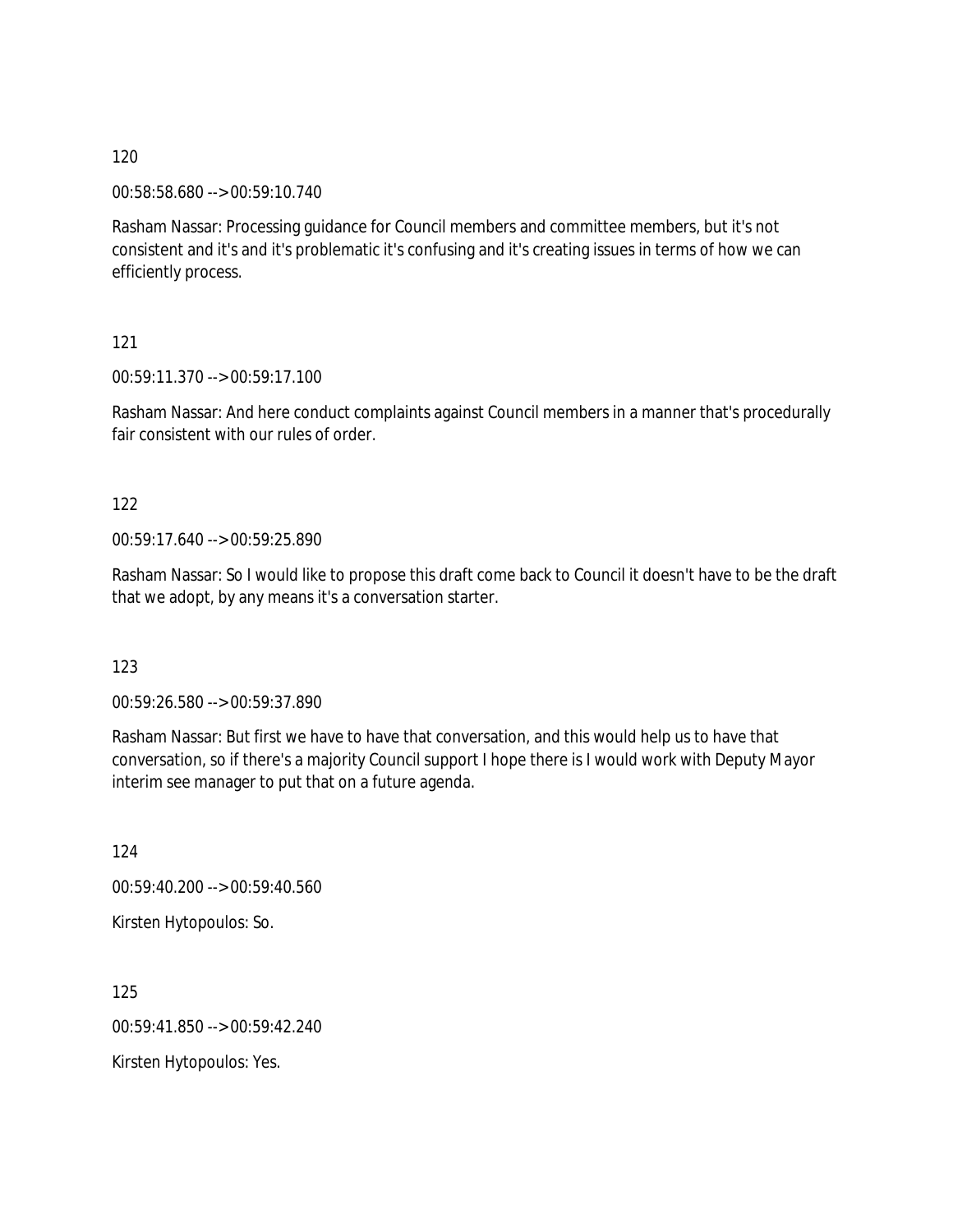126 00:59:43.050 --> 00:59:43.350 Fine.

127

00:59:44.400 --> 00:59:56.670

Kirsten Hytopoulos: I would request mayor that you send out even advance of that to remind us of what your proposal was I would love to have an opportunity to look at your proposal, I have a proposal and have a chance to work on it ahead of time if we could.

128

00:59:57.240 --> 01:00:01.500

Rasham Nassar: Perfect absolutely will have this city clerk breweries circulate that to counsel, thank you.

129

01:00:02.460 --> 01:00:06.180

Kirsten Hytopoulos: Okay, and did you have another item near or moving.

130

01:00:07.830 --> 01:00:09.540

Kirsten Hytopoulos: Okay debbie Sir.

131

01:00:10.830 --> 01:00:12.660

Kirsten Hytopoulos: City Council person car.

132

01:00:14.280 --> 01:00:16.680

Christy Carr: Oh thanks I just had a question for.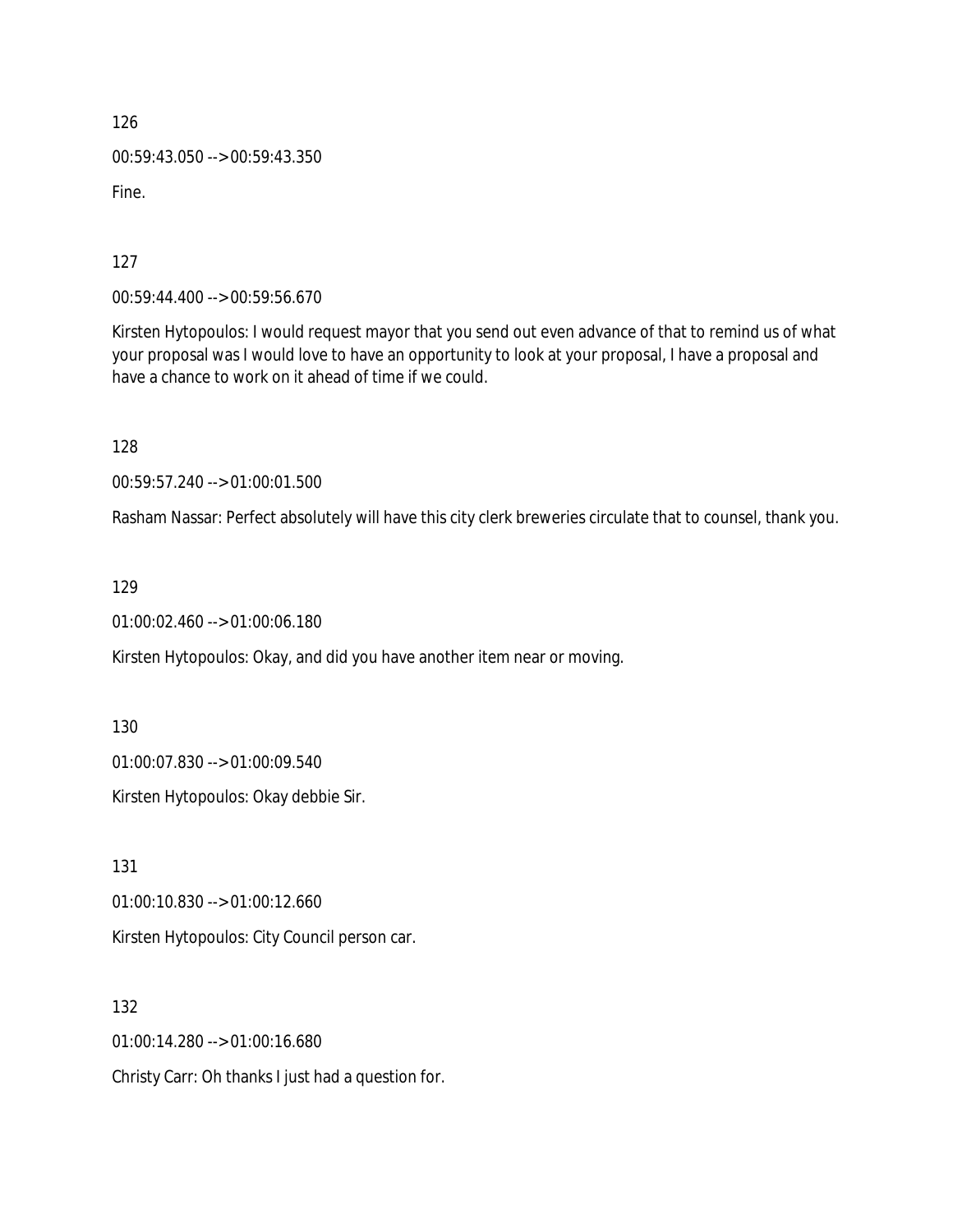01:00:17.760 --> 01:00:23.040

Christy Carr: Sharing us are in how that agenda item future agenda item.

134

01:00:24.720 --> 01:00:33.990

Christy Carr: Is in the context of other somewhat related items we've talked about, you mentioned the ethics program and our Council liaison job description.

135

01:00:35.130 --> 01:00:42.390

Christy Carr: And then we also kind of danced around the governance manual and I see them all, as pieces of the whole and i'm wondering.

136

01:00:43.800 --> 01:00:51.060

Christy Carr: Can we talk about it all at once, does that make more sense, or does it make sense, I mean we're going to talk about the ethics Program.

137

01:00:51.870 --> 01:01:02.550

Christy Carr: we're going to talk about the governance manual and then we're going to talk about this and it's challenging for me to keep track of all the pieces So if you can send me a roadmap that would be great.

138

01:01:03.570 --> 01:01:08.700

Christy Carr: But i'd love to have this all within the context of our overall governance.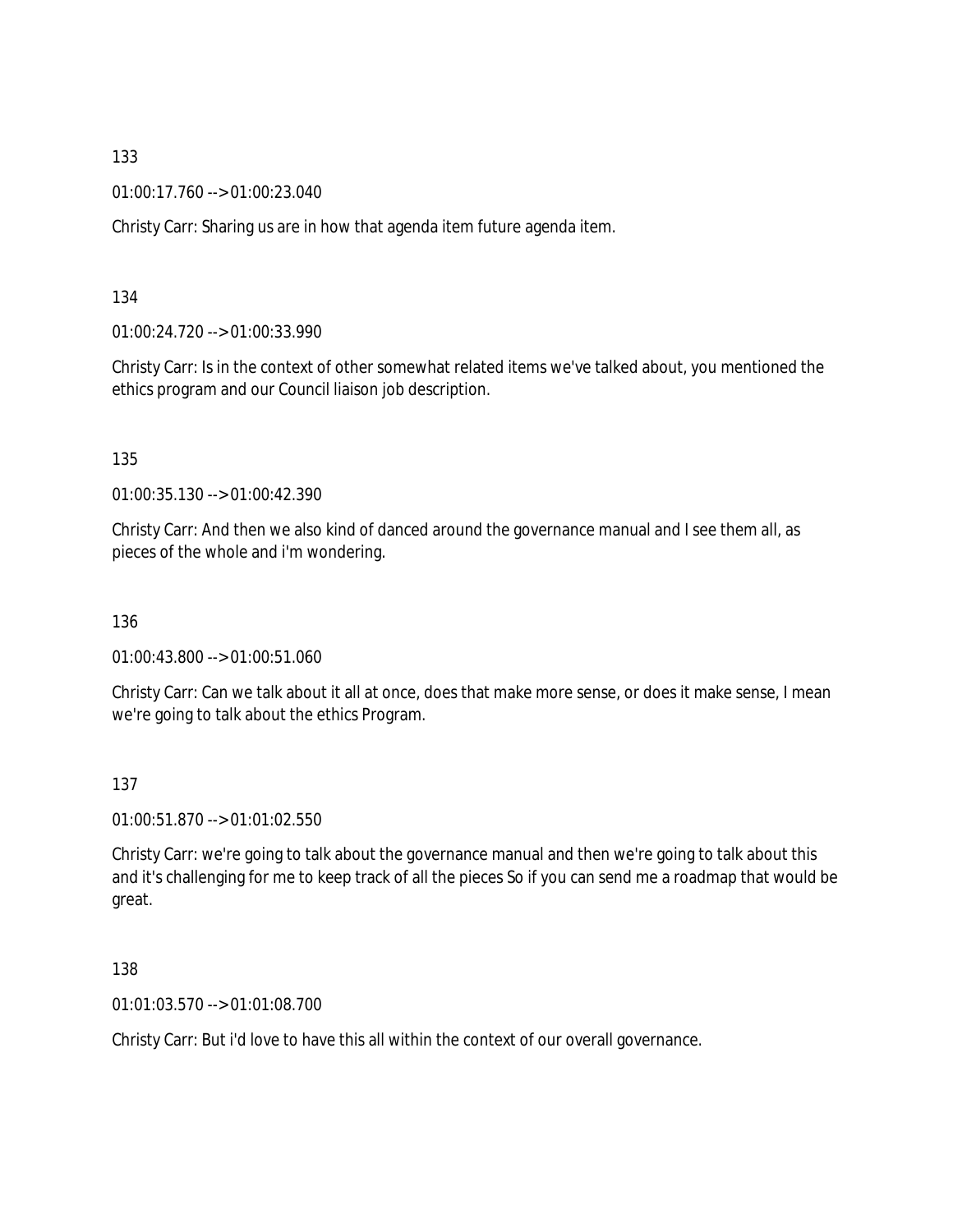$01:01:11.760 \rightarrow 01:01:22.650$ 

Rasham Nassar: Can I, if I can respond to that that's a really great point and I honestly haven't even performed all of that research myself, because it continues to arise, but in the interim, without a process.

140

01:01:23.760 --> 01:01:26.580

Rasham Nassar: it's really messy to kind of handle these disputes.

141

01:01:27.810 --> 01:01:33.480

Rasham Nassar: off the record on the record, without without adequate guidance so maybe that is where we land, when we talk about this.

#### 142

01:01:33.750 --> 01:01:39.030

Rasham Nassar: hey this really makes sense to talk about in this format or we're just going to refer to the ethics program to serve as our.

143

01:01:39.360 --> 01:01:53.970

Rasham Nassar: Our guidance and our process for handling disciplinary procedures and we could land anywhere, but I think we have to have that conversation first and I will work really hard to identify all the contradictions that currently exist, so we can get a sense of just how.

144

01:01:55.470 --> 01:02:08.370

Rasham Nassar: How how much this needs to be worked on, so that we can begin to improve that aspect of our process because it's an important aspect of our process, I think we all agree to that, and I want to make sure that we provide that to each other to our committees into the into the public.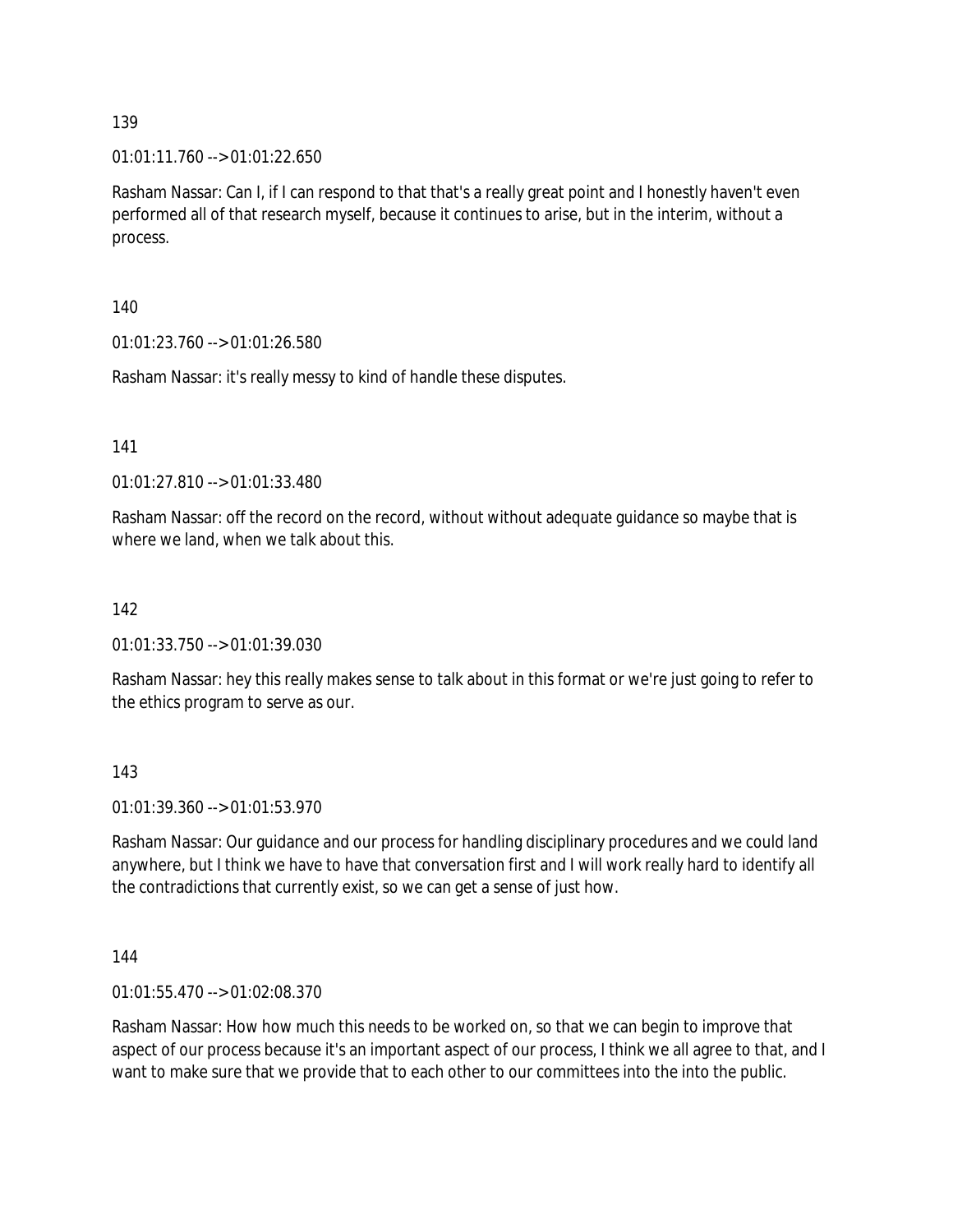01:02:10.740 --> 01:02:11.850

Christy Carr: Okay, thank you.

146

01:02:15.150 --> 01:02:19.650

Leslie Schneider: Thank you, is a little bit of a response and and a reminder so.

147

01:02:20.130 --> 01:02:32.340

Leslie Schneider: I think that the governance manual conversation is once we really have some sort of consensus on where we want to go with it and then it's a question of kind of word smithing it and how how it gets introduced to the governance manual.

## 148

01:02:34.290 --> 01:02:38.610

Leslie Schneider: Given that we already have a governance manual conversation going, and we have.

149

01:02:39.840 --> 01:02:49.980

Leslie Schneider: edits from councilmember pollock the reminder is that, for our 10 minute discussion next week, we need to have edits in.

150

01:02:50.340 --> 01:02:59.850

Leslie Schneider: By Thursday night this week and so that 10 minutes section next week is really not to have a big discussion about it it's just so that we can.

151

01:03:00.300 --> 01:03:10.050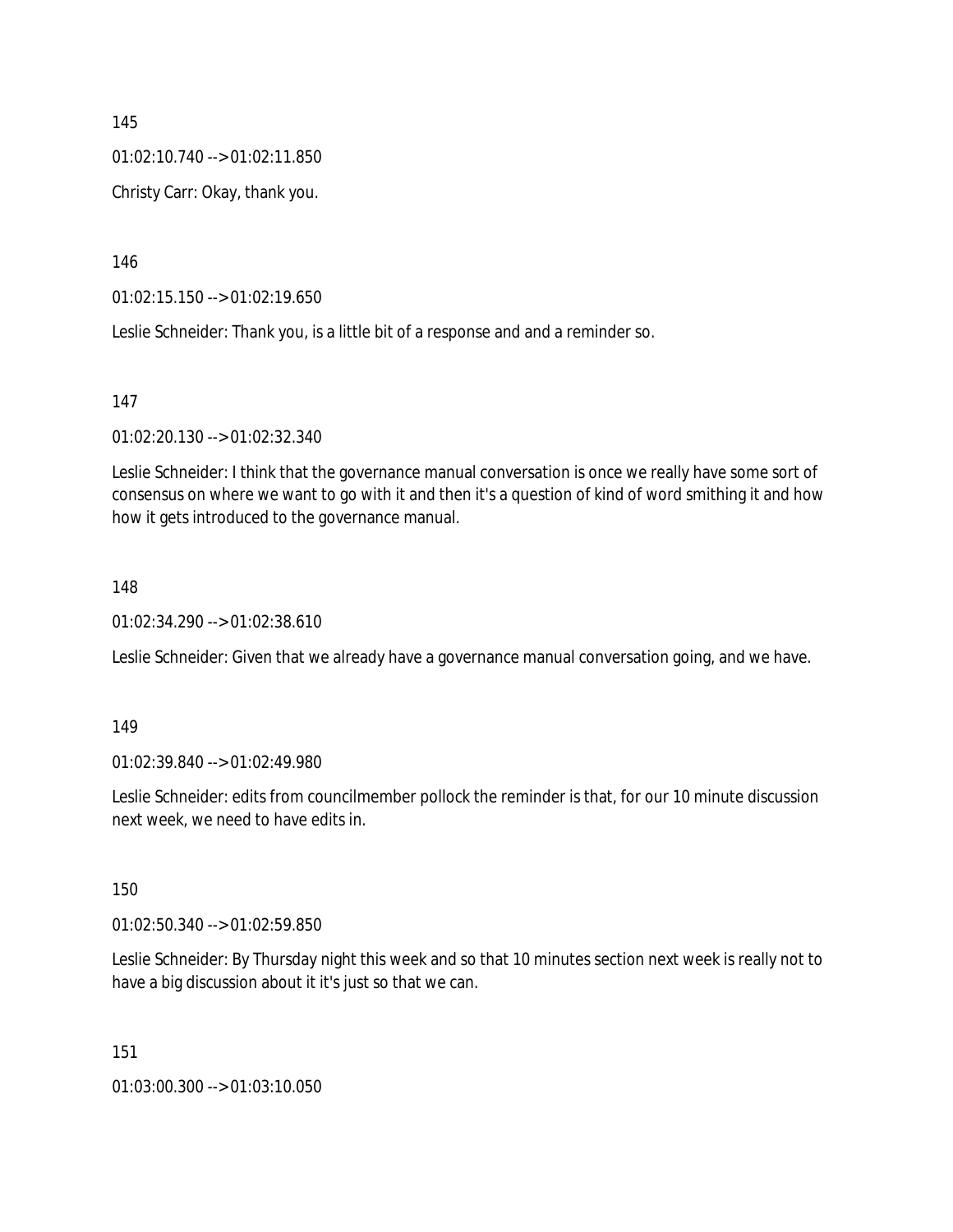Leslie Schneider: receive them all and have them in the packet so that then we can be reviewing what each other's edits are and then councilmember pollock and I are tasked with.

152

01:03:10.560 --> 01:03:15.600

Leslie Schneider: Pulling them together in some way so that we can have that conversation later, so I just wanted to.

### 153

01:03:16.110 --> 01:03:31.290

Leslie Schneider: If we're not able to meet that deadline of having our comments in by Thursday night, then we would need to push that out yet again so i'm going to assume if there are no request to push it, then we will be able to meet that deadline, if we so desire.

154

01:03:32.460 --> 01:03:33.450

Leslie Schneider: Does that make sense.

155

01:03:36.360 --> 01:03:36.720

Okay.

156

01:03:38.400 --> 01:03:43.050

Rasham Nassar: So you're suggesting Council members enter that we just leave it where it's planted currently.

### 157

 $01:03:45.180 \rightarrow 01:03:51.090$ 

Leslie Schneider: it's fine to leave it where it is, but that implies a big deadline of Thursday night.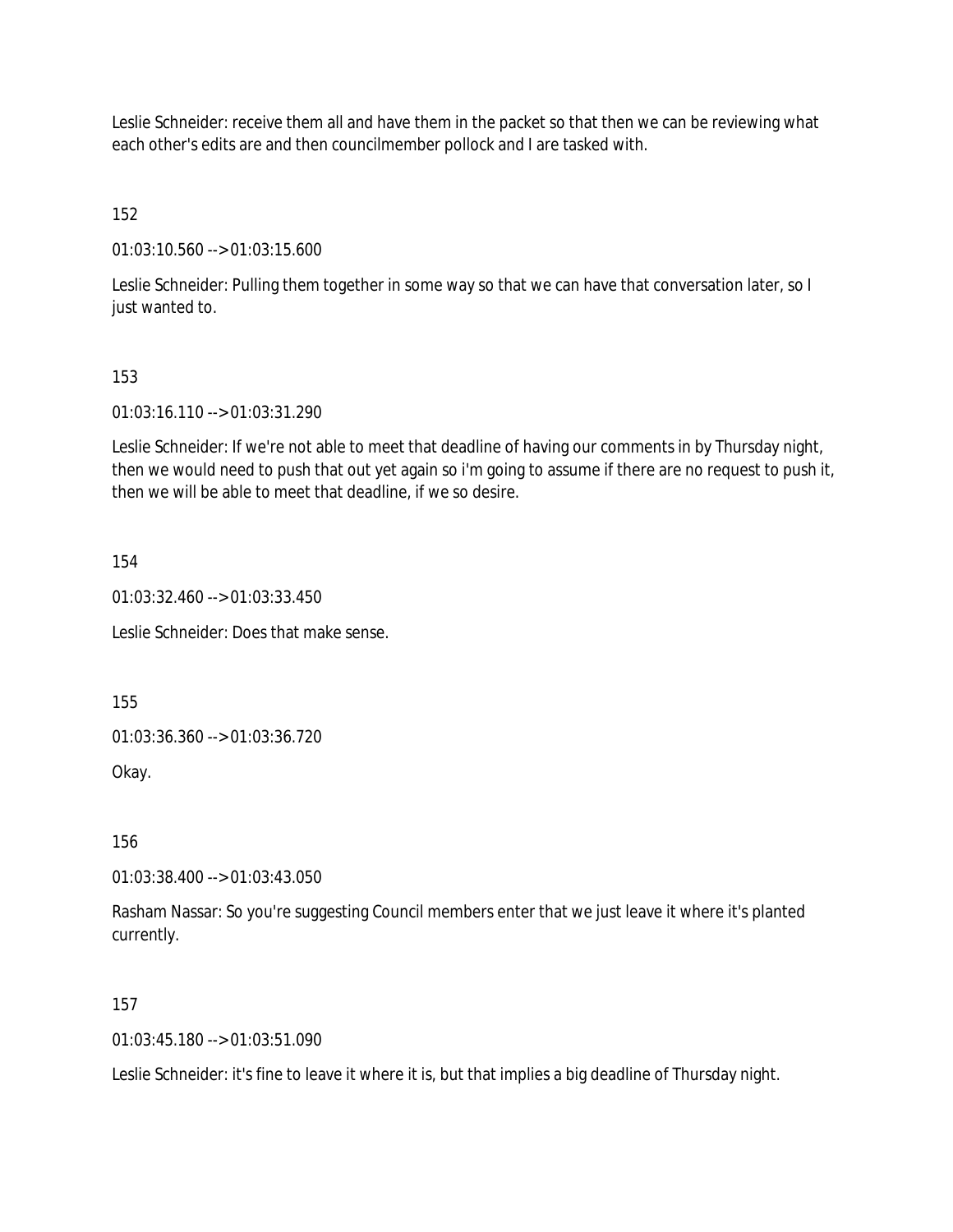01:03:51.390 --> 01:04:00.660

Rasham Nassar: So Council members are aware that the deadline if if no counselor is going to request pulling it postponing it that your deadline to submit is Thursday at four o'clock.

159

01:04:01.380 --> 01:04:18.420

Leslie Schneider: No, I think I think probably anytime that night would be fine because that means that if the Friday morning it can then be assembled in and Christine can put it in the packet, but I think we should have a nighttime deadline, because I know personally I make use of those nighttime hours.

160

01:04:20.910 --> 01:04:22.650

Kirsten Hytopoulos: Okay counselor deeds.

161

01:04:23.190 --> 01:04:29.070

Joe Deets: So we're following up on that I mentioned me have a conversation with customer Schneider but.

# 162

01:04:30.450 --> 01:04:40.620

Joe Deets: That suggests that we have received the information from you and councilmember pollock that something for us to reply to I don't remember seeing that.

163

01:04:43.920 --> 01:04:44.460

Leslie Schneider: I.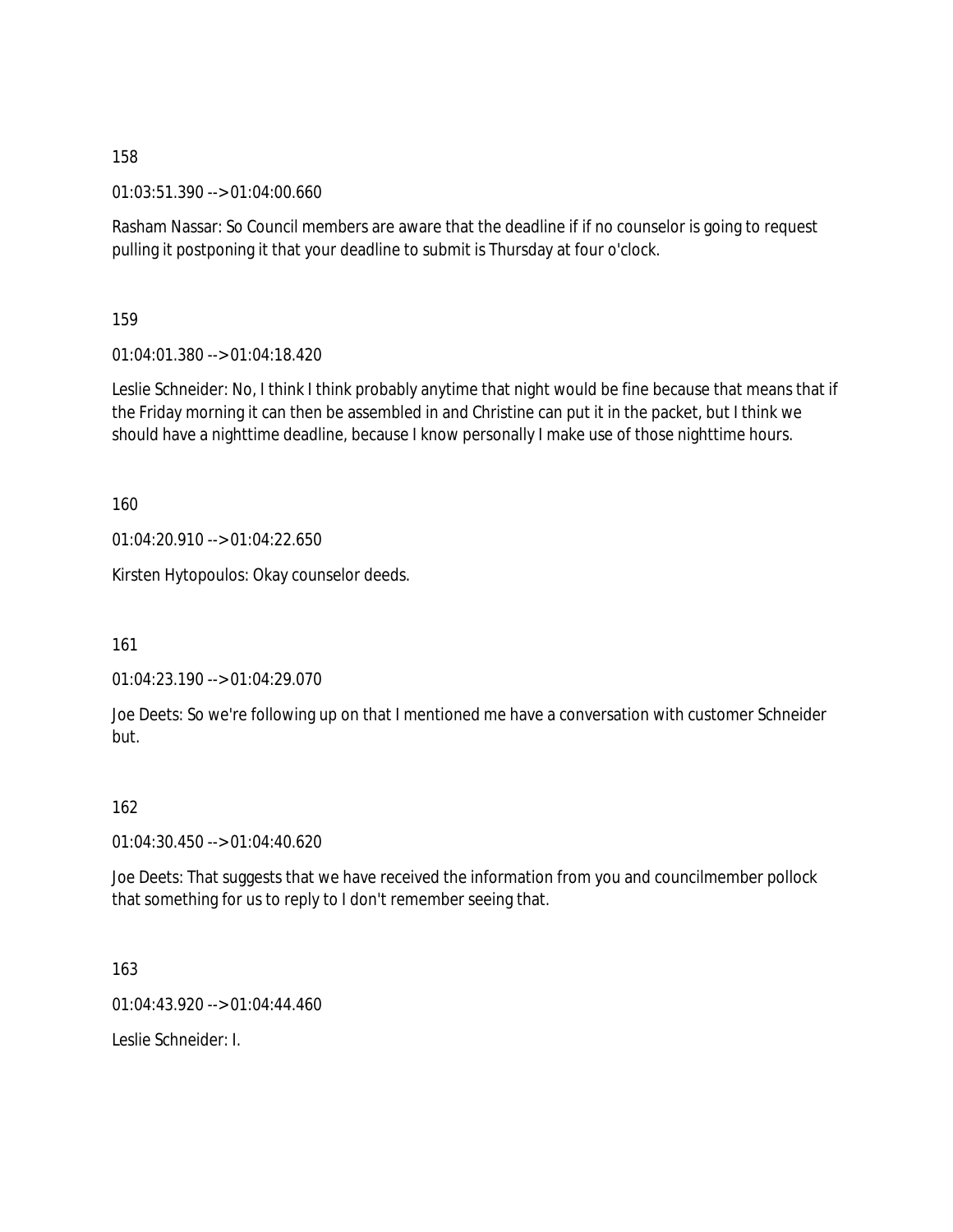01:04:46.200 --> 01:04:54.660

Leslie Schneider: it's my understanding that I saw it come through, and then I responded to councilmember pollock saying hey I don't have time to give you my responses.

165

01:04:55.170 --> 01:05:04.140

Leslie Schneider: And so, can we push it, and so, then it was pushed so probably what would be good is if if that was sent out again to push it up to the top.

166 01:05:09.150 --> 01:05:09.810 Leslie Schneider: So.

167 01:05:10.470 --> 01:05:11.520 Joe Deets: If it can be reset.

168 01:05:11.550 --> 01:05:13.860

Kirsten Hytopoulos: This just yeah let's just make sure that happens.

169 01:05:13.950 --> 01:05:14.340 Leslie Schneider: Okay.

170 01:05:14.520 --> 01:05:15.570 Kirsten Hytopoulos: i'll flip it tomorrow morning.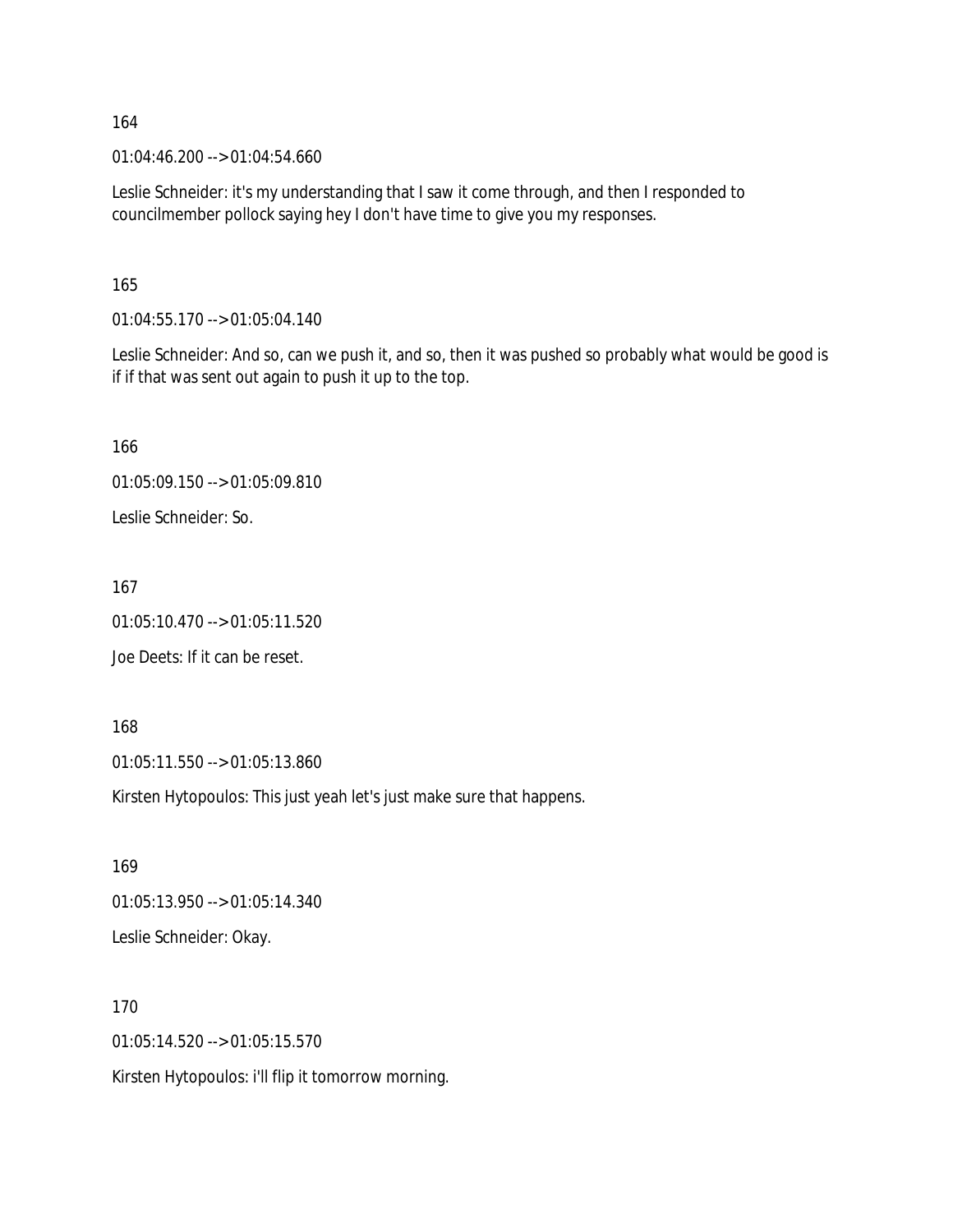171 01:05:17.250 --> 01:05:17.700 Leslie Schneider: Okay.

172

01:05:18.210 --> 01:05:18.870

Joe Deets: Okay, great.

173

01:05:19.170 --> 01:05:23.280

Kirsten Hytopoulos: Does anyone have anything else to address under feature Council agendas.

174

01:05:24.870 --> 01:05:25.590

Kirsten Hytopoulos: Yes, you manager.

175

01:05:26.190 --> 01:05:41.940

Ellen Schroer: And you had discussed having a joint meeting with the ethics board did you want to look for time for that now and then we can reach out to the ethics board or would you prefer to wait until after the ethics board meets again, which I think would be at the beginning of March.

176

01:05:43.110 --> 01:05:48.210

Kirsten Hytopoulos: Well, I think we did want to do that soon well you're talking about every time advanced standalone meeting or trying to find a way.

177

01:05:48.210 --> 01:05:49.620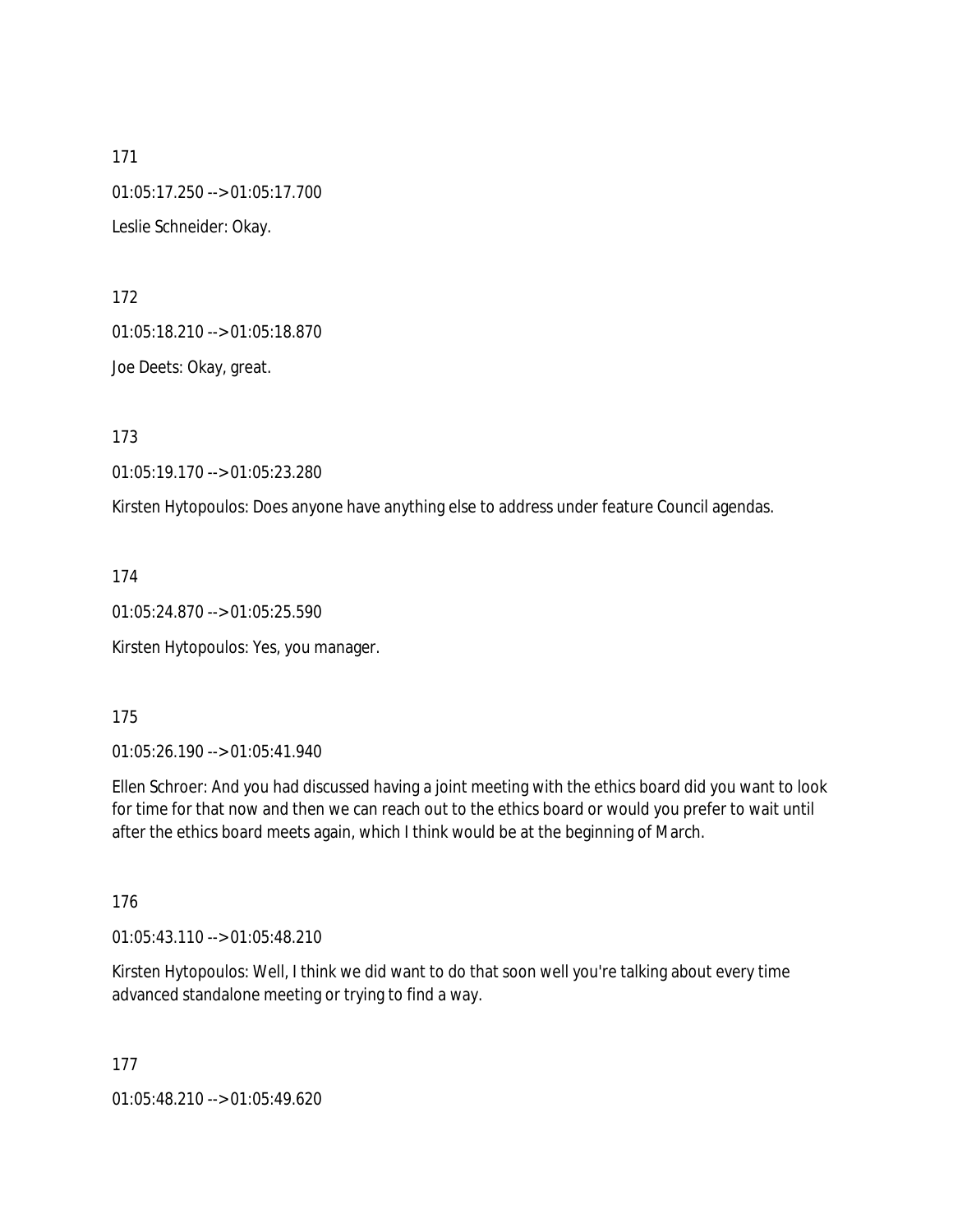Ellen Schroer: that's correct okay.

178

01:05:51.180 --> 01:05:58.710

Kirsten Hytopoulos: Well, I mean I was I didn't say anything, a moment ago we're talking about how you know christy was asking sorry kelsey her car was asking for this roadmap and to me an.

179

01:05:58.950 --> 01:06:02.730

Kirsten Hytopoulos: important piece of roadmap, would be to get a download from how things are going for them.

180

01:06:03.270 --> 01:06:10.980

Kirsten Hytopoulos: Before we before our conversation about well, should we change these, but how we how we handle code of conduct complaints, for example, so I would hope we get the under our belt.

181

01:06:11.460 --> 01:06:22.140

Kirsten Hytopoulos: before that meeting before we would start talking about changes, either in a standalone context or in the governance manual seems like really important feedback with it, how they feel they are handling those.

182

01:06:24.990 --> 01:06:28.350

Kirsten Hytopoulos: So would we like to try to schedule that Council.

183

01:06:32.880 --> 01:06:33.390

Kirsten Hytopoulos: To be well.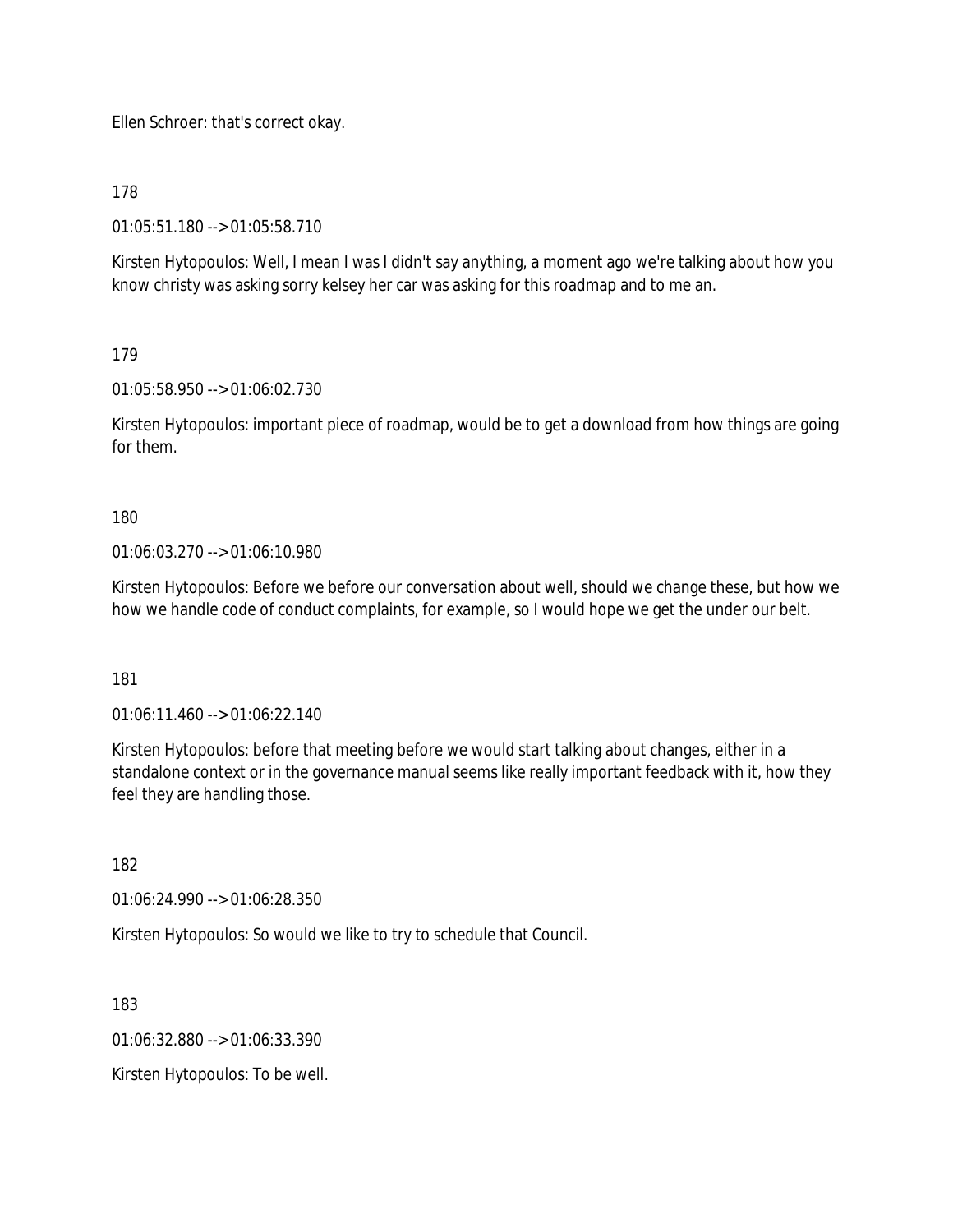01:06:33.450 --> 01:06:35.760

Kirsten Hytopoulos: Are we looking for dates are we, what are we, what are we looking for.

185

01:06:37.980 --> 01:06:45.630

Ellen Schroer: I think at this time, it would be helpful if you could give us a week that you're looking for, we can reach out to the ethics board um and then.

186

01:06:46.470 --> 01:07:01.920

Ellen Schroer: recognizing that thursday's are difficult because of planning Commission overlap, we can look at perhaps on Monday or Wednesday in March, if that works for Council and then we can reach out to the ethics board and make that invitation.

187

01:07:05.190 --> 01:07:06.780

Kirsten Hytopoulos: Would you like us to check our calendars now.

188

01:07:07.470 --> 01:07:09.660

Ellen Schroer: That would be fantastic okay.

189

01:07:10.980 --> 01:07:18.180

Rasham Nassar: We have room on the we don't have room on a study session, can we just clear out the sustainable transportation on this was at the 16th.

190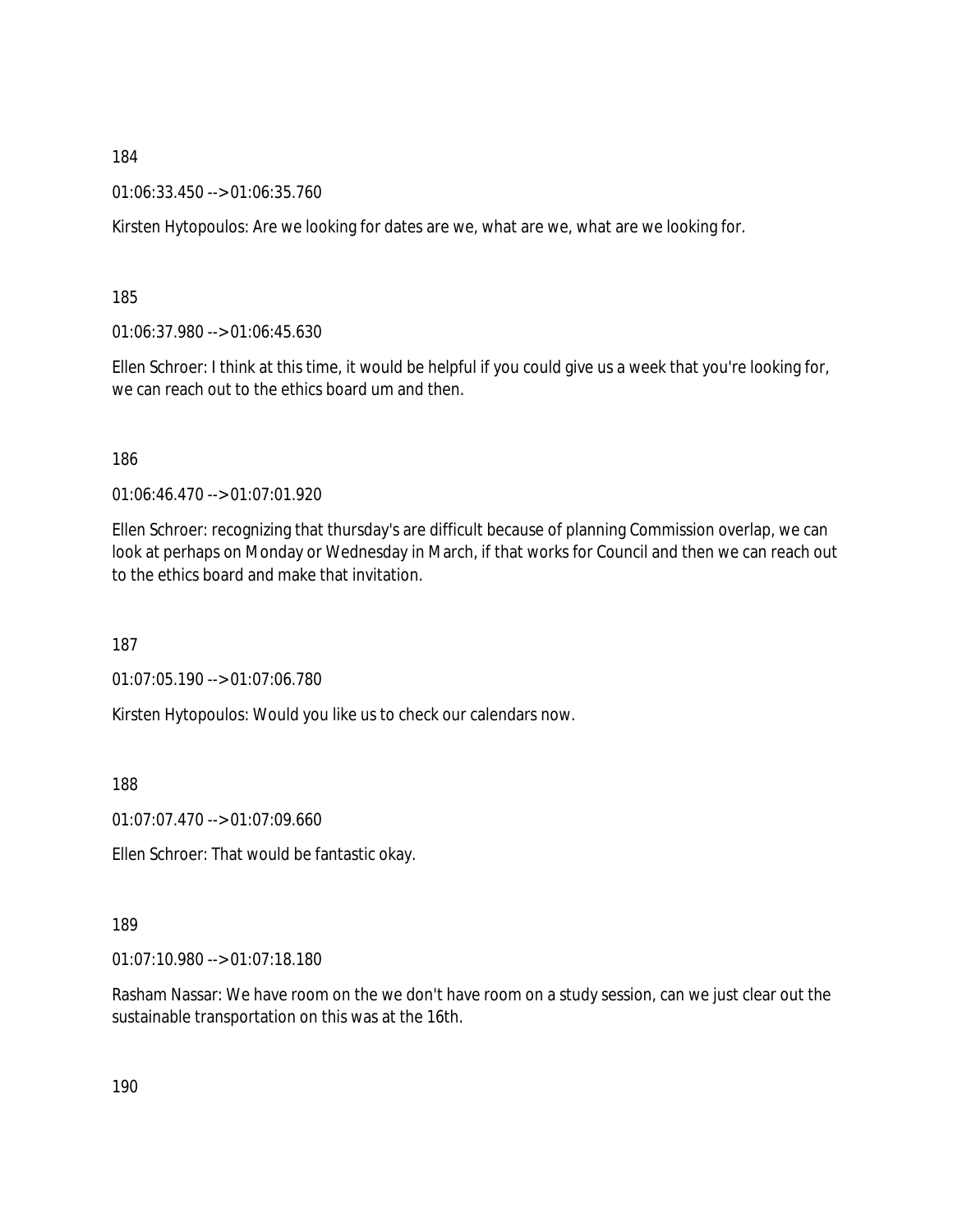01:07:20.010 --> 01:07:38.040

Ellen Schroer: um well on march 2 you have dedicated the study session to the work plan and on march 16 you have dedicated that to sustainable transportation if you'd like to look at April, you could have this study session, that would be scheduled on April 6 that's the first study session in April.

191

01:07:38.400 --> 01:07:42.780

Rasham Nassar: When I thought we just said that we're going to take the sustainable transportation and put it in a separate meeting.

192

01:07:44.160 --> 01:07:50.760

Kirsten Hytopoulos: know we wound up clearing the decks of that of that making it wow snack table transportation.

193

01:07:51.660 --> 01:07:53.040

Rasham Nassar: Okay, all right, well then.

194

01:07:54.720 --> 01:07:58.890

Rasham Nassar: let's look for another date, I guess, for the ethics and discussion.

195

01:08:01.380 --> 01:08:02.370

Rasham Nassar: Are we doing that right now.

196 01:08:03.030 --> 01:08:03.450 yeah.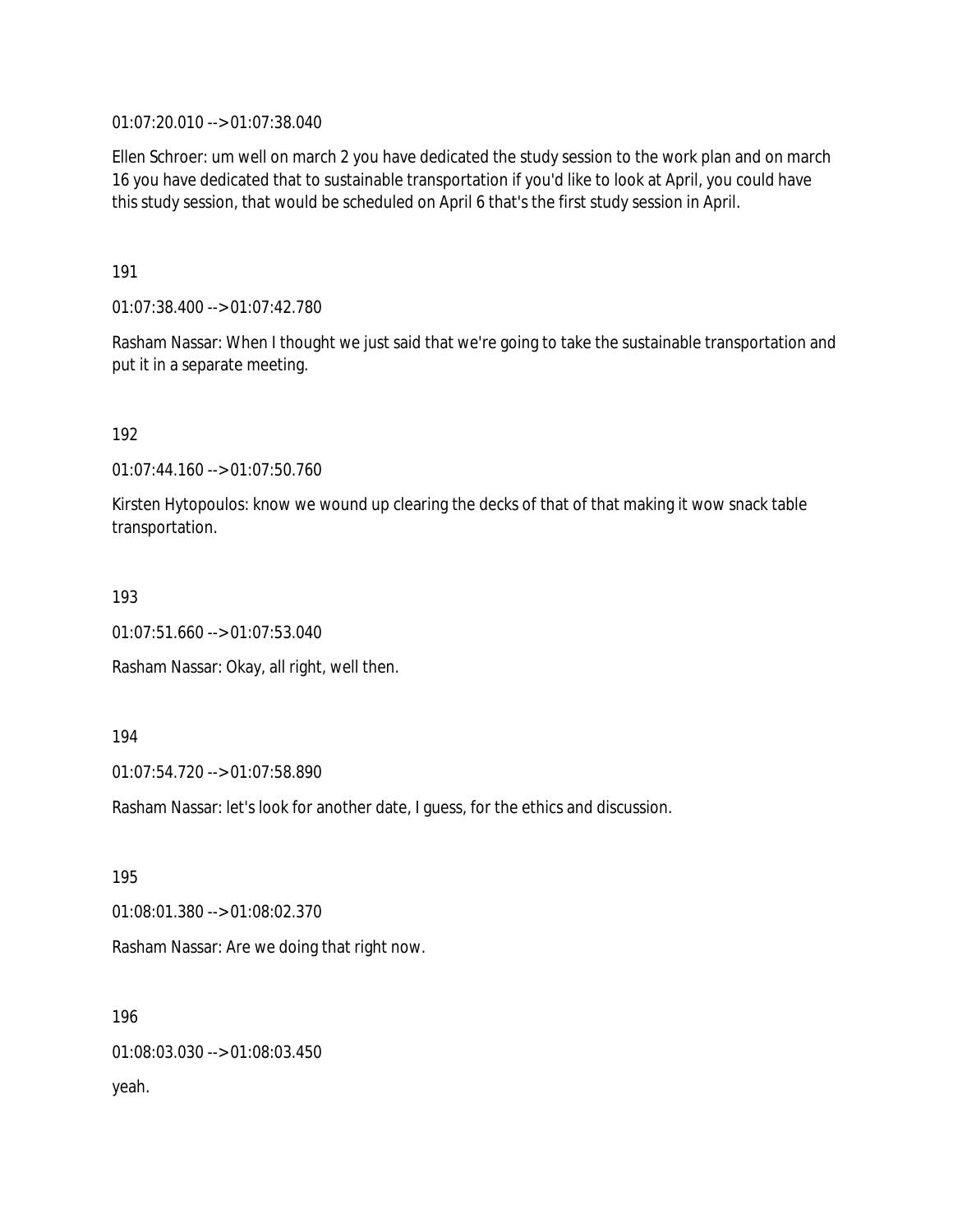#### 01:08:04.770 --> 01:08:09.240

Kirsten Hytopoulos: So I just cancelled preference for Mondays Wednesdays generally if we're looking at those.

#### 198

01:08:13.230 --> 01:08:15.600

Leslie Schneider: I have a slight preference for Wednesday okay.

199

01:08:17.610 --> 01:08:20.730

Kirsten Hytopoulos: Anybody any Wednesdays we can't do I can't do the 17th.

200

01:08:21.600 --> 01:08:23.220

Rasham Nassar: i'd like to look at the committee schedule.

201

01:08:24.900 --> 01:08:25.290

Brenda Fantroy-Johnson: yeah.

202

01:08:25.680 --> 01:08:28.440

Rasham Nassar: I missed a lot of those due to the city manager.

203

01:08:28.530 --> 01:08:35.160

Joe Deets: Ethics board meets don't they meet on the 15th normally so it was.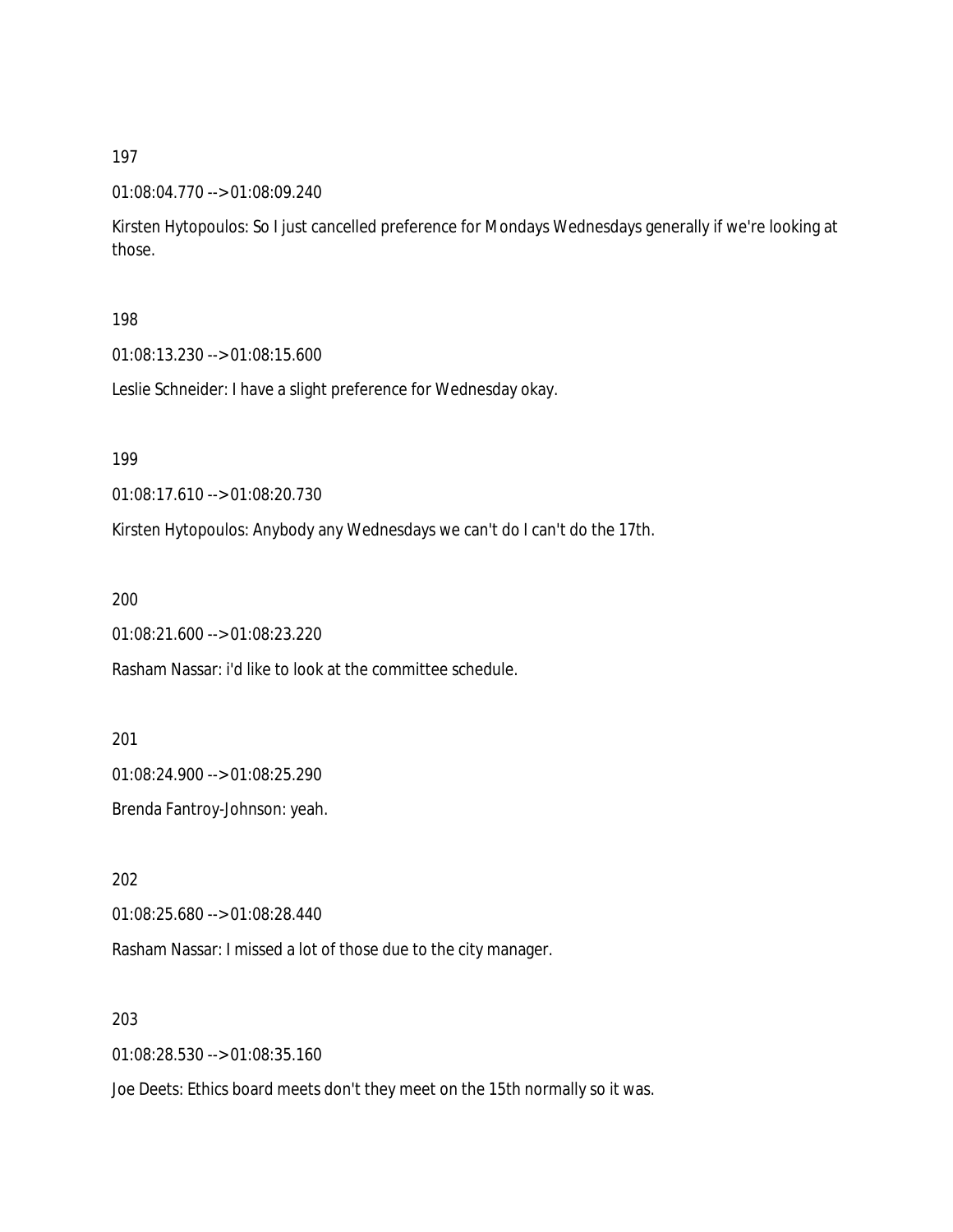01:08:37.350 --> 01:08:38.970

Brenda Fantroy-Johnson: it's Monday that would work for me.

205

01:08:41.580 --> 01:08:42.480

Kirsten Hytopoulos: That would or wouldn't.

206

01:08:42.870 --> 01:08:43.890

Brenda Fantroy-Johnson: It would it would.

207

01:08:45.060 --> 01:08:48.570

Leslie Schneider: I don't do I could do Monday the 15th there's no Dr P that meeting.

208

01:08:49.650 --> 01:08:54.480

Kirsten Hytopoulos: And the question was that they want to give up their one month or once a month meeting for our meeting.

209

01:08:54.900 --> 01:08:55.710 Joe Deets: That would be my point.

210

01:08:55.740 --> 01:08:57.390

Joe Deets: i'm not sure if they would right.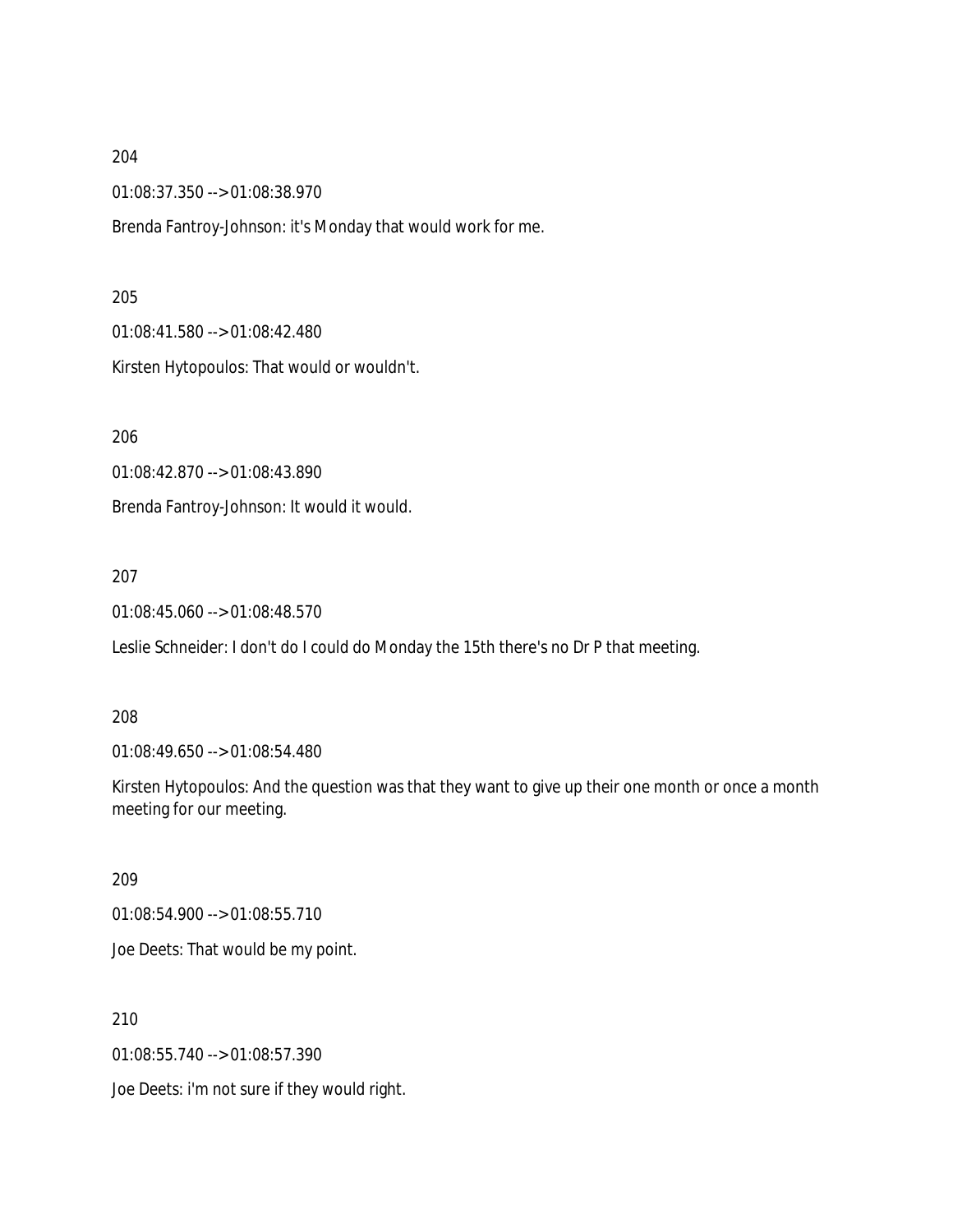01:08:57.780 --> 01:08:58.230

Brenda Fantroy-Johnson: Now we need.

212

01:08:59.310 --> 01:08:59.700

Kirsten Hytopoulos: Okay.

213

01:09:02.190 --> 01:09:08.460

Kirsten Hytopoulos: Well, why don't we just to give people some notice why don't we just look at what about the 24th that's pretty random of March.

214

01:09:10.770 --> 01:09:11.610

Kirsten Hytopoulos: South their ways.

215

01:09:12.720 --> 01:09:17.370

Kirsten Hytopoulos: I can do it anywhere else don't do it like with march what we try that one float that one by them.

216

01:09:19.260 --> 01:09:19.530

Kirsten Hytopoulos: And I.

217

01:09:19.740 --> 01:09:30.660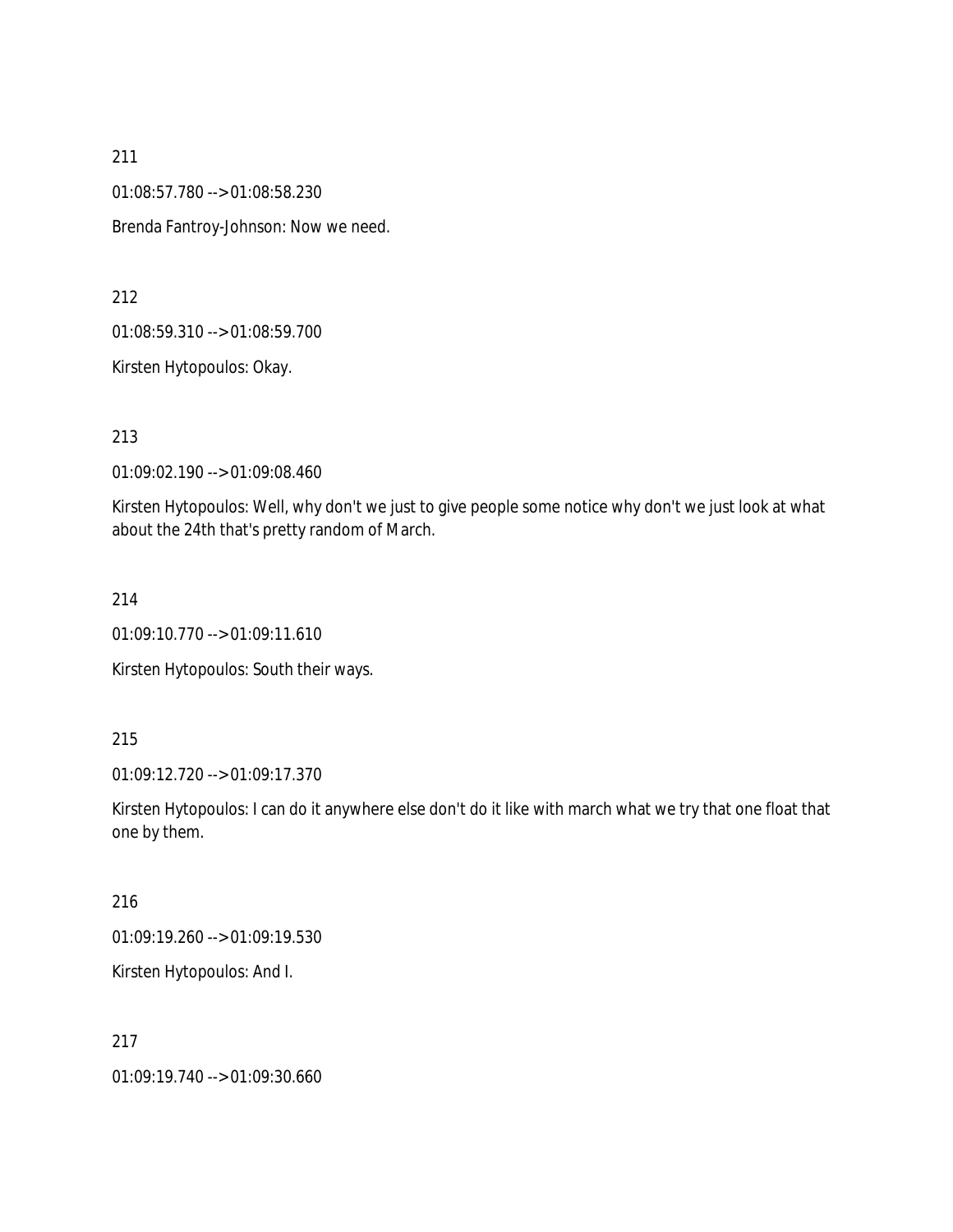Ellen Schroer: Looked at our City Hall meeting and there is no meeting currently scheduled on the 24th of March, but I will confirm that REACH and let you know.

218

01:09:31.080 --> 01:09:31.650

Okay.

219

01:09:33.360 --> 01:09:45.960

Kirsten Hytopoulos: All right, are we done with this with this topic married got your hand up are you do, you have anything no all right we're moving on to item five presentations item five a public art committee update and budget request.

220

01:09:54.150 --> 01:09:55.170

Kirsten Hytopoulos: Welcome and.

221

01:10:06.420 --> 01:10:07.140

Kirsten Hytopoulos: Hello.

222

01:10:08.190 --> 01:10:09.060 Steven Rabago: Everyone.

223

01:10:10.410 --> 01:10:11.070

Steven Rabago: Welcome

224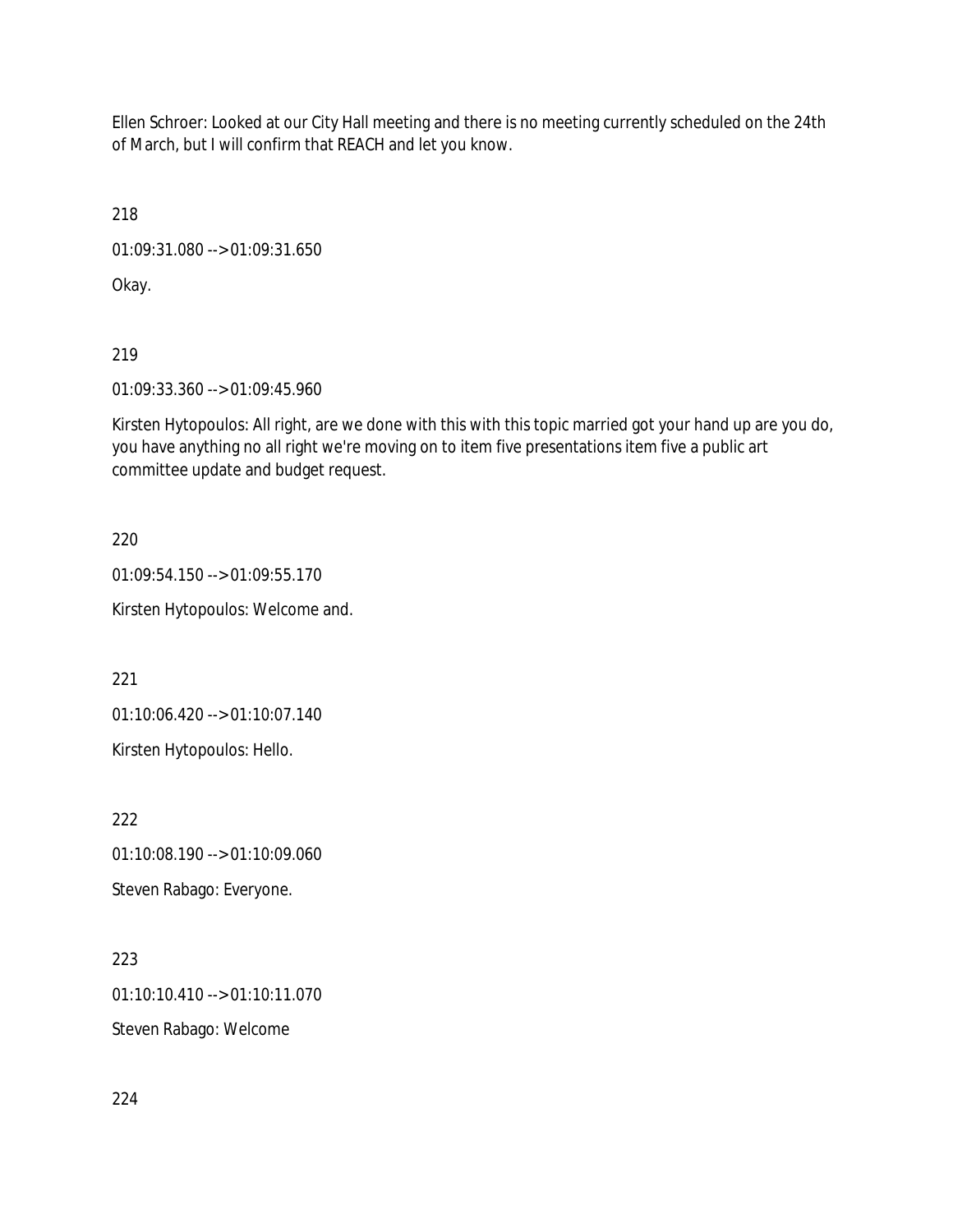01:10:13.500 --> 01:10:14.040

Steven Rabago: I am.

225 01:10:14.640 --> 01:10:16.290 Anne Smart: hi Hello everyone.

226 01:10:16.800 --> 01:10:19.110 Steven Rabago: Will I will Christine be running a.

227 01:10:21.000 --> 01:10:21.630 Steven Rabago: PowerPoint.

228 01:10:23.760 --> 01:10:24.570 Steven Rabago: By any chance.

229

01:10:25.920 --> 01:10:32.790

Christine Brown: hi, this is the city clerk and no I don't have it available, right now, do you have it open to share.

## 230

01:10:33.060 --> 01:10:34.140

Christine Brown: I send some instructions.

231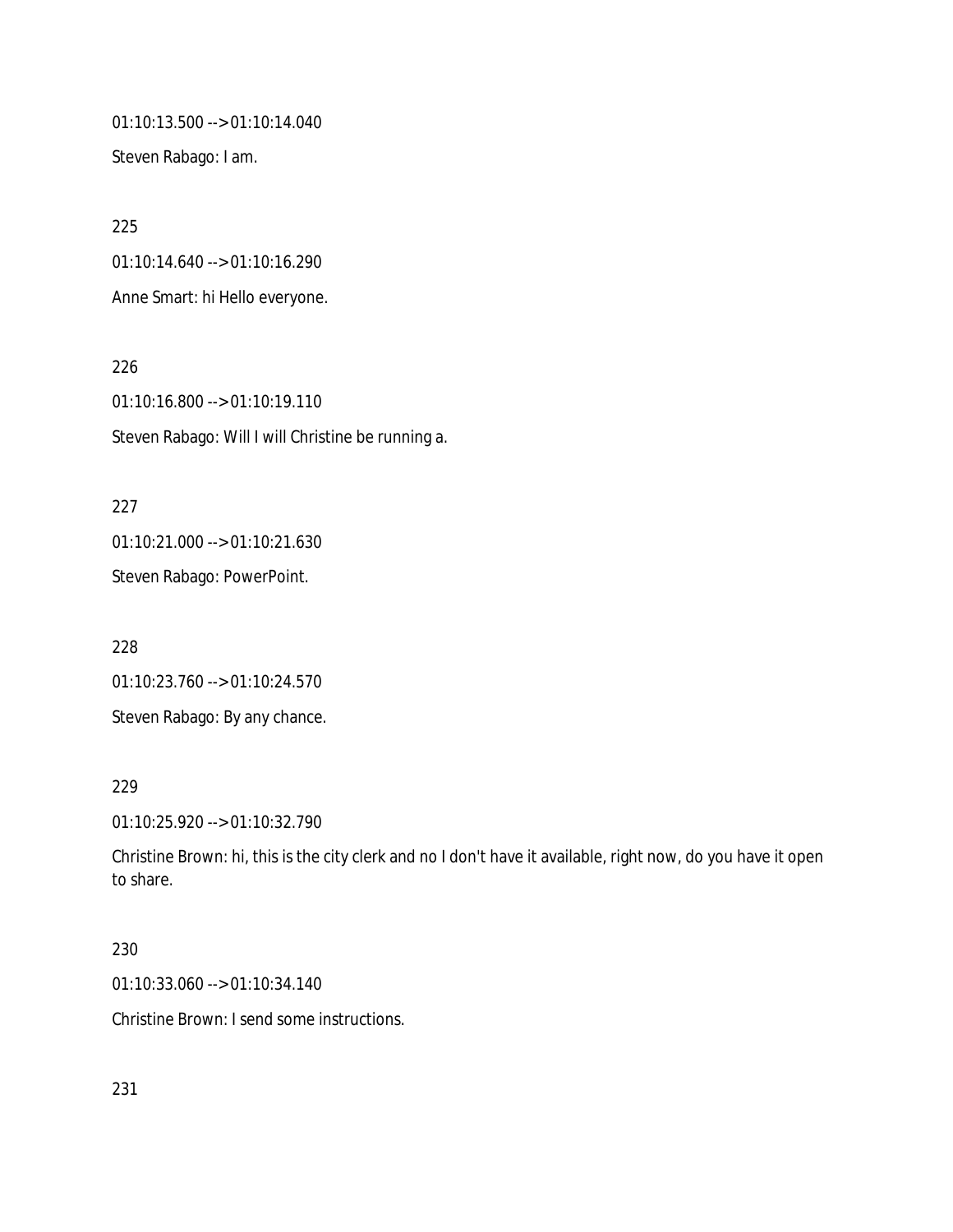01:10:34.170 --> 01:10:36.630

Steven Rabago: Earlier today yeah I can I can share it.

232 01:11:11.280 --> 01:11:12.060 Steven Rabago: well.

#### 233

01:11:14.010 --> 01:11:20.520

Steven Rabago: let's see share screen public art share okay i'm gonna.

234 01:11:22.200 --> 01:11:25.560 Steven Rabago: Can you see it Okay, yes, like this.

235 01:11:25.830 --> 01:11:26.040 Anne Smart: yeah.

236 01:11:26.130 --> 01:11:26.640 I do.

237 01:11:28.140 --> 01:11:29.790 Anne Smart: Maybe you could run the slideshow.

238 01:11:30.090 --> 01:11:30.660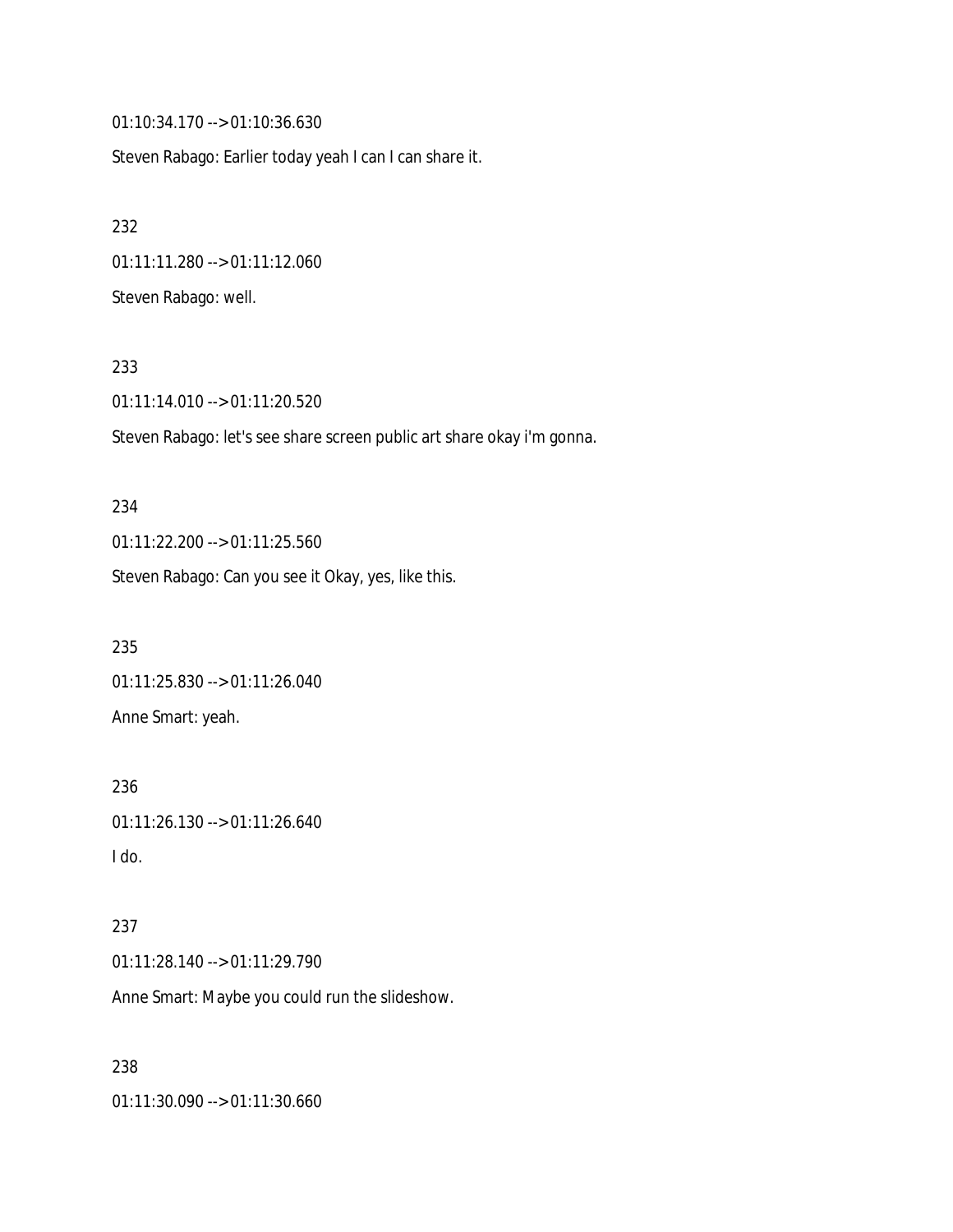yep.

239

01:11:33.840 --> 01:11:37.410

Steven Rabago: Alright, are people able to see this yes okay.

240

01:11:39.900 --> 01:11:40.770

Steven Rabago: So.

241

01:11:43.140 --> 01:11:56.730

Steven Rabago: We are presenting for the public, art committee today, and we have before the Council requests for funds out of the public, art sub fund.

242

01:11:57.510 --> 01:12:21.240

Steven Rabago: In the amount of \$24,125 which will be what we would consider our 2021 through 2022 work plan so today and we're going to kind of go through some of that information, and I know we have a few new members on Council since we've last spoken to anyone so.

243

01:12:22.710 --> 01:12:32.610

Steven Rabago: If you have any questions along the way, please ask but we'll just go through this as quickly as we can and try to get to the meat of this but.

244

01:12:34.860 --> 01:12:51.060

Steven Rabago: I think it was about five years ago, when the public art Committee was reconstituted and since that time, I think we've seen a tremendous amount of new cultural items and and new artwork on the island first one that we always look to is.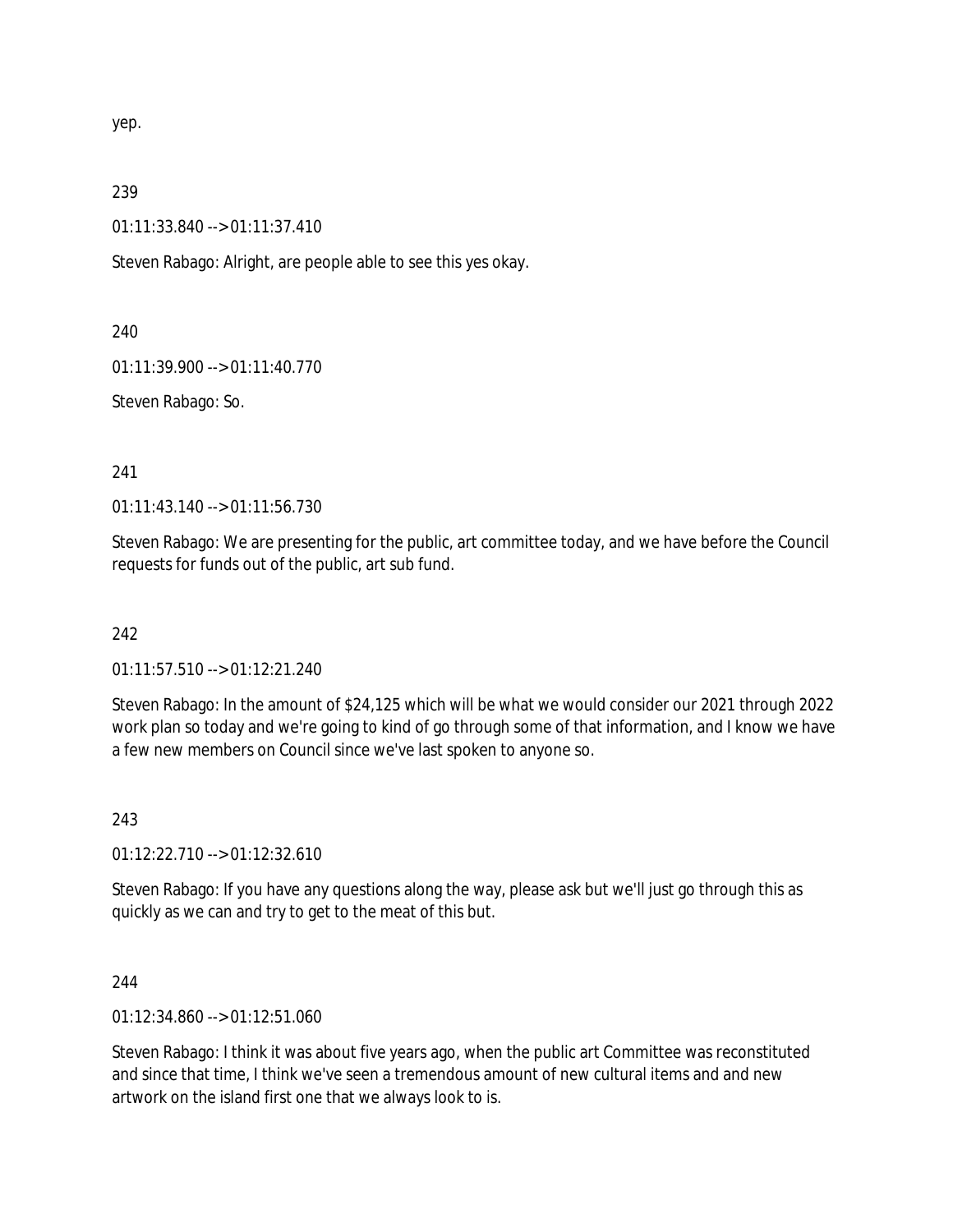## 245

01:12:53.130 --> 01:13:06.180

Steven Rabago: The way point baskets that you know we see here in this image that were produced and then alongside that we started a revolving program where every year we select.

## 246

01:13:07.230 --> 01:13:18.060

Steven Rabago: it's been two to three for the first three years of our program new pieces of art that we're installing on a rotating basis that program was called something new.

## 247

01:13:18.450 --> 01:13:27.480

Steven Rabago: we're finishing up something new three in June of this year and we'll be kicking off something new for with the time that we have it approved that was.

### 248

01:13:28.290 --> 01:13:44.430

Steven Rabago: The implication was it was approved for a five year program so we're continuing on that program forward and we'll talk a little bit about that and then for this particular year we're asking for a couple of different things and I just wanted to identify.

### 249

01:13:45.780 --> 01:14:03.060

Steven Rabago: One of them it's a digital media campaign that we're looking to get approval for as well as a program of a way finding program that would be designed around identifying the communities coby own art and.

250

01:14:03.660 --> 01:14:12.930

Steven Rabago: be able to have that digitally available online to guests and the community that both visitors and Community members, but the thing that's a little bit different this year.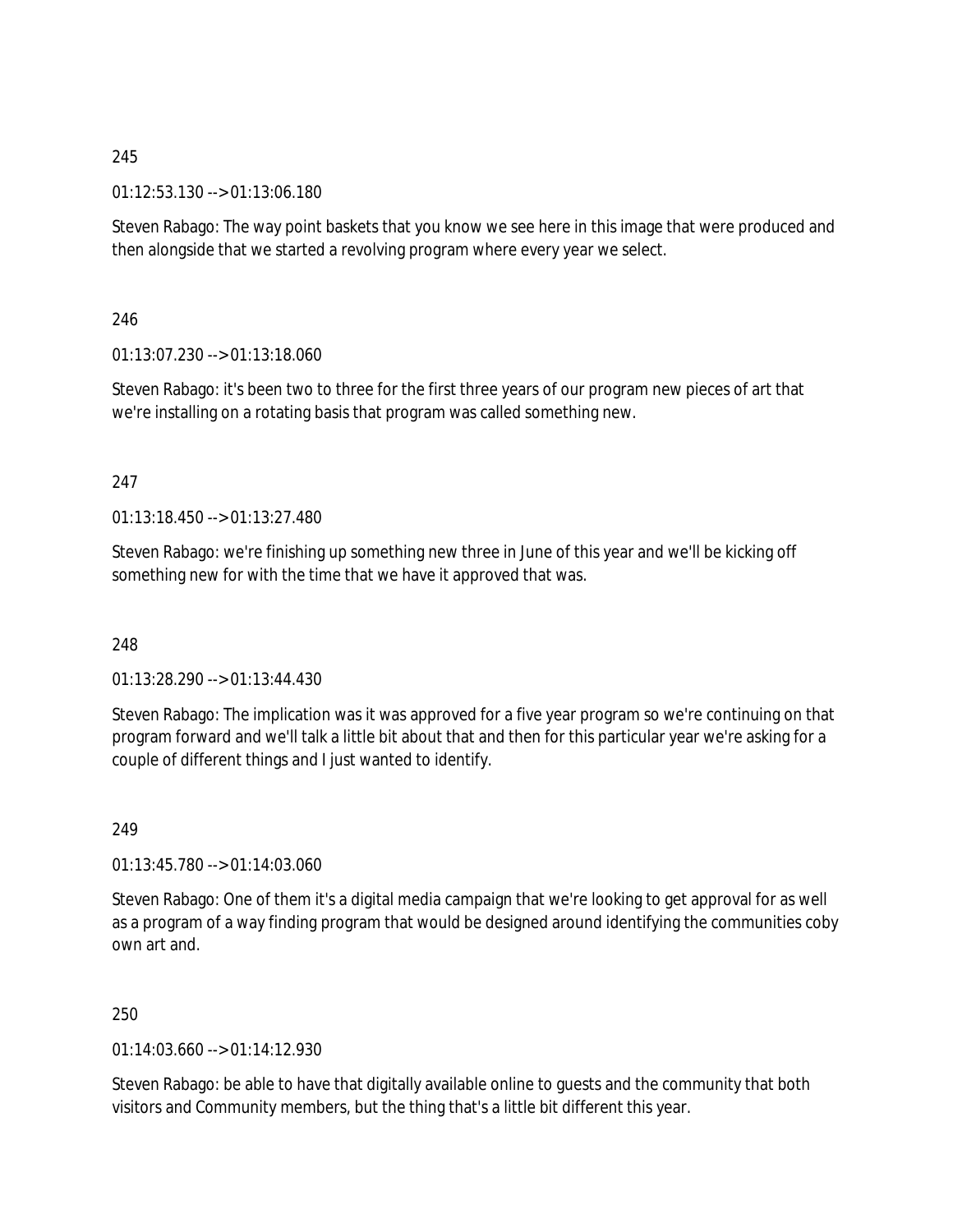251

01:14:13.650 --> 01:14:26.730

Steven Rabago: than in the past, is in the past few years, the city had been funding the public art committee to the tune of about \$24,000 a year through HP art and humanities bainbridge.

252

01:14:27.210 --> 01:14:36.450

Steven Rabago: As a as a fund, and now that it's been cut back a little bit to 12 we're having to GM directly to the city to get some of the funding.

## 253

01:14:37.200 --> 01:14:50.490

Steven Rabago: Of the activities that we want to incorporate to both promote and to market more directly the artwork that the city already owns and has, in its possession, as well as the content that's being created every month.

### 254

01:14:52.590 --> 01:15:02.580

Steven Rabago: By HP and by the public, art committee so there's four things that were coming to you today for approval for something new for an open art call.

255

01:15:03.570 --> 01:15:15.330

Steven Rabago: As well as auto cast, which is this mapping and way finding tool and then a digital media campaign that will run for about six months in order to see.

256

01:15:15.720 --> 01:15:24.720

Steven Rabago: What kind of volumes, we can generate for our art displays so i'm just going to continue on here, I guess, I kind of already talked through this.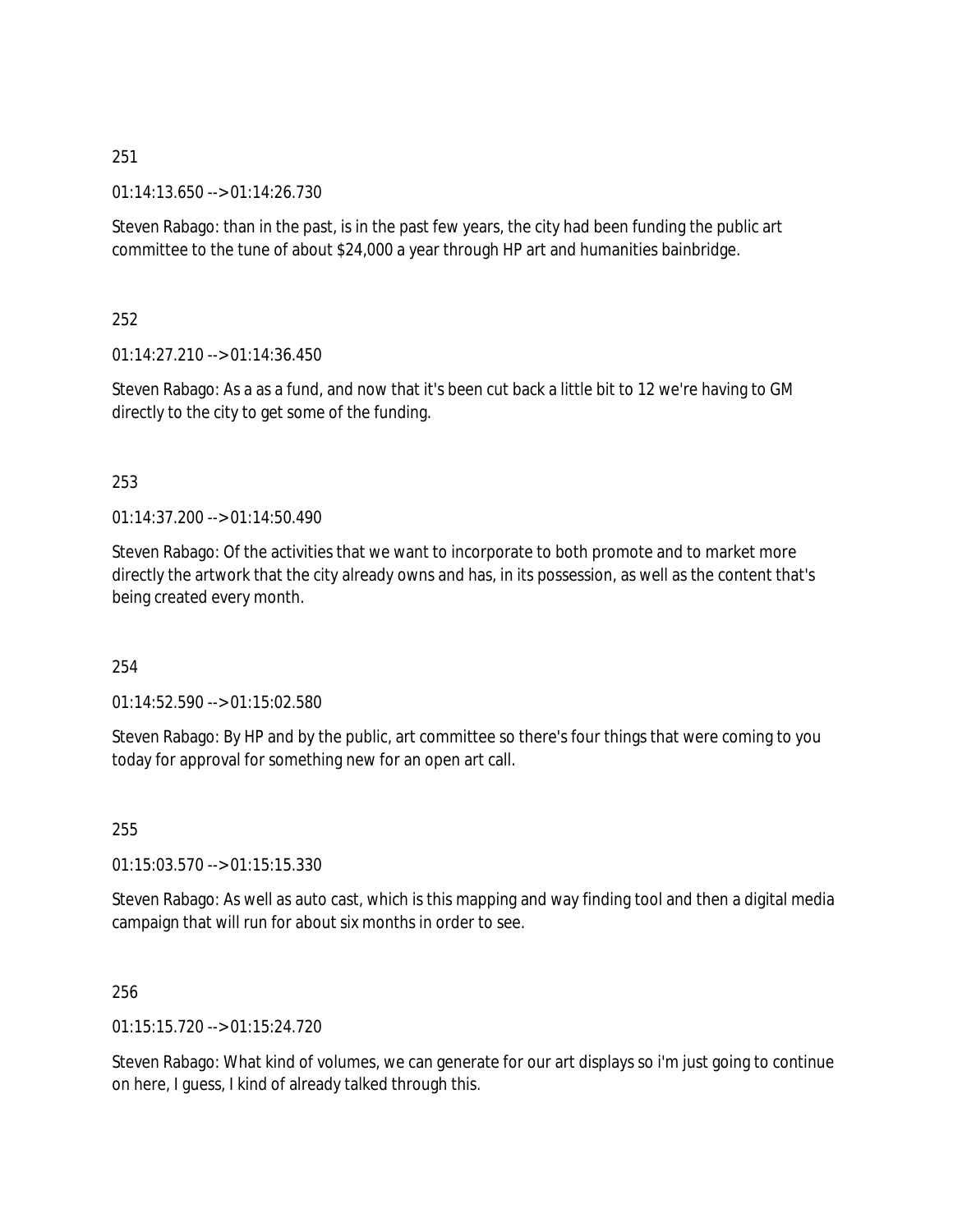257 01:15:25.860 --> 01:15:26.280 Steven Rabago: But.

258

01:15:27.750 --> 01:15:32.340

Steven Rabago: The idea is essentially as we talk about it in the public art committee, we often say.

259

01:15:32.820 --> 01:15:40.470

Steven Rabago: You know, we work, the city Kobe has some great art and we're doing some great work, but you know there's only about 24 people that ever really know about it.

260

01:15:40.770 --> 01:15:50.160

Steven Rabago: So we want to you know get it out and exposed to a lot more people, and right now with coven and the coronavirus in the constraints that people are under both.

261

01:15:50.460 --> 01:16:01.200

Steven Rabago: ledges you know government regulatory Lee and mandates and then just the fear of going outside I you know we wanted to at least bring some opportunity to present some more of those cities art.

262

01:16:01.710 --> 01:16:16.980

Steven Rabago: To the community at large, there is a pretty detailed line by line item budget in the addendum that's included in this presentation, but, broadly speaking here the numbers, the public art committee budget, as I mentioned.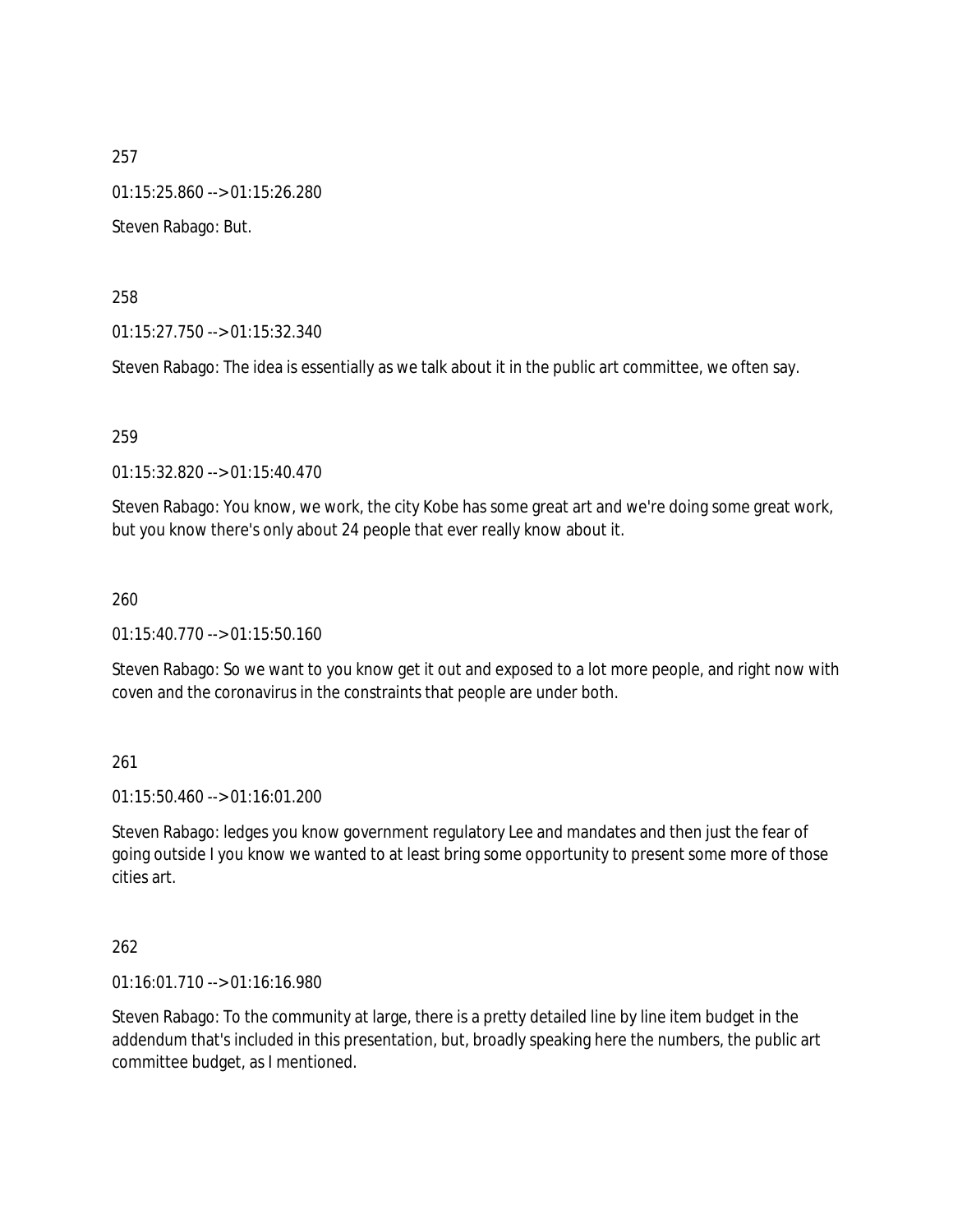263

 $01:16:19.620 \rightarrow 01:16:34.410$ 

Steven Rabago: All of this is coming out of the sub art fund, which currently has something north of \$250,000 available for use for these types of uses so something new for it's going to be a total of five.

264

01:16:36.060 --> 01:16:44.730

Steven Rabago: Five different new pieces that will go through our same cycle of a call and honorariums and a people's choice and promotional activity.

265

01:16:45.690 --> 01:16:54.570

Steven Rabago: it's going to cost about \$17,000 we have an open art call, which is something that is going to be new for the city.

## 266

01:16:55.080 --> 01:17:06.660

Steven Rabago: And for the public, art committee and that we're going out to artists and asking them to both identify a location, as well as an art piece that they would be commissioned to create.

### 267

01:17:07.080 --> 01:17:14.460

Steven Rabago: And we're doing this with the idea that there's a couple of steps in this process, the art call will get distributed to.

## 268

01:17:15.090 --> 01:17:23.490

Steven Rabago: Artists all over the Pacific Northwest is and then be coming back to the public, art committee to evaluate to see what we got.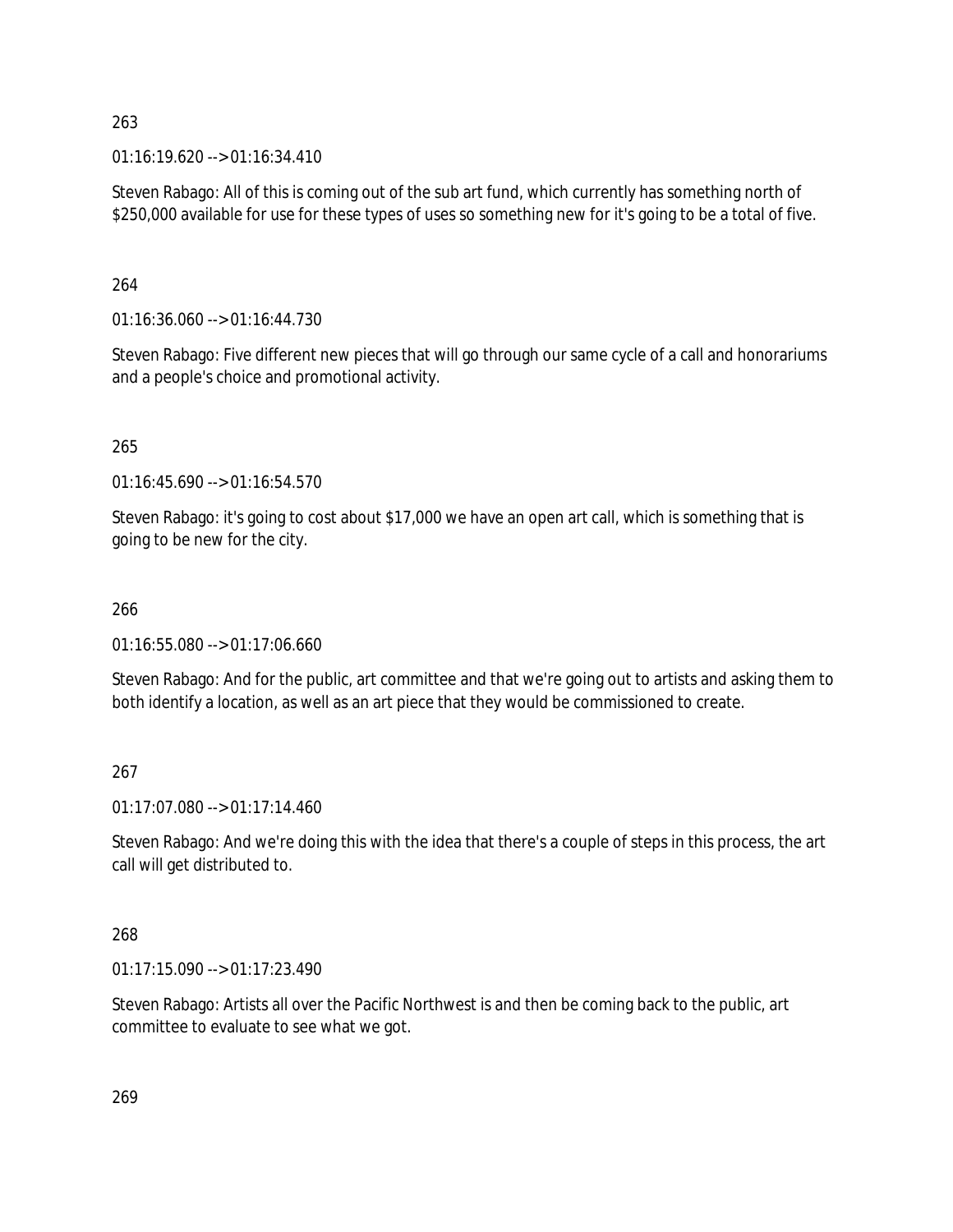01:17:23.910 --> 01:17:30.000

Steven Rabago: And then, if we can identify three to six artists that we think are interesting we're going to be coming back to Council.

# 270

01:17:30.330 --> 01:17:44.010

Steven Rabago: and actually requesting a larger budget to go back to those artists with so that they can perfect their commissionable concept and provide budgets around some of this so there's a real out of pocket costs.

## 271

01:17:44.670 --> 01:17:59.430

Steven Rabago: For the art call 600 bucks the public art committee is going to act is in the capacity of the soul juror in the sense that we're you know we're not really deciding on what the art is we're just going to try to narrow down the pool and see if we get something that looks interesting.

272

01:18:00.540 --> 01:18:01.620

Steven Rabago: So that's that.

## 273

01:18:02.670 --> 01:18:14.220

Steven Rabago: we've a couple of you have heard us talk about a heard me and the public art committee talk about auto cast, which is an online public art mapping and way finding tool we are.

### 274

01:18:15.600 --> 01:18:30.720

Steven Rabago: Highly you know enthusiastic about actually using this tool this year to actually see something online there's an image of a phone, you can actually download the auto cast APP and see the DEMO that we saw it's an opportunity for both the public art.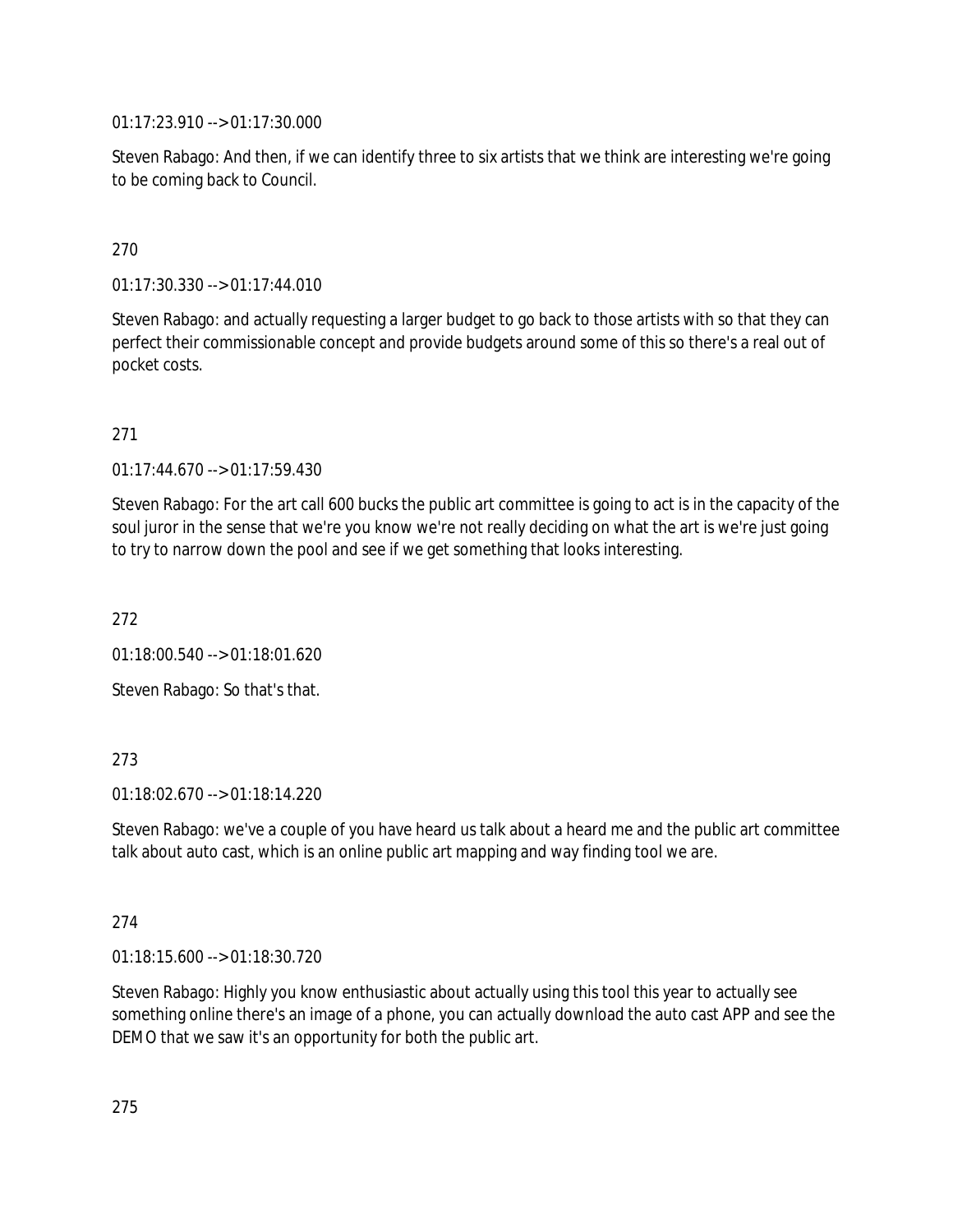01:18:32.970 --> 01:18:40.080

Steven Rabago: assets to be on the map, but there's also some opportunities with the Chamber of Commerce and vita and.

### 276

01:18:41.310 --> 01:18:49.920

Steven Rabago: visit bainbridge and Hello baby all the different organizations on the island, that will be able to take advantage of this as well, so we wanted to we.

### 277

01:18:50.310 --> 01:18:54.120

Steven Rabago: We did our investigation kind of determined that this was the place to start.

### 278

01:18:54.510 --> 01:19:04.050

Steven Rabago: And we're looking forward to being able to do that, to put something out on the into the marketplace of the digital world that we can actually test and see how this is going to work going forward.

### 279

01:19:04.680 --> 01:19:12.180

Steven Rabago: And then we have a digital marketing campaign, which is as simple as hiring a consultant for six months that will help expose the.

280

01:19:13.170 --> 01:19:20.940

Steven Rabago: colby art collection and the public art that's in the Community, today, as well as the videos that we've been creating of our artists and.

281

01:19:21.480 --> 01:19:29.220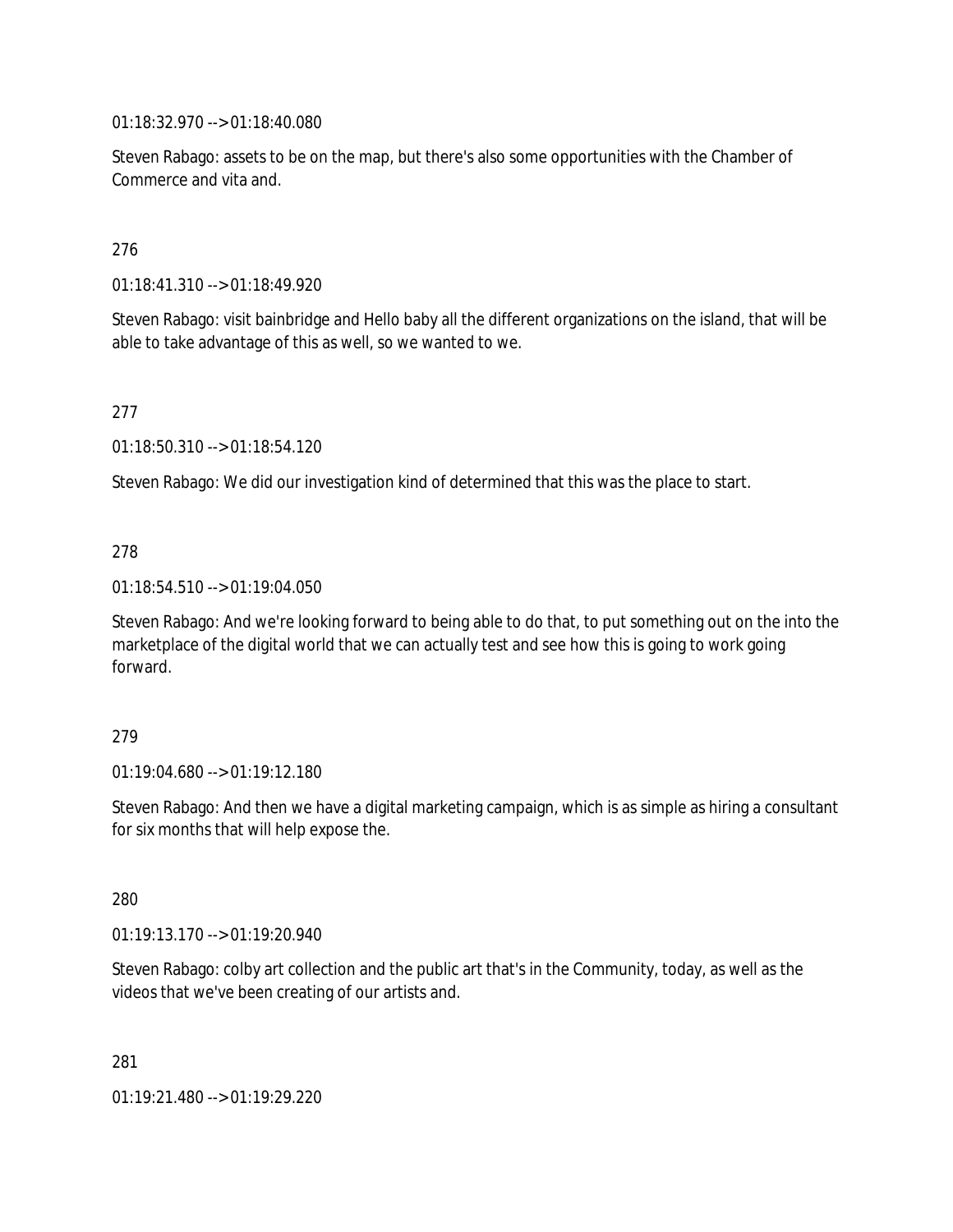Steven Rabago: That live on the island, our artists studio programs, and all of the artists that have participated in something new to get there.

282

01:19:29.730 --> 01:19:40.740

Steven Rabago: That content more broadly exposed which, in turn, we think, was going to be more broadly exposing our Community, as an art community as an encouraging visitors to the island.

283

01:19:41.220 --> 01:19:46.650

Steven Rabago: To come and see the city's art and the projects that we've been deploying for the last four or five years.

### 284

01:19:47.340 --> 01:19:59.790

Steven Rabago: So again, all of that, in a very detailed budget line item will just flip down there I don't want to go through each line item and explain it it's basically based on our history of what we've been doing over the last.

### 285

01:20:00.240 --> 01:20:08.790

Steven Rabago: Six years, these are about what these costs are running the city provide some additional support by providing the.

286

01:20:10.650 --> 01:20:27.060

Steven Rabago: Help through the public works department and building out some of the bases and that kind of activity that's why it says zero where it relates to both the bases and the art rotation they've been our partners in that process, thank you, public works and then.

287

01:20:28.140 --> 01:20:32.550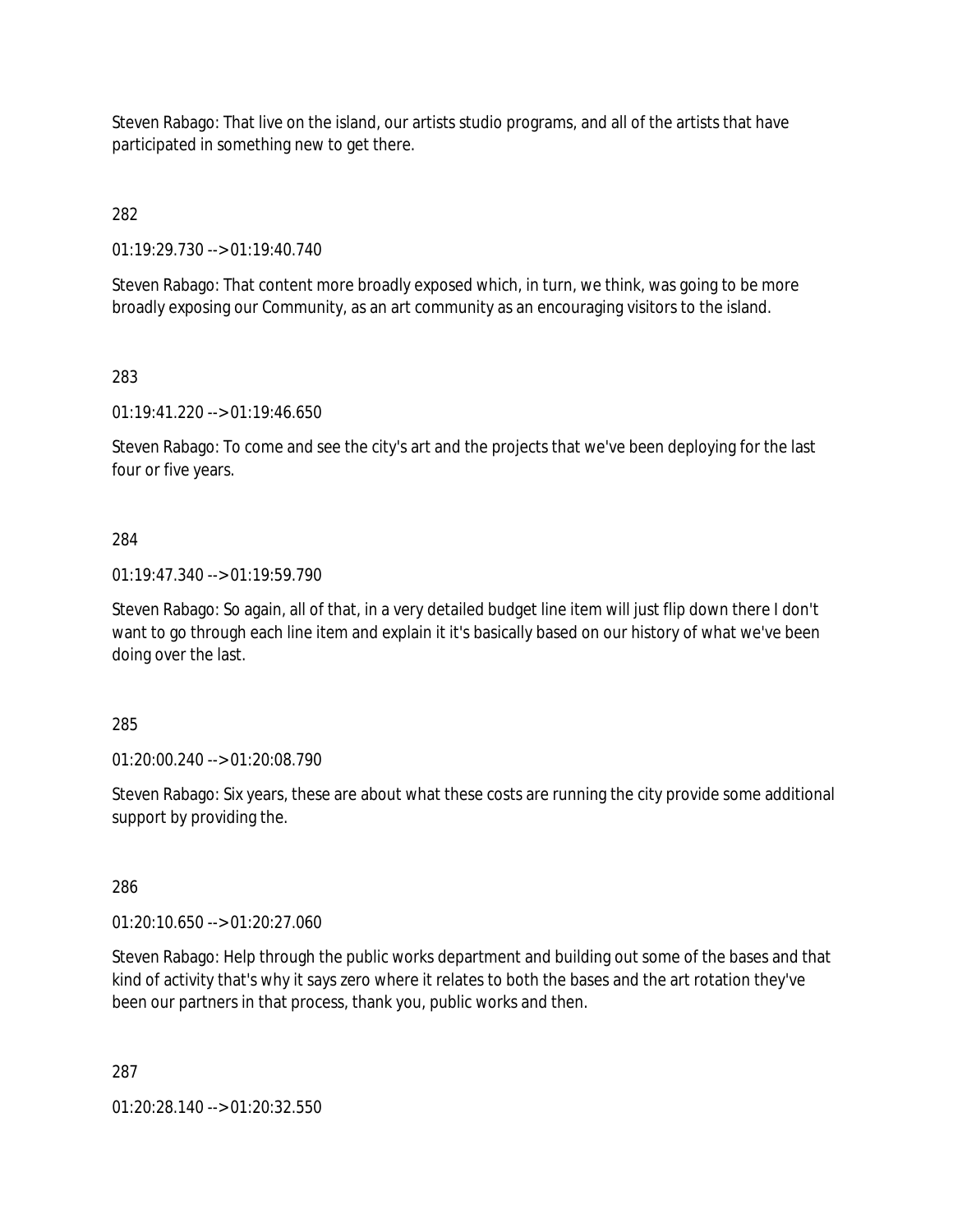Steven Rabago: The last part is what we just talked about the digital campaign oh cast and the open our call.

## 288

01:20:34.410 --> 01:20:44.730

Steven Rabago: So that's kind of where we are not much more to tell you than that i'll be happy to answer any questions that people have or an can answer those questions.

289

01:20:45.840 --> 01:20:47.400 Steven Rabago: i'll try okay.

290

01:20:47.940 --> 01:20:48.690 Steven Rabago: All in favor.

291

01:20:49.080 --> 01:20:49.530

Kirsten Hytopoulos: Thank you.

292

01:20:51.720 --> 01:20:52.500

Kirsten Hytopoulos: mayor nisar.

## 293

01:20:53.190 --> 01:21:02.790

Rasham Nassar: yeah thanks it's really nice to see you and in Steve thanks for being here with us tonight, and I really appreciate your brief but informative presentation.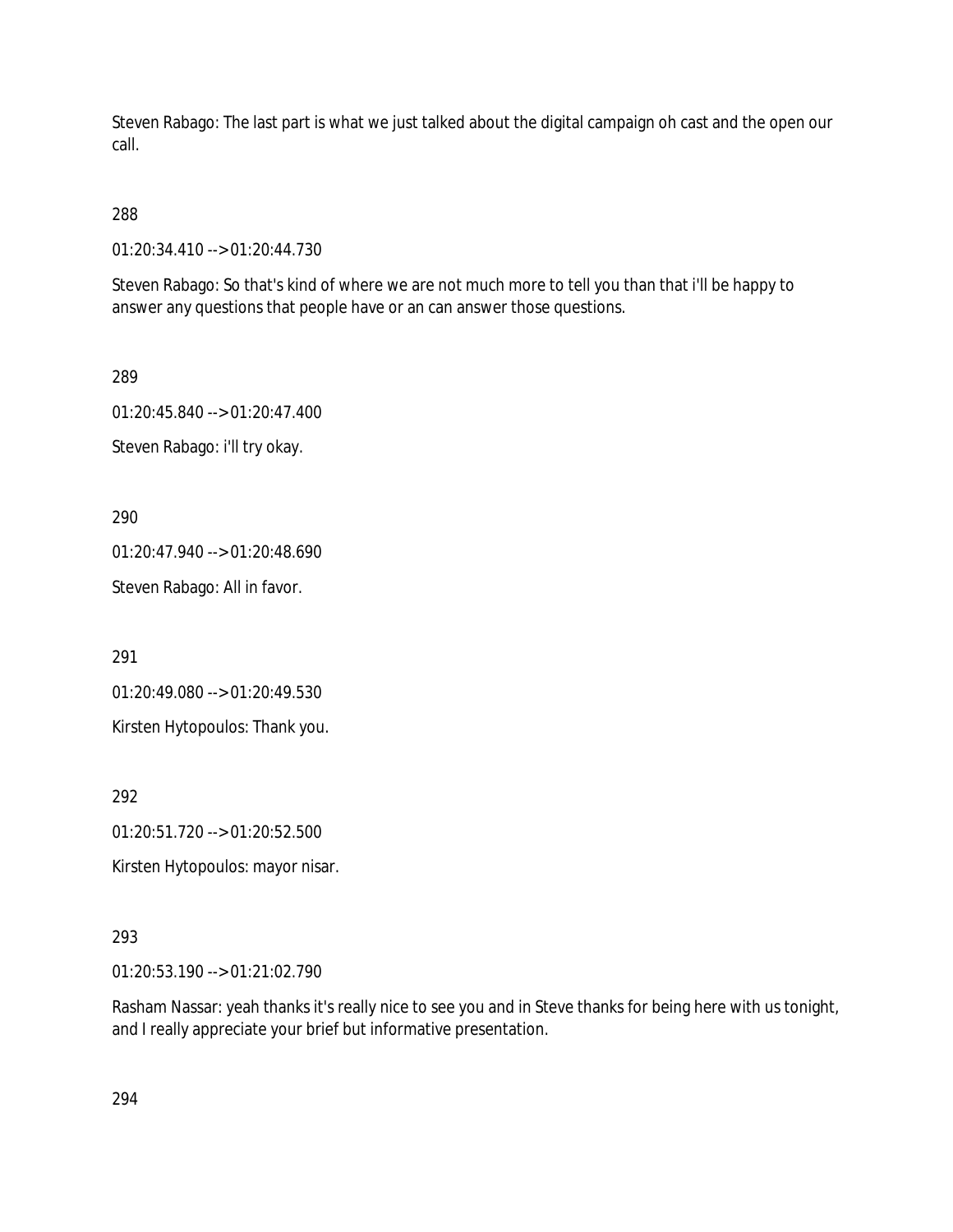01:21:03.180 --> 01:21:19.320

Rasham Nassar: I also have to say that the art installations throughout winslow their current right now are really impressive and i'm they make me smile when I run past them some of them are really thought provoking the one outside of City Hall, with the insects really nice ode to climate change.

295

01:21:20.580 --> 01:21:25.080

Rasham Nassar: inspires me to keep up the good work every time I see it, so.

296

01:21:25.680 --> 01:21:36.300

Rasham Nassar: Really really great work and i'll i've always been supportive of public art and your proposals when you come into Council i'm going to continue to be supportive of public art i'm going to put the motion on the floor.

### 297

01:21:36.870 --> 01:21:45.600

Rasham Nassar: and save again Council debate and then I do have just a couple of minor questions, if I can go ahead and tackle those though after I put put this motion.

### 298

01:21:46.260 --> 01:21:58.260

Rasham Nassar: On the on the table tonight sure I moved to authorize a city manager to make expenditures from the public arts and fun for professional services related to something new three project expenses for something new for.

299

01:21:59.700 --> 01:22:04.410

Rasham Nassar: Open call for art and subscription for auto cast digital way finding application.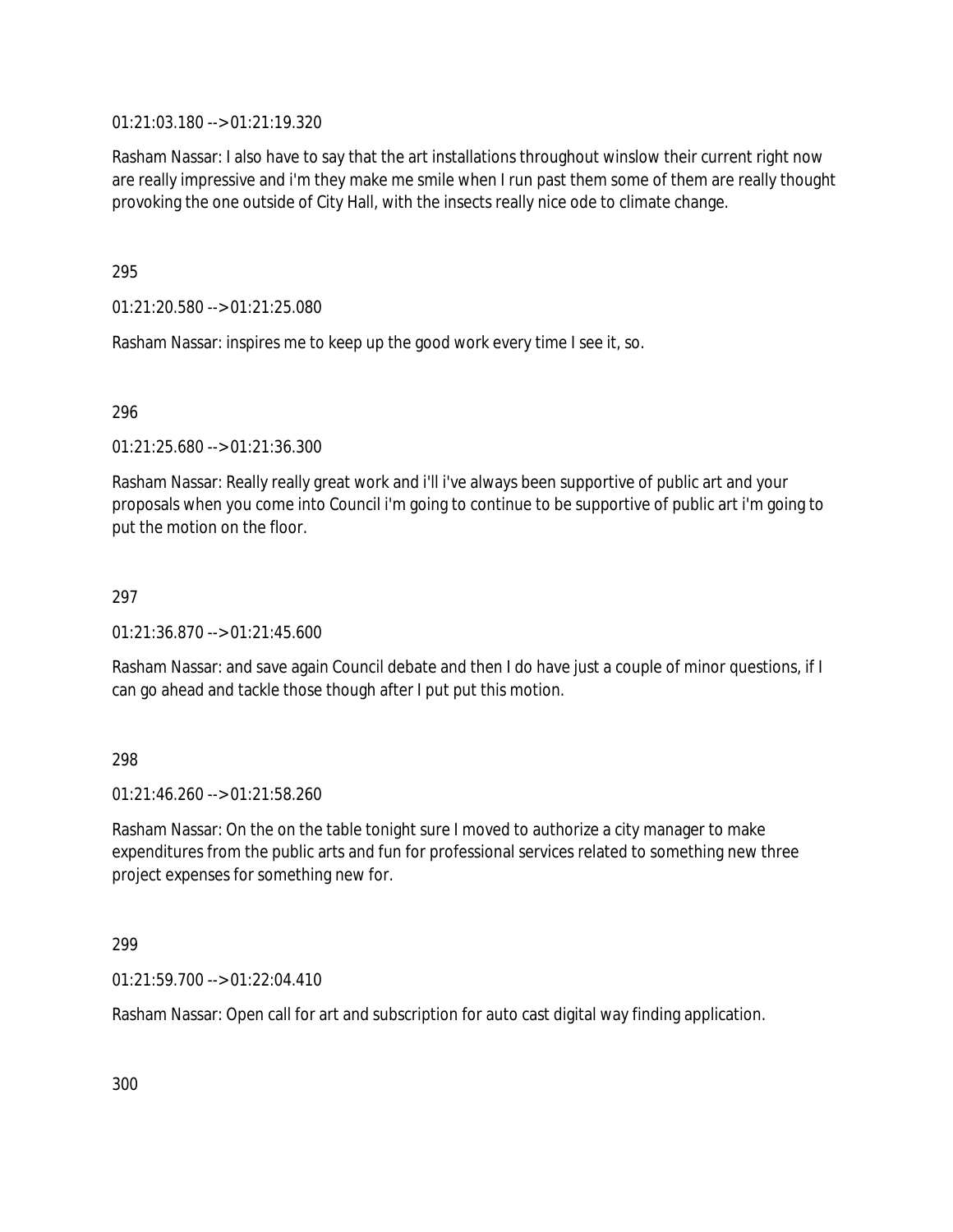01:22:05.850 --> 01:22:07.800

Kirsten Hytopoulos: seconded by councilmember betteridge Johnson.

301

01:22:08.970 --> 01:22:18.330

Rasham Nassar: So my question my question first is in terms of the the digital services that that you would be creating these digital marketing digital marketing platform is that going to live.

302

01:22:19.350 --> 01:22:32.610

Rasham Nassar: In terms of being managed by the public, art committee or is that is that going to be incorporated into an existing website or a city, going to be kind of responsible for contributing kind of annual annually to that.

303

01:22:34.920 --> 01:22:37.860

Anne Smart: Are you thinking about the way finding photo cast yeah.

304

01:22:40.020 --> 01:22:40.530

Anne Smart: Steve.

305

01:22:40.860 --> 01:22:50.610

Steven Rabago: Well, again let's well there's two things that are sort of i'll call them consultant oriented, so let me address them, both because the, the answer is the same for both.

306

01:22:51.480 --> 01:23:14.100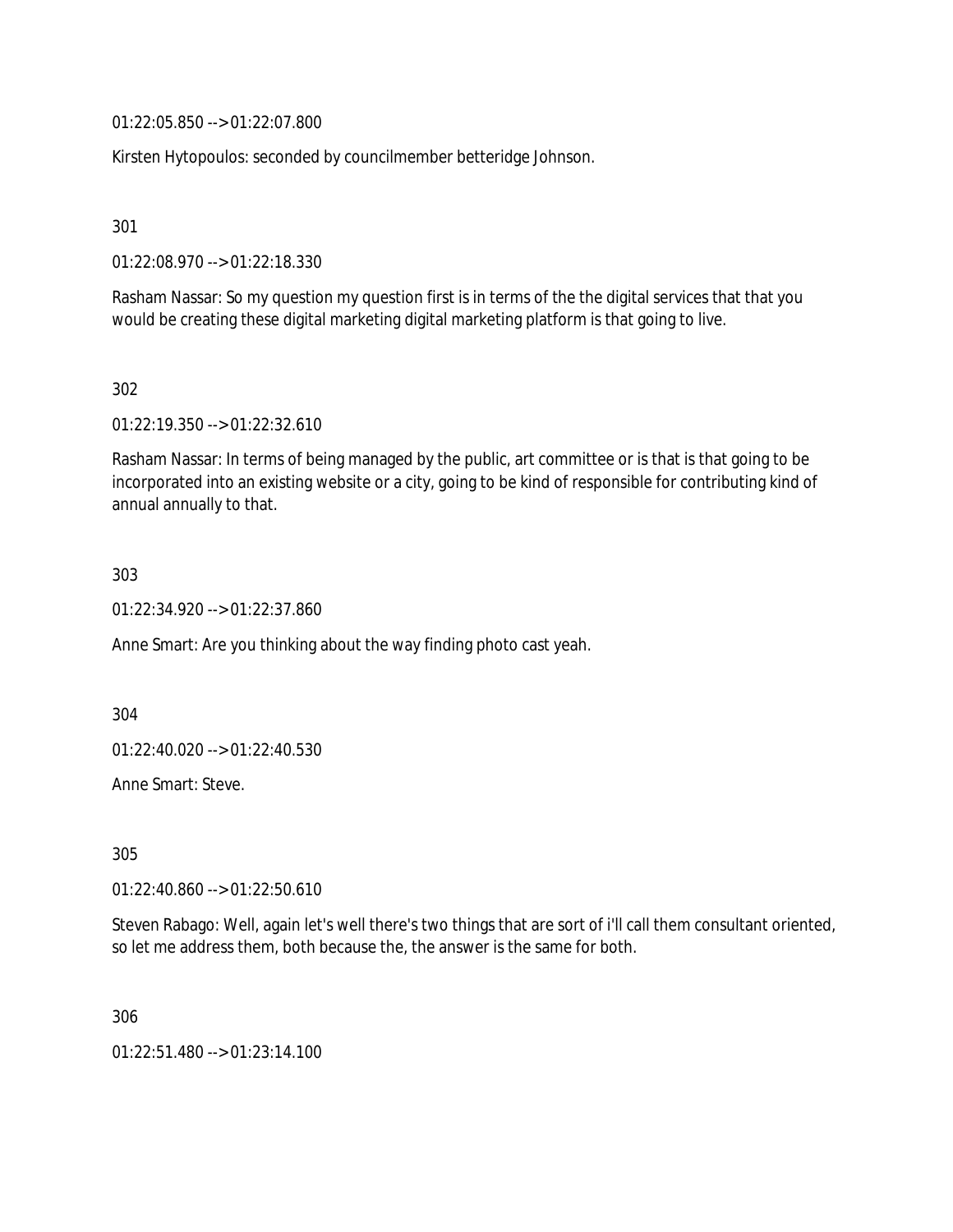Steven Rabago: The digital mark marketing campaign that we have listed for 30 \$600 is a is a fixed time frame contract with a consultant to help get more eyeballs on the content that the city has helped in creating so it's going to be something that's going to be focused, with the intention of educating.

307

01:23:15.600 --> 01:23:24.330

Steven Rabago: Age be in order to be able to make that decision whether we could do it internally or not so it's really a it's a learning it's both a training, as well as.

308

01:23:25.590 --> 01:23:35.400

Steven Rabago: showing us on a monthly basis you know literally how many eyeballs looked at this video how many eyeballs looked at this digital piece of content so that's one particular thing so.

309

01:23:36.870 --> 01:23:43.770

Steven Rabago: I don't know that it would I don't know that we'd be asking for it to continue on in its current format I think we're hoping to figure out.

310

01:23:44.100 --> 01:23:54.870

Steven Rabago: Is it effective first and then, if it's effective, then we can come back and say you know, is it important for us to do internally or is it something we need to continue to do on an external basis.

311

01:23:55.200 --> 01:24:01.440

Steven Rabago: And we would we would come back and ask that question so it's not the commitment it's only for that six month period of time.

312

01:24:03.300 --> 01:24:03.870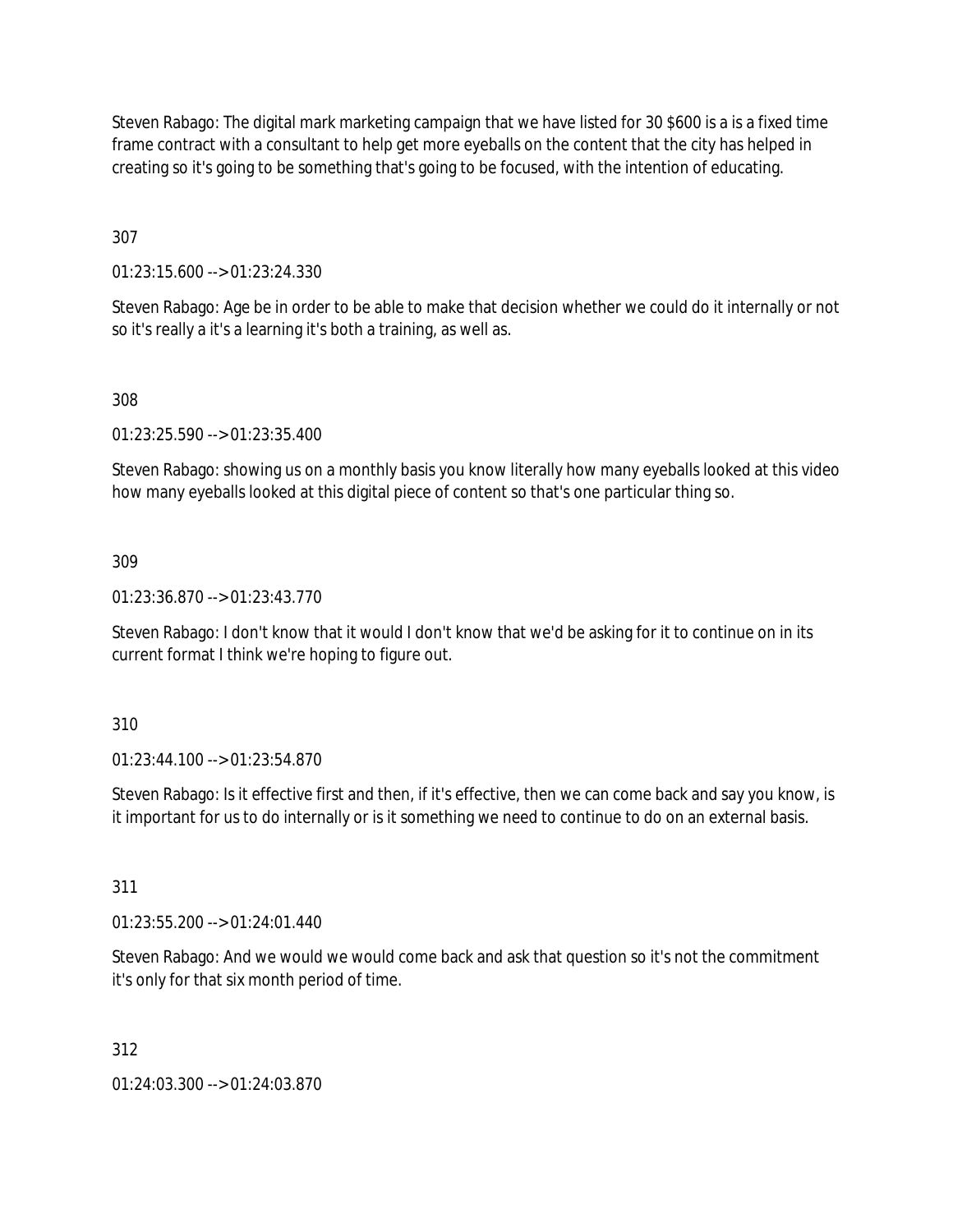Rasham Nassar: Okay, great.

313

01:24:04.290 --> 01:24:04.800

Steven Rabago: Okay, let me.

314

01:24:05.010 --> 01:24:07.080

Steven Rabago: Let me answer the auto cast question.

### 315

01:24:08.160 --> 01:24:31.170

Steven Rabago: The Auto class quick question is related to again the mapping or way finding tool and, once again, that is a one year commitment that we're asking for, I think that by the time we're done with it and we've circled the Chamber and by and all the associations around us.

316

01:24:31.530 --> 01:24:40.560

Steven Rabago: That it will become something that will be able to fund externally and there's no commitment to auto cast other than that first 12 months.

317

01:24:40.890 --> 01:24:50.580

Steven Rabago: There may be a decision by example, the you know when we get everybody together and we're all looking at multiple different platforms and what everybody's needs are there may be a shift to some other thing.

318

 $01:24:51.060 \rightarrow 01:25:00.510$ 

Steven Rabago: That, but the reason that the public art Committee decided the company called auto cast had the right solution is because we can literally hand them our video content.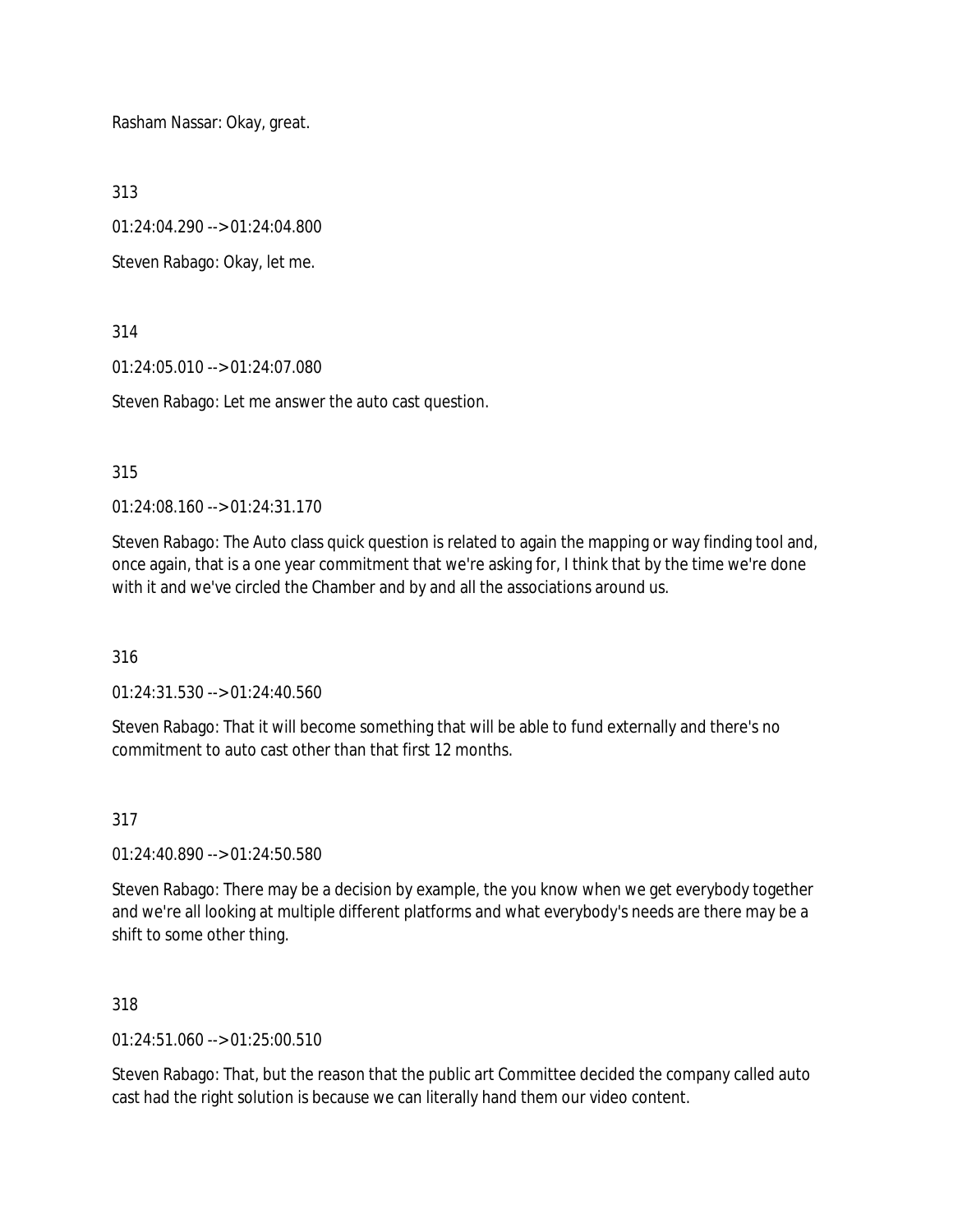319

01:25:00.810 --> 01:25:14.370

Steven Rabago: hand them our language and they handle all the administration, they do all the uploading and and management of that tool, so it gave us the opportunity to sort of bounce pass it over to the professionals that can handle it rather than to ask.

320

01:25:15.510 --> 01:25:23.370

Steven Rabago: hb to do it again when they're already you know under some constraint from a capital standpoint from a funding standpoint.

321

01:25:24.420 --> 01:25:25.500

Steven Rabago: That answer your question.

322

01:25:25.890 --> 01:25:34.830

Rasham Nassar: yeah very, very thoroughly, thank you for that Steve so thanks for that and and then my second question relates to the funding requests that you're making the Council tonight.

323

01:25:35.250 --> 01:25:46.380

Rasham Nassar: Is that Am I correct and understanding that that separate from the annual funding amount that that the city provides for the administrative support for Okay, so this is in addition to.

324

01:25:46.770 --> 01:25:52.440

Steven Rabago: yeah this is, if you want to think about it, I mean I know we we've got a lot of conversations about this.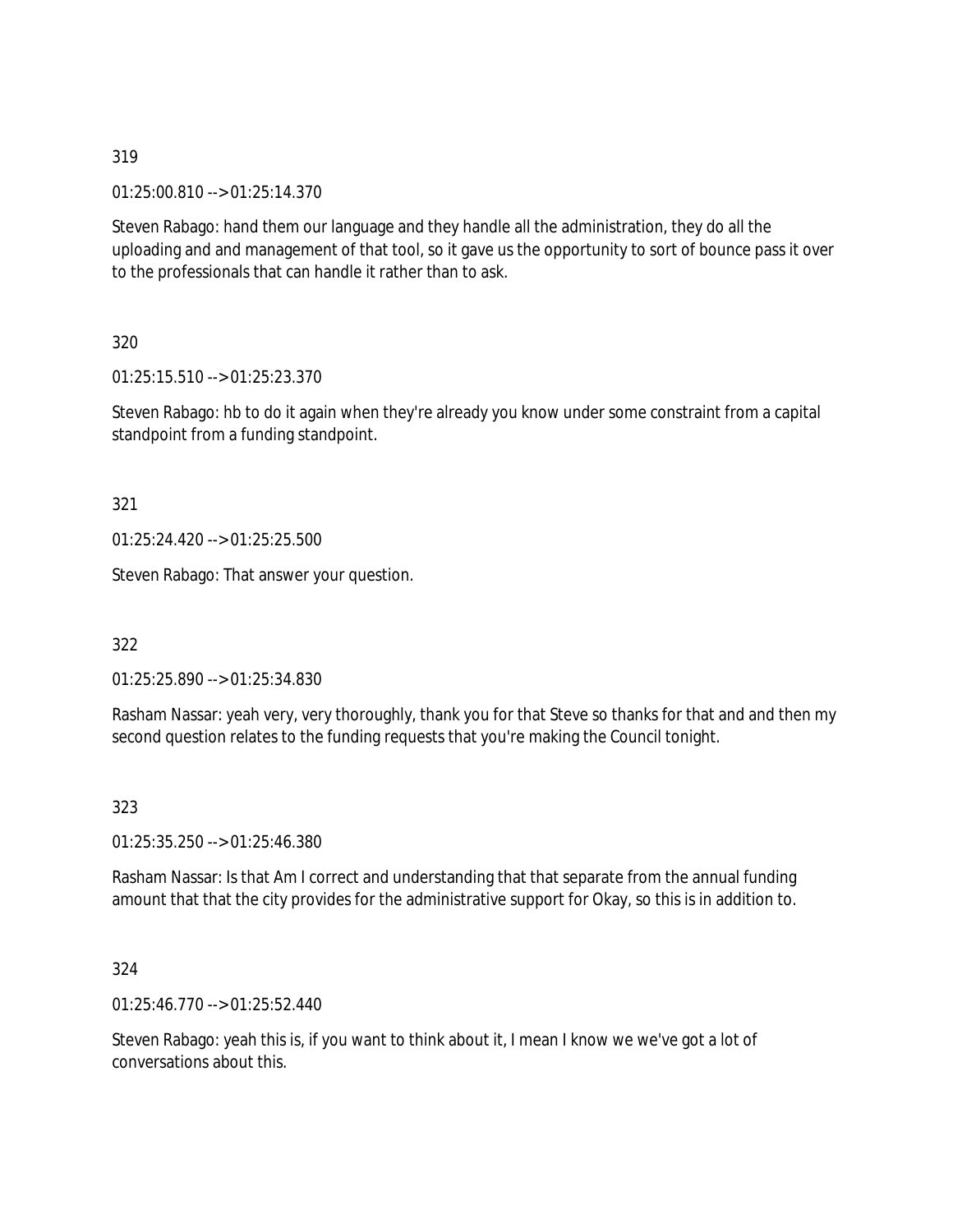325

01:25:52.800 --> 01:25:59.880

Steven Rabago: This is really the we know we're really talking about very specific projects funding some and that's what the sub fund was for.

326

01:26:00.300 --> 01:26:12.390

Steven Rabago: The program called the public art committee that goes to the come generally comes out of the general fund that goes to HP is purely administrative support for for Pack.

327

01:26:14.880 --> 01:26:17.670

Kirsten Hytopoulos: Okay, thank you councilmember Schneider.

328

01:26:18.990 --> 01:26:28.980

Leslie Schneider: Thank you, great to see both Steve and, and so the open call it i'm going to assume that that means that this is for.

329

01:26:30.570 --> 01:26:39.000

Leslie Schneider: Permanent art right, yes, so I just want to say that's very exciting I love the idea of of working with.

330

01:26:40.110 --> 01:26:48.900

Leslie Schneider: artists to come up with something specific for bainbridge of your specific to a certain location, I think that's wonderful and then on the digital marketing campaign.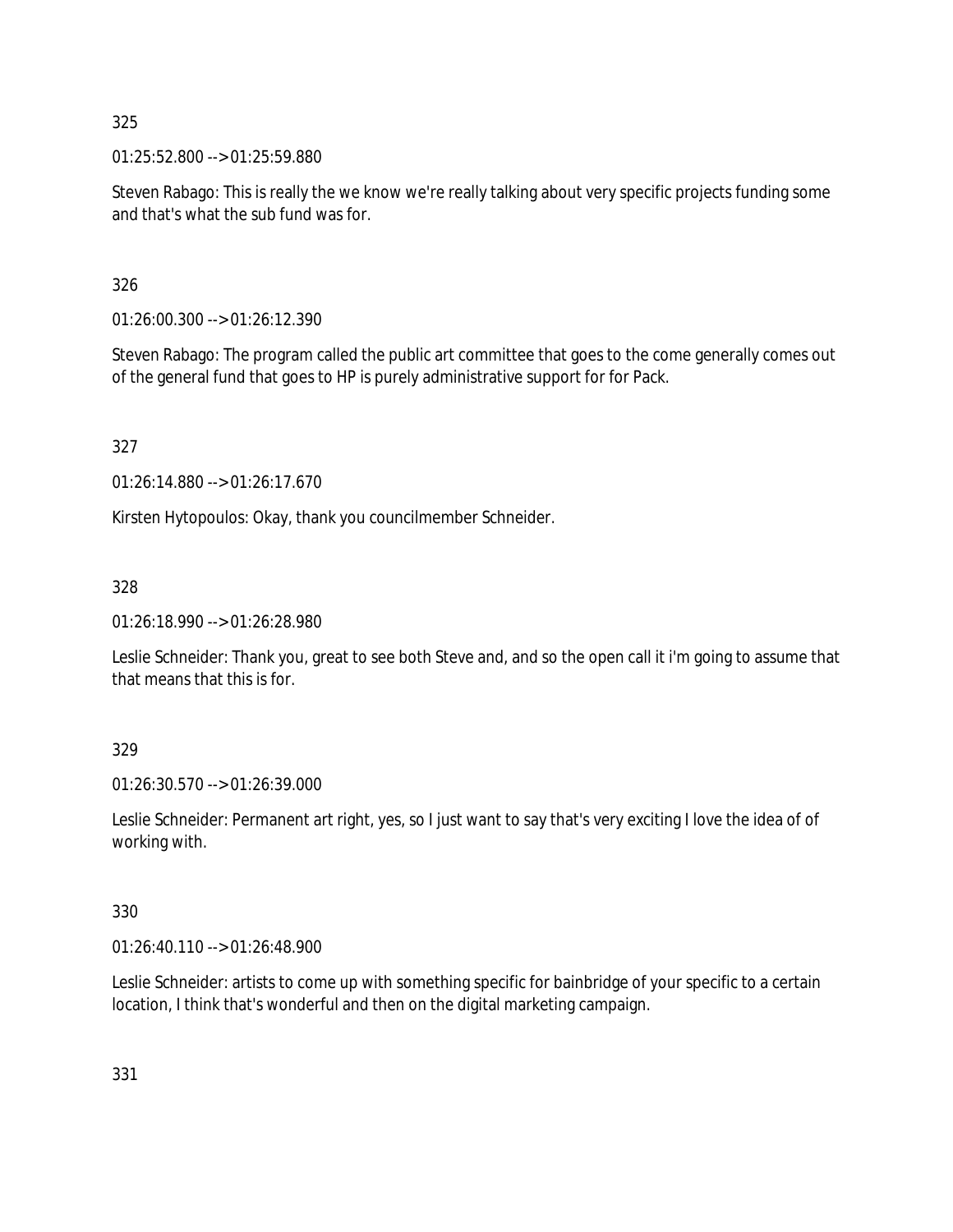01:26:51.330 --> 01:26:56.520

Leslie Schneider: I agree with, or was happy to hear everything you responded to just recently.

## 332

01:26:58.080 --> 01:27:15.480

Leslie Schneider: Given my previous understanding of this stuff from being lays on, I guess, I just have this little request that part of that digital marketing campaign is to really let the public know that these something new pieces are available to be purchased right.

333

01:27:15.510 --> 01:27:15.780

Leslie Schneider: Now.

## 334

01:27:15.870 --> 01:27:19.200

Leslie Schneider: And so, by having this marketing we're actually.

### 335

01:27:20.340 --> 01:27:29.970

Leslie Schneider: Promoting pieces of art that could be purchased by the Community at a really reasonable cost and after people have had a chance to fall in love with them, and so forth, so.

336

01:27:30.870 --> 01:27:41.520

Steven Rabago: I wish I would have I wish I would have mentioned that before, because you know part of this is is the commitment that we make to the city into the artists, is that our intent is to actually sell these pieces.

337

01:27:41.970 --> 01:27:52.170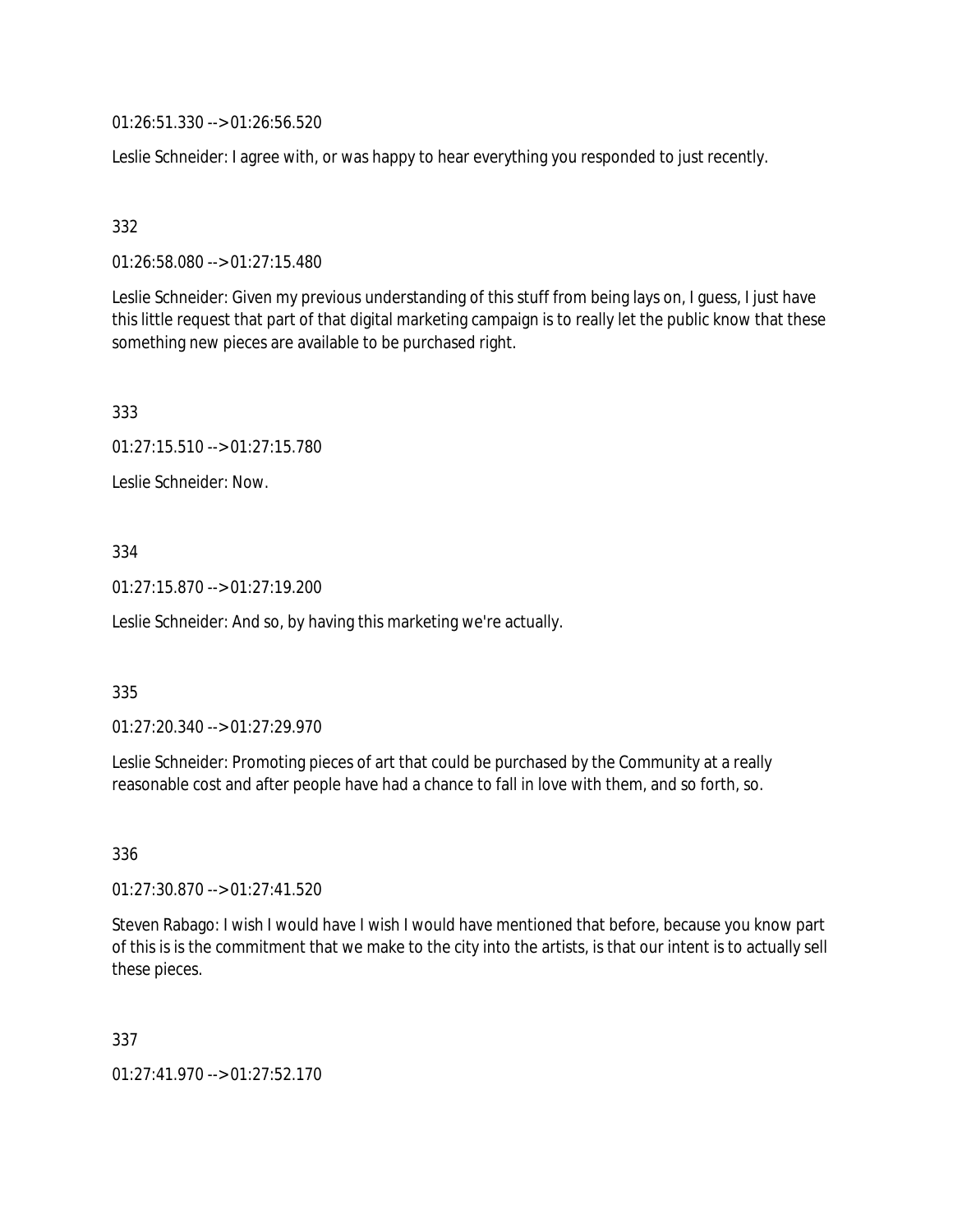Steven Rabago: Whether if the city buys it or whether somebody from the Community buys it and we've had that you know both the city has purchased one and then we've had Community Members that have purchased another and.

338

01:27:52.620 --> 01:27:57.960

Steven Rabago: Those funds circle back and get dropped back into the sub art fun so it's sort of self serving.

339

01:27:58.290 --> 01:27:59.280

Steven Rabago: in the sense that.

340

01:27:59.640 --> 01:28:11.070

Steven Rabago: You know if if we can, if we can sell a piece to members of the public funds come back into the support fund if the city if we make a recommendation and the city.

341

01:28:11.970 --> 01:28:30.570

Steven Rabago: City Council agrees to purchase it money funds back into the sub art fund as well, so the idea is again to get more exposure out there, so that we can you know monetize the public art activity without just you know purely being a \$50,000 a year contribution from the general fund.

342

01:28:31.560 --> 01:28:46.770

Leslie Schneider: Well it's just a really wonderful way for that art to for the public to fall in love with it, and you know they'll fall in love with some and not others, but you know we could just find new homes for all these pieces of art, so thank you very much i'm excited about it.

343

01:28:48.330 --> 01:28:49.590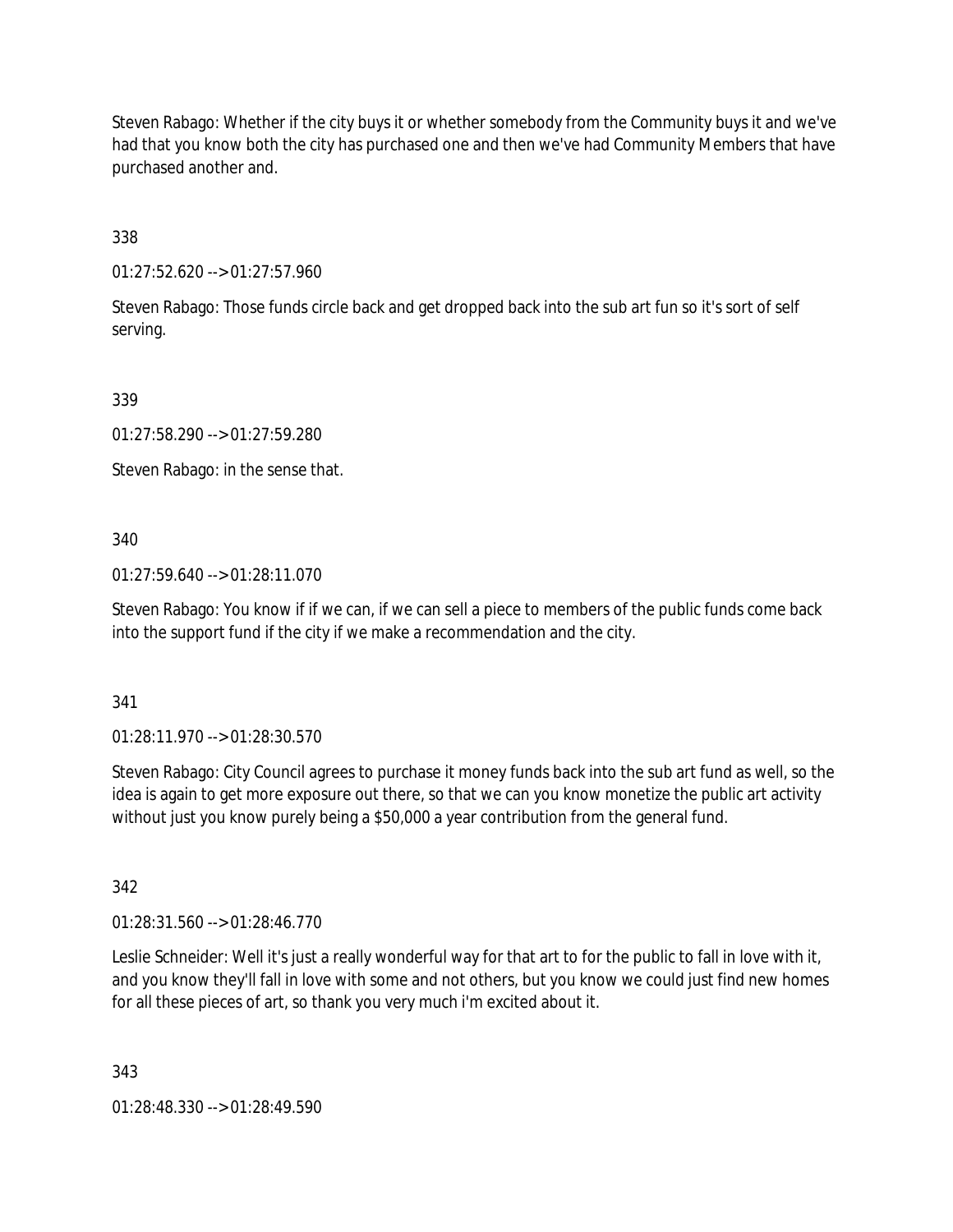Kirsten Hytopoulos: counselor pantry Johnson.

344

01:28:50.700 --> 01:28:54.900

Brenda Fantroy-Johnson: hi, I just wanted to say you guys work so hard on this.

345

01:28:54.960 --> 01:28:55.590

Brenda Fantroy-Johnson: And thank.

346

01:28:55.710 --> 01:28:56.820

Brenda Fantroy-Johnson: you so much for that.

347

01:28:57.900 --> 01:29:10.800

Brenda Fantroy-Johnson: I know it's it's many meetings trying to whittle it down to what what's going on, and as far as fallen in love with the art it's I think the auto cast will help to do that.

348

01:29:11.760 --> 01:29:26.910

Brenda Fantroy-Johnson: You know the videos I saw the video of the art piece that's outside City Hall, and to know how he made that with a old rusty pitchfork I mean every time I look at it now I think about that.

349

01:29:28.500 --> 01:29:37.590

Brenda Fantroy-Johnson: I think that is the best way you guys have the best plan of trying to market this there, there should be more than 12 people who know about this.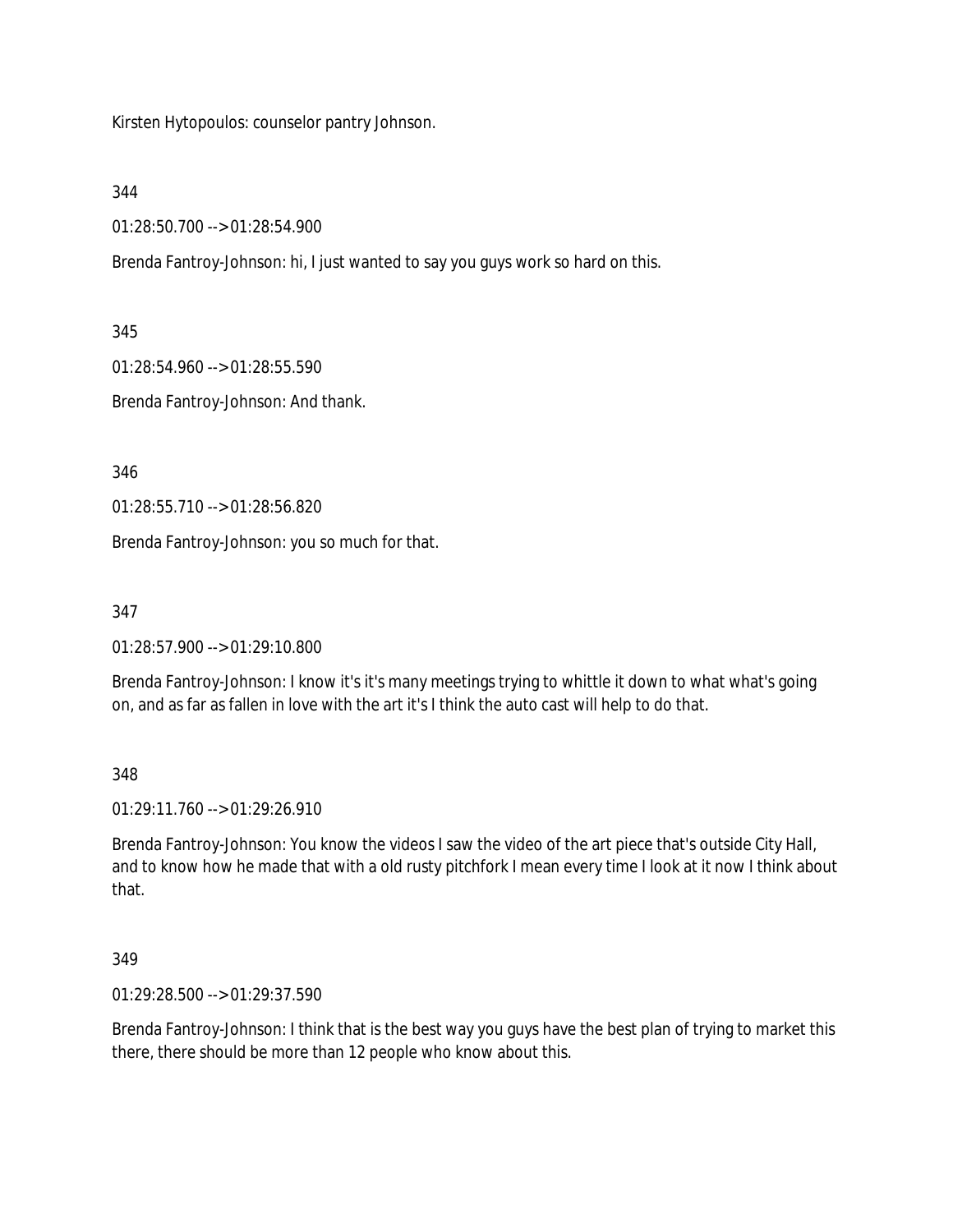350

01:29:39.300 --> 01:29:39.450

Brenda Fantroy-Johnson: and

351

01:29:40.140 --> 01:29:40.920

Steven Rabago: i'm sure there are.

352

01:29:43.830 --> 01:29:51.120

Brenda Fantroy-Johnson: There there's more and I really didn't have a question, I just wanted to thank you for your hard work, thank you Brenda Thank you.

## 353

01:29:52.800 --> 01:29:54.810

Kirsten Hytopoulos: and see diminished city manager sure.

### 354

01:29:56.220 --> 01:30:01.800

Ellen Schroer: Thanks, I just wanted to provide just two little pieces of clarification, mostly in response to them there's question.

### 355

01:30:02.850 --> 01:30:14.550

Ellen Schroer: First, the Council by our code needs to approve all expenditures out of the public, art sub fund, which is why this is coming to you tonight and because you want to hear about the great work of the public, art committee.

### 356

01:30:15.660 --> 01:30:24.570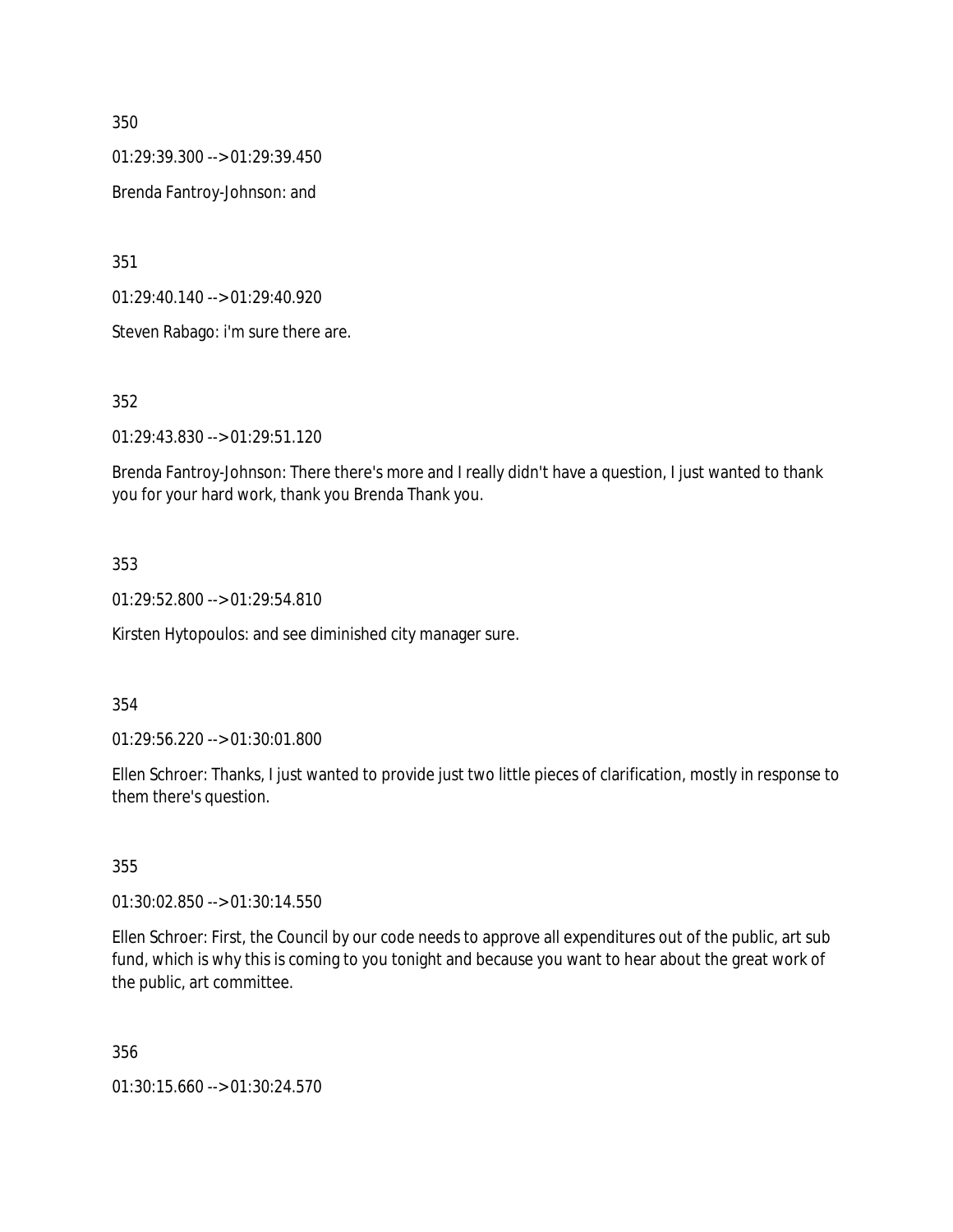Ellen Schroer: So this is coming out of money that you've already appropriated from the general fund that transfers every year into the public art sub fun, so in that way.

# 357

01:30:25.320 --> 01:30:36.150

Ellen Schroer: you're spending money that you've kind of already planned spend, but now you know how, and then the other thing I wanted to just be clear about is that the digital marketing campaign and auto cast will be managed by a.

## 358

01:30:36.600 --> 01:30:51.150

Ellen Schroer: By arts and humanities bainbridge for the public, art committee, so the second part of the motion that's not on the table, yet is to direct me to work with HP to set up a professional services agreement to make that happen.

## 359

01:30:53.070 --> 01:30:58.110

Kirsten Hytopoulos: Great, how do we want to handle I do it as a second motion since we're here, and when i'm in the motion.

### 360

01:30:58.830 --> 01:31:12.270

Kirsten Hytopoulos: It will just do a second motion to make it easier does that work for everybody Okay, is there any more discussion before we vote on the first the first motion that was in fact part of the motion we ready to ready to vote okay all those in favor say Aye.

### 361

01:31:14.010 --> 01:31:19.770

Kirsten Hytopoulos: Post passes unanimously and mayor, did you want to make the second part of the motion.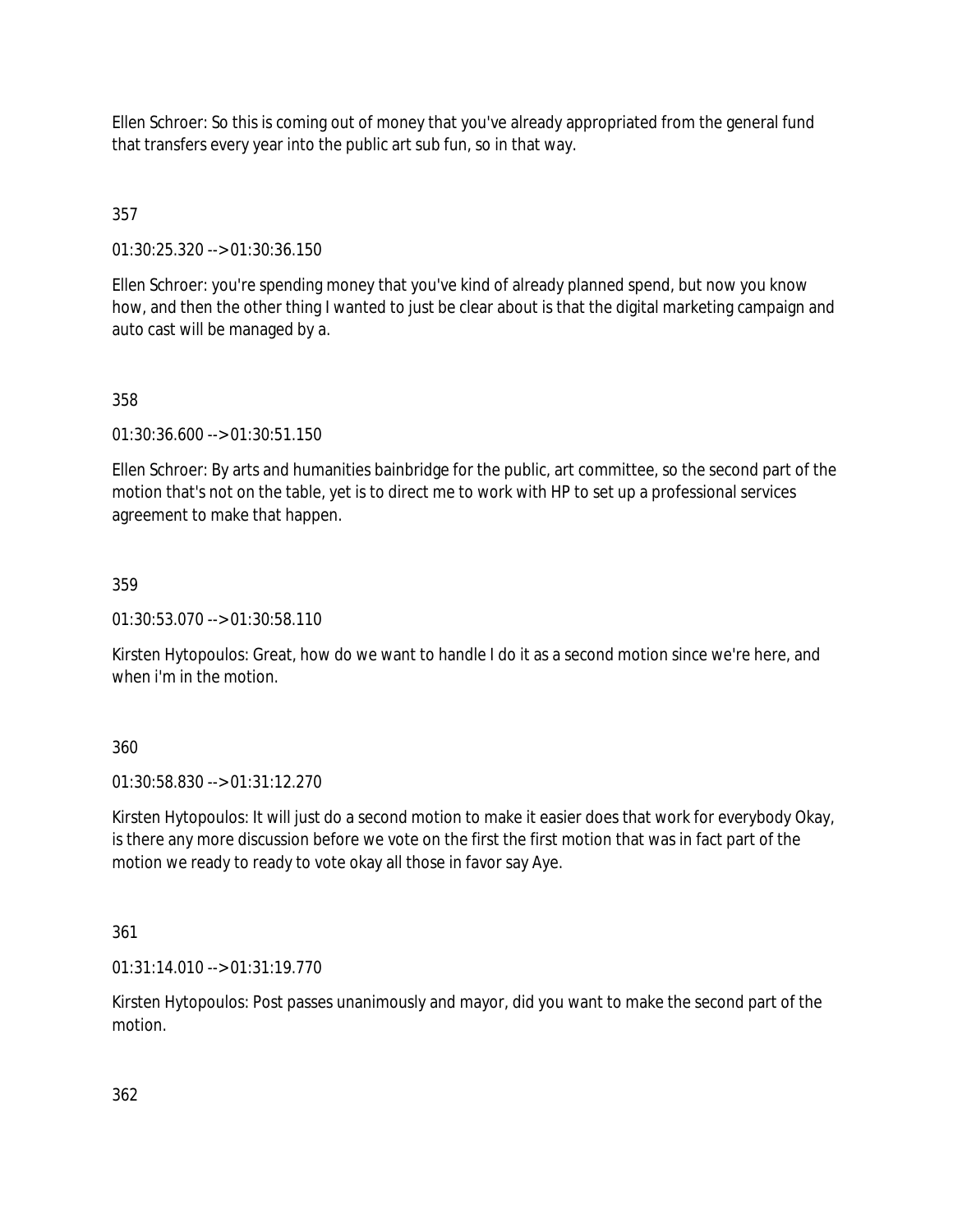01:31:20.430 --> 01:31:30.120

Rasham Nassar: I moved to direct the city manager to prepare and execute professional services agreements with arts and humanities bainbridge related to digital marketing services and the auto cast application.

363

01:31:30.960 --> 01:31:34.260

Kirsten Hytopoulos: Their second a customer car any discussion.

364

01:31:35.610 --> 01:31:44.160

Kirsten Hytopoulos: Okay, all those in favor say Aye Aye opposed motion motion passes unanimously, thank you very much for being here with us tonight, Stephen.

365

01:31:44.160 --> 01:31:46.680

Steven Rabago: very much thank you appreciate it.

366

01:31:48.270 --> 01:32:05.310

Kirsten Hytopoulos: Okay, moving on the Council, we are so we're not really 30 minutes behind because we did we did stay in executive session a little bit, but about 20 minutes behind that are running this meeting so next item up is the bottom five be proposed expansion to bainbridge performing arts facility.

367

01:32:07.560 --> 01:32:09.060

Kirsten Hytopoulos: And who's the presenting on this.

368

01:32:11.580 --> 01:32:12.390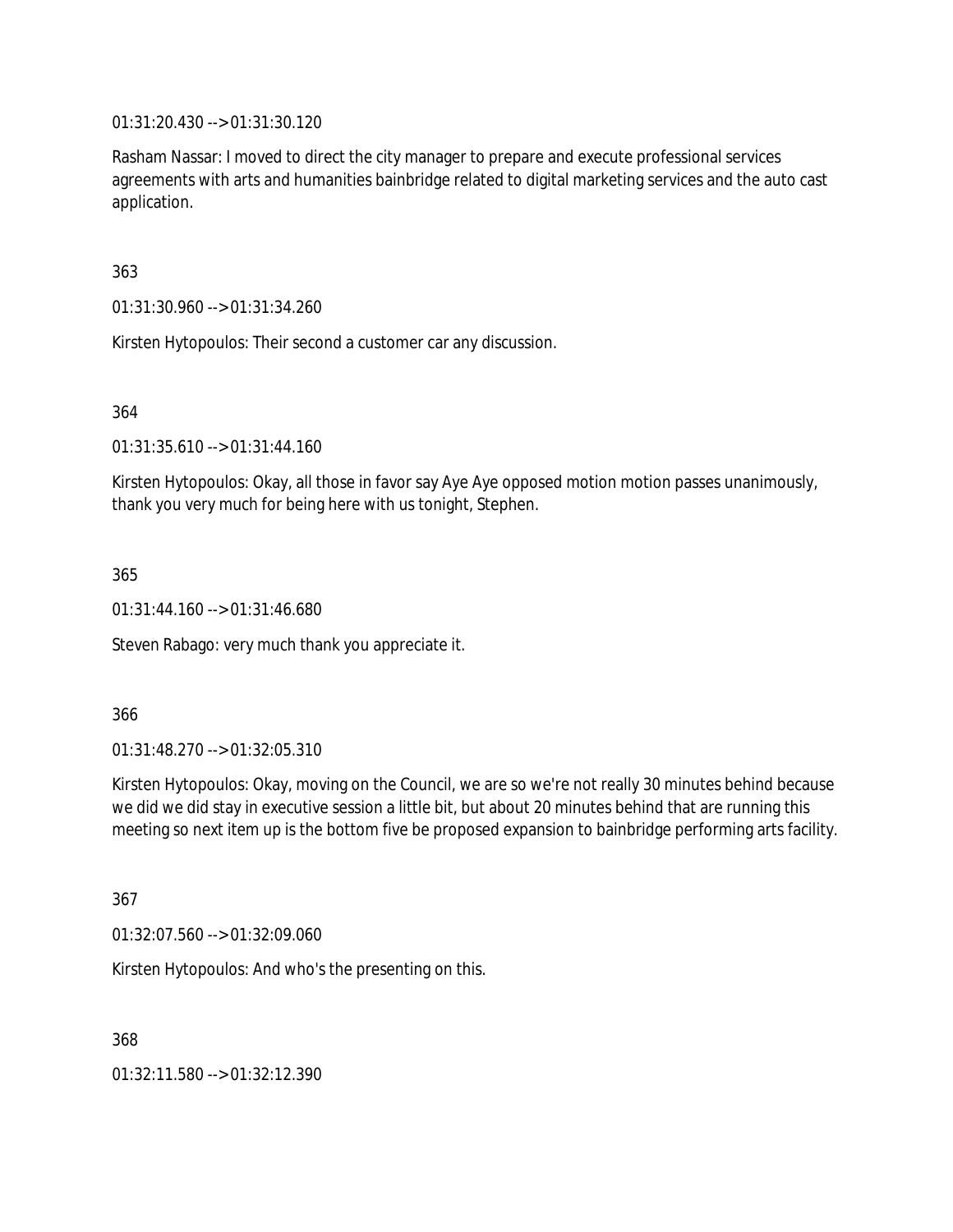Kirsten Hytopoulos: Hello Dominique.

369

01:32:24.120 --> 01:32:33.630

Dominique Cantwell: I think the rest of the team is joining now and LM men will be given giving a presentation, but i'm here to help answer questions if you found them right.

## 370

01:33:02.280 --> 01:33:14.250

Mark Tumiski: My name is mark to this key element architects and my colleagues Wendy puffs and Jim Clark are joining as well Wendy and I will be giving a presentation so i'm going to let her started introduction.

## 371

01:33:15.180 --> 01:33:27.360

Wendy Pautz: hi thanks for including this on the agenda tonight we're really excited to be able to describe the project as mark and mark said he and I will be presenting but i'll kick us off, so the the impetus for this project.

## 372

01:33:28.530 --> 01:33:39.870

Wendy Pautz: For a bridge of performing arts was to help them to continue to meet their mission, and also to enhance their programming goals, both now and for the future of the project.

## 373

01:33:40.890 --> 01:33:48.900

Wendy Pautz: And so those goals are really captured in three primary program elements that are the next slide.

## 374

01:33:50.100 --> 01:33:57.450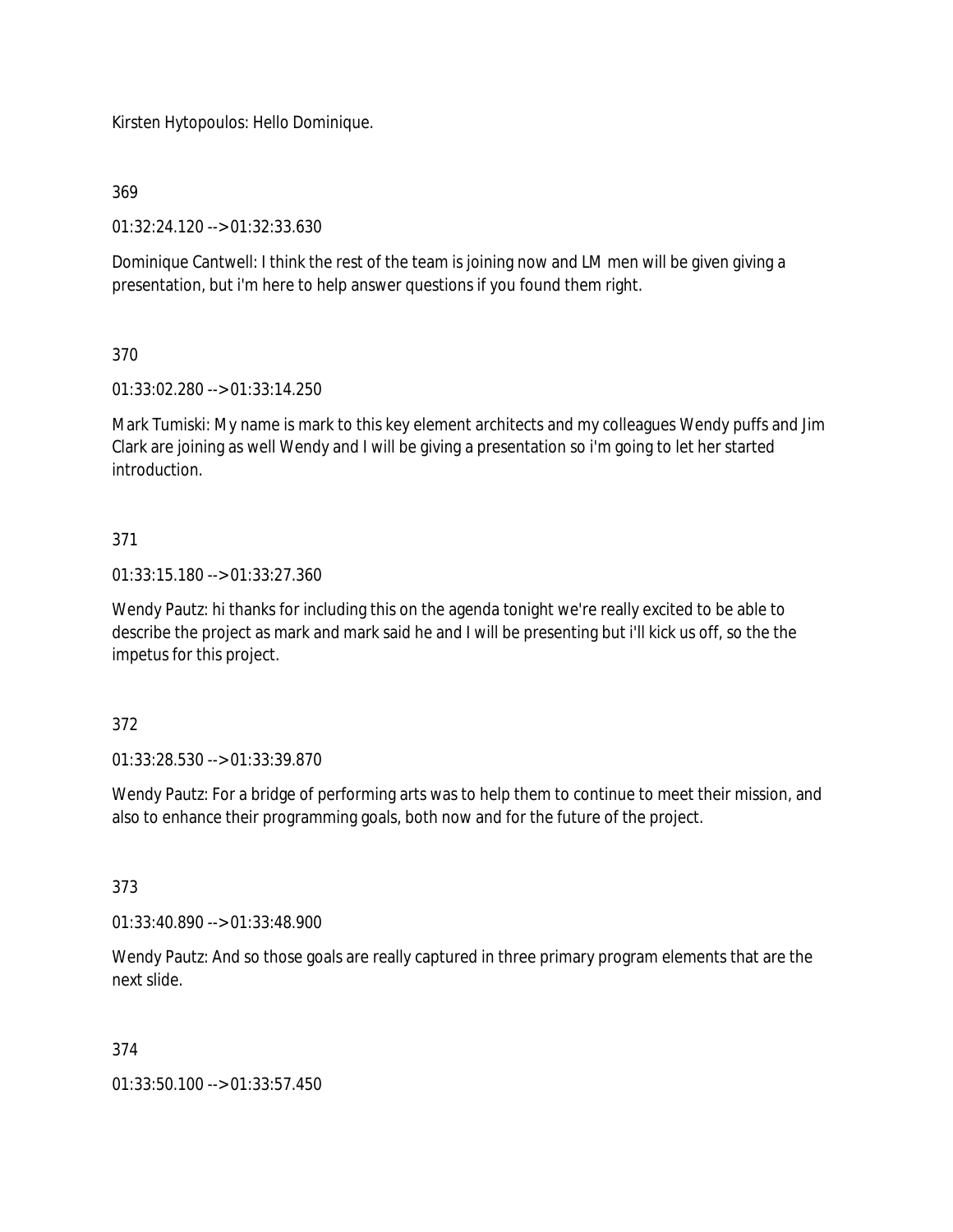Wendy Pautz: And the first one is within the existing auditorium you probably all know and love that, while in our scope of work.

375

01:33:58.440 --> 01:34:07.470

Wendy Pautz: and doing anything to the exterior of the building or to the performance area itself is not included, we are completely reconfiguring the seating.

## 376

01:34:08.460 --> 01:34:21.540

Wendy Pautz: bowl for the auditorium and we're doing that for the primary purpose of enhancing the audience experience and creating better connectivity between audience Member an audience Member, as well as audience Member.

## 377

01:34:22.440 --> 01:34:29.970

Wendy Pautz: And the performers on the stage, the second program or functional area to meet the goals that I described.

### 378

01:34:30.270 --> 01:34:38.130

Wendy Pautz: Is the lobby and i'm sure you've all been there and recognize that as a vastly undersized lobby space, so we are making the lobby.

### 379

01:34:38.460 --> 01:34:47.430

Wendy Pautz: considerably larger again within the same theme of creating better patron manager news and creating hands audience experience.

### 380

01:34:48.090 --> 01:35:11.550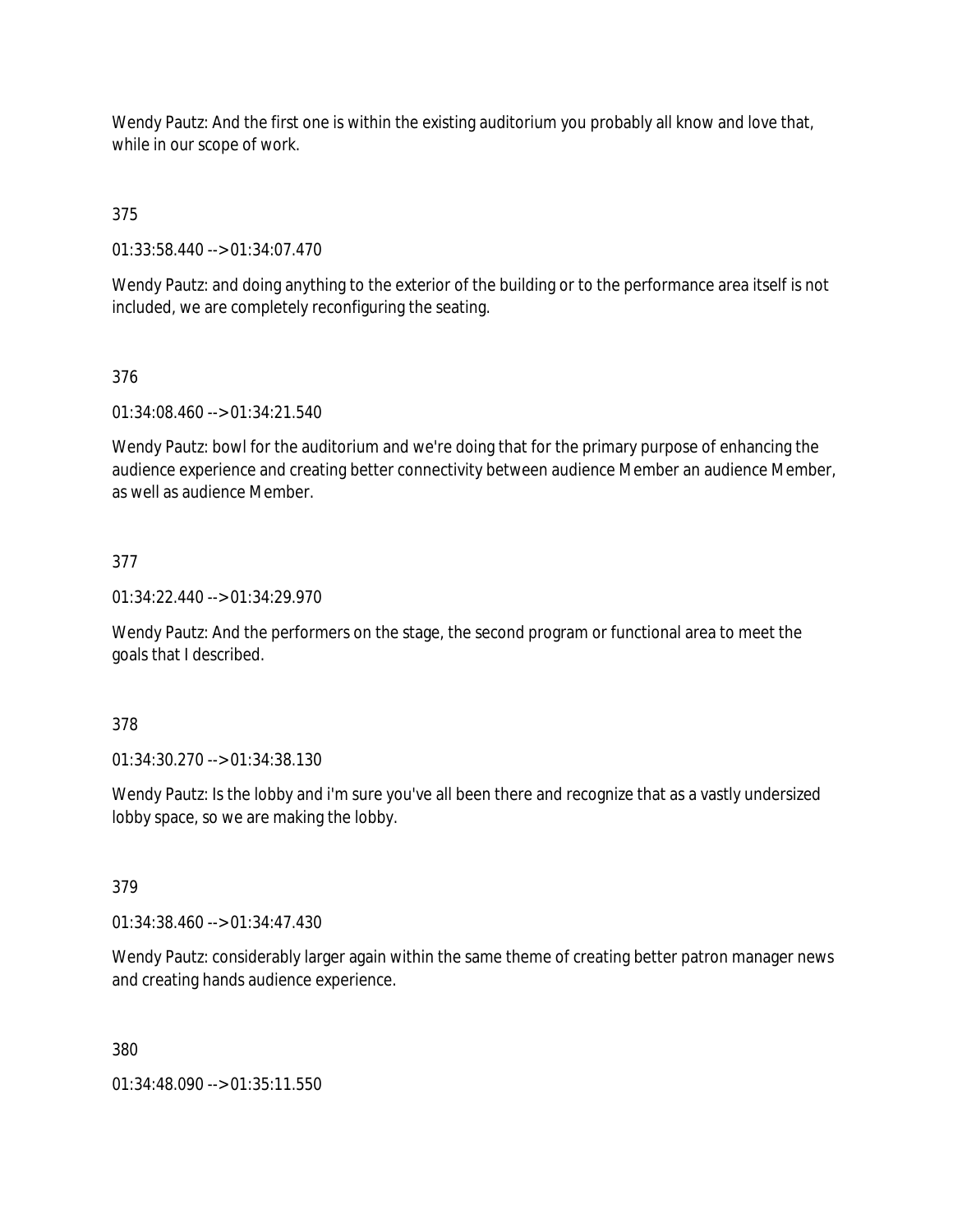Wendy Pautz: And then the third component is the studio it's about 1500 square feet no and its primary purpose is to allow for a new space that supports for herself so that things can be taking place on the performance area of the main auditorium and rehearsals can occur within a separate space.

381

01:35:12.570 --> 01:35:25.800

Wendy Pautz: But while it's doing that it's also providing a space that does a number of other things so during performance mode, it can serve as an expansion of the lobby space again to create matter patron of manatee.

382

01:35:26.880 --> 01:35:39.210

Wendy Pautz: It also can serve as a space that supports a very small performances, which is great for emerging performers of all types, and then it also can serve.

383

01:35:39.780 --> 01:35:48.900

Wendy Pautz: In education classroom purposes or meeting purposes so as its described in the blue box multipurpose it is totally intended to be that.

384

01:35:49.770 --> 01:36:06.360

Wendy Pautz: um and then, in addition to the actual architectural spaces, what we have found us so really charming about bpa is its location within this really wonderful example of a native Pacific Northwest environment.

385

01:36:06.690 --> 01:36:16.470

Wendy Pautz: it's very unusual for cultural projects to be in this type of setting and it's very unique and specific to bpa, so it is our intention.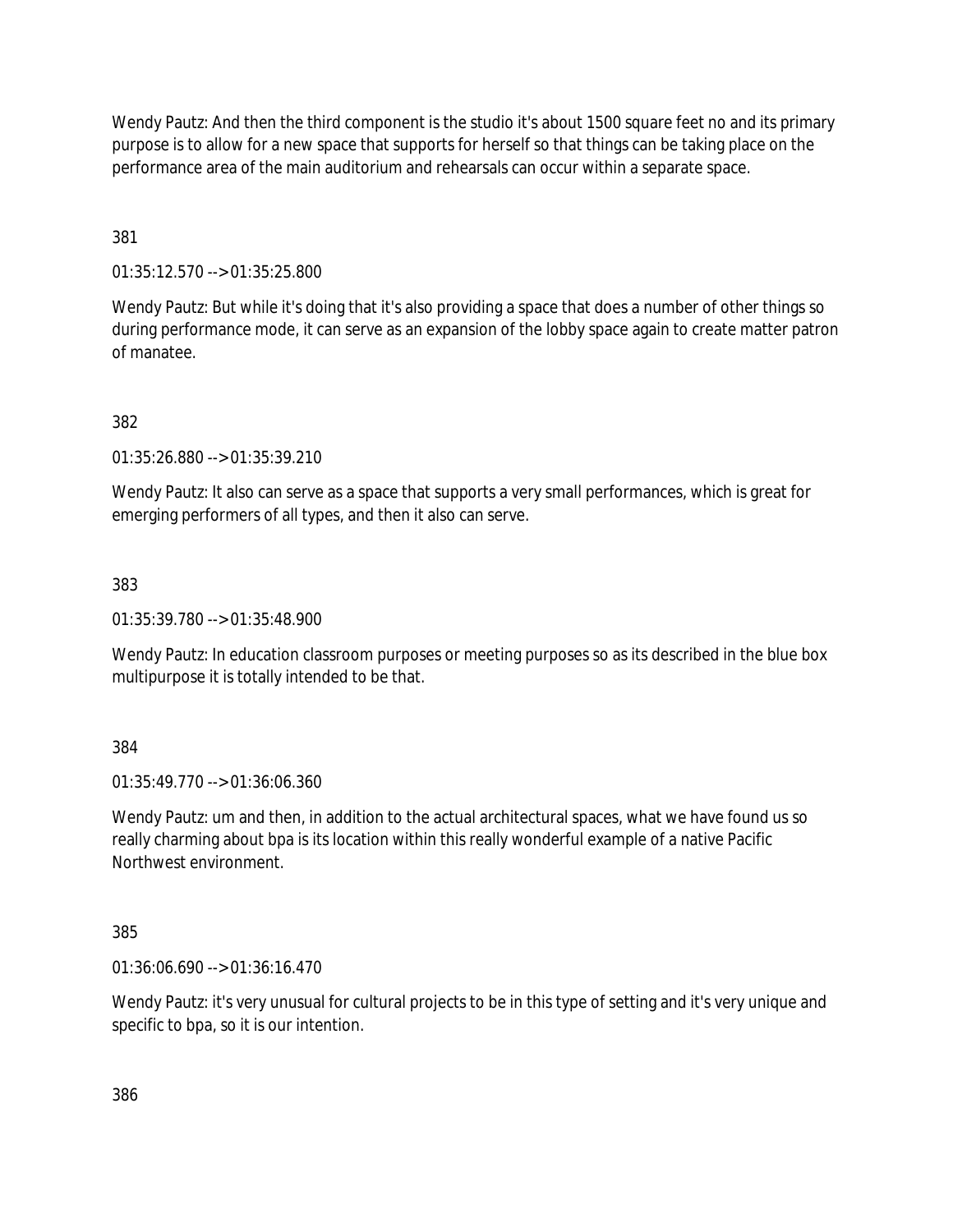01:36:17.220 --> 01:36:27.930

Wendy Pautz: To again, you know, provide an enhancement to what's there and to make a really beautiful woodland landscape, or to enhance that landscape that's already there gone onward.

387

01:36:29.100 --> 01:36:36.300

Wendy Pautz: And then finally we've seen this project next slide not just as a project that occurs within the site boundaries.

388

01:36:37.080 --> 01:36:48.900

Wendy Pautz: You saw in the previous two slides, but it really is a project that's about a much bigger and broader cultural and civic precinct that's represented by seeing call, as well as historical museum.

389

01:36:49.470 --> 01:36:55.890

Wendy Pautz: And maybe most importantly because of the immediate Jason see his town Square and so.

#### 390

01:36:56.550 --> 01:37:12.330

Wendy Pautz: You know, an important design goal for us has been to create the building, as well as the site design next year's pieces, so that they are in concert with town Square and together create a larger Community amenity for being rich.

391

01:37:12.840 --> 01:37:17.970

Wendy Pautz: And with that marketing describe some of the features of the design that meet those goals.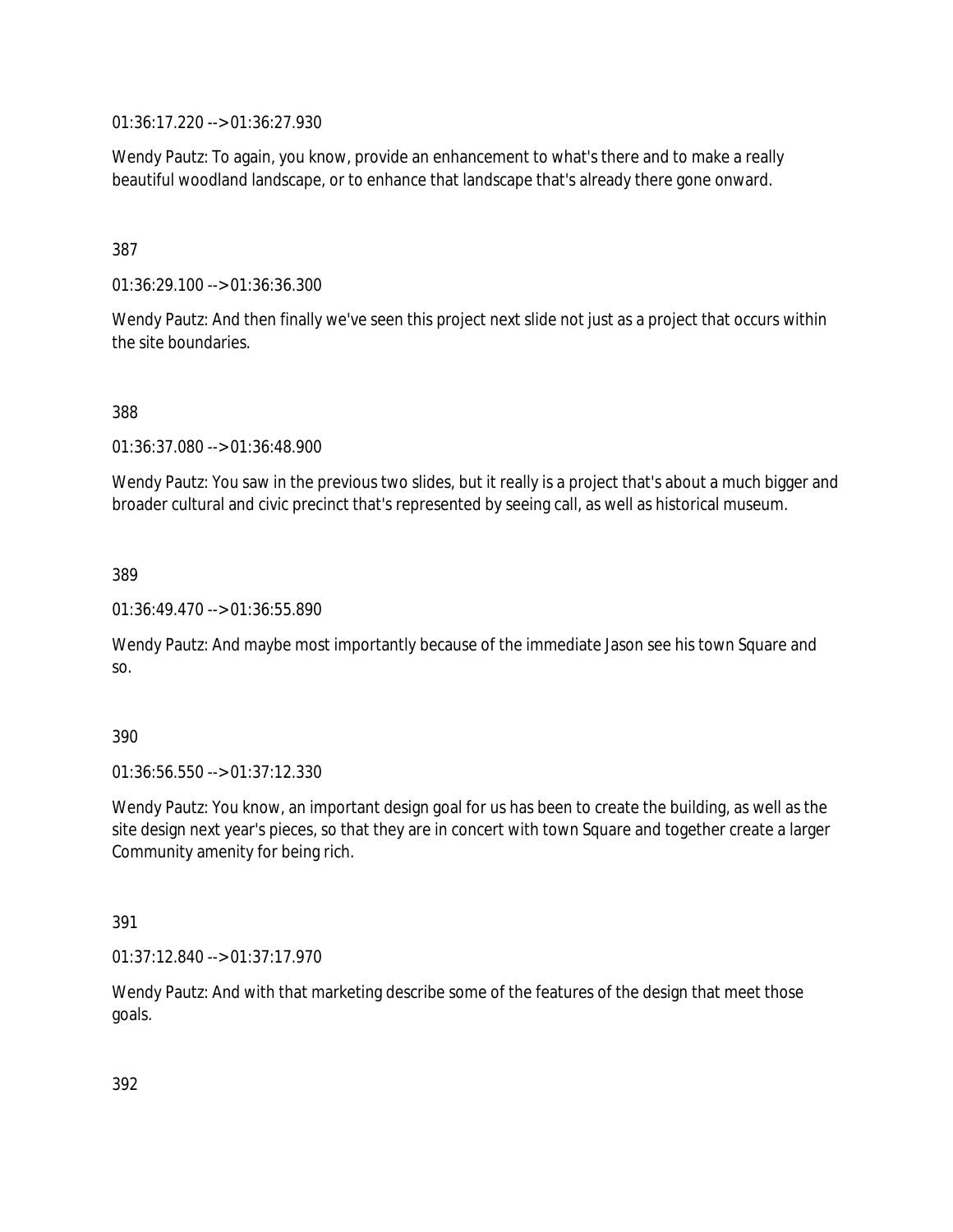01:37:18.660 --> 01:37:21.690

Mark Tumiski: Thanks Wendy i'm going to start by showing you a couple for.

393

01:37:22.560 --> 01:37:36.000

Mark Tumiski: going to jump through some images of the space, both on the outside and the inside, so it doesn't make sense in the plan, I promised try to show you a view and hopefully that'll clear it up, but, again, is when you mentioned one of our big design moves is to re.

394

01:37:45.870 --> 01:37:47.730

Mark Tumiski: alignment Center.

### 395

01:37:50.460 --> 01:37:53.610

Kirsten Hytopoulos: So mark, just so you know you were freezing up a bit.

396

01:37:55.020 --> 01:37:55.620

Kirsten Hytopoulos: voice to.

397

01:38:00.150 --> 01:38:01.470

Wendy Pautz: may have lost mark.

398

01:38:02.880 --> 01:38:05.010

Wendy Pautz: Usually that happens to me, could you hear me.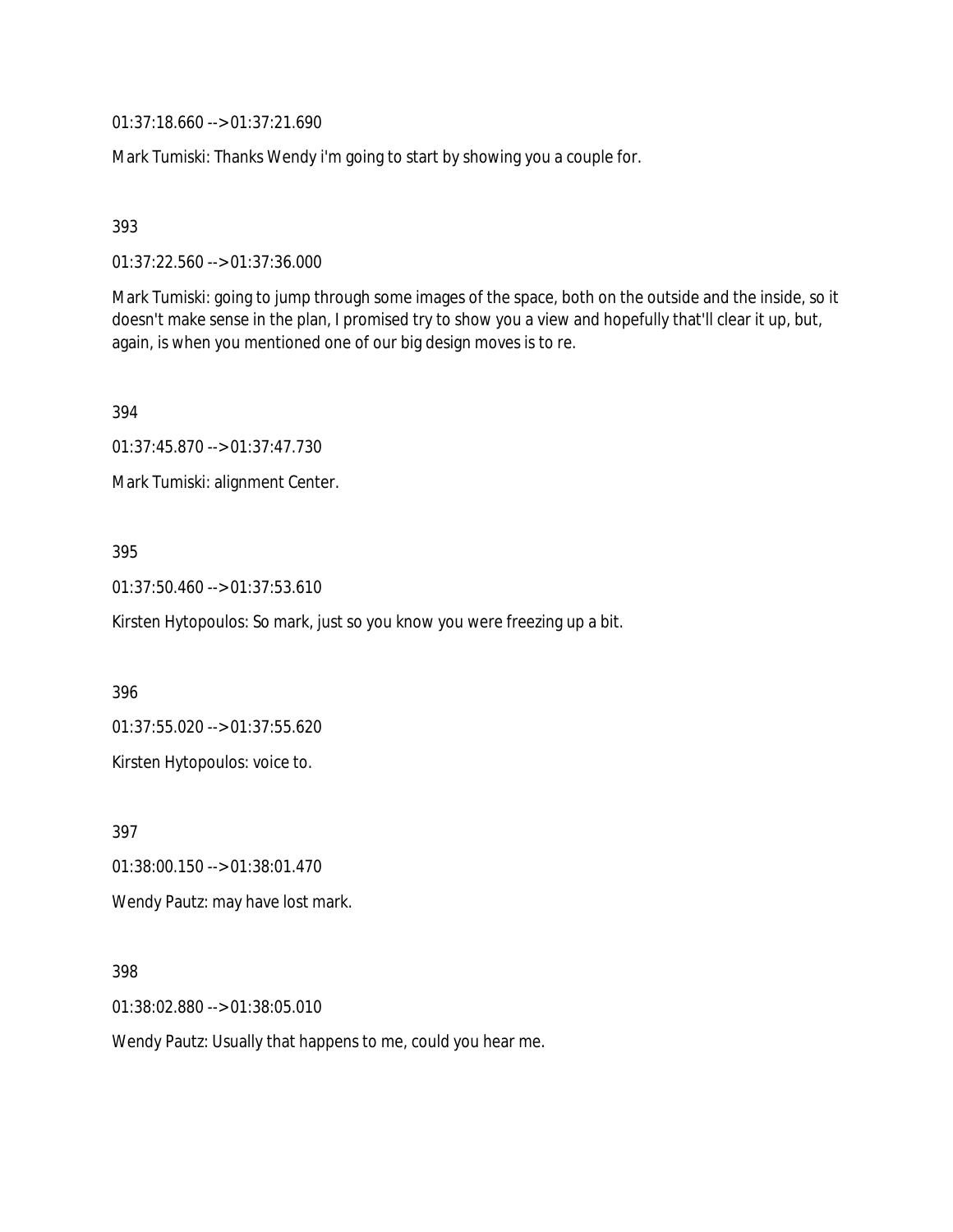#### 399

01:38:06.660 --> 01:38:07.590 Wendy Pautz: Are you back mark.

400

01:38:08.880 --> 01:38:10.650

Mark Tumiski: Start video, am I you hear me.

401

01:38:10.740 --> 01:38:11.580

Wendy Pautz: yeah you're back okay.

### 402

01:38:11.760 --> 01:38:15.570

Mark Tumiski: yeah I just reset my camera hopefully that helps apologies.

#### 403

01:38:16.680 --> 01:38:21.870

Mark Tumiski: So, where I was at I was trying to describe that the new front door is clearly aligned, a town Square.

404

01:38:22.440 --> 01:38:33.780

Mark Tumiski: To provide again a very welcoming entry and one of the moves that we've made a change from the existing building where the entry was kind of tucked away behind the trees, we brought both that entry and the accessible ramp the path of.

405

01:38:34.740 --> 01:38:40.620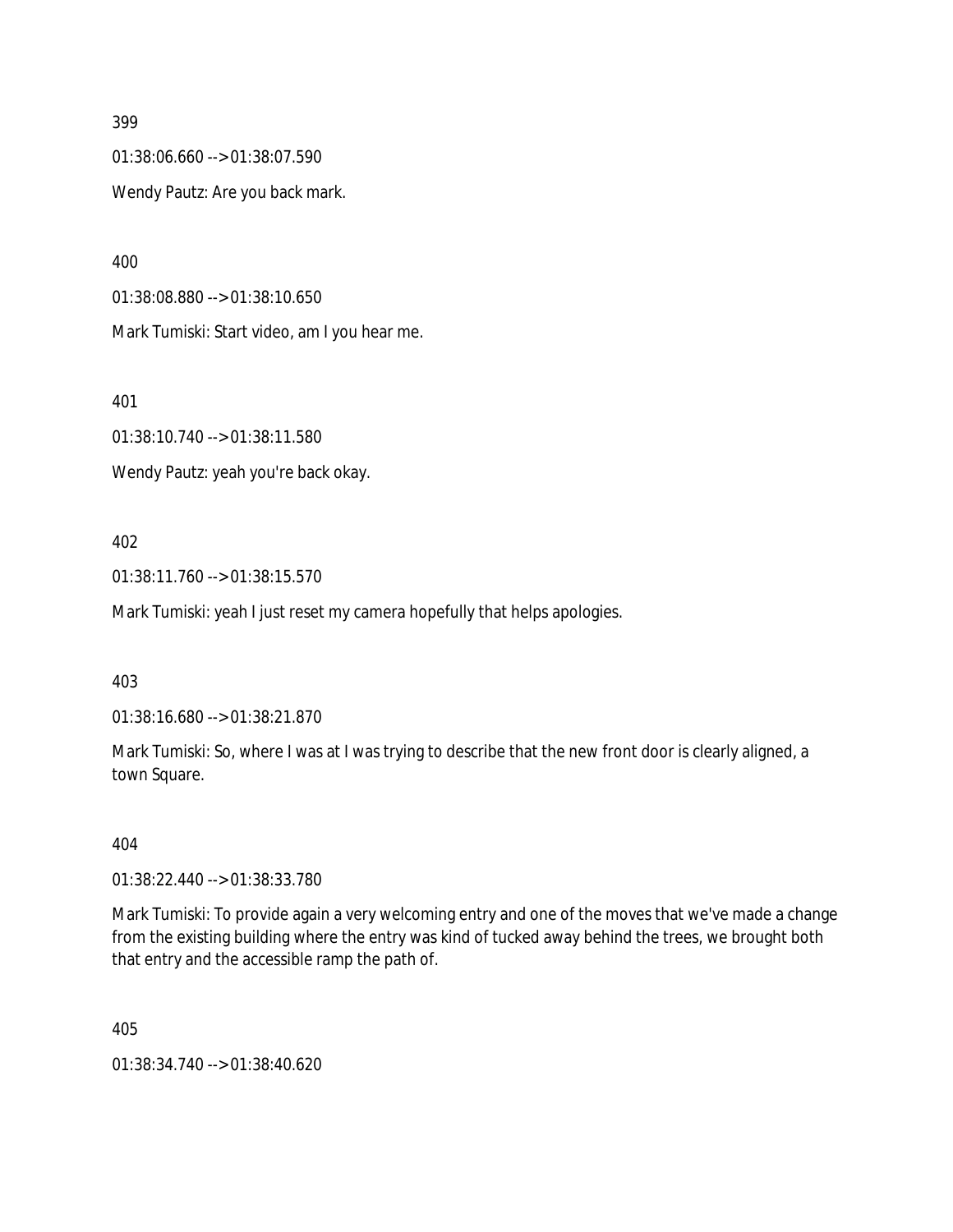Mark Tumiski: From the parking stalls goes right through the main Plaza so everyone interest together we thought this was a much more equitable experience.

406

01:38:41.400 --> 01:38:47.070

Mark Tumiski: No one has to kind of go a separate way and again it puts that kind of coal entry and arrival sequence together.

## 407

01:38:47.970 --> 01:38:55.530

Mark Tumiski: passing through a vestibule into the lobby, we now have obviously that much larger lobbyist when you described there's a bar right at the Center of it.

408

01:38:56.040 --> 01:39:04.650

Mark Tumiski: very kind of central gathering space where people can have a drink in intermission or after the show, and then to the north is this large new multipurpose to do.

409

01:39:05.190 --> 01:39:18.120

Mark Tumiski: And sometimes that will function as a performance space or rehearsal space other times we have these large barn doors and it becomes lobby overflow and so it's a much larger contiguous space that can accommodate large gatherings.

410

01:39:19.770 --> 01:39:27.690

Mark Tumiski: And also has its own outdoor patio spill out space again, really, the idea is to connect to that landscape that native woodland setting.

411

01:39:28.440 --> 01:39:38.730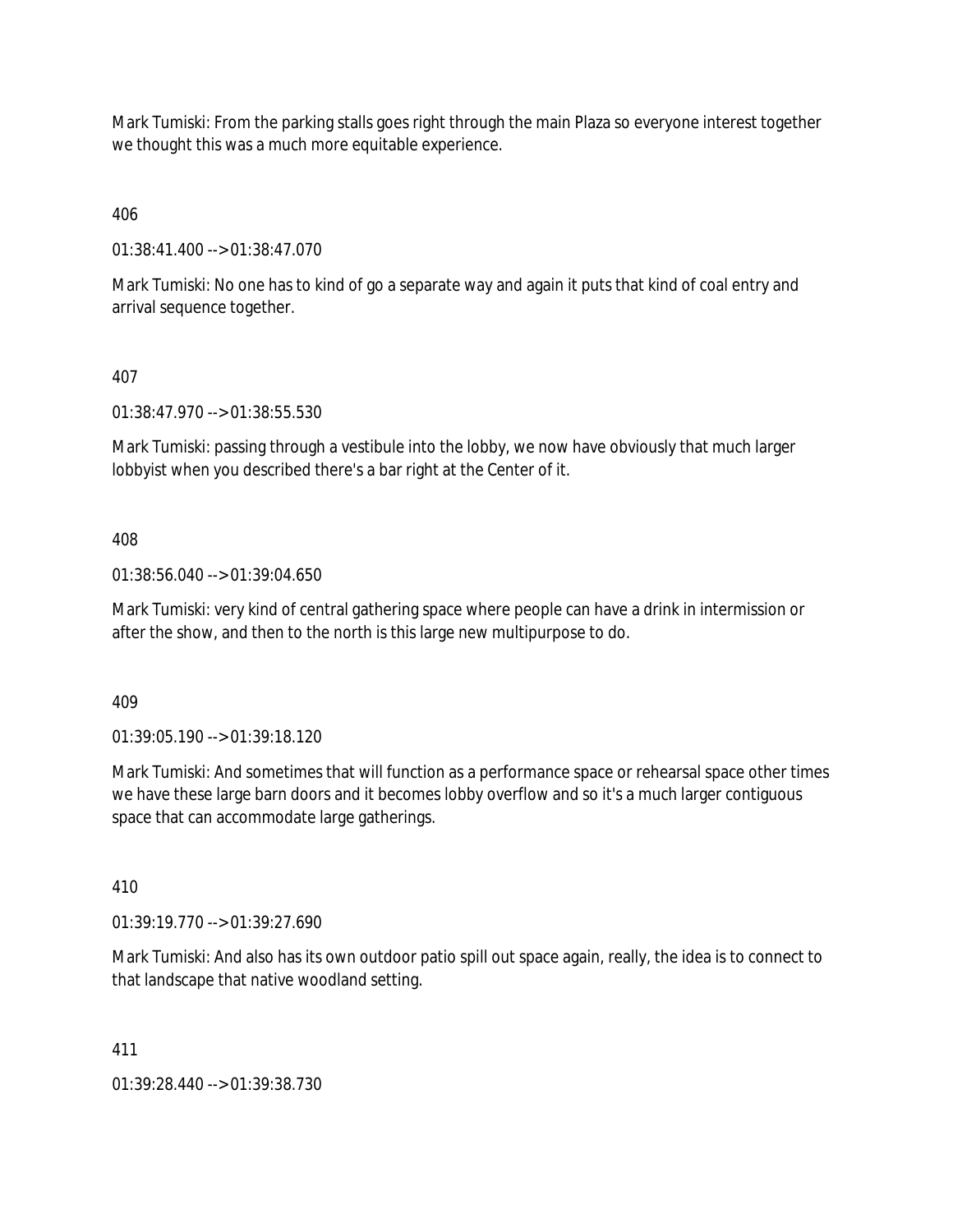Mark Tumiski: So we've got kind of variety of both the larger and smaller spaces together to allow patrons to mingle and have small conversations or be part of the big experience.

412

01:39:39.600 --> 01:39:47.700

Mark Tumiski: The other big move we're doing is adding a level to entry to the auditorium so patients can enter either in the middle and this auditorium.

413

01:39:48.390 --> 01:39:53.460

Mark Tumiski: orchestra level cross over here, and the first three rows are actually sunken so there'll be below the performers.

### 414

01:39:54.180 --> 01:40:03.840

Mark Tumiski: For much better sight lines and you'll notice the the curve seating is also a new new change so that again better sidelines for everybody, people can enter in the front, or in the back.

415

01:40:04.470 --> 01:40:11.100

Mark Tumiski: Less crowded when you're entering and then that experience of going up to level two is really about.

416

01:40:11.730 --> 01:40:17.160

Mark Tumiski: It you have overlooked and having a balcony looking down into the space it's a much taller lobby than the existing building.

417

01:40:17.670 --> 01:40:28.320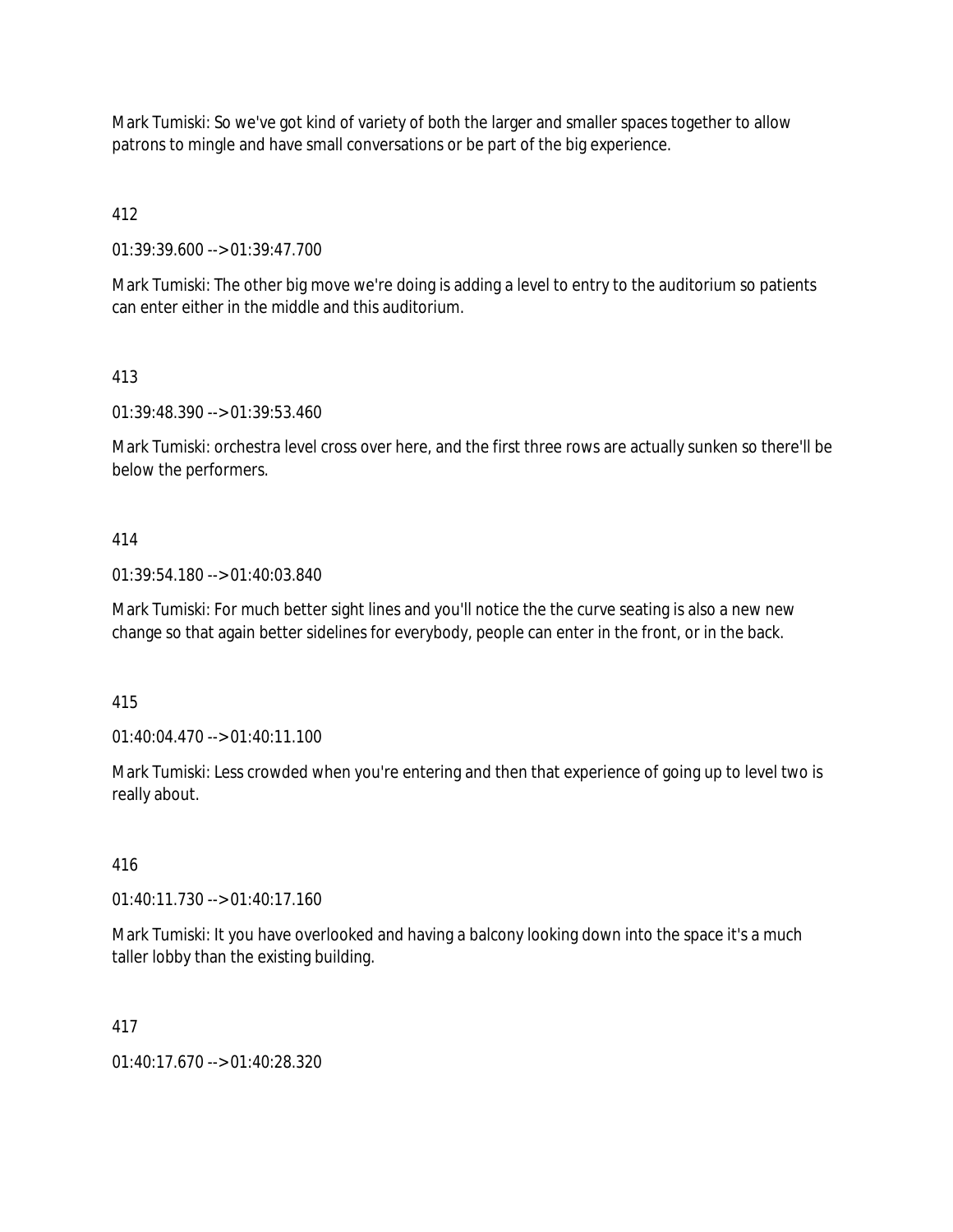Mark Tumiski: And you're seeing here that overlook into the studio overlooked, to the lobby, a new kind of balcony lounge waiting area and then that level to entry at the rear of the auditorium.

418

01:40:31.560 --> 01:40:42.600

Mark Tumiski: This is a frontal view from town square so you're seeing the basically a whole new roof form, so the existing Gable roof of the auditorium that remain exists today will remain.

## 419

01:40:43.020 --> 01:40:49.860

Mark Tumiski: But in front of that we're adding this new massing and then the reform is what ties it all together, so we wanted to really emphasize that the lobby.

# 420

01:40:50.250 --> 01:40:56.970

Mark Tumiski: is highly transparent connected to that large bird tree up front and the native within planting on both sides.

## 421

01:40:57.780 --> 01:41:14.160

Mark Tumiski: That large glazing allows you to both see into the lobby is a kind of a warm lantern at night we're using expressed would structure throughout, so the ceiling, the columns of the curtain wall and then also wood floors as well, so it'll be very warm very welcoming inviting space.

## 422

01:41:15.270 --> 01:41:26.040

Mark Tumiski: Also in this image you're seeing that Plaza we described up front and then the beginnings of that ramp so again the stair in the ramp are really close together, providing kind of an equitable path on the floor right.

## 423

01:41:30.180 --> 01:41:36.570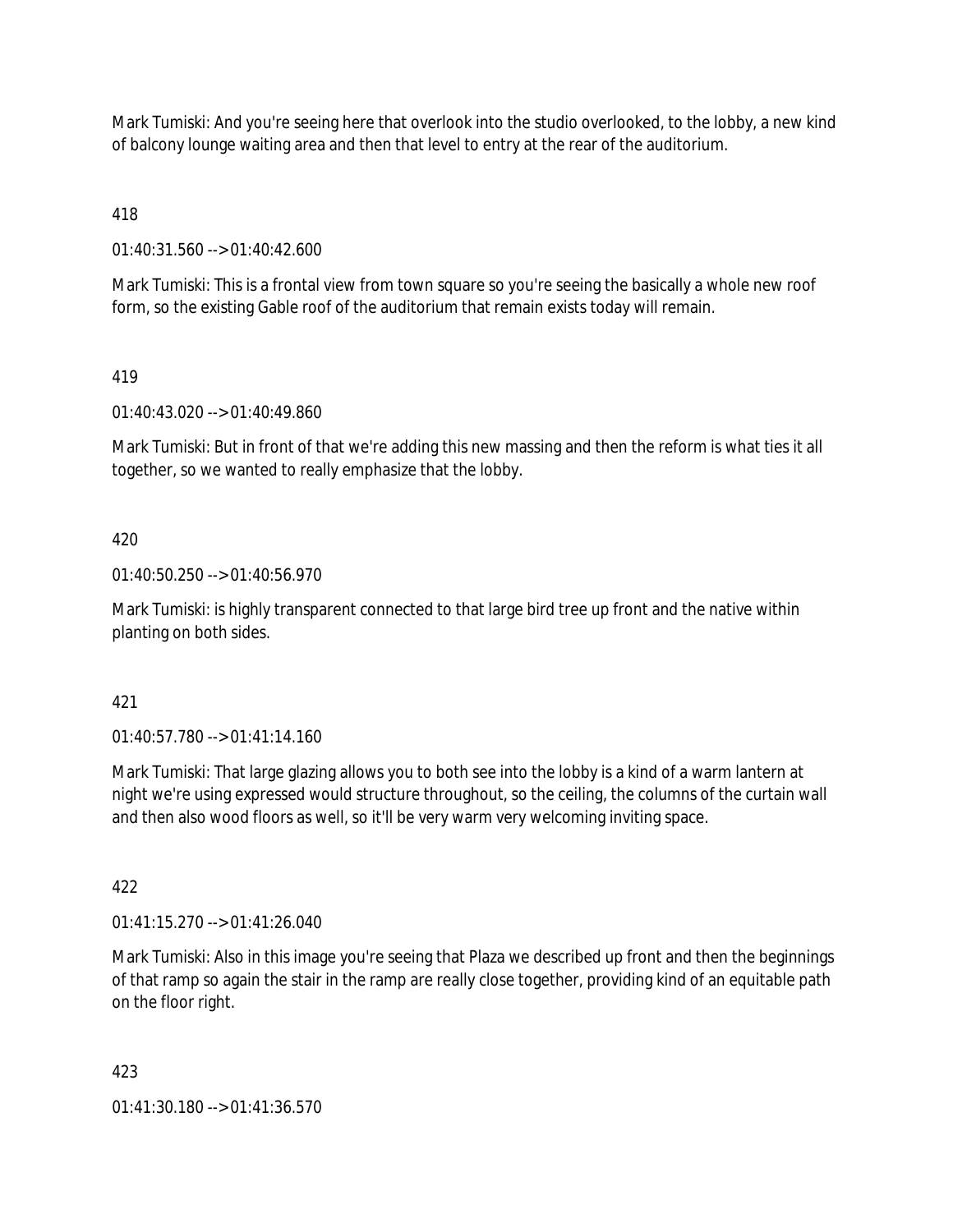Mark Tumiski: Now, this is a view from the inside of the lobby, looking back out and our hope is that again you're really connected to the landscape both day and night.

424

01:41:37.650 --> 01:41:43.050

Mark Tumiski: The ceiling is the actual structure so that's glue lamb beams with would.

425

01:41:44.220 --> 01:41:54.300

Mark Tumiski: structure standing it so it's very simple solution, but we feel it brings the building back into the context, the history of kind of bainbridge island farmhouses and the contextual architecture.

426

01:41:55.530 --> 01:42:10.770

Mark Tumiski: Really light and airy open staircase so again welcome and people up to level two allowing life to pass through it you're seeing those barn doors on the right here opening to the Multi purpose studio and then the bar just kind of here on the right bottom right at the image.

427

01:42:13.230 --> 01:42:26.160

Mark Tumiski: Another view, looking back into the lobby from the entrance so you're seeing that level to balcony the access to the auditorium from the rear access to the studio and then on the lower right is the access and the main level to the auditorium.

428

01:42:28.020 --> 01:42:36.150

Mark Tumiski: Co right in the middle of the image I almost forgot to mention obviously an elevator for accessibility up to level two so two options to get to level to stare or elevator.

429

01:42:39.210 --> 01:42:52.530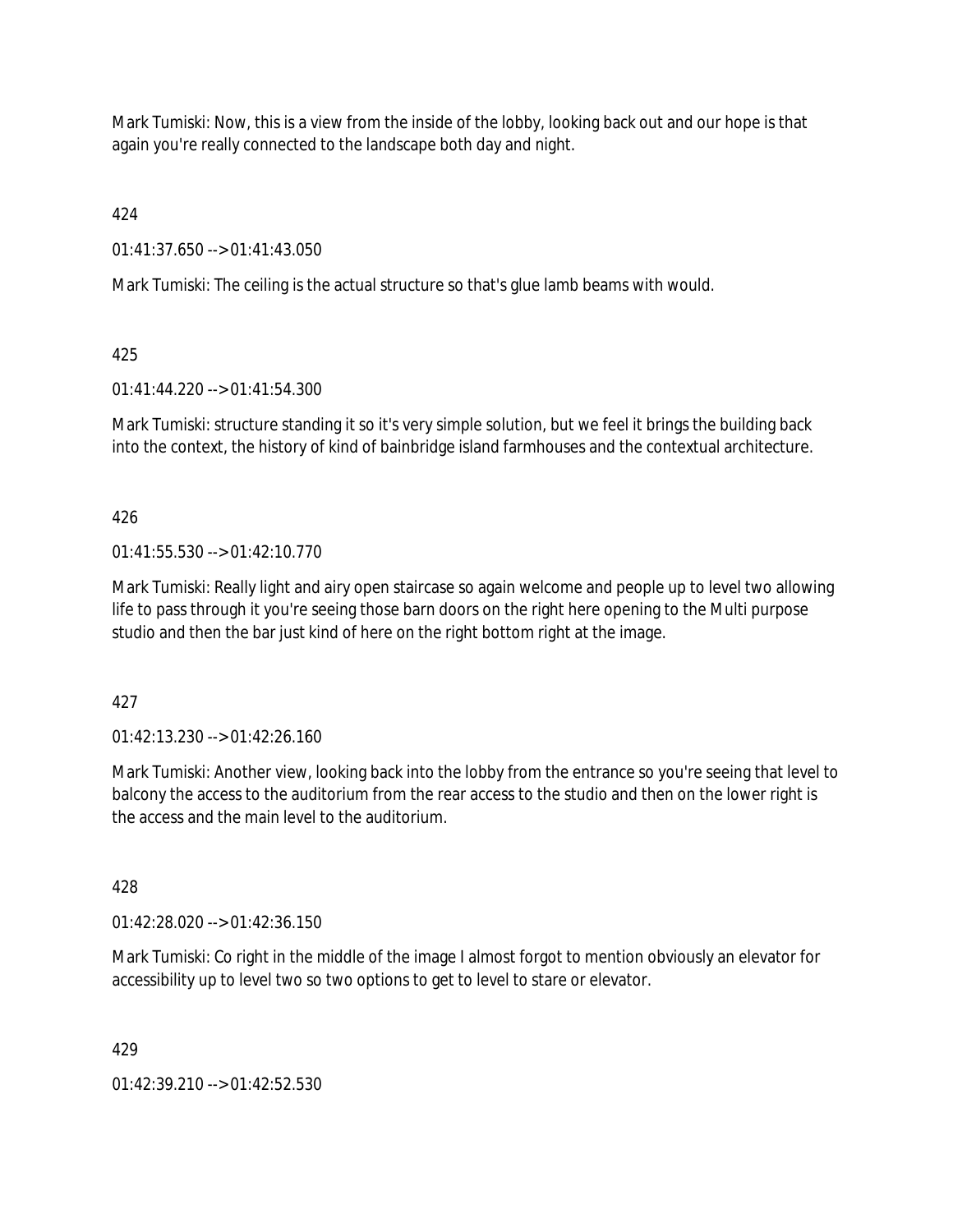Mark Tumiski: This is a view inside the new studio space again the idea of connecting back out to the landscapes, a large windows, the lobby is obviously the biggest window, but the studio has its own more framed window, which can be closed for certain performances that require it.

430

01:42:53.850 --> 01:43:02.010

Mark Tumiski: And then those exit doors out to the cloud space so again when nice weather, we can open doors up into the patio people coming and going from inside outside.

# 431

01:43:04.830 --> 01:43:22.950

Mark Tumiski: And lastly, in the auditorium itself, as I mentioned, we have curved and seating bowl so again it's windy describe it's kind of a whole new gutted and rebuilt interior of the auditorium the performance area will be the same, but we're adding some additional features and new lighting environmentally.

## 432

01:43:24.960 --> 01:43:28.470

Mark Tumiski: Sustainable lighting so led lighting throughout new controls and.

## 433

01:43:29.640 --> 01:43:35.970

Mark Tumiski: A few additional finishes to kind of bring in space, up to the rest of the building so it's going to be a really wonderful space for the patrons.

## 434

01:43:36.570 --> 01:43:44.730

Mark Tumiski: Better sightlines for everybody and more accessible options so again people, both in wheelchairs and walkers and other special needs have multiple seating options.

## 435

01:43:45.090 --> 01:43:54.540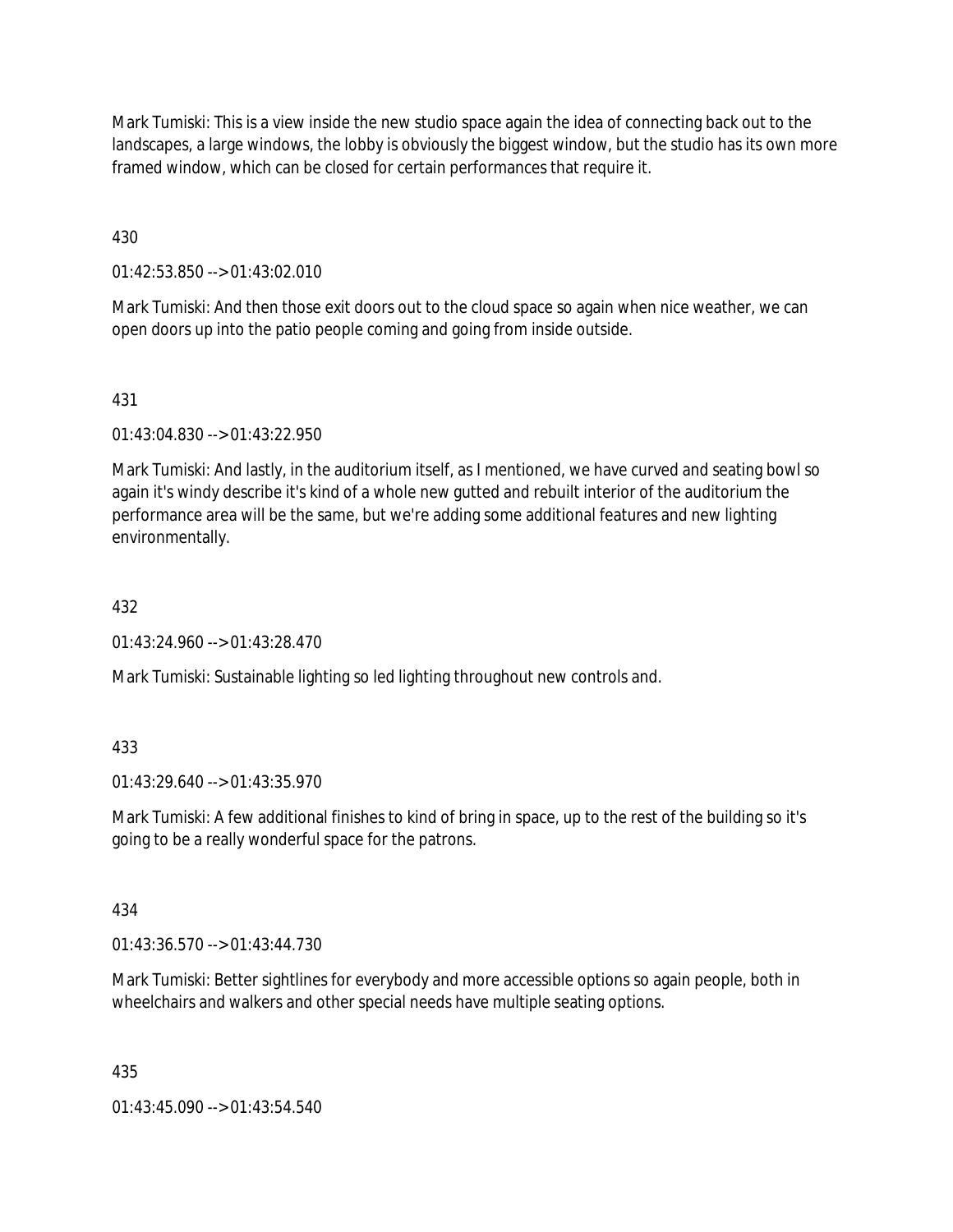Mark Tumiski: Including a separate sensory room On Level two, which will provide support for anyone with audio visual sensitivity, so what great new features.

436

01:43:55.980 --> 01:43:59.460

Mark Tumiski: or anything else I forgot more bathroom fixtures everyone loves that.

# 437

01:44:01.680 --> 01:44:05.970

Mark Tumiski: And yeah without all overlapped any questions we're very excited about this project and.

# 438

01:44:07.200 --> 01:44:13.170

Kirsten Hytopoulos: Thank you very much i'm city manager you've had your hand up for a while, did you want to offer something up now our.

439

01:44:14.400 --> 01:44:15.720

Kirsten Hytopoulos: Okay, and mayor.

440

01:44:17.550 --> 01:44:21.840

Rasham Nassar: Well, I have two questions, thank you for being here tonight, and I see that.

# 441

01:44:22.530 --> 01:44:30.480

Rasham Nassar: bpa brought the whole team so it's really excited that y'all made time to time at your schedules, to present this information to Council tonight, my first question might.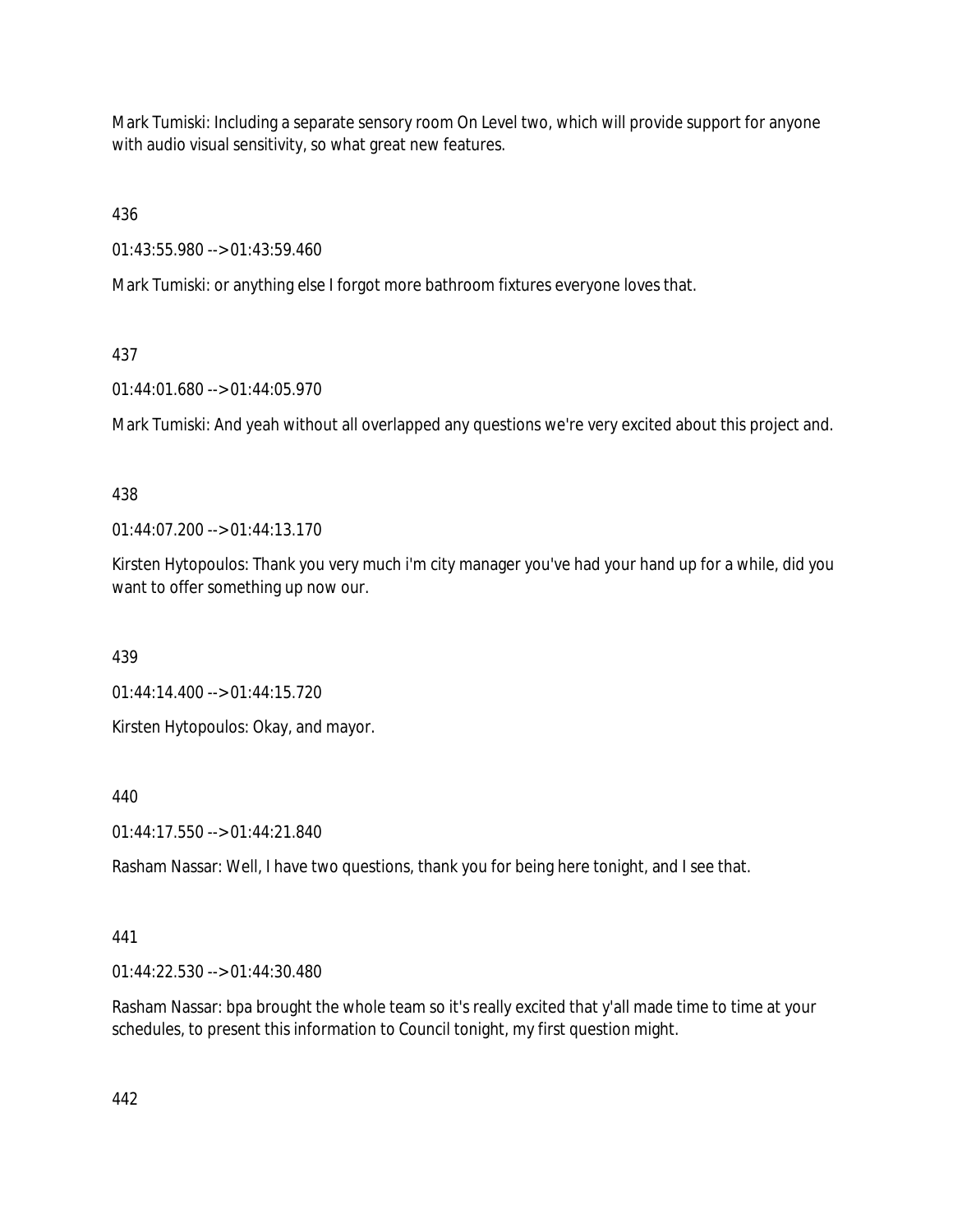01:44:31.230 --> 01:44:35.550

Rasham Nassar: be something that interim city manager wanted to comment on, and that relates to why this is coming to counsel.

443

01:44:36.210 --> 01:44:45.300

Rasham Nassar: And what Council can and cannot do so if you wouldn't mind, which is nothing, this is really just for informational purposes only and I, and I hope that you can clarify that for Council and also.

444

01:44:45.990 --> 01:44:55.320

Rasham Nassar: to the public that might be watching, because we are talking about redevelopment of an existing building that's in a really, really heavily public area.

445

01:44:56.160 --> 01:45:05.880

Rasham Nassar: That is a multi purpose area for our Community so interim city manager, if you wouldn't mind just relaying that information i've had the benefit of hearing it from you, but I know my colleagues haven't.

### 446

01:45:06.600 --> 01:45:12.930

Rasham Nassar: For the public and then i'll circle back, and I have, I do have another specific question for bpa after you we hear your response.

### 447

01:45:13.680 --> 01:45:25.560

Ellen Schroer: Or, thank you for the opportunity, and this is exactly why bpa came to make this presentation, so that the Community would see and you would see in advance what they're planning, I know they're going through the process with the design review board and all the.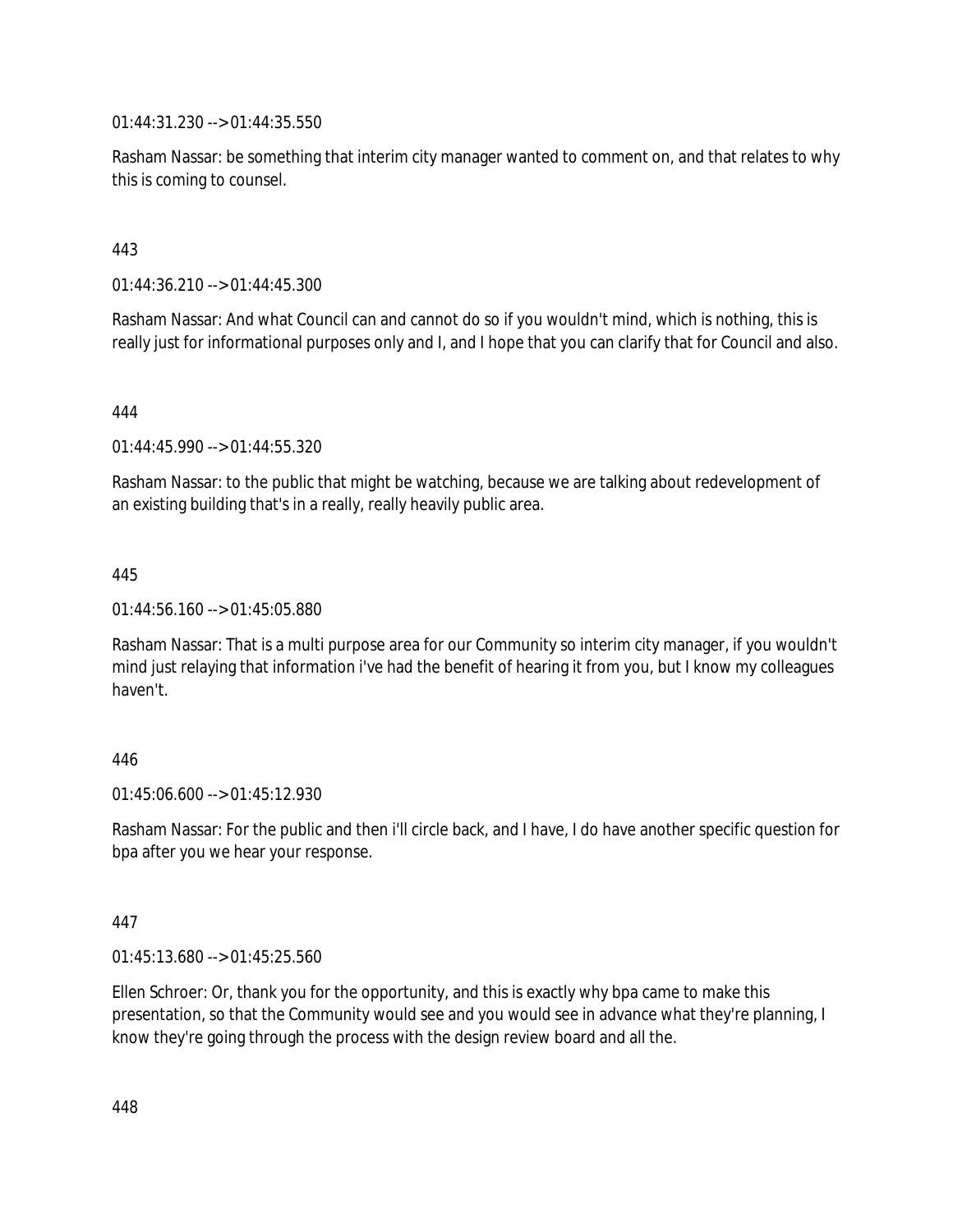01:45:25.860 --> 01:45:43.470

Ellen Schroer: Planning and other process that that goes with making a change on bainbridge island, but this is a really key part of our Community and we wanted to make sure that everybody could see it in advance and be excited about what's coming and have a chance to ask any questions for you, Council.

449

01:45:45.270 --> 01:45:48.810

Ellen Schroer: Did that did you have any other questions mayor or.

450

01:45:49.110 --> 01:45:56.610

Rasham Nassar: What I think the question that and really it's just a point of clarification is that the lease that the city currently has with bpa.

451

01:45:57.150 --> 01:46:08.190

Rasham Nassar: allows bpa to the flexibility to conduct and permit for redevelopment and that's not a decision point for the Council, so I just want to I want the public to understand that.

452

01:46:08.520 --> 01:46:21.000

Rasham Nassar: Because it is the lease agreement with bpa does stipulate the lease of public land to bpa but that the building and any redevelopment of that building is really within the control of bainbridge performing arts and not the city.

453

01:46:21.420 --> 01:46:26.370

Rasham Nassar: So that's why we're hearing this as informational purposes only and there's no emotion attached in our packet to.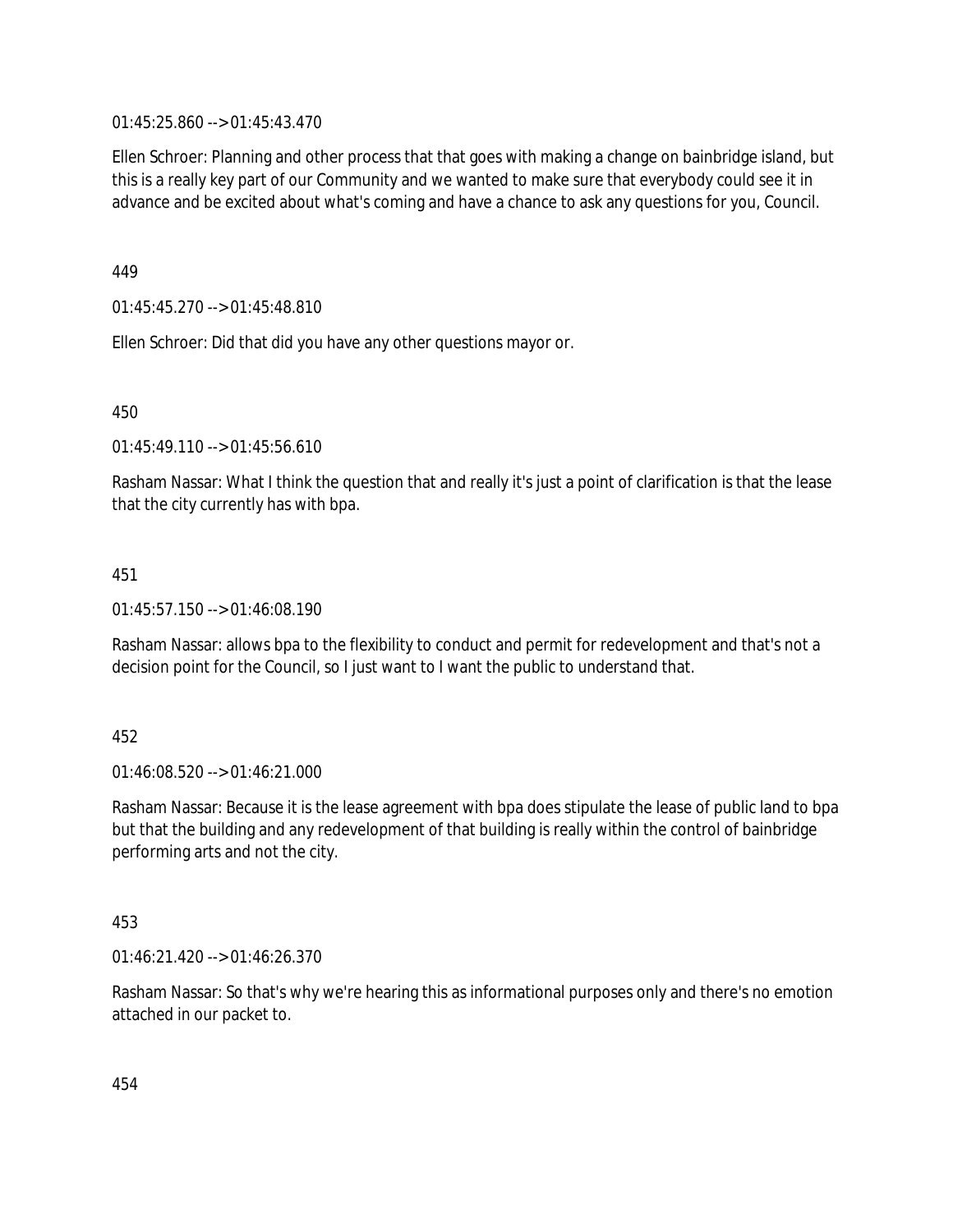01:46:26.790 --> 01:46:40.080

Ellen Schroer: Correct, it is a ground lease and the structures are owned by PP by bpa, and that is why they're coming to to share this information with us and to make sure that you know of it and have the chance to ask any questions that you might have in public.

455

01:46:40.920 --> 01:46:44.730

Rasham Nassar: Okay, so with that clarification aside, I guess, I want to ask the.

456

01:46:46.380 --> 01:47:02.970

Rasham Nassar: The obvious question, which is about any potential impacts that bpa has considered or anticipates to the farmers market and, overall, in terms of how that how that might impact how that space is currently used by the public, if at all.

457

01:47:06.150 --> 01:47:08.250

Dominique Cantwell: Do I think I can answer that and.

458

01:47:08.610 --> 01:47:12.900

Dominique Cantwell: prior to his departure i'd been in conversation with cal about this.

459

01:47:13.620 --> 01:47:26.220

Dominique Cantwell: we've been you know partners and neighbors with the farmers market for a really long time we've heard a lot about their needs, some of which we can address some of which we we can't but to the extent that it's possible.

460

01:47:26.820 --> 01:47:44.550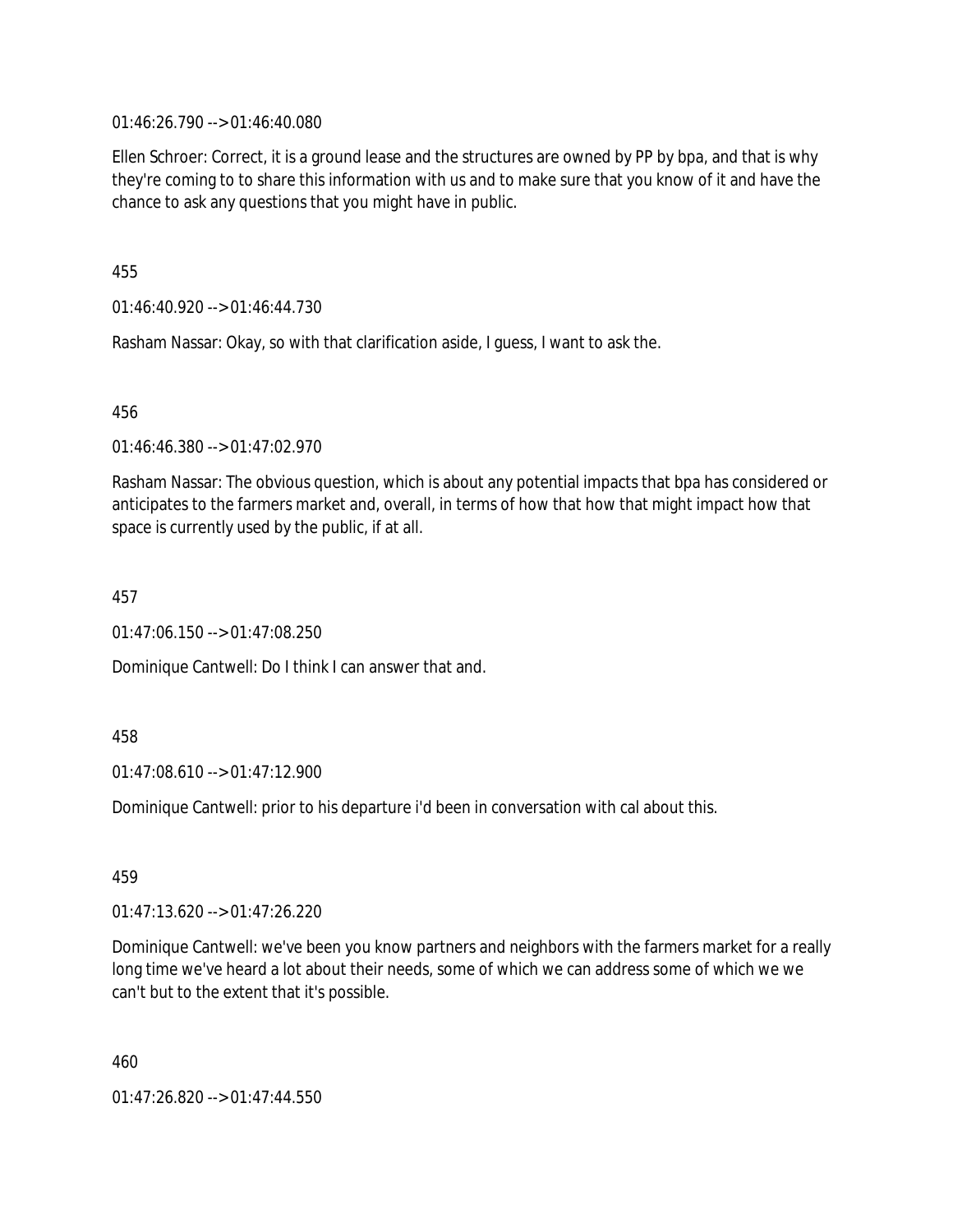Dominique Cantwell: We do hope to be better partners, some of the landscaping design that we've engaged in is to actually make that a friendlier flatter space for that use to create a Plaza that is more contiguous and open and so that we can continue to be good partners going forward.

461

01:47:48.450 --> 01:47:49.590

Kirsten Hytopoulos: Any other questions there.

462

01:47:52.200 --> 01:48:05.730

Rasham Nassar: No just that i'm really excited for you, all I can see the excitement on your faces everyone's smiling, so I know this is a big deal for you all and i'm really happy that you're here and i'm really excited to be in a position to support it so thanks great.

463

01:48:06.030 --> 01:48:06.810

Kirsten Hytopoulos: Council record.

464

01:48:08.820 --> 01:48:16.830

Christy Carr: Thank you yeah i'm excited to this looks like a great improvement, both inside and out really having been in that space and outside that space.

465

01:48:18.060 --> 01:48:21.720

Christy Carr: So thanks for your efforts on this, I had a question related to the mayor's.

466

 $01.48.22.800 -5.01.48.32.190$ 

Christy Carr: Not necessarily how your work will impact the farmers market, but how potential future worker, the farmers market might impact you and if your design anticipated.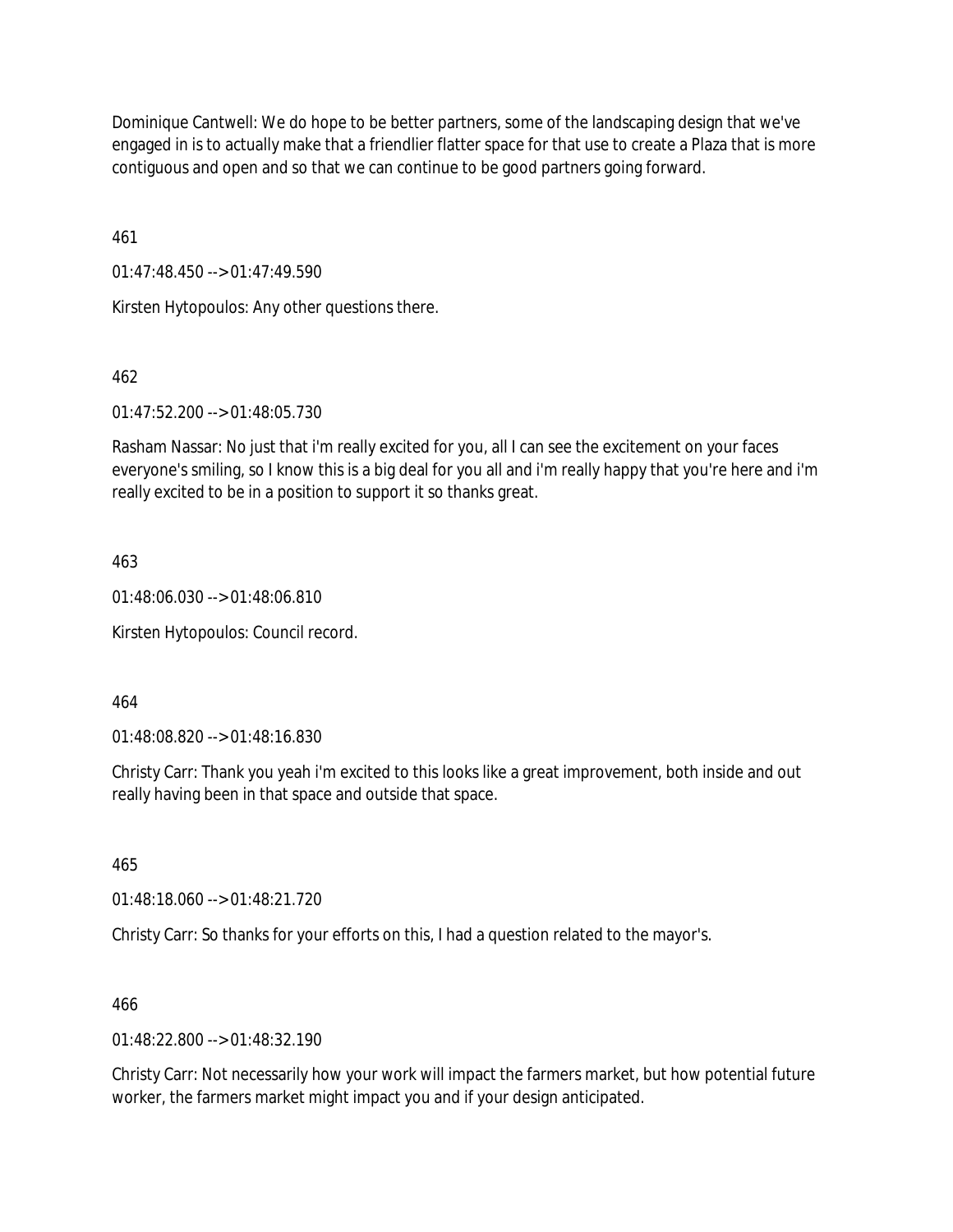01:48:33.990 --> 01:48:39.510

Christy Carr: A potential cover over the town square for the farmers market, and what that does to your.

468

01:48:40.590 --> 01:48:42.270

Christy Carr: access and your vision.

469

01:48:43.770 --> 01:48:52.140

Christy Carr: We saw that from the town square so just curious how you incorporated that into your design thinking for that potential future.

470

01:48:53.250 --> 01:49:10.680

Wendy Pautz: yeah maybe i'll jump in there, as we developed the building and site design obviously we're very aware town Square and farmers market and the series of plans that are out there for for the farmers market and the future.

471

01:49:11.730 --> 01:49:18.390

Wendy Pautz: So, while the you know, one of the big things that we did actually as we move the location on the front door of the building, so it is actually.

472

01:49:18.690 --> 01:49:26.400

Wendy Pautz: Access with town Square, so this gets back to me with dominic was describing that you know through physical design and trying to create.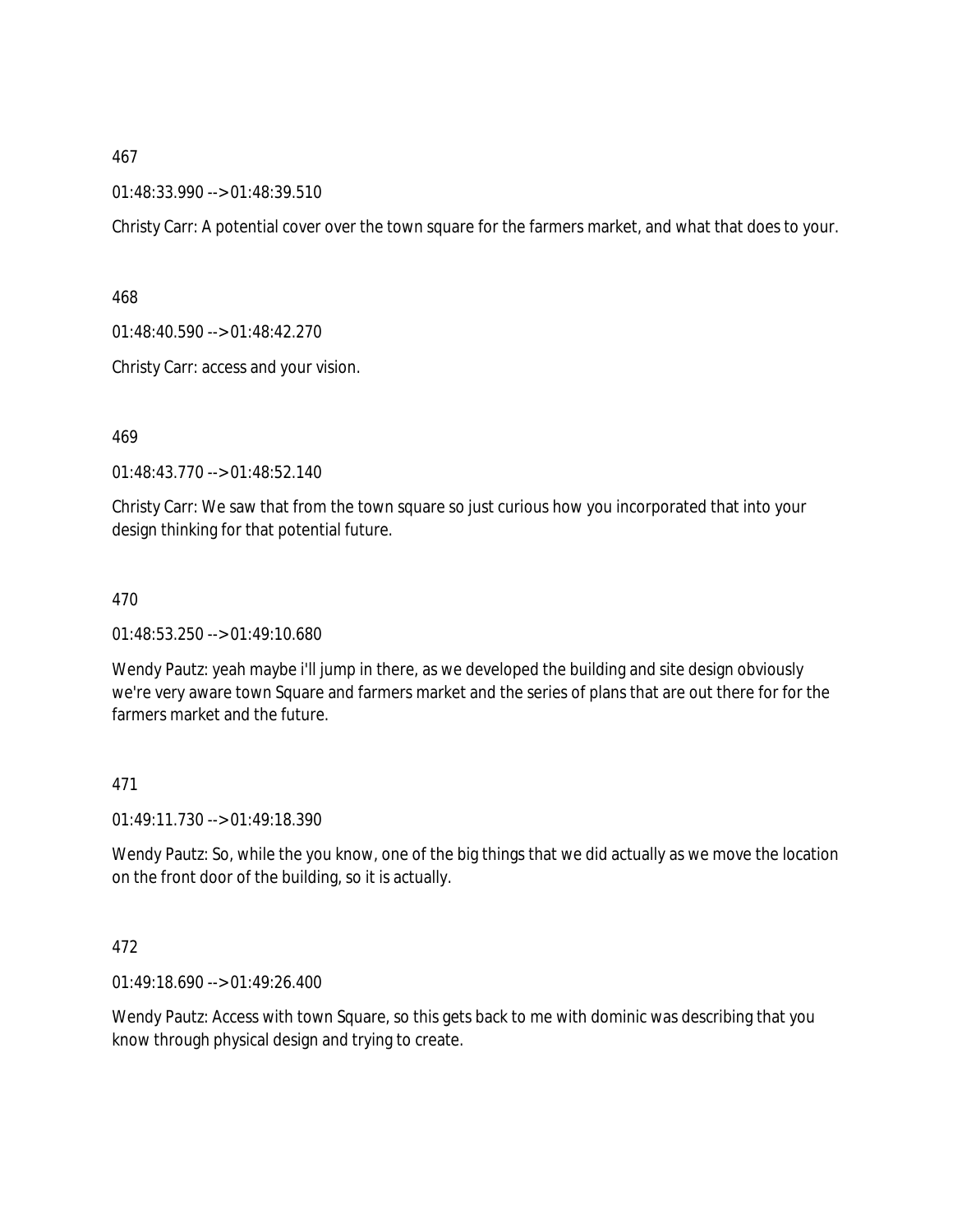01:49:27.330 --> 01:49:47.550

Wendy Pautz: You know, a more active relationship between the two spaces and then all of the site design gestures and don't look to them a little bit, but the central Plaza is all centrally aligned on town Square and if we're aware that there's some.

474

01:49:48.570 --> 01:49:52.440

Wendy Pautz: couple of different ideas about how the circulation might work in town Square.

475

01:49:53.730 --> 01:50:00.840

Wendy Pautz: So what we've done is we've set up our building to be centrally aligned on the central access of town square to accept.

476

01:50:02.070 --> 01:50:05.670

Wendy Pautz: What happens at town square as it continues to evolve.

## 477

01:50:06.750 --> 01:50:20.760

Wendy Pautz: And an expansion of the green space that's that's there now in town Square and anticipated with the cover across the drive into the site design to the south of the Plaza.

478

01:50:22.890 --> 01:50:33.660

Dominique Cantwell: If I can add also of note our campaign chairman and I were on the infrastructure ballot measure task force when it was sort of a three pronged committee, a number of years ago.

479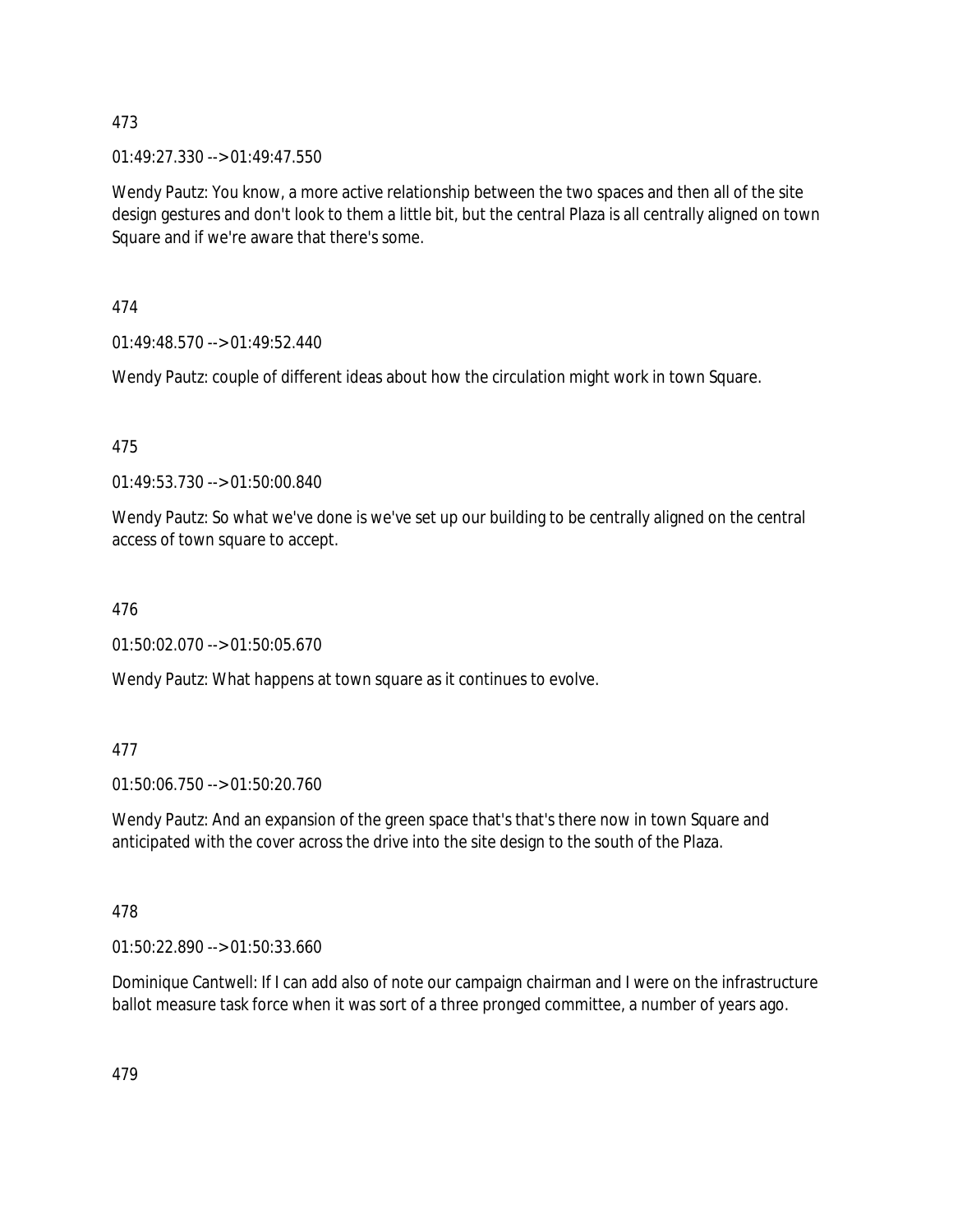01:50:34.440 --> 01:50:51.900

Dominique Cantwell: and chaired the town square Subcommittee, and so we were very much a part of the sort of read genesis of some of this conversation, and it definitely informed how we're planning for our future, so that hopefully it's aligned with the future of the rest of the space as well.

480

01:50:52.920 --> 01:50:57.000

Dominique Cantwell: The idea of creating a cultural campus is important to us.

481

01:51:00.000 --> 01:51:02.010

Kirsten Hytopoulos: Thank you councilmember deeds.

### 482

01:51:02.430 --> 01:51:14.970

Joe Deets: yeah Thank you definitely Mary Kay good to see you all wow This is very, very exciting, I was wondering, you know driving by bpa there's a big tarp big white tiger balm the south end and it's like something's going on.

### 483

01:51:17.130 --> 01:51:25.380

Joe Deets: So one question, I have to you, and then I have a question to the city manager, the question to you is sort of what are the next steps, so what What can we in the public.

484

01:51:26.040 --> 01:51:40.980

Joe Deets: into space with this project, and then to the city manager i'm sorry, can you remind me and my colleagues, where are we at with the the roof project for the town square I seem to have forgotten.

485

01:51:42.060 --> 01:51:42.930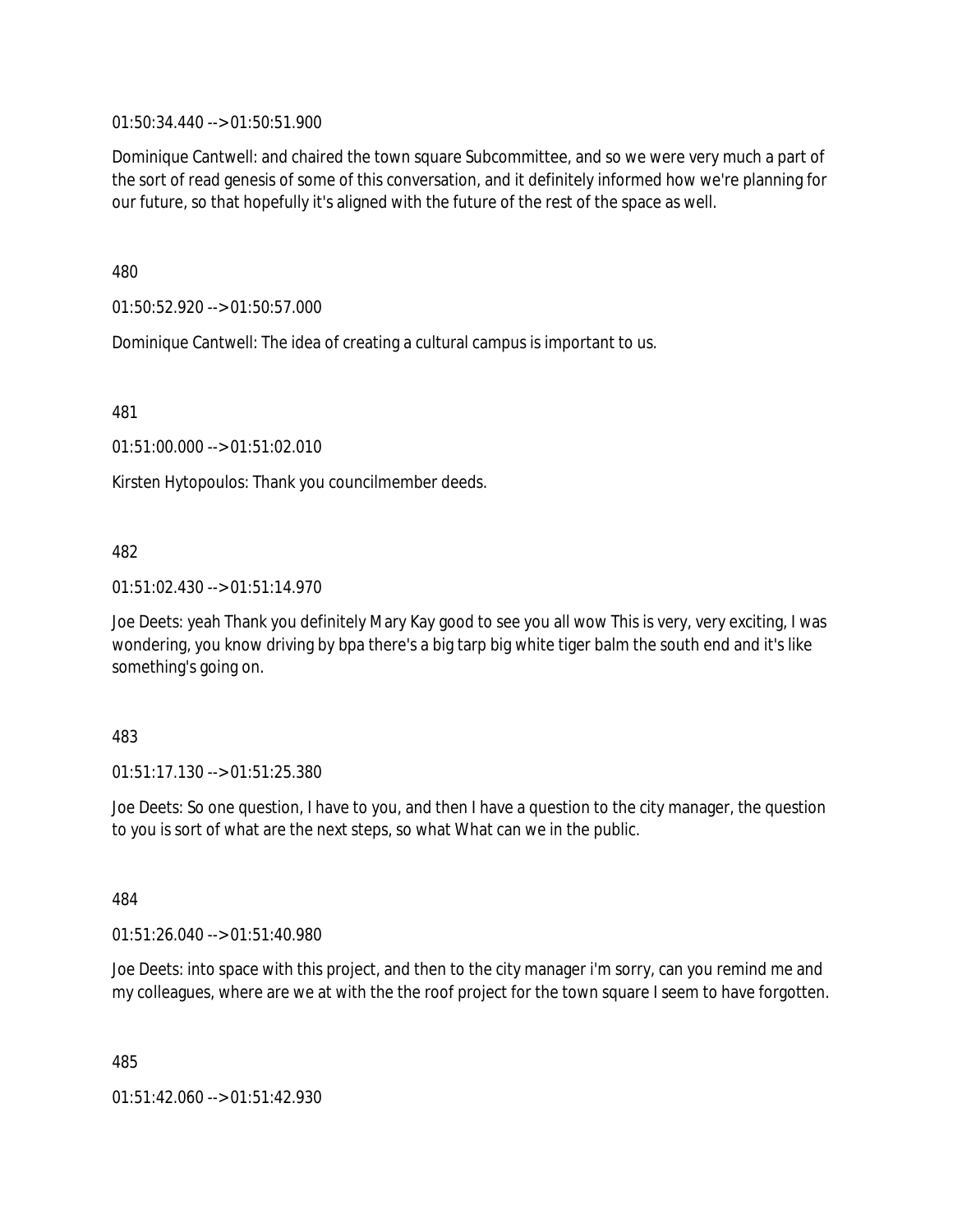Joe Deets: So two questions.

486

01:51:46.350 --> 01:51:49.440

Ellen Schroer: I can let the people like dominate go first if you'd like.

487

01:51:52.800 --> 01:51:53.190

Dominique Cantwell: So.

488

01:51:53.280 --> 01:52:04.830

Dominique Cantwell: Joe yes you've probably seen some changes going on we've done a bit of a phased approach we've tried to take advantage of the fact that we have to be closed and to make the space.

489

01:52:05.550 --> 01:52:11.340

Dominique Cantwell: more quickly and readily available when we're able to perform again so we've tried to.

### 490

01:52:12.180 --> 01:52:22.260

Dominique Cantwell: take advantage of this year, I think that the element team can probably better speak to the the project timing and to permitting pieces and all of that.

### 491

01:52:23.190 --> 01:52:33.630

Dominique Cantwell: But we are looking to to break ground as soon as we can get permits in hand if i'm correct, so we can see substantial progress on this this year.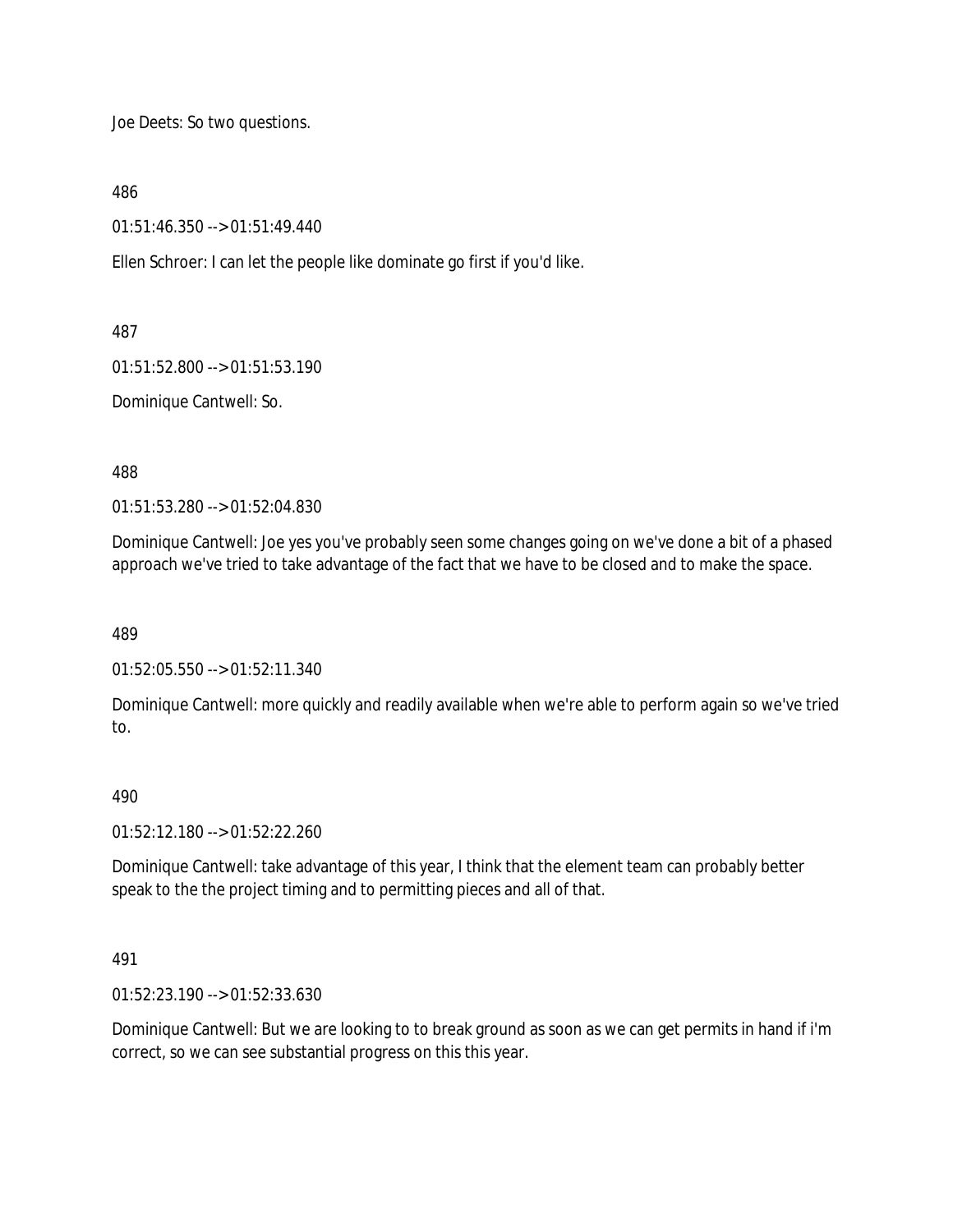01:52:37.410 --> 01:52:38.940

Dominique Cantwell: Did you Andy do you want to add anything about.

493

01:52:38.940 --> 01:52:40.350

Wendy Pautz: That yeah.

494

01:52:41.460 --> 01:52:49.590

Wendy Pautz: let's see architectural process has a number of phases three three in particular we're sort of about halfway through the third and final phase.

#### 495

01:52:50.730 --> 01:53:03.840

Wendy Pautz: And so, as you can see we've designed the building quite considerably, and right now we're actually documenting the building and getting it prepared to submit permit documents as Dominique described.

#### 496

01:53:05.250 --> 01:53:15.420

Wendy Pautz: And at the same time that we've been doing that somebody else mentioned everything going for process us with a design review board as well as the planning Commission.

### 497

01:53:16.680 --> 01:53:24.300

Wendy Pautz: For the purpose of sort of getting lost all wrapped up and submitting for permit and getting the project ready to start construction.

498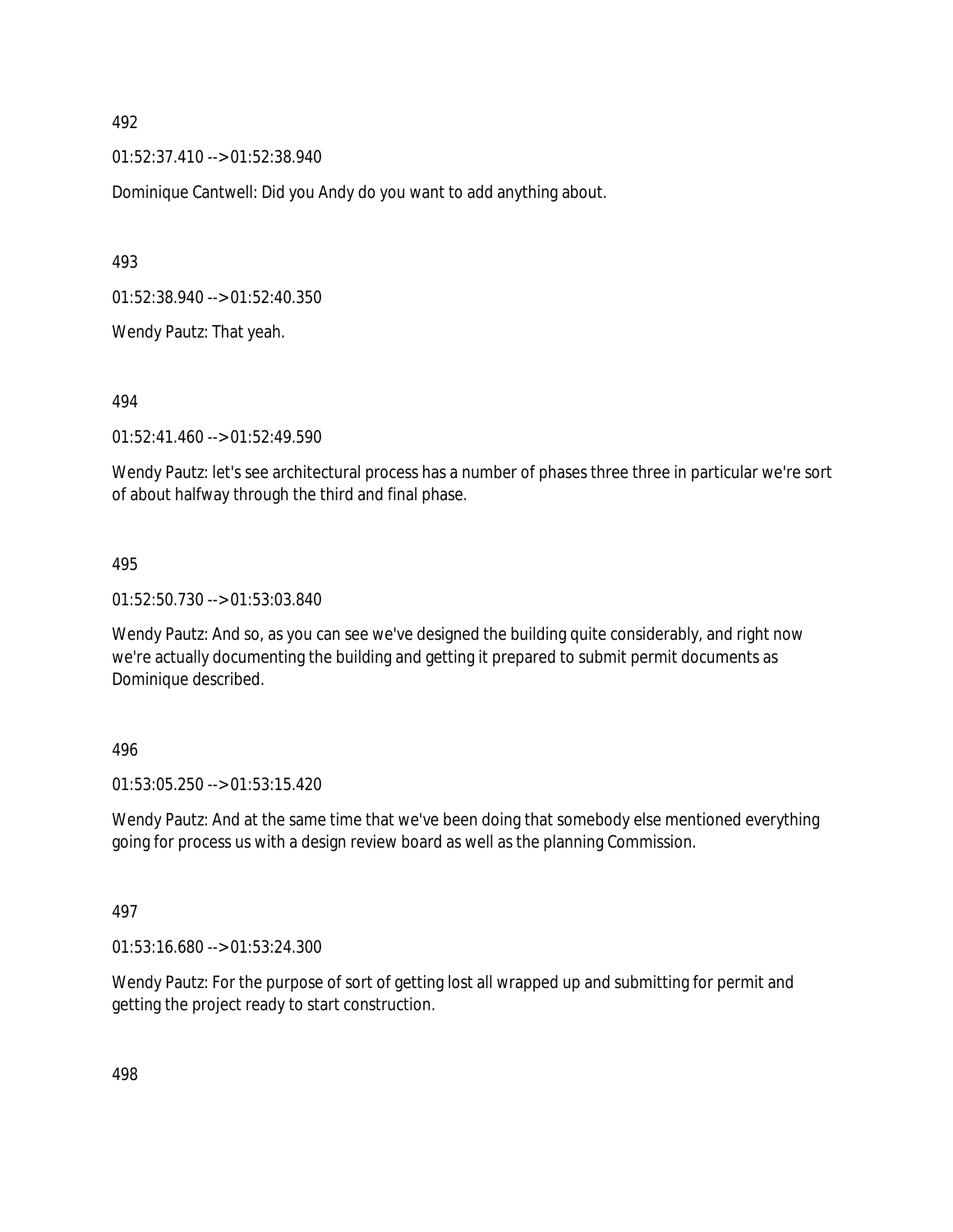01:53:28.080 --> 01:53:33.960

Ellen Schroer: And you asked about the town square project, you are right, we had some heard some information about that last summer.

### 499

01:53:34.320 --> 01:53:43.650

Ellen Schroer: And the determination was made that we didn't have a readily available funding source for that project at this time, so we have had some initial discussions but it's not currently funded.

500

01:53:47.070 --> 01:53:48.600

Kirsten Hytopoulos: accounts in the workbench Ray Johnson.

### 501

01:53:50.220 --> 01:53:55.950

Brenda Fantroy-Johnson: You may have already answered this, but I just wanted to know what what is the.

#### 502

01:53:56.970 --> 01:54:02.820

Brenda Fantroy-Johnson: timeframe like when do you think that this will be ready for us to come in watch some new.

503

01:54:04.350 --> 01:54:05.160

Brenda Fantroy-Johnson: New acts.

504

01:54:07.140 --> 01:54:10.770

Dominique Cantwell: We are hoping for a grand opening in the spring of 2023.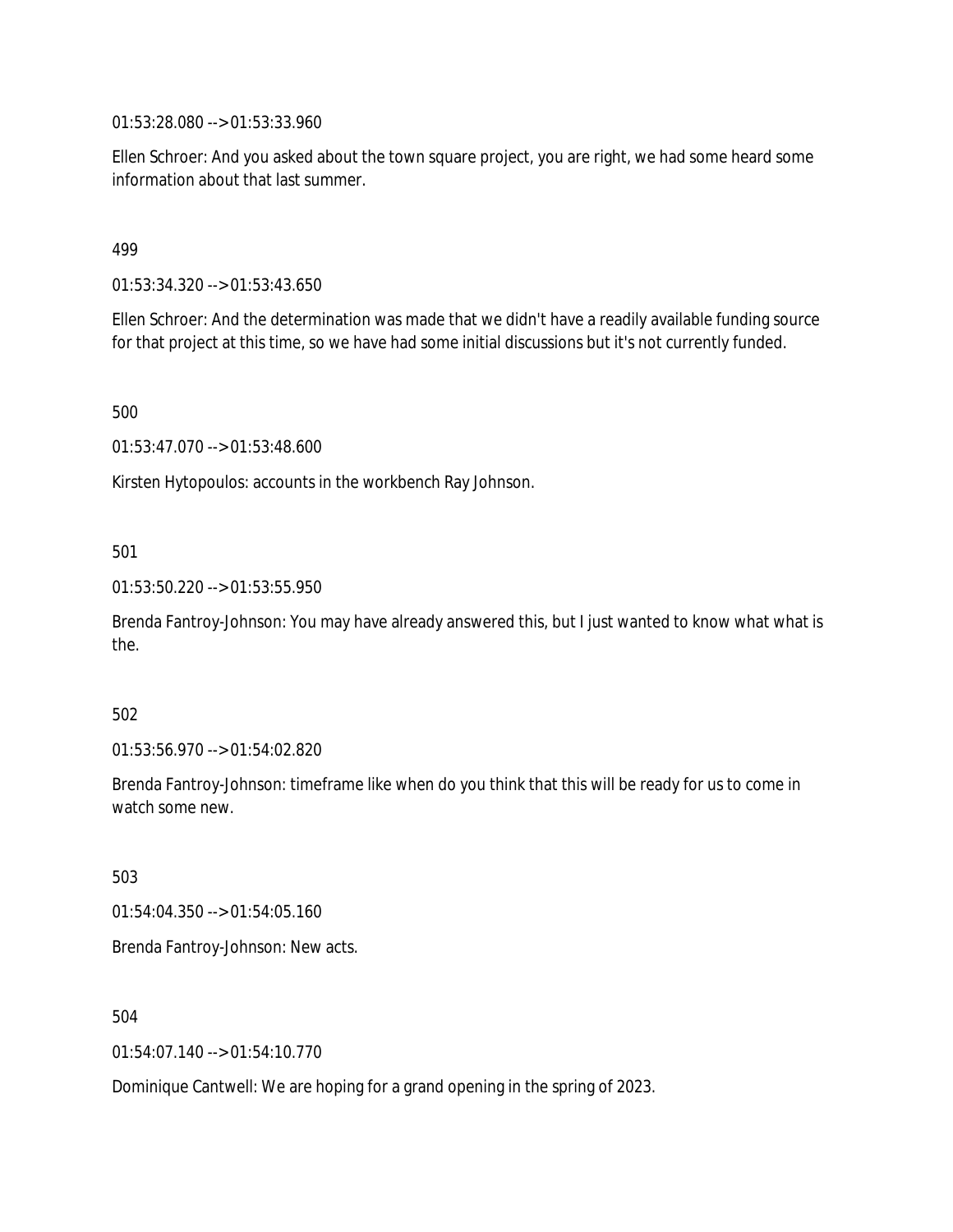01:54:11.940 --> 01:54:13.560

Brenda Fantroy-Johnson: Okay, thank you.

506

01:54:15.450 --> 01:54:17.250

Kirsten Hytopoulos: Okay, any more questions from Council.

507

01:54:18.510 --> 01:54:32.430

Kirsten Hytopoulos: Thank you all for coming, I was one of the people that was really wanted to be sure, we had a full presentation on this because it's so important to us and it's really wonderful to see what an exciting project it's going to be Thank you so much for presenting and good luck.

508

01:54:32.910 --> 01:54:33.210

Wendy Pautz: Thank you.

509

01:54:34.410 --> 01:54:34.740

All right.

510

01:54:37.170 --> 01:54:46.650

Kirsten Hytopoulos: All right, our next item up is item six eight puget sound energy franchise agreement process and director Christmas vicki is here to present it looks like.

511

01:54:48.360 --> 01:54:51.090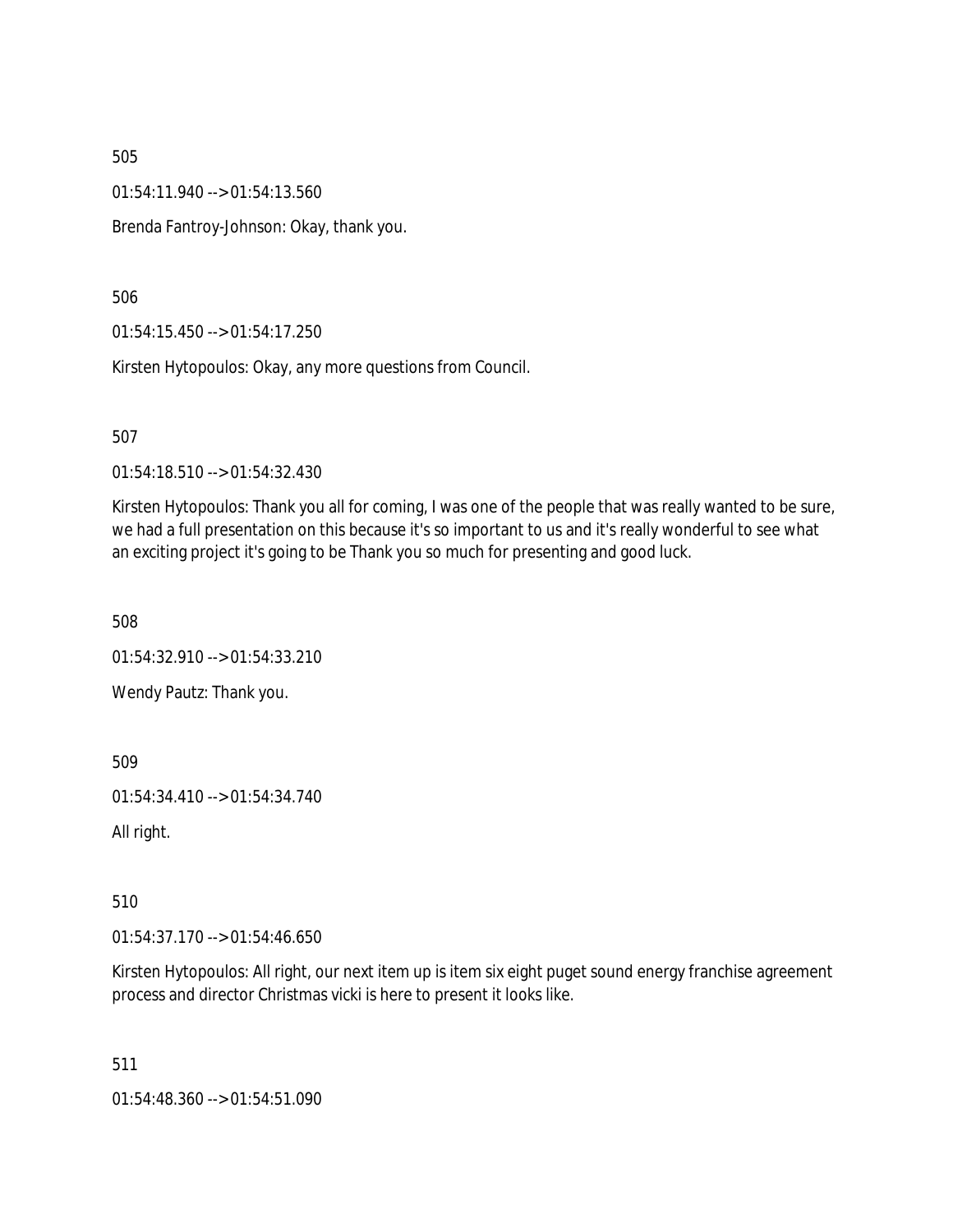Chris Wierzbicki: Even Council Christmas becky public works director.

512

01:54:53.370 --> 01:54:56.070

Chris Wierzbicki: So I just have a brief item for you this evening.

# 513

01:54:57.840 --> 01:55:09.000

Chris Wierzbicki: I am here to I guess officially kick off the city's puget sound energy franchise negotiation process you've already had some conversations about this, but.

514

01:55:09.750 --> 01:55:23.040

Chris Wierzbicki: We are now going to we're going to get into the formal part of this negotiation, I will be the city's lead for this process along with of course working closely with the city managers office and the city attorney's office on us.

515

01:55:24.600 --> 01:55:35.070

Chris Wierzbicki: And of course the Council plays a role in this process as well, and so I just wanted to give you a heads up about what we're planning and get your feedback about that process and see if you.

516

01:55:36.150 --> 01:55:37.980

Chris Wierzbicki: Have any input for us so.

517

01:55:39.030 --> 01:55:44.700

Chris Wierzbicki: Primarily, I just wanted to run by you how we're going to involve the Council in the Community in the process so.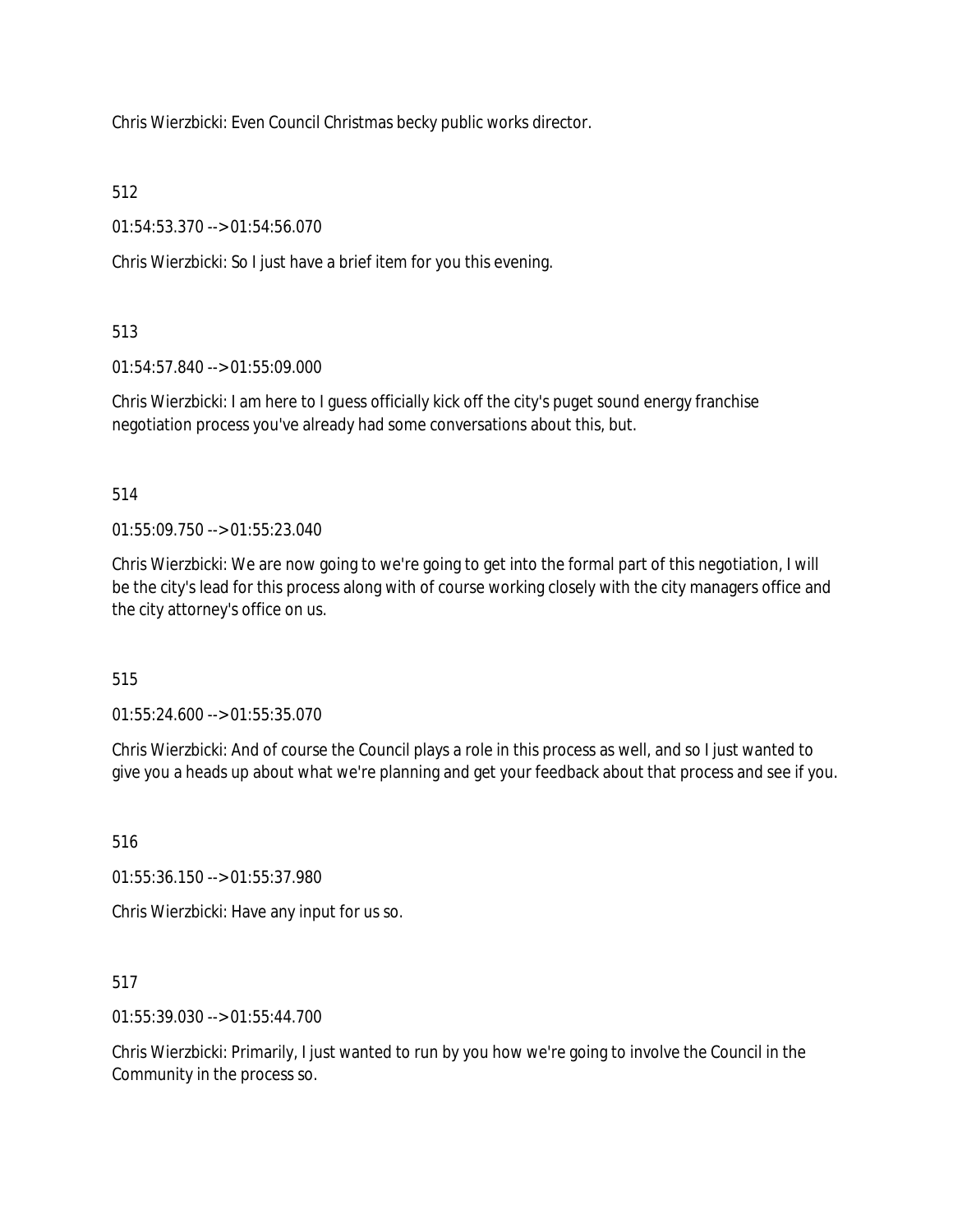01:55:45.690 --> 01:55:56.340

Chris Wierzbicki: i'm not thinking of involving the full Council in this process too much over the course of the year, probably about two updates over the course of the year and, of course, any other required.

519

01:55:57.570 --> 01:56:01.470

Chris Wierzbicki: Times that the Council will need to make a decision on the on the negotiation.

520

01:56:02.940 --> 01:56:08.010

Chris Wierzbicki: I will be involving with your oversight, the.

521

01:56:09.300 --> 01:56:11.550

Chris Wierzbicki: Joint Committee of the climate change action.

522

01:56:12.000 --> 01:56:26.070

Chris Wierzbicki: Climate change Advisory Committee and utility advisory committee that group is already been meeting and you're going to hear some recommendations from them next week about the process i'm proposing that we would continue to meet with that group as the as this kind of city committees.

523

01:56:27.300 --> 01:56:34.080

Chris Wierzbicki: And they I anticipate we'll probably meet quarterly or four maybe five times over the course of the year to work through their issues and.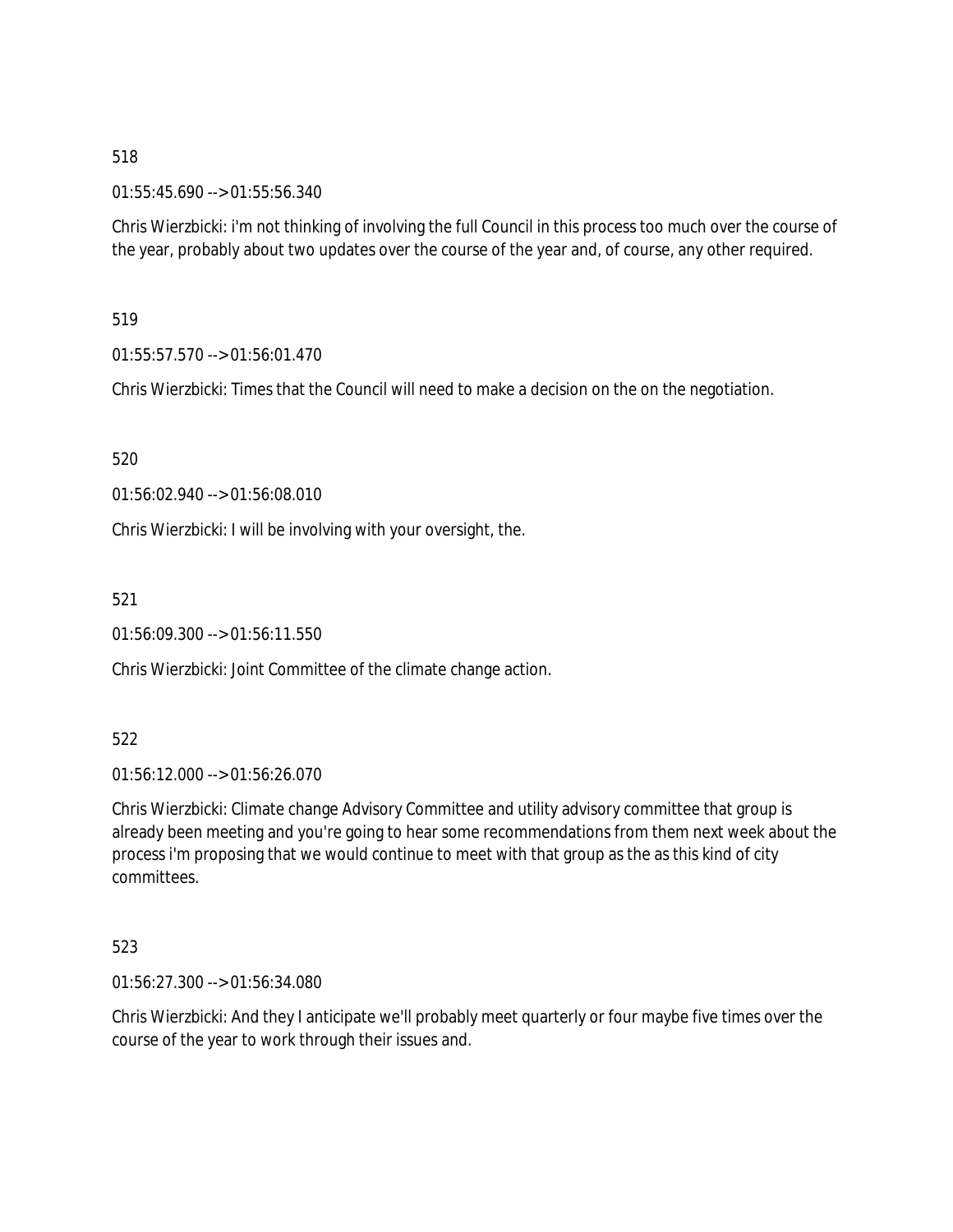01:56:34.710 --> 01:56:46.620

Chris Wierzbicki: Through the negotiation process, and then I would also propose that the Council members who are the representatives of those committees so right now, they are cheering us our dp chair.

525

01:56:47.370 --> 01:56:57.660

Chris Wierzbicki: I taught a lesson Council member deets that the three of you would represent a subcommittee of the Council on this issue and if their details that we needed to work through as a part of the process.

526

01:56:58.230 --> 01:57:03.210

Chris Wierzbicki: That we would do that together, and then you can take those issues back to the full Council for discussion.

527

01:57:04.560 --> 01:57:14.940

Chris Wierzbicki: And then, lastly, we are also planning to involve the public generally in the process we will plan to host at least one public open house meeting on the process.

528

01:57:15.780 --> 01:57:22.350

Chris Wierzbicki: Potentially to depending on the amount of interest we get that first meeting and, of course, the public will be able to.

529

01:57:22.680 --> 01:57:32.490

Chris Wierzbicki: be part of the process, by offering public comment at the joint subcommittee meetings are our joint joint committee meetings, as well as the City Council meetings that we host as well.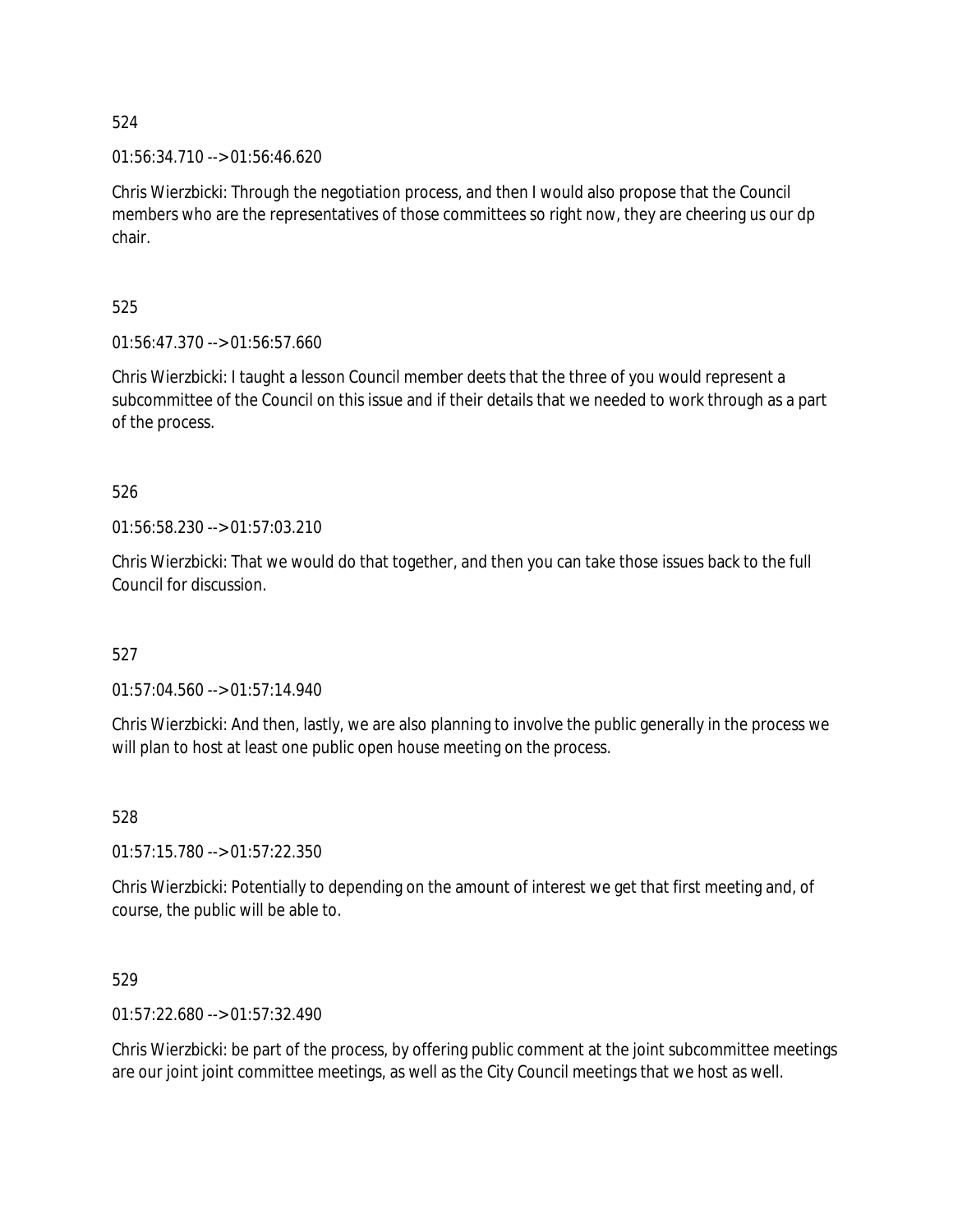01:57:33.840 --> 01:57:45.090

Chris Wierzbicki: We are working with some outside consultants to help us with this process as well, we have a consultant Daniel Kenny from hug and Murphy wallace who's worked with you on the comcast.

531

01:57:46.140 --> 01:57:51.840

Chris Wierzbicki: The small wireless facilities, it will be helping us with some of the legal aspects of putting the franchise together.

532

01:57:52.350 --> 01:57:56.760

Chris Wierzbicki: And we also are working to pull together a consultant to help us with some of the.

533

01:57:57.690 --> 01:58:13.740

Chris Wierzbicki: Committee and public outreach support and communications for the project as well and that's something that you budgeted earlier or later last year, so that's kind of the outline that i'm framing up for you and, as you know, the franchise expires in April.

534

01:58:15.300 --> 01:58:23.310

Chris Wierzbicki: And so my goal would be to try and get the final draft together by the end of January of 2022 so just about a month just about a year from now.

535

01:58:23.970 --> 01:58:36.780

Chris Wierzbicki: And so we have some time but there's a lot to do and lots of parties involved so just wanted to make sure that you didn't have any input, or if you have any suggestions on that process before we get started, so I think that's what I.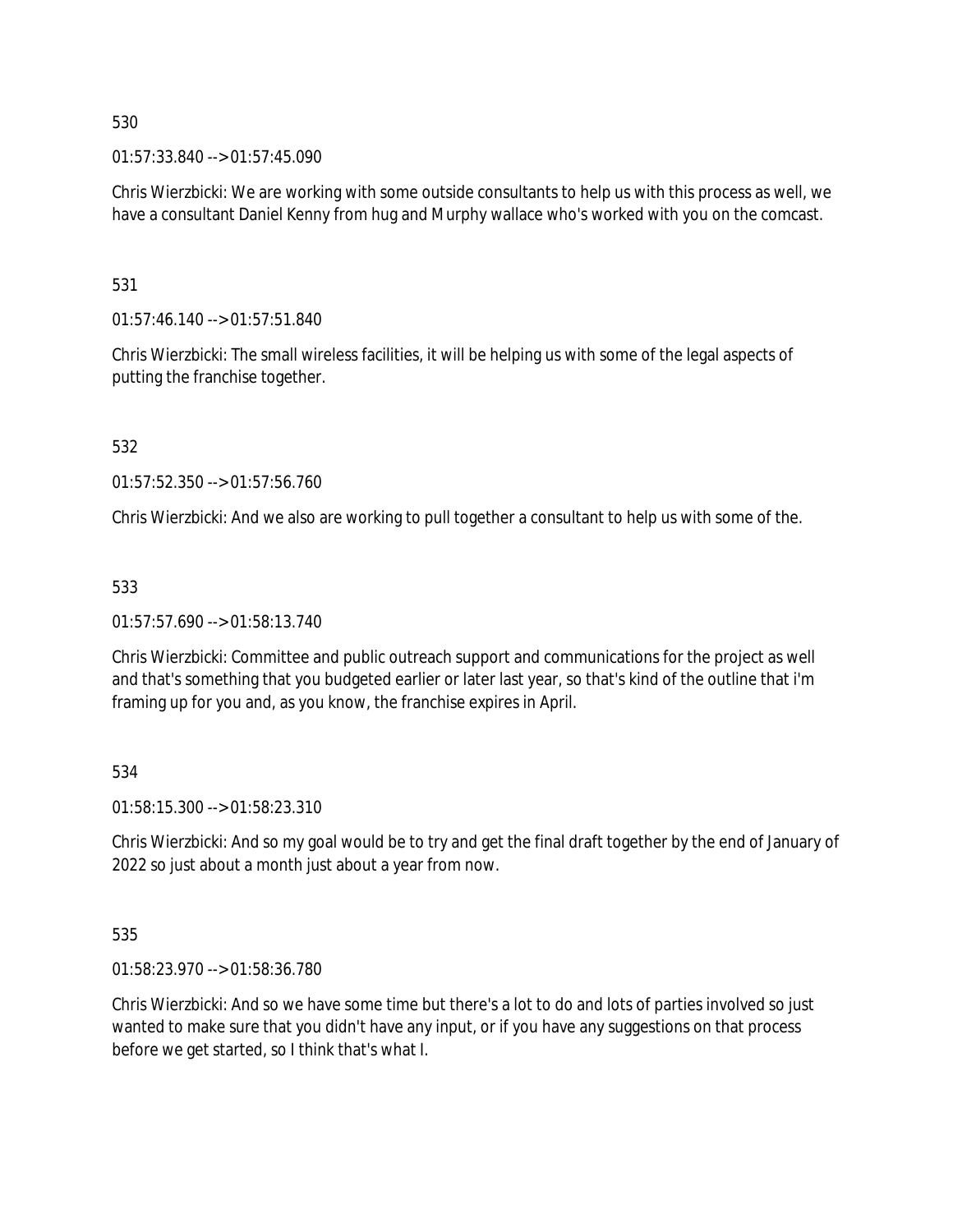01:58:38.760 --> 01:58:39.360

Kirsten Hytopoulos: counsel.

537

01:58:40.920 --> 01:58:50.100

Kirsten Hytopoulos: People in some ever find for Johnson you've had your your hand up i'm not sure if it was left over that counts, more deep, oh no you did get us know okay okay.

538

01:58:51.270 --> 01:58:51.810

Kirsten Hytopoulos: Okay.

### 539

01:58:52.470 --> 01:58:59.850

Joe Deets: hi hi public works director you specie good to see you and good to get the negotiations on board.

540

01:59:00.930 --> 01:59:04.620

Joe Deets: yeah happy to be part of that Subcommittee, along with my colleagues.

541

01:59:06.390 --> 01:59:14.880

Joe Deets: I showed this to my Cox of Chair of the CCA see on climate change advisory committee, and he just this afternoon, and he just had some general comments is.

542

01:59:15.630 --> 01:59:30.480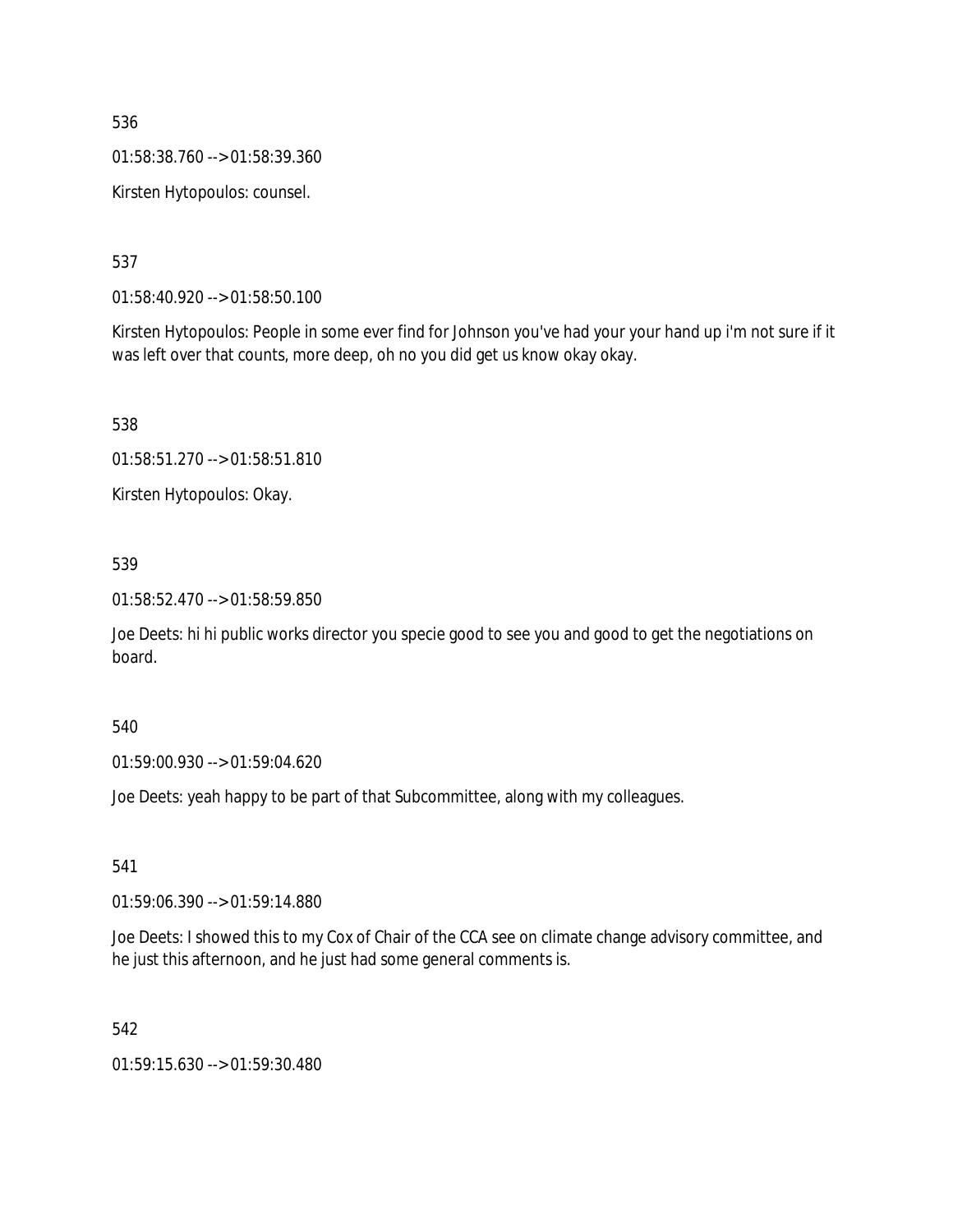Joe Deets: Whether is there, thinking about when we start looking at the franchise agreement or we can be looking at only elements current elements of the current franchise agreement, or are we going to be opening up to other areas such as energy supply energy demand.

543

01:59:31.560 --> 01:59:37.440

Joe Deets: These sort of things have we sort of started looking at the scope of the negotiations, in other words.

544

01:59:38.310 --> 01:59:45.480

Chris Wierzbicki: Only very briefly, Daniel Kenny our consultant, with a few offices, has helped us start to pull together.

### 545

01:59:46.710 --> 02:00:01.680

Chris Wierzbicki: What I would describe as the nuts and bolts pieces of the franchise there are some of the mechanics of the franchise that the city uses to negotiate kind of the day to day or month to month operations of work between the city and PSE so we're working through that process now.

546

02:00:02.790 --> 02:00:06.120

Chris Wierzbicki: kind of I think what some of the things that you're describing I would put.

547

02:00:07.380 --> 02:00:15.480

Chris Wierzbicki: As issues that could potentially end up in a partner agreement with PSC or potentially end up in the franchise depending on how the negotiation goes.

548

02:00:16.290 --> 02:00:26.010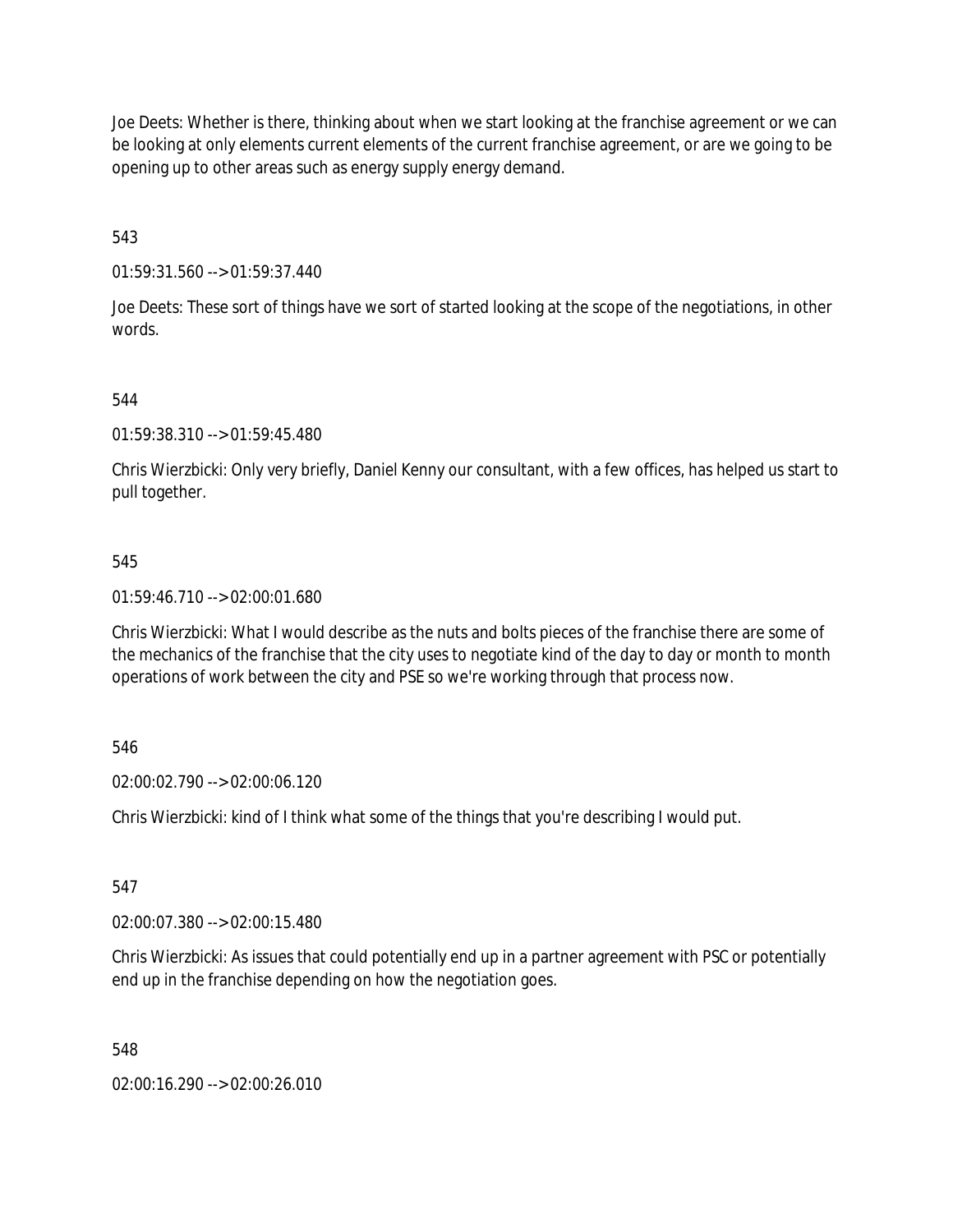Chris Wierzbicki: we're still kind of getting a handle on what all of those issues are, and I know that joint committee has put together a memo that has a number of their priority issues i'm so we're going to start with that.

549

02:00:27.360 --> 02:00:37.290

Chris Wierzbicki: I envision that as a part of this process for to keep everybody informed and kind of organized about what we're doing that will probably create a matrix of issues.

550

02:00:38.040 --> 02:00:43.170

Chris Wierzbicki: Things that you know either or either in the franchise currently and their proposed to stay or change.

551

02:00:43.470 --> 02:00:54.360

Chris Wierzbicki: New things that kind of fit into the nuts and bolts pieces of the franchise or things that may be part of the franchise or part of partnership agreement with PSC and kind of keep track of all of those and determine.

552

02:00:55.500 --> 02:00:59.460

Chris Wierzbicki: Where we're at in the negotiation process on all those issues and where they best fit in the process.

553

02:01:02.670 --> 02:01:04.500

Kirsten Hytopoulos: Okay anything else Council.

554

02:01:06.150 --> 02:01:08.730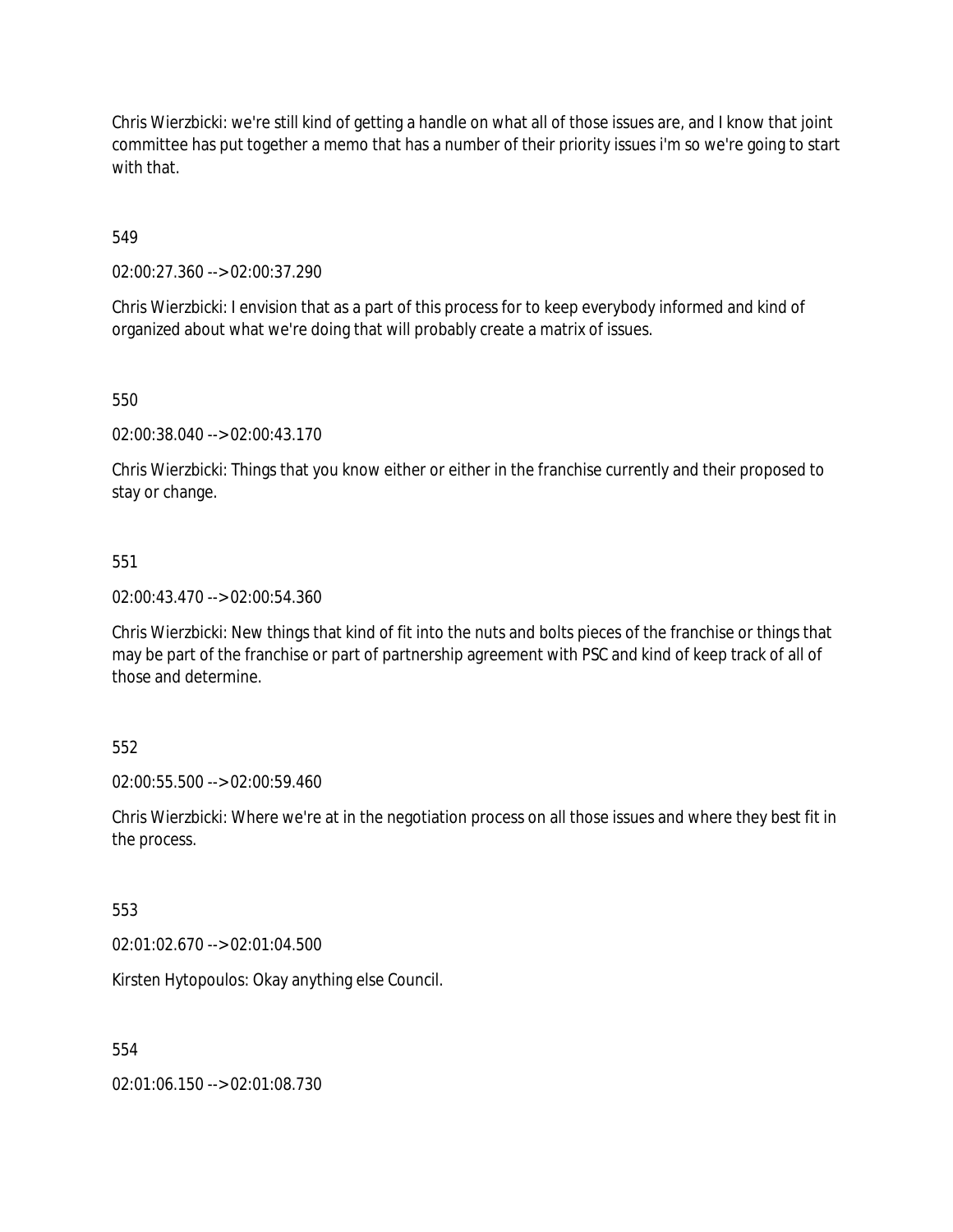Kirsten Hytopoulos: Okay, thank you very much, directors vicki right.

555

02:01:09.120 --> 02:01:10.170

Chris Wierzbicki: Looking forward to working with you on.

556

02:01:12.960 --> 02:01:18.990

Kirsten Hytopoulos: The next item up is six be input on scope of work for climate mitigation, adaptation officer position.

557

02:01:20.910 --> 02:01:23.340

Ellen Schroer: Good evening i'll speak to that um.

558

02:01:24.030 --> 02:01:37.440

Ellen Schroer: This item is on the Council agenda at Councils request you probably remember that during the budget process last year you added a new position climate mitigation or adaptation officer we're still sort of honing in on the final title.

559

02:01:38.040 --> 02:01:48.150

Ellen Schroer: Since the time that the Council added the position the city has done some outreach to our partner jurisdictions and work with the climate change advisory committee to drop the job description.

560

02:01:49.620 --> 02:02:04.080

Ellen Schroer: Council has asked to provide input on the scope of work and the policy goals for that position, and for that reason we've put this position on or we put this item on the agenda and the job description is attached also has referenced for you.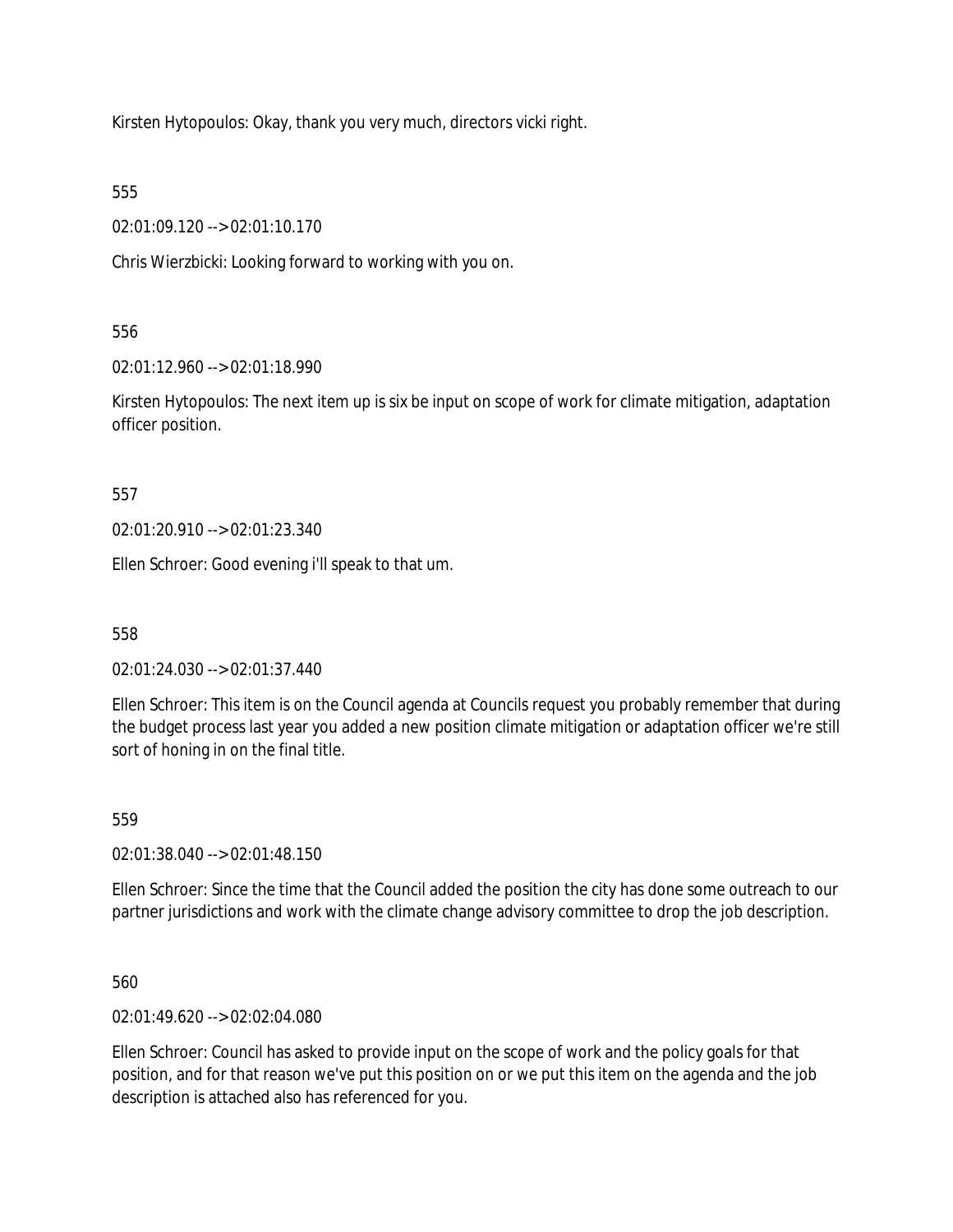02:02:07.110 --> 02:02:10.470

Kirsten Hytopoulos: So any killed it killed, some Member Schneider.

562

02:02:12.270 --> 02:02:28.140

Leslie Schneider: Thank you, this was super exciting to read through and I just wanted to highlight a few things that I that just really warmed my heart, I really love the focus on the public in education and engagement I think that's going to be crucial to.

563

02:02:29.250 --> 02:02:40.740

Leslie Schneider: You know, bring our whole community along I love the fact that there was a bit of a big point in here about focusing on some grant applications helping us fund the the ambitions that we have.

564

02:02:41.190 --> 02:02:52.620

Leslie Schneider: And then, also the regional solutions you know, working with other jurisdictions working across across the region there's one piece that I didn't see and maybe I just missed it.

565

02:02:53.580 --> 02:03:09.630

Leslie Schneider: But I would think that it would be really important to have this role be involved in gathering data and analyzing metrics and kind of showing us from a data point of view, how we are getting to our.

566

02:03:10.230 --> 02:03:27.570

Leslie Schneider: Our goals or not and i'm just thinking that over time there's going to be opportunities to say hey how about if we track this right and then and then that either answers questions for us, or it doesn't but that seems like a something that.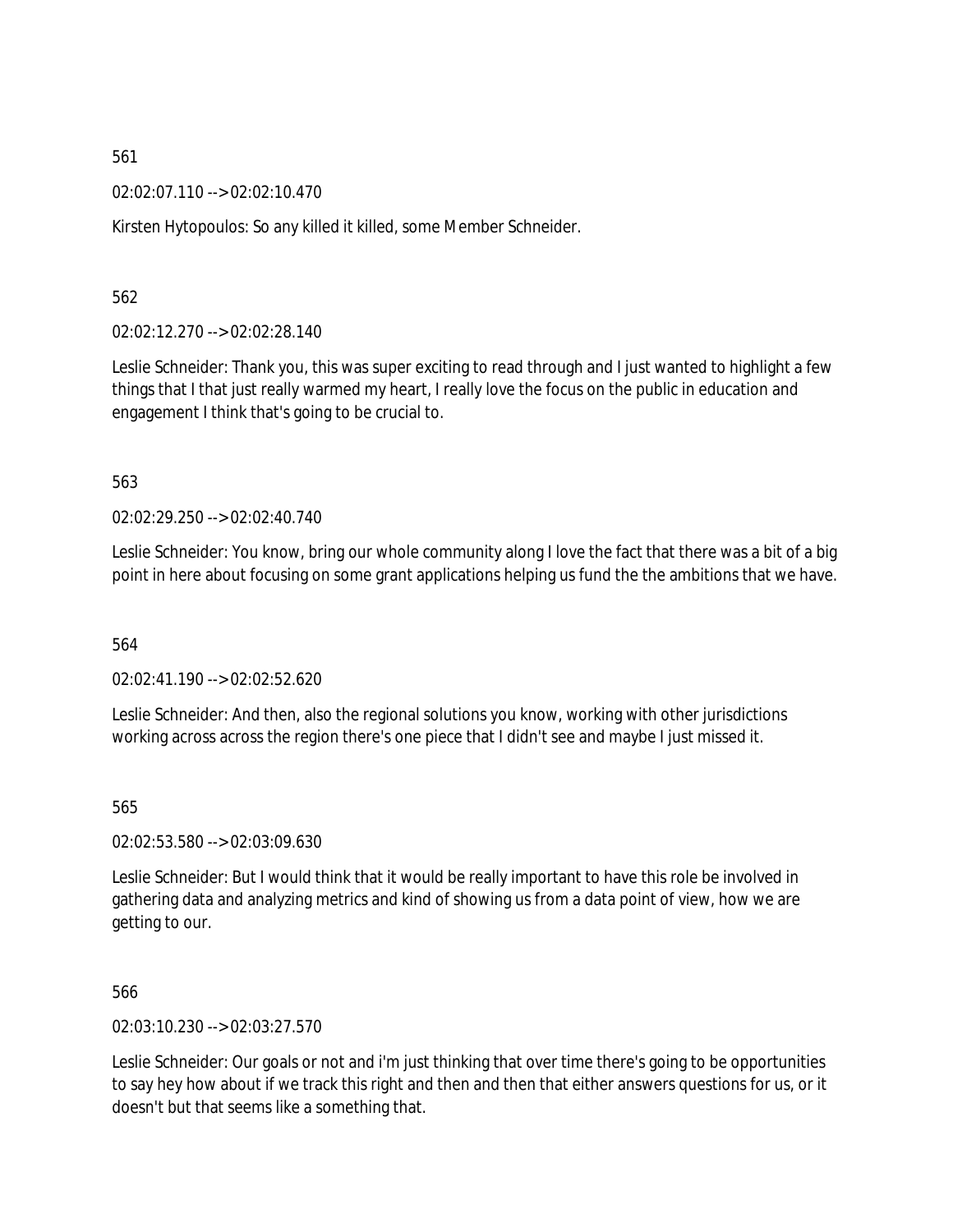02:03:29.430 --> 02:03:36.480

Leslie Schneider: If we think it's important should be on the radar because people either do or don't sort of relate to data if you know what I mean.

### 568

02:03:37.830 --> 02:03:41.010

Leslie Schneider: So, thank you very much for pulling this together and that's my only.

569

02:03:42.930 --> 02:03:44.040

Leslie Schneider: Constructive addition.

570

02:03:45.450 --> 02:03:46.740

Ellen Schroer: Okay, thank you for that feedback.

571

02:03:48.000 --> 02:03:48.810

Kirsten Hytopoulos: Because move Ricard.

572 02:03:50.190 --> 02:03:50.850 Christy Carr: Thank you.

573

02:03:51.930 --> 02:03:58.320

Christy Carr: Thanks for accommodating this request to have a chance to look at it by Council.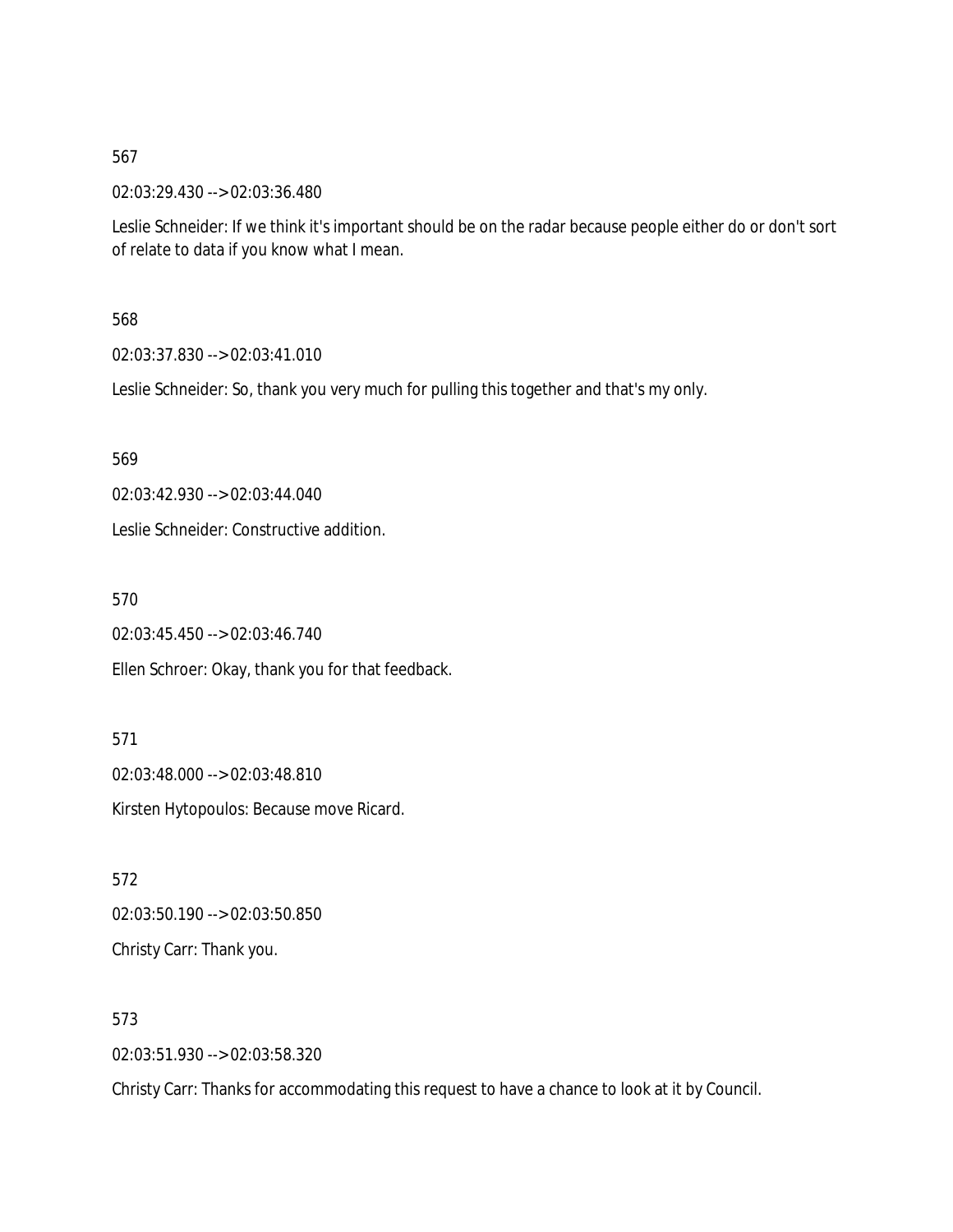02:03:59.070 --> 02:04:05.070

Christy Carr: The intent from my mind was twofold one was to provide comments or input like councilmember Schneider just did.

575

02:04:05.580 --> 02:04:12.330

Christy Carr: I can't imagine that you missed anything because that's the longest job description I think i've i've seen so I thought it was.

## 576

02:04:13.200 --> 02:04:23.820

Christy Carr: quite comprehensive and and matched our intent of this position, and that was the second piece of why I thought it was important for Council to take a look at it was because.

577

02:04:25.170 --> 02:04:32.760

Christy Carr: My understanding is that any new F T is significant in terms of an ongoing expenditure for the city and the Council made this decision to add.

578

02:04:34.320 --> 02:04:42.540

Christy Carr: This F T, and so I just wanted to make sure that it was matching our expectations sooner rather than later, so I think.

## 579

02:04:43.050 --> 02:04:58.920

Christy Carr: It looks that way and I appreciate that and I, and I know that staff has already reached out to the climate change Advisory Committee and they provided significant input on this, I think, starting off with a rough first draft, but my understanding is that.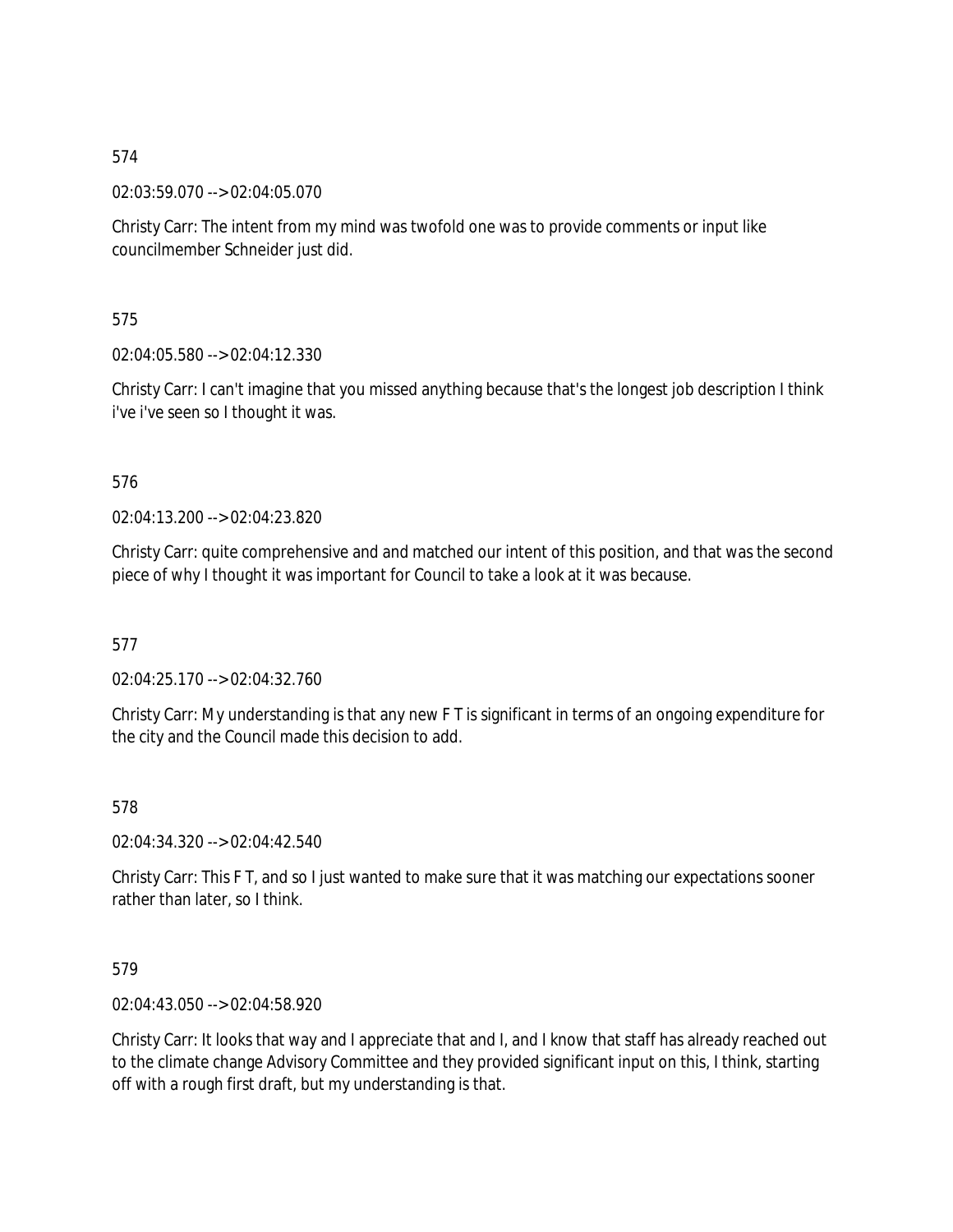02:05:00.480 --> 02:05:15.150

Christy Carr: There would be time for them to review it again without delaying the hiring time any further and my understanding is that they'd be open to that at their March meeting, if you if the Council is interested in in that.

581

02:05:16.620 --> 02:05:20.400

Christy Carr: But otherwise I didn't have any other comments or Thank you.

582

02:05:22.470 --> 02:05:24.030

Kirsten Hytopoulos: councilmember pantry Johnson.

583

02:05:25.050 --> 02:05:28.140

Brenda Fantroy-Johnson: I just want to say it is very comprehensive and.

584

02:05:29.310 --> 02:05:49.350

Brenda Fantroy-Johnson: I thank you for including the diverse and marginalized Community outreach and I do see that the the ability to research collect analyze synthesize and present a variety of research data i'm assuming that includes metrics such as my input.

585

02:05:50.730 --> 02:05:51.030

eight.

586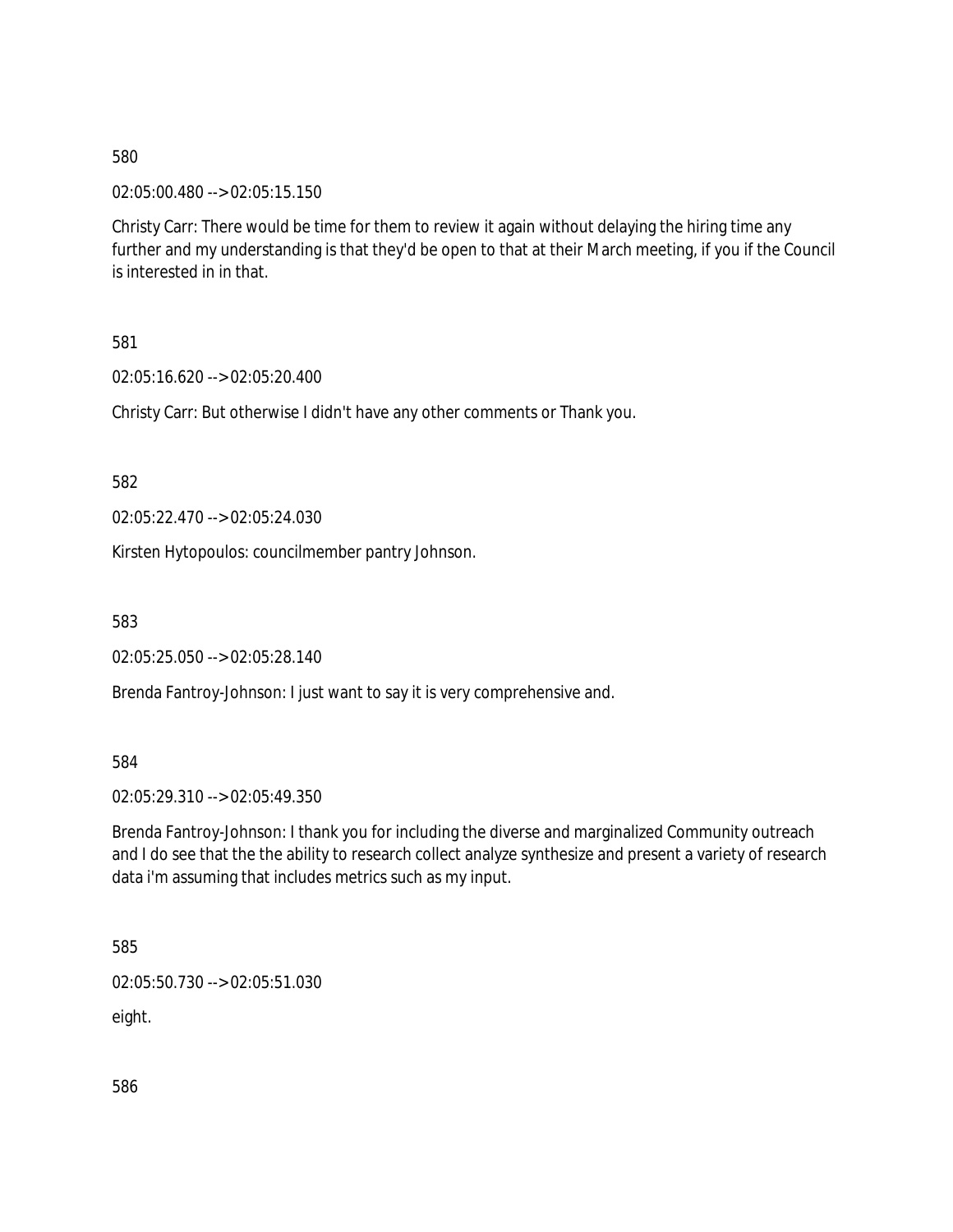02:05:52.170 --> 02:05:54.420

Kirsten Hytopoulos: Right any more comments or questions Council.

587

02:05:55.590 --> 02:05:56.640

Kirsten Hytopoulos: That kills more deeds.

588

02:05:57.000 --> 02:06:09.960

Joe Deets: yeah i'm just I like to kind of this is a, it is a very long job description you'll be interesting, with our candidates, how many checks off the boxes, we can expect to see with the candidates.

589

02:06:12.840 --> 02:06:18.810

Kirsten Hytopoulos: Okay, thank you very much for sharing this with us i'm city manager sure.

590

02:06:19.950 --> 02:06:21.150

Kirsten Hytopoulos: And I think we're ready to move on.

591

02:06:21.690 --> 02:06:23.670

Ellen Schroer: Alright, I appreciate your input.

#### 592

02:06:24.930 --> 02:06:31.440

Kirsten Hytopoulos: next item up is seven a status and next steps for Council planning Commission joint land you subcommittee.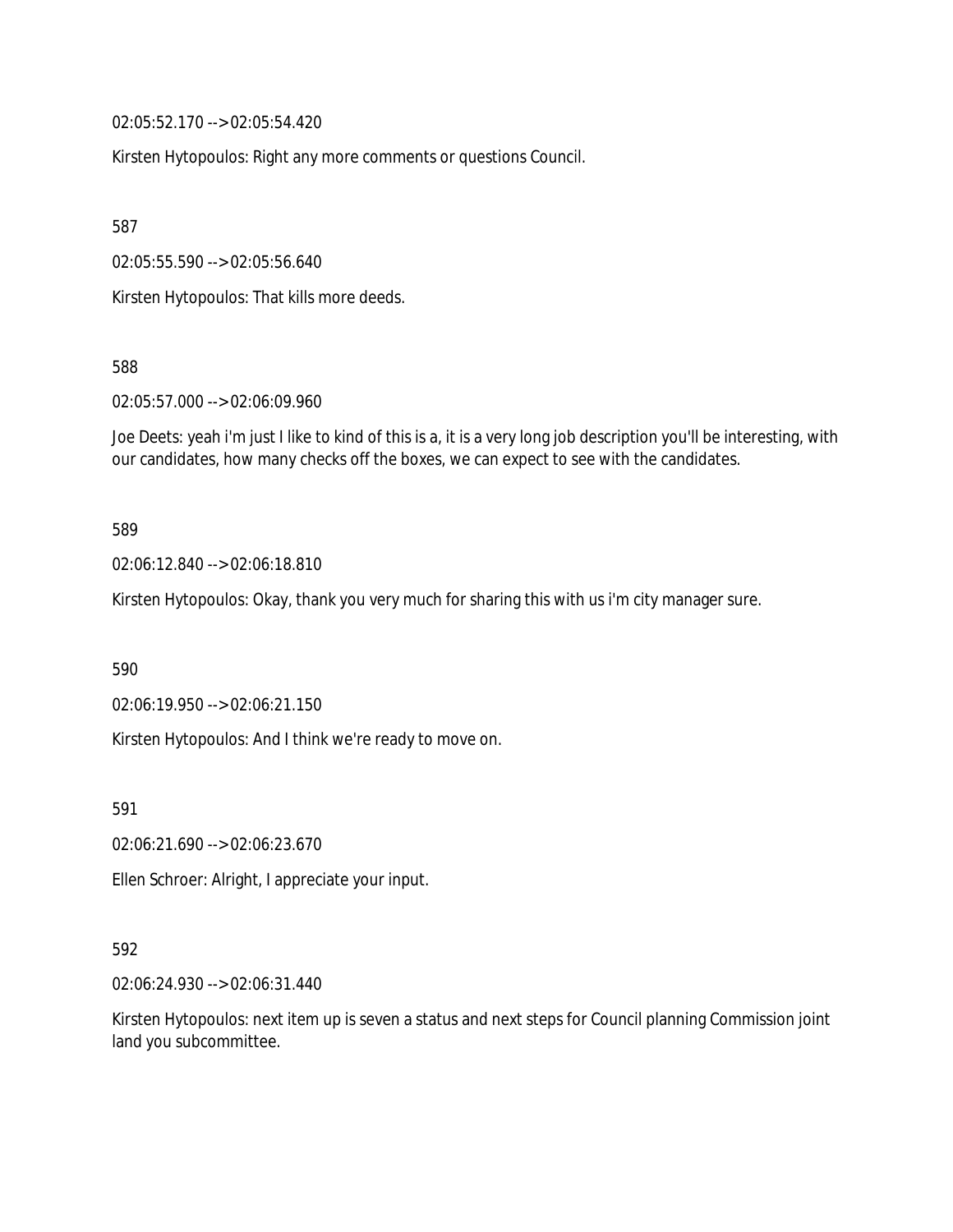02:06:34.500 --> 02:06:43.050

Kirsten Hytopoulos: And are we are we going to I don't know if counselor Carlos is presumptuous couple of a car you're interested in helping lead this discussion, or we.

594

02:06:45.690 --> 02:06:46.980

Kirsten Hytopoulos: or anyone else wants to.

595

02:06:48.030 --> 02:06:49.650

Kirsten Hytopoulos: Start us off Council Ricard.

596

02:06:51.660 --> 02:06:53.400

Christy Carr: Sure i'll i'll dive in.

597

02:06:54.690 --> 02:07:08.580

Christy Carr: I forwarded late this afternoon, a couple of recommendations I had for moving us forward on this work, and I fully acknowledge that you likely either didn't see it or didn't get a chance to read it.

598

02:07:10.590 --> 02:07:17.580

Christy Carr: But i've given it a lot of thought in terms of how I think Council can be most effective and moving these sort of.

599

02:07:19.140 --> 02:07:28.890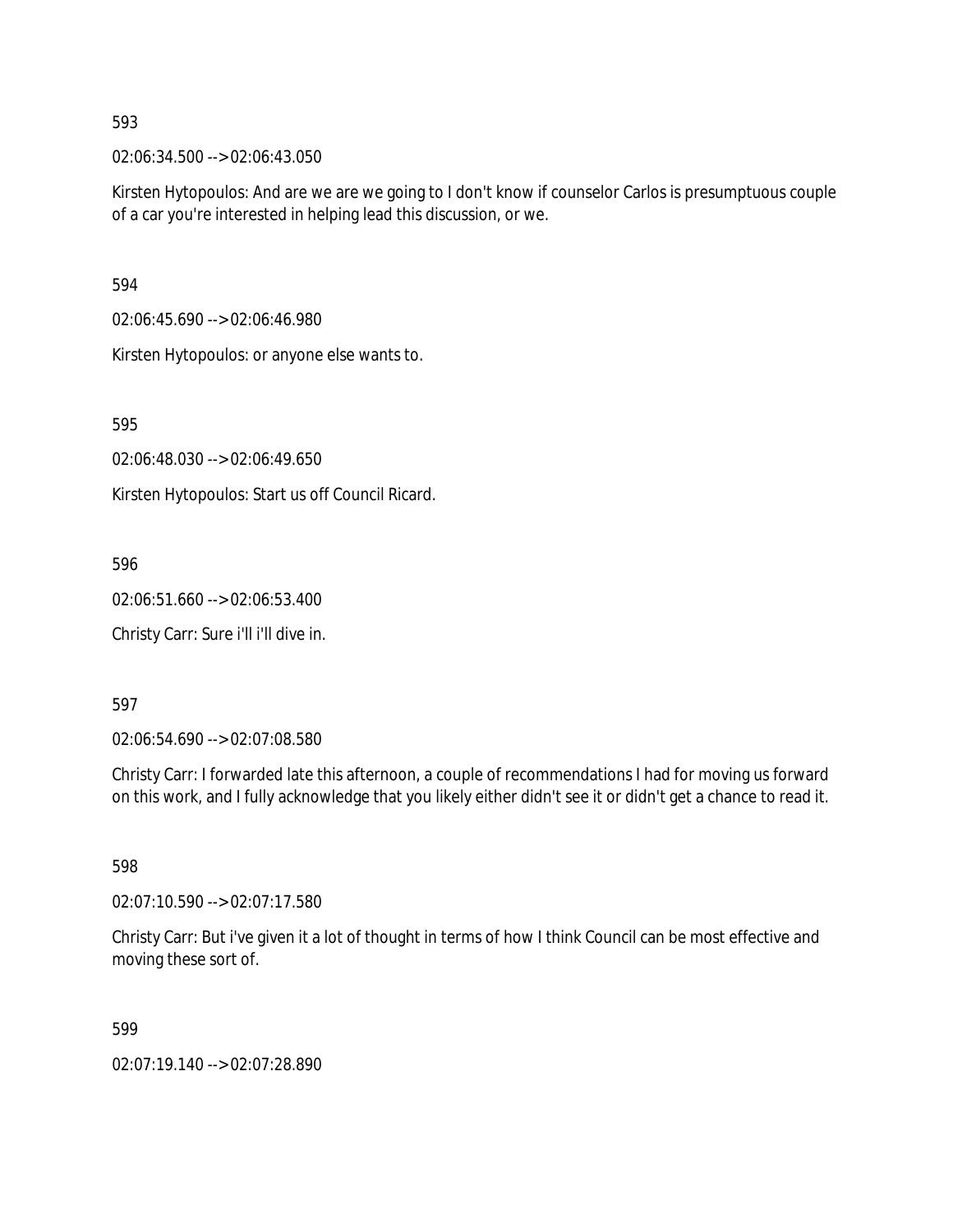Christy Carr: Similar but separate important work plan items forward, and so I just like to maybe have a conversation about that.

600

02:07:30.030 --> 02:07:33.690

Christy Carr: My first recommendation was to create a joint land use subcommittee.

601

02:07:35.010 --> 02:07:36.060

Christy Carr: Similar to.

602

02:07:37.650 --> 02:07:47.640

Christy Carr: The joint land use subcommittee we had before revising its its mission, if you will, somewhat and also its composition shifting to having it be comprised of two members each.

603

02:07:48.060 --> 02:07:58.170

Christy Carr: Of the Council planning Commission and design review board and having a specific focus of identifying and consistencies and need for clarification.

604

02:07:58.680 --> 02:08:17.190

Christy Carr: In specific titles of the municipal code that being 1617 and 18 both internally among these three codes, but also between the Code and the design for bainbridge or design guideline update each section of this code has been updated over time since 2017 2018.

605

02:08:19.590 --> 02:08:24.960

Christy Carr: But we've never had an audit of all of them and how they fit together, and I think that that.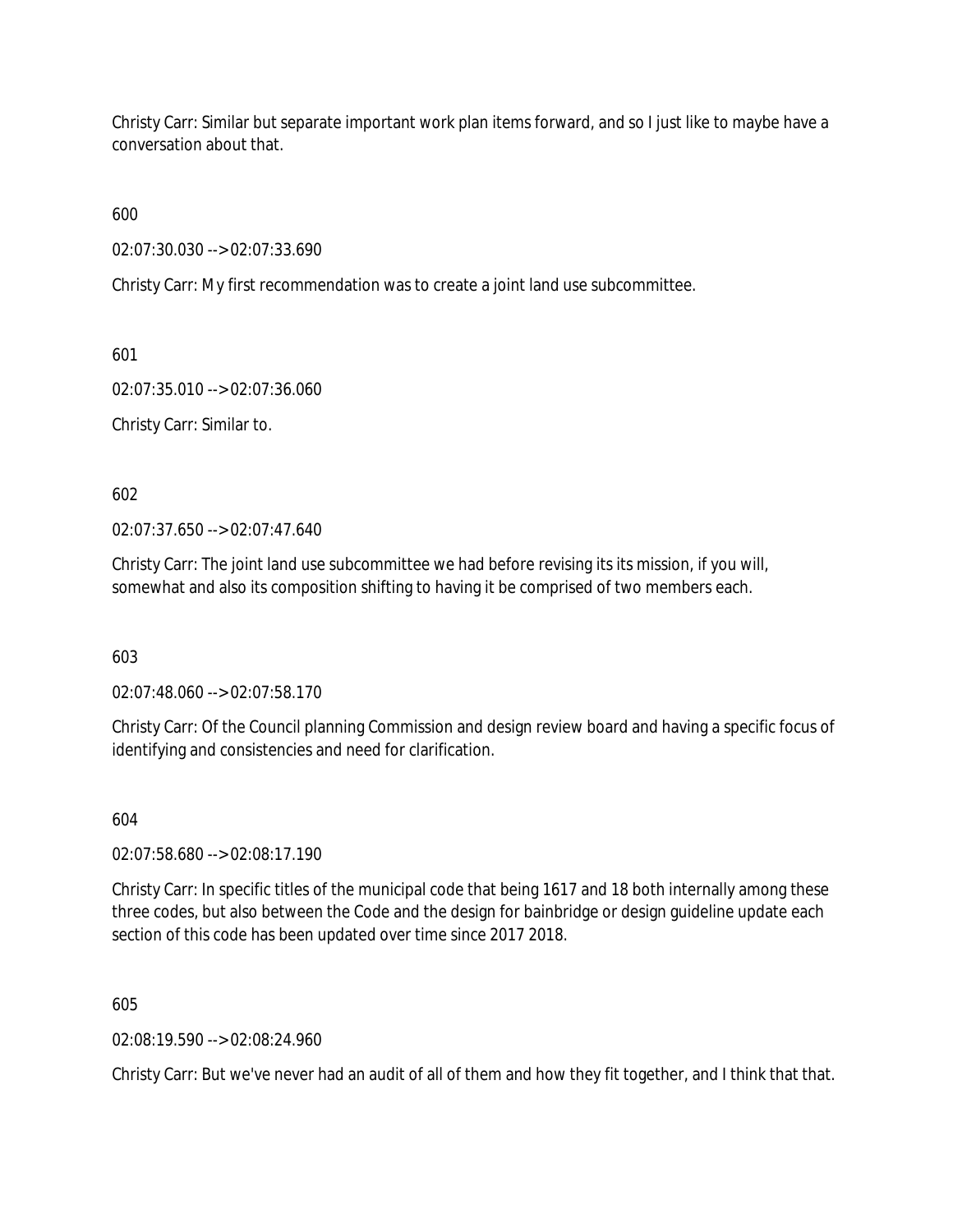02:08:26.400 --> 02:08:31.650

Christy Carr: Is kind of leaving us on our back foot a bit in terms of proactively.

607

02:08:32.700 --> 02:08:36.090

Christy Carr: Permitting projects that are consistent with our COMP plan.

608

02:08:37.830 --> 02:08:44.820

Christy Carr: And so, that is the first suggestion that I have is for kind of re.

609

02:08:47.250 --> 02:08:50.850

Christy Carr: Getting back together the joint land you subcommittee.

610

02:08:51.930 --> 02:09:02.430

Christy Carr: And then, because I think that we haven't made a lot of progress on affordable housing and I think that land use and this type of work in terms of looking at code fixes.

611

02:09:03.840 --> 02:09:12.660

Christy Carr: and looking at a broader policy level of affordable housing are somewhat different work take a little bit of skill set their different tasks.

612

02:09:13.140 --> 02:09:24.150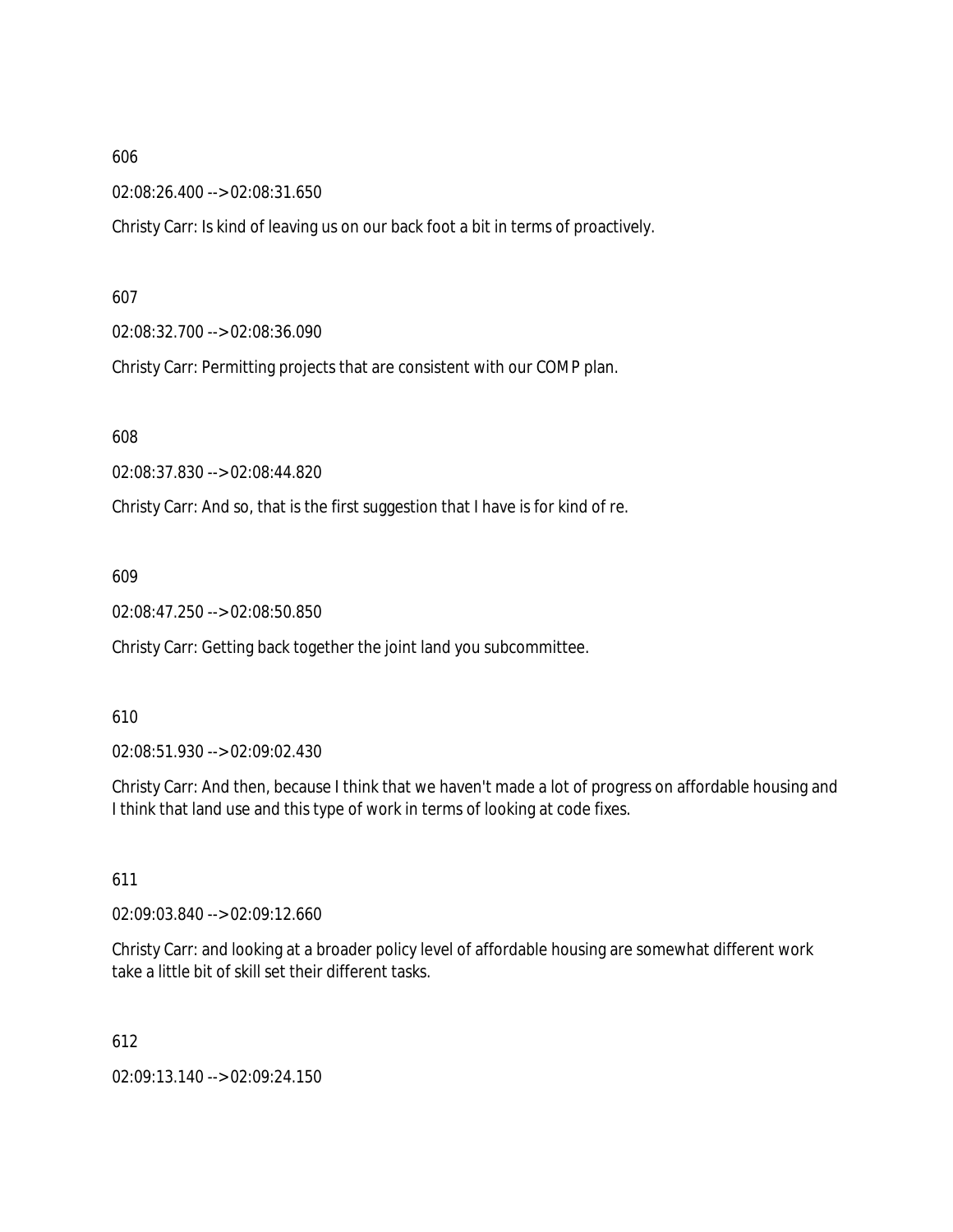Christy Carr: So i'm recommending that we create a Council affordable housing ad hoc committee and that the committee would have start out with three Council members, the Council.

613

02:09:25.020 --> 02:09:33.660

Christy Carr: Ad Hoc Committee could choose as part of its recommendation to create a future structure, whether it be a continuing ad hoc committee.

# 614

02:09:34.530 --> 02:09:51.120

Christy Carr: or a joint subcommittee or committee that involves members of the public or others, but their charge would be to provide a recommendation to the full Council for next steps to initiate a housing action plan or other approach for affordable housing initiatives.

# 615

02:09:52.170 --> 02:09:57.720

Christy Carr: And, including again the recommendation for the most appropriate working group to move this work forward.

## 616

02:09:58.470 --> 02:10:15.240

Christy Carr: And in my email to counsel earlier, I did provide a draft outline of a housing action plan for you to consider, and this is really based on the Department of commerce's housing action plans, many of which are currently funded by commerce and underway across the region.

## 617

02:10:16.590 --> 02:10:34.680

Christy Carr: I think that it, it is a solid approach for us to address affordable housing initiatives I don't see it as a new work plan item it's an approach to achieving several work plan items that are on our 2020 list and are still on our 2021 list.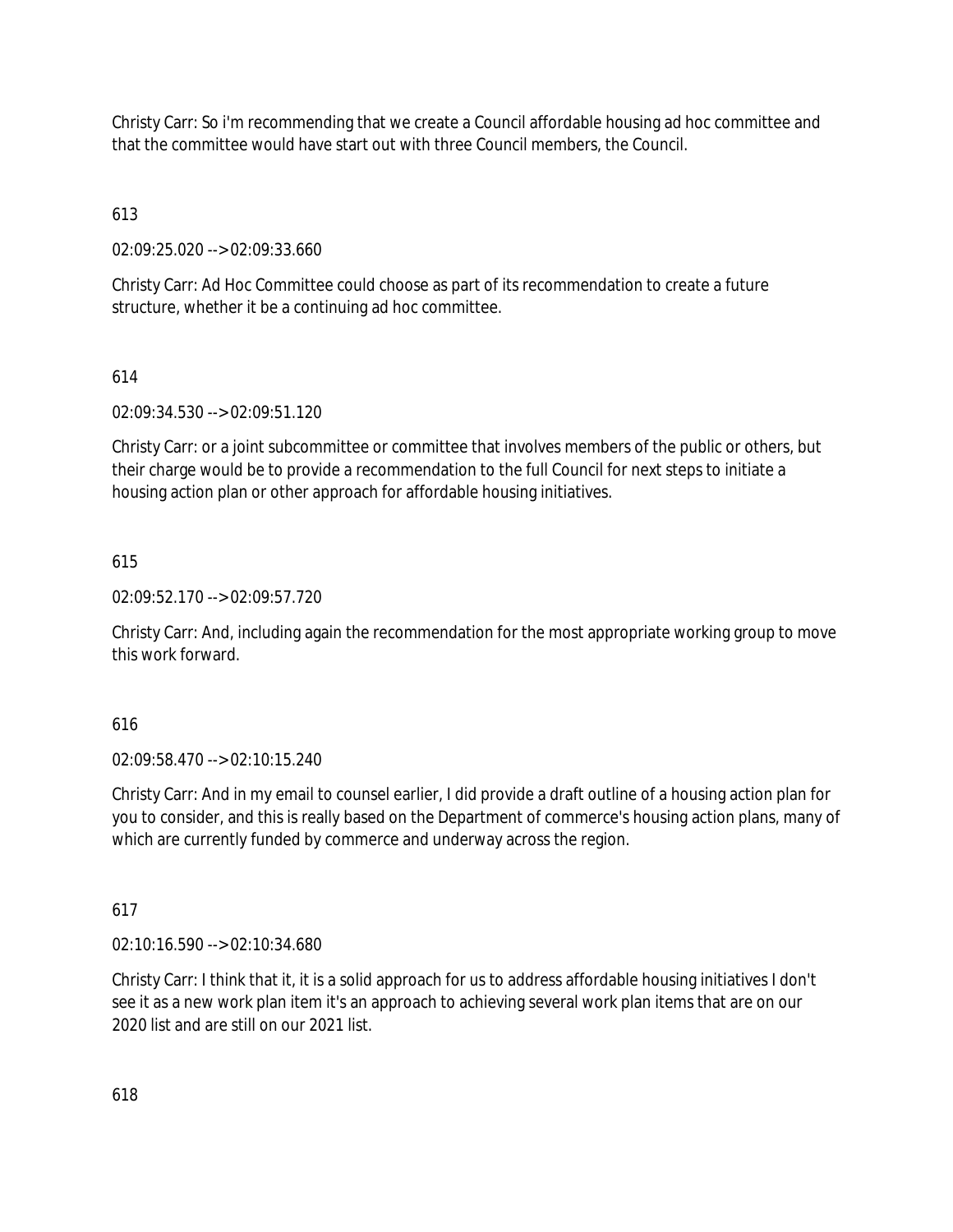02:10:36.210 --> 02:10:36.720

Christy Carr: I think.

619

02:10:38.820 --> 02:10:47.190

Christy Carr: It would not be time to stop any items that we think that we can move forward or want to move forward or pursue.

620

02:10:47.820 --> 02:10:58.380

Christy Carr: In terms of about portable housing we don't have to wait for the grand plan, but that would be a part of the ad hoc committees job is to recommend which tasks would move forward.

621

02:10:59.490 --> 02:11:00.930

Christy Carr: And I think that.

622

02:11:02.400 --> 02:11:11.310

Christy Carr: We need necessary data we need housing assessment information that what we have is currently woefully outdated.

623

02:11:12.030 --> 02:11:25.230

Christy Carr: And I think that we need to understand what will work, specifically for our Community, and I think that we need to talk to our community about that, so the housing action plan has a pretty significant Community conversation or Community input.

624

02:11:26.100 --> 02:11:32.970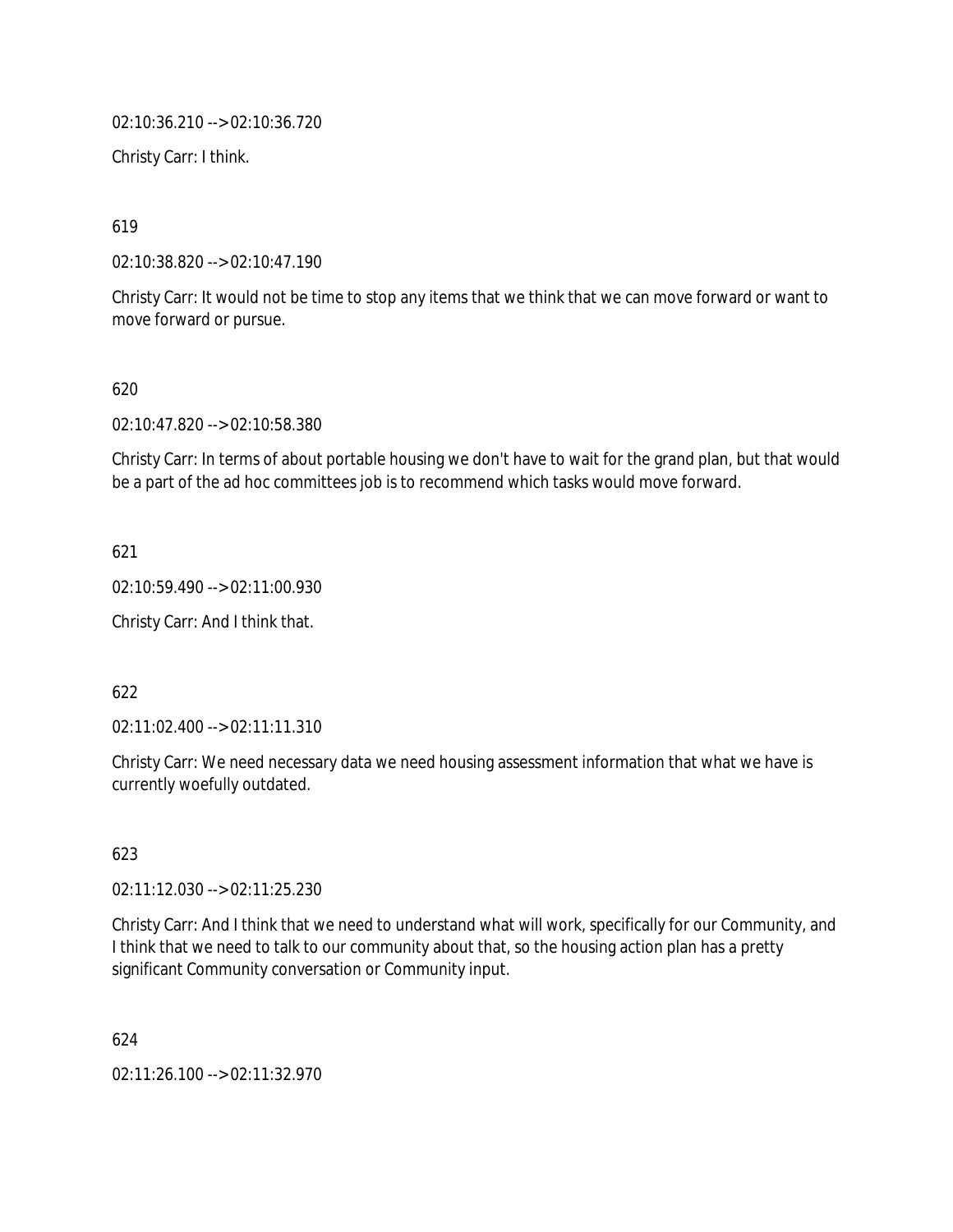Christy Carr: component to it, and then it will create strategies and actions very similar to the Climate Action Plan.

625

02:11:33.540 --> 02:11:39.960

Christy Carr: And on that note it's, from my perspective, and I do have a planners bias, but we need a plan to guide this work.

# 626

02:11:40.620 --> 02:11:49.290

Christy Carr: We haven't made the strides that we should we have a Climate Action Plan we're working on sustainable transportation plan, I think we should and can.

# 627

02:11:49.770 --> 02:12:00.300

Christy Carr: Do the planning work for affordable housing So those are my two suggestions for moving this work forward and i'd love to hear your ideas and thoughts about it, and what other ideas.

628

02:12:01.380 --> 02:12:01.920

Christy Carr: You have.

629

02:12:03.390 --> 02:12:04.770

Kirsten Hytopoulos: Okay, great um.

630

02:12:05.790 --> 02:12:07.950

Kirsten Hytopoulos: Next up is killed remember Schneider.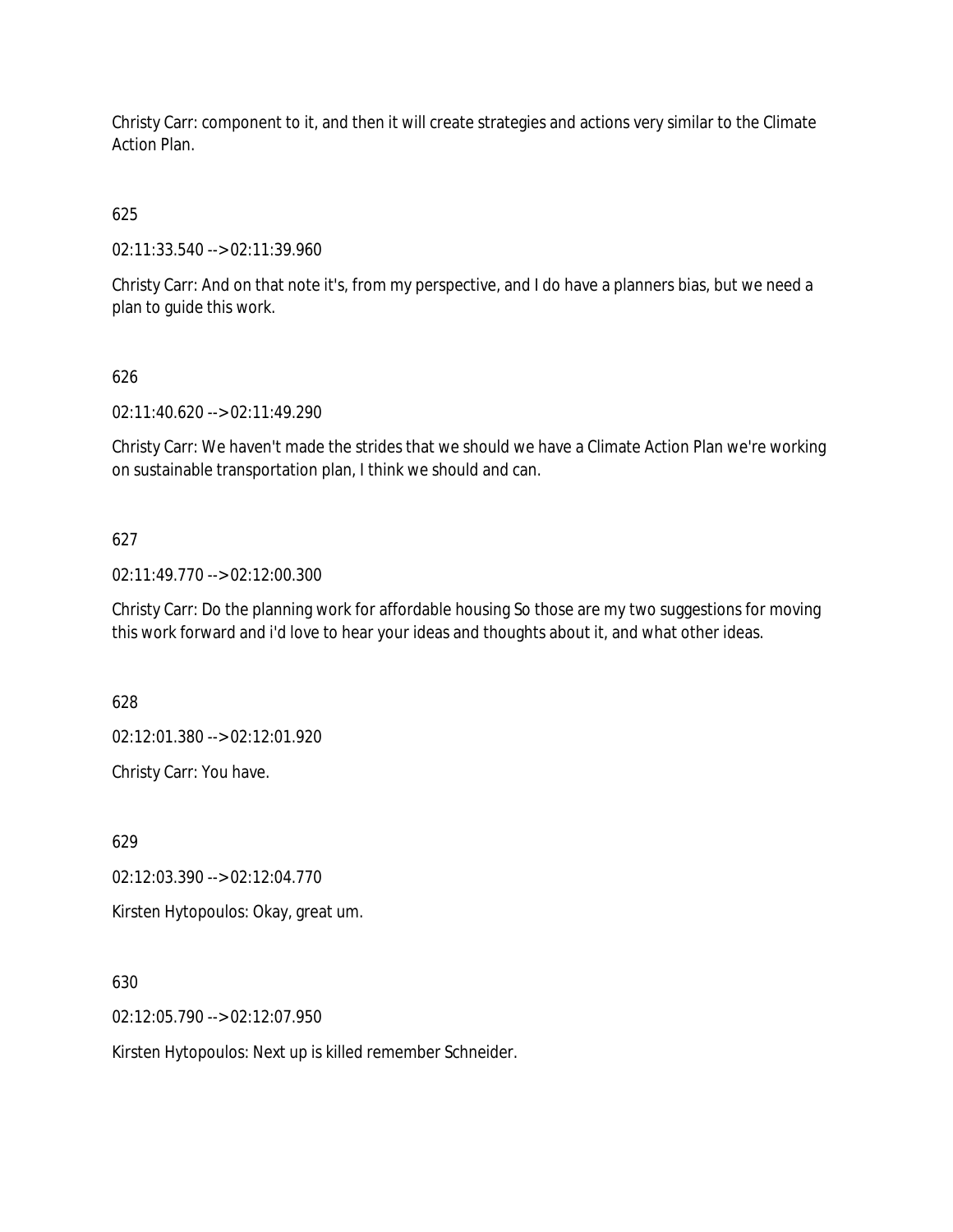02:12:09.600 --> 02:12:27.090

Leslie Schneider: Thank you, so I support both of these ideas and i'm primarily interested in the housing Action Plan idea, I think that really is something that Council needs to do the work on to end that we need to end up with something that we commit to that has.

632

02:12:29.280 --> 02:12:35.010

Leslie Schneider: That has actions that are based on research and data and so forth.

# 633

02:12:37.110 --> 02:12:46.080

Leslie Schneider: So I did a quick poking around and followed councilmember car suggestion to look at the redmond plan and so it's.

## 634

02:12:47.700 --> 02:12:57.990

Leslie Schneider: It seems very exciting to me that we could get a lot of knowledge quickly by going out and looking at other jurisdictions housing action plans looking for what's expected.

635

02:12:59.190 --> 02:13:06.390

Leslie Schneider: for purposes of getting funding and so forth, so I think this would really sort of up our game and put us in a position.

## 636

02:13:06.840 --> 02:13:17.730

Leslie Schneider: To both be aware of funding opportunities be ready to respond and be competitive, for them, and just generally for our own internal housekeeping.

637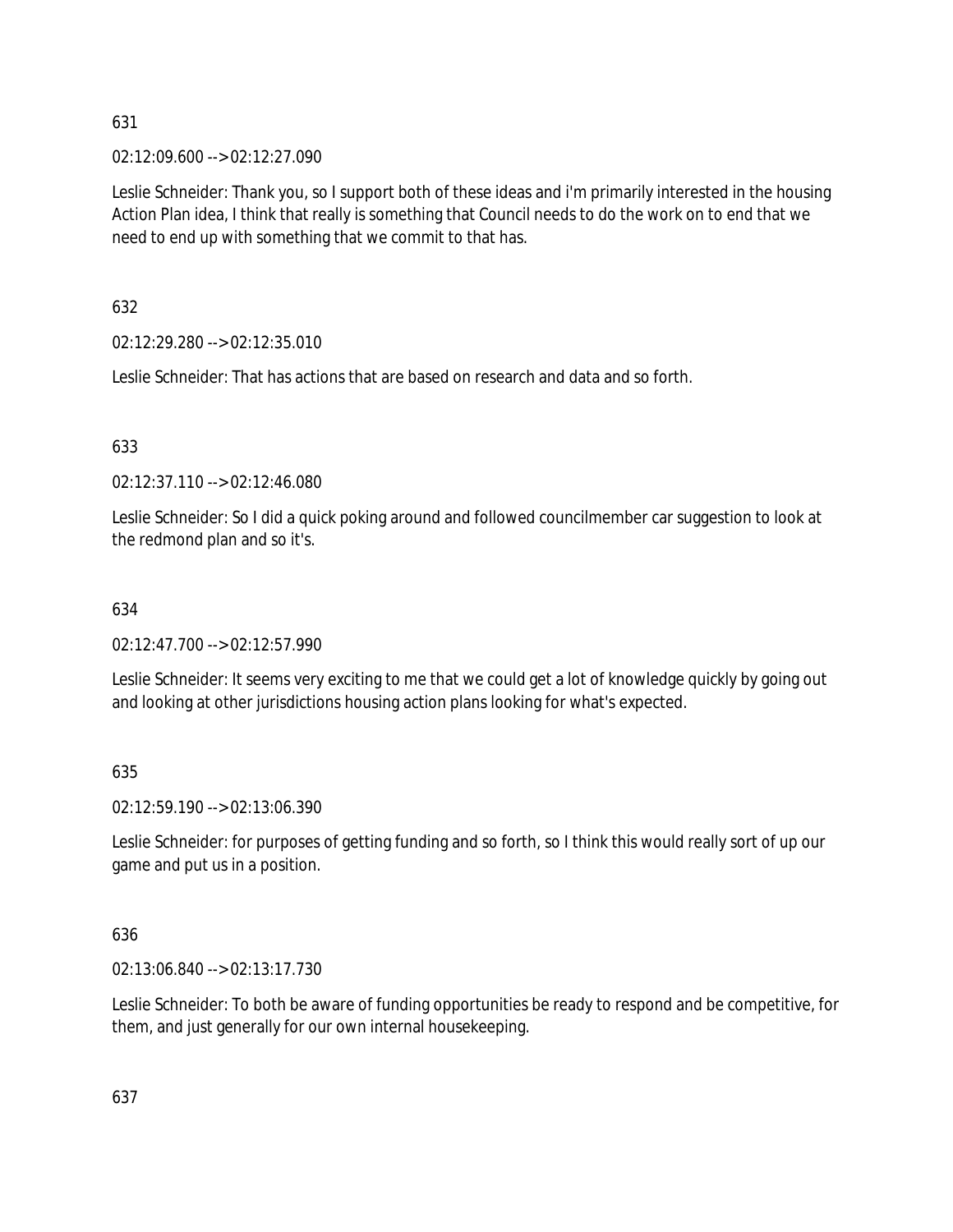02:13:18.240 --> 02:13:35.220

Leslie Schneider: This would be the strategy we've talked a long time about needing sort of a full on housing affordable housing strategy, and so I personally would be very interested in being a part of this committee and I fully support it.

638

02:13:37.860 --> 02:13:38.970

Kirsten Hytopoulos: kills our deeds.

639

02:13:39.720 --> 02:13:51.270

Joe Deets: Thank you, Deputy Mayor, I am very, very thankful comes from over car for you, putting this together and i'm sorry I did see your your message today and I just gave it.

640

02:13:52.380 --> 02:14:00.720

Joe Deets: brief glance just didn't not enough to really sink in but you know hey I have no objections by my the depth of understanding was is.

641

02:14:01.110 --> 02:14:08.970

Joe Deets: Small, admittedly, but having said that, I am very thankful that we are moving forward on affordable housing, I cannot think of another area of.

642

02:14:09.510 --> 02:14:17.010

Joe Deets: need on in this Community that we've all identified for so many years, and yet we've been stymied admittedly.

643

02:14:17.970 --> 02:14:33.270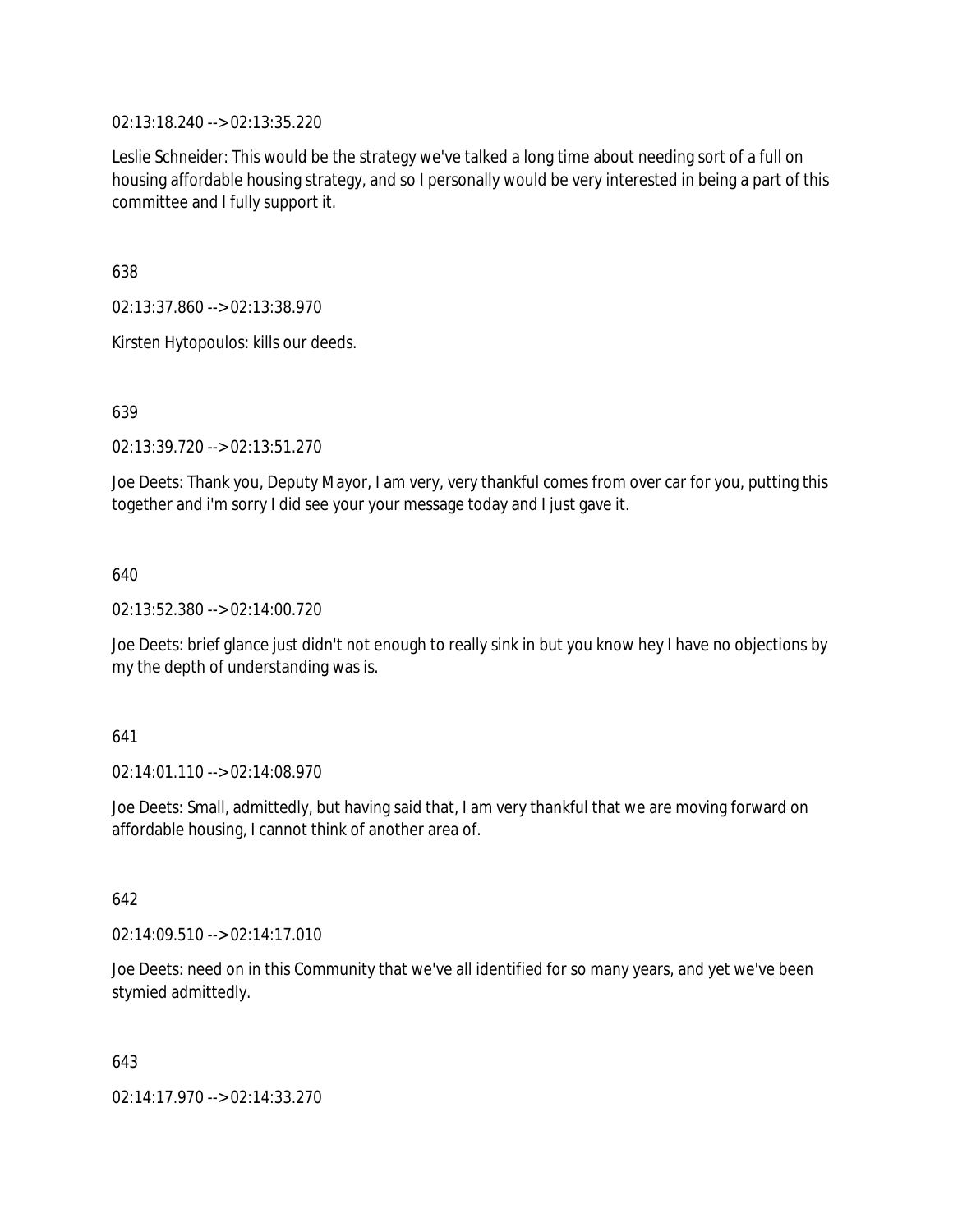Joe Deets: And so i've been itching to try and get us back on board i'm not itching to get on the committee, I think there's colleagues who were very capable of doing so, but i'll just say I completely support our efforts for increasing affordable housing.

644

02:14:35.130 --> 02:14:43.050

Joe Deets: kelton required to have a question, maybe i'm missing this in the details, because you know, like I said I briefly read it, but I thought there was going to be a joint.

645

02:14:43.500 --> 02:14:57.660

Joe Deets: Council of planning Commission Subcommittee on affordable housing, but that's not what you're proposing but you're proposing just an all Council ad hoc committee, and if so well why the why the difference.

646

02:15:02.790 --> 02:15:03.750

Christy Carr: You want me to respond.

647

02:15:05.490 --> 02:15:07.560

Christy Carr: yeah and and I thought about that and I.

648

02:15:08.760 --> 02:15:17.010

Christy Carr: think you probably can guess i've talked with the planning, many of the planning Commission Members about this and there's strong interest on their part to be part of a joint subcommittee with the planning.

649

02:15:17.070 --> 02:15:22.650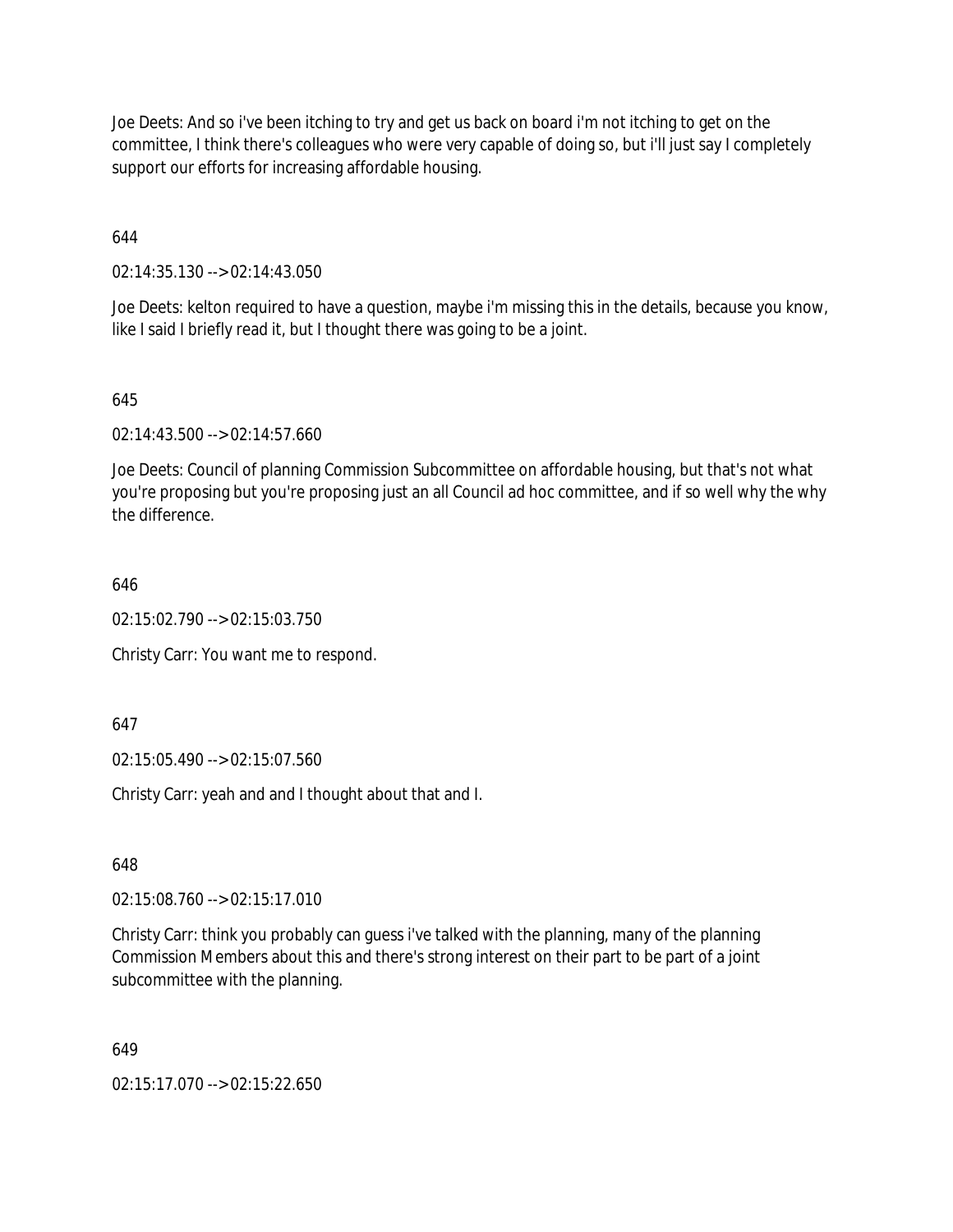Christy Carr: With the Council on affordable housing and as most of you know they already have their own Subcommittee on affordable housing.

650

02:15:23.940 --> 02:15:27.120

Christy Carr: I think that that there's still some real.

651

02:15:28.800 --> 02:15:44.370

Christy Carr: kind of fundamental work and questions that the Council that's Council work, and I think that that's work that can be done relatively quickly, but I think it is the Council making some decisions and answering some questions, and the reason why.

## 652

02:15:45.450 --> 02:15:56.730

Christy Carr: What what I suggested or recommended was that that initial ad hoc committee is just as Council members, but then that ad hoc committee is going to recommend what a better or what the most appropriate.

## 653

02:15:57.180 --> 02:16:03.090

Christy Carr: structure is for a working group moving forward at that time I can I can see that the planning Commission.

654

02:16:05.100 --> 02:16:11.310

Christy Carr: Members would be invited to that if that was what that committee decided, but I just again, I think that.

655

02:16:12.060 --> 02:16:17.370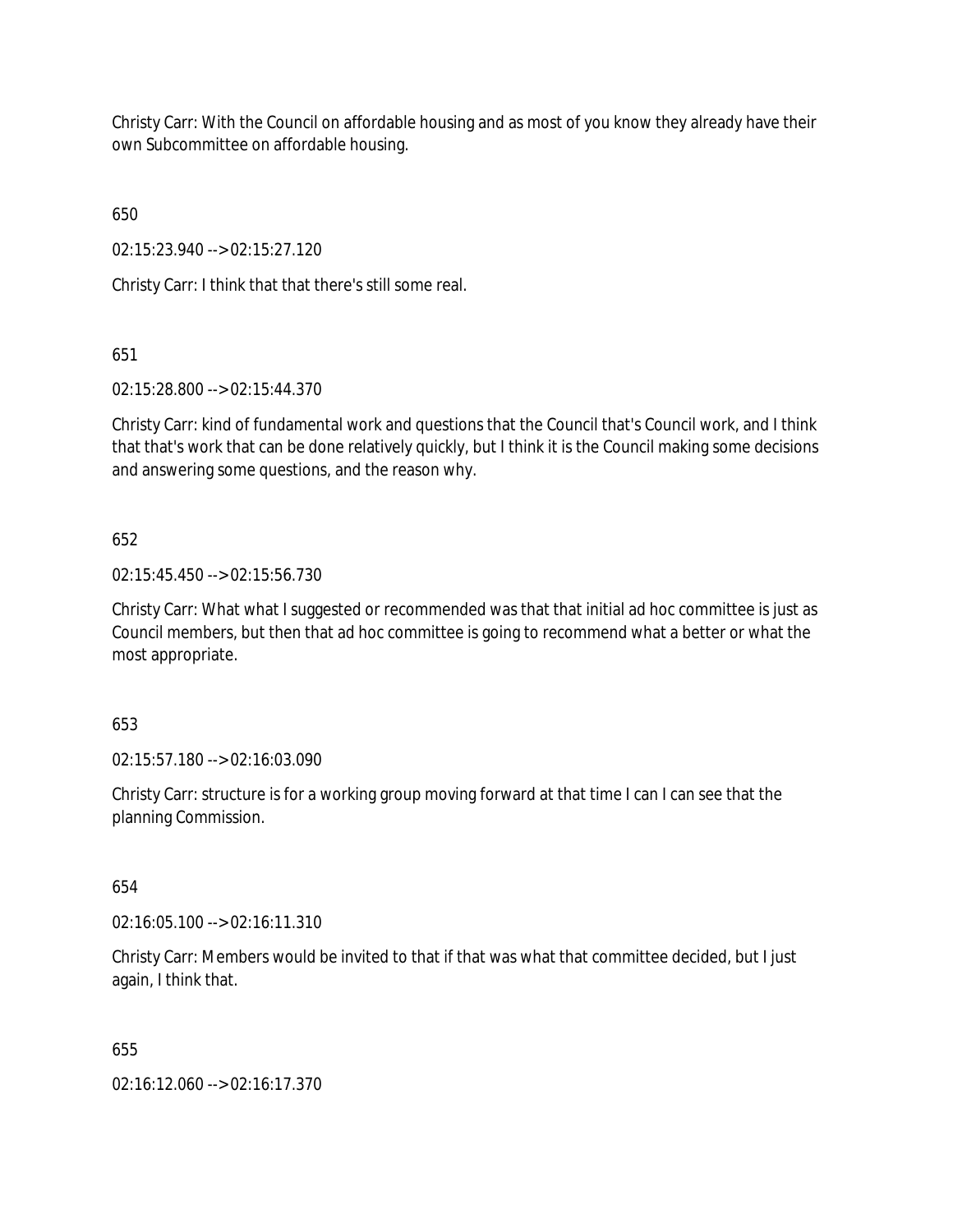Christy Carr: This is a really broad topic and I think that we can tend to sit around and think about it, and a lot.

## 656

02:16:18.000 --> 02:16:28.650

Christy Carr: And I think that the Council really needs to focus on it and they can be I think a lot more tactical and effective if they just do that thinking on their own and really think about what the best structure is because.

### 657

02:16:29.610 --> 02:16:39.480

Christy Carr: I spent a lot of time thinking about that and thinking about how do we move forward land you stuff what is the best structure i'm not saying I got it right spot on, but I have thought about it is.

#### 658

02:16:39.990 --> 02:16:49.710

Christy Carr: You, I think it is really important to get that structure right in terms of what the skill set is that you need and who, you need in the room to have those conversations so it's.

659

02:16:50.970 --> 02:16:51.780

Christy Carr: That was my thinking.

660

02:16:54.900 --> 02:16:55.350

Christy Carr: A.

661

02:16:55.500 --> 02:16:56.190

Kirsten Hytopoulos: madness are.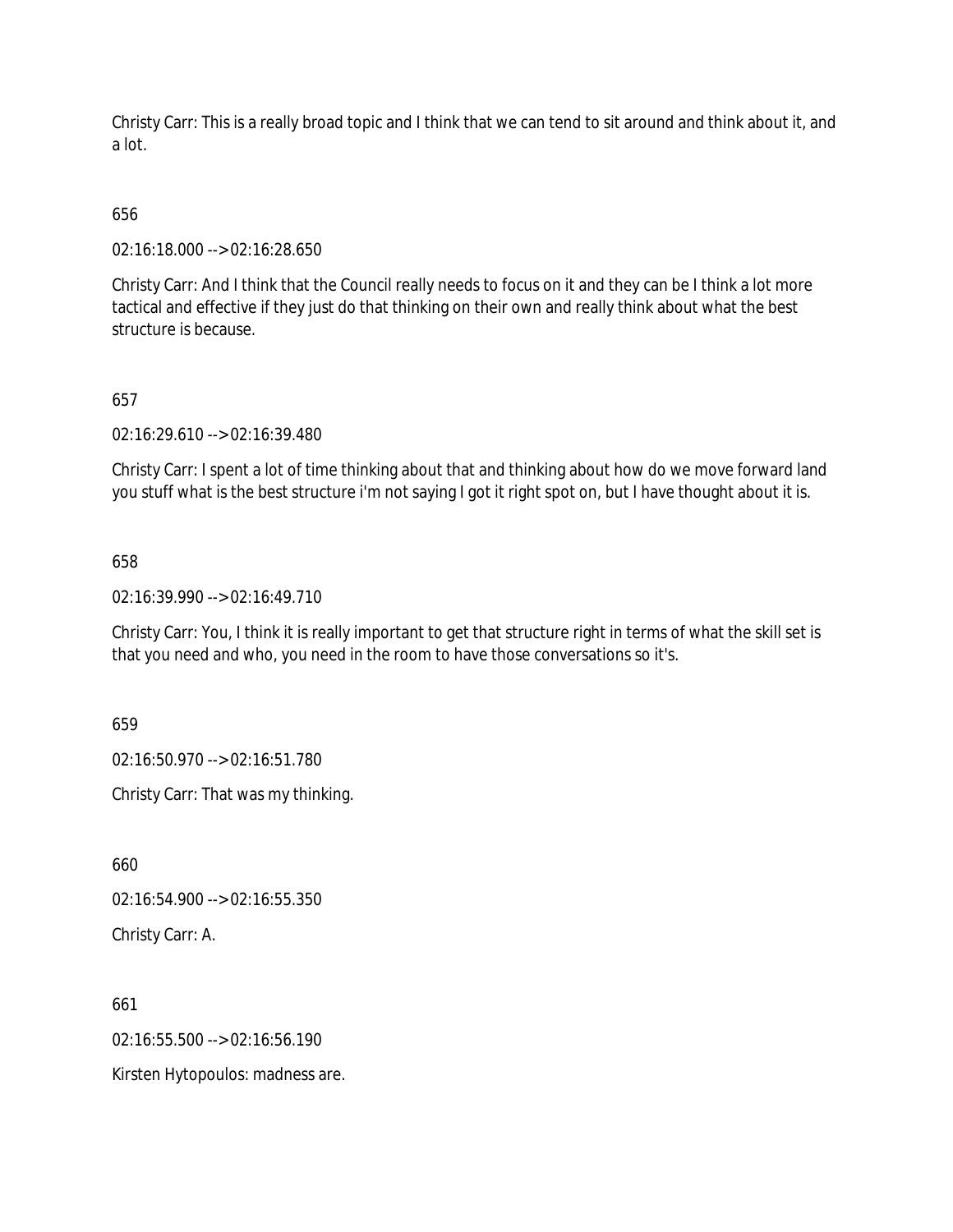02:16:56.880 --> 02:17:02.820

Rasham Nassar: yeah I fully supportive of this and i'm really grateful to you for putting in the time to develop this and put it in writing.

663

02:17:03.450 --> 02:17:12.750

Rasham Nassar: Especially the affordable housing piece we've been talking about this as councilmember Schneider said this affordable affordable housing strategy, I think, was on our work plan was it last year, the year before.

664

02:17:14.550 --> 02:17:25.800

Rasham Nassar: And, and we never really coalesced around a starting point and you've done that you've put it in writing you've got the attachment with the the hud housing know what it's titled, but I just.

665

02:17:26.640 --> 02:17:36.390

Rasham Nassar: Recently, prior to this meeting reviewed it the housing Action Plan outline of priority actions that are realistic actions for the city and for this Community.

666

02:17:37.350 --> 02:17:52.020

Rasham Nassar: Completely and entirely supportive of it, I especially appreciate that highlights a starting point that I think is often missed, and which is becoming really relevant to the islanders experience today, which is preserving our existing affordable housing stock.

667

02:17:53.340 --> 02:18:01.080

Rasham Nassar: I just want to take a moment to relay a story back back to you may have heard, but there was an islander that was recently forced from her housing.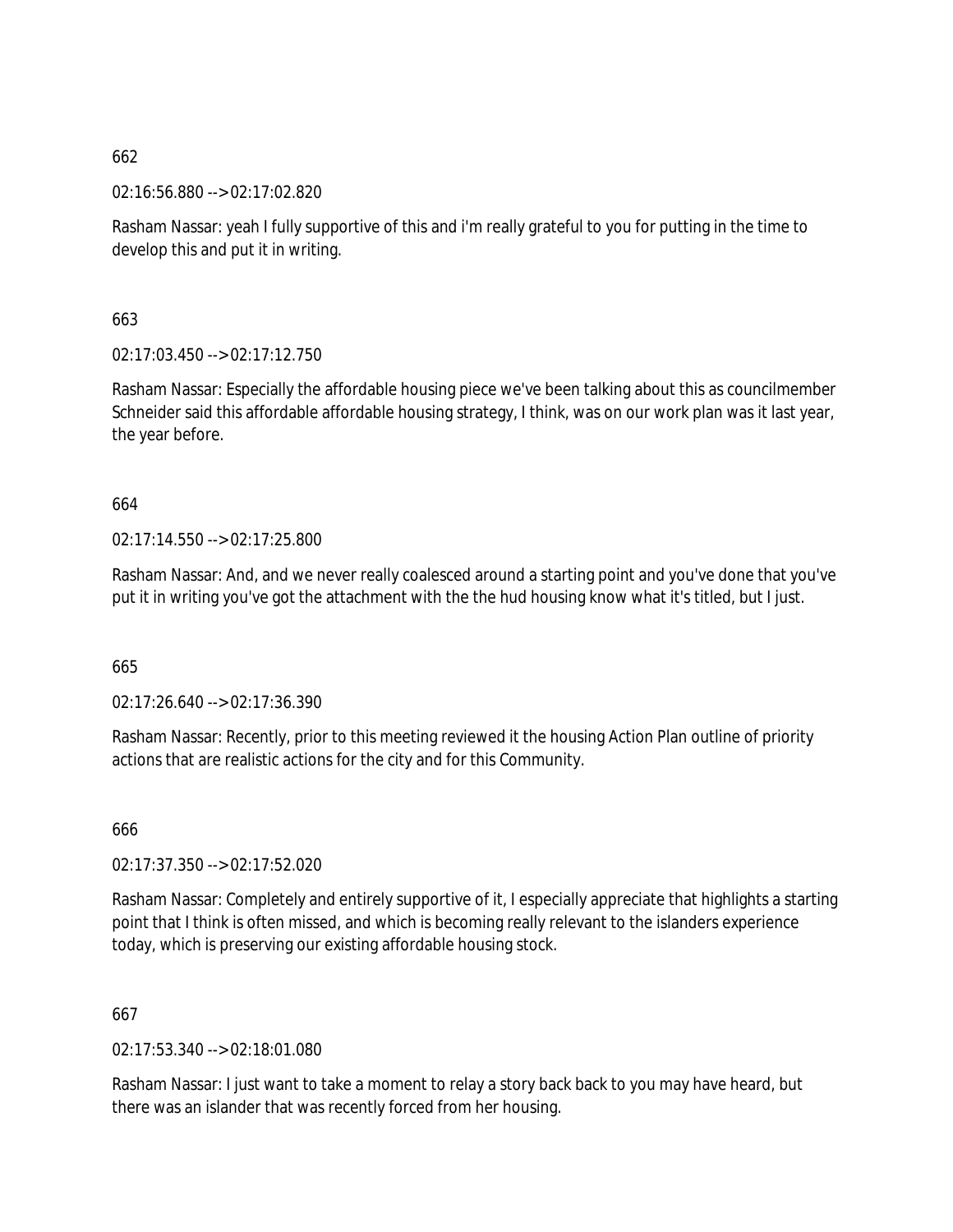02:18:01.470 --> 02:18:17.220

Rasham Nassar: And it was due to the economic downturn and constraints, the economic constraints of coven so we have families that are being pressured out of their houses as landlords turn to sell because the housing market on bainbridge right now is climbing and we're losing people.

669

02:18:18.330 --> 02:18:32.550

Rasham Nassar: And, and when we talk about affordable housing often we don't talk about that piece that's a very real lived experience right now for our Community and so i'm just really grateful to you that you capture that and that it appears in this list.

670

02:18:34.110 --> 02:18:42.150

Rasham Nassar: I fully support and counsel ad hoc committee on that I fully support councilmember Schneider being on that I know that's an area that you've been really passionate about.

671

 $02.18.42.900 -5.02.18.47.370$ 

Rasham Nassar: Really any other Council member that was passionate about this, and that is willing to commit and do the work.

672

02:18:48.270 --> 02:18:59.580

Rasham Nassar: Because we need, we need to do the work, so thank you very much councilmember car, I really appreciate how well you articulated this and wrote and wrote it down i'm really grateful to you for that, and I really mean that.

673

02:19:01.380 --> 02:19:02.970

Rasham Nassar: Some i'm very happy to support this.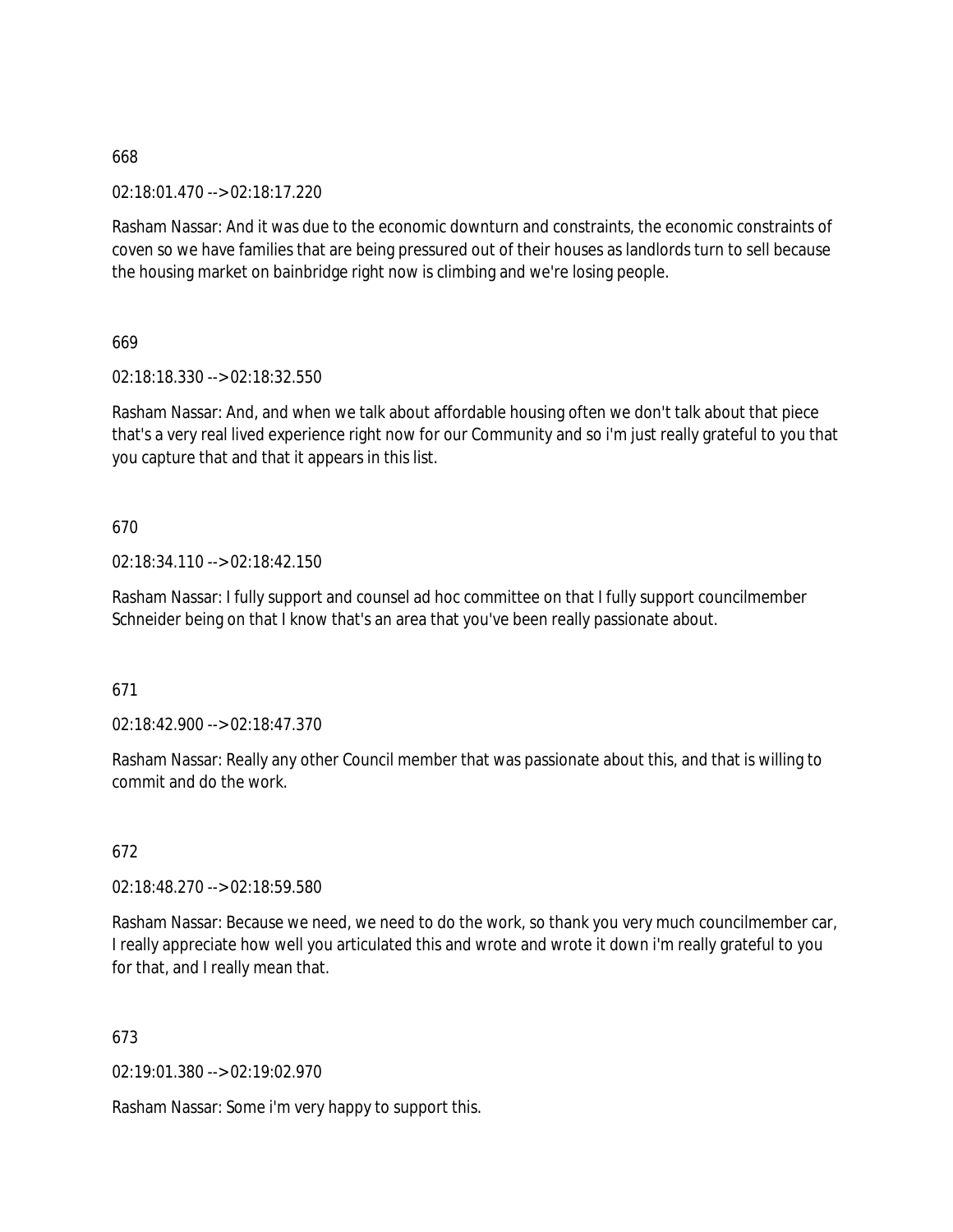02:19:05.730 --> 02:19:07.170

Kirsten Hytopoulos: counselor ventura Johnson.

### 675

02:19:08.580 --> 02:19:17.910

Brenda Fantroy-Johnson: yeah Thank you councilmember car I I really like the idea of doing it the same way, the climate action plan was done.

### 676

02:19:19.080 --> 02:19:36.030

Brenda Fantroy-Johnson: I think that you know, having specific items and looking at it from that kind of point of view is important to kind of have some goals to where we want to get to with this, so I fully support it, too, and I would love to be on the committee.

### 677

02:19:39.420 --> 02:19:42.360

Kirsten Hytopoulos: Okay, everyone spoken with to speak.

### 678

02:19:43.440 --> 02:20:00.060

Kirsten Hytopoulos: And I have a question so Do you imagine a concert or a card that at some point of a citizen based citizen volunteer based standing committee with we can do this, similar to the climate advisory committee is that something that we foresee in the future.

### 679

02:20:01.770 --> 02:20:06.120

Kirsten Hytopoulos: They just be part of implementation would there be any so, in other words citizen experts.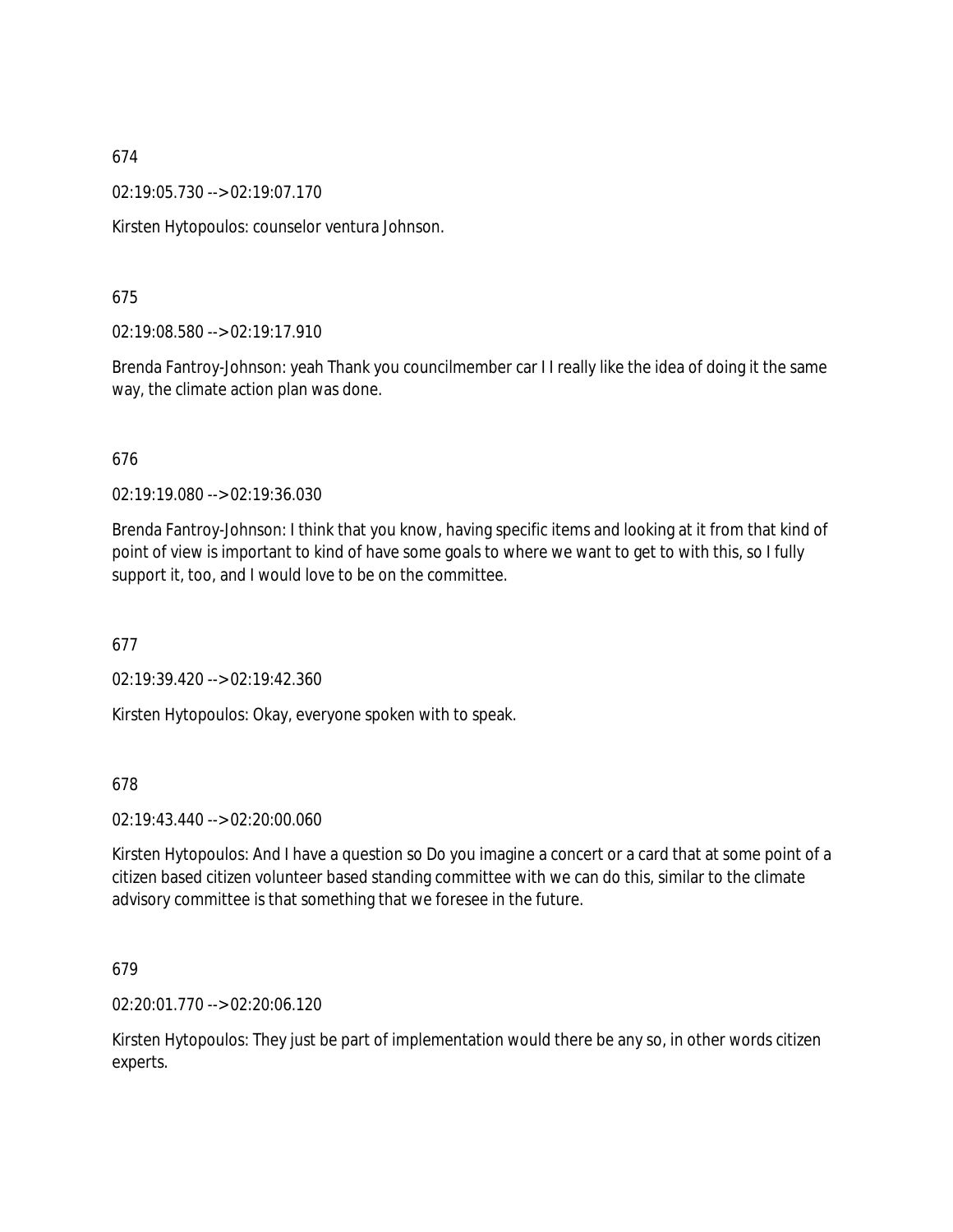02:20:08.580 --> 02:20:18.270

Christy Carr: Yes, I think, in the future, I don't know exactly when, in the future when, in the process, and I think again that's something that I would leave to the ad hoc committee.

681

02:20:21.420 --> 02:20:33.360

Christy Carr: So yeah I mean and I that's in terms of the second sort of working group moving forward that could be when it expands to be something more like an advisory committee where.

682

02:20:34.770 --> 02:20:41.580

Christy Carr: Either citizen experts or Community organizations who are experts in this field would join the city's efforts.

683

 $02:20:42.660 \rightarrow 02:20:56.610$ 

Kirsten Hytopoulos: Okay um I would also like to serve on this committee, I know there's more of us than, then there are slots for sure um uh we killed her Detroit is your hands fill up for did you want to speak again, just a quick.

684

02:20:56.880 --> 02:21:09.870

Joe Deets: comment is there any room for staff support, and I see the city manager had her hand up maybe that's she's gonna address that so it'd be really good to have whatever staff can do to support this.

685

02:21:12.360 --> 02:21:21.720

Ellen Schroer: Maybe if I may jump in here um we to receive this this afternoon and haven't had chance to fully review and digested internally yet there's a lot of really.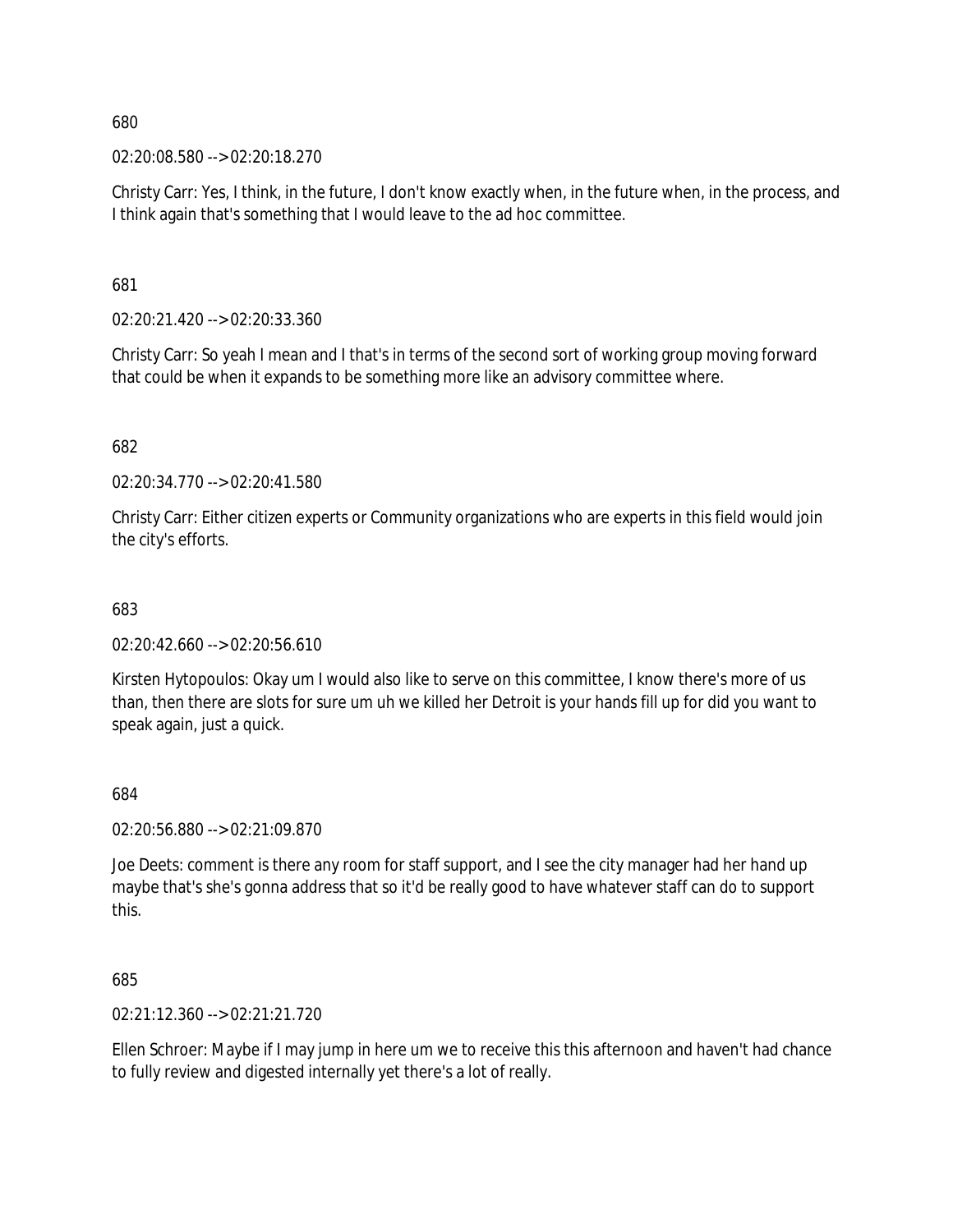02:21:22.320 --> 02:21:28.350

Ellen Schroer: Clearly thought out information in here and a lot of ambitious ideas that we really want to support.

687

02:21:28.740 --> 02:21:42.720

Ellen Schroer: I think and hope there is a role for staff in this really important work there are references in my sort of initial review that make it look like there's code consistency that's being done, and things that I think staff has is well positioned to support.

688

02:21:44.400 --> 02:21:52.500

Ellen Schroer: And so I would want to understand what the council's goals are and make sure that we are available and ready to support that recognizing that.

689

02:21:53.340 --> 02:22:07.650

Ellen Schroer: Staff time is limited, just like for this, just like everything else, and so we'll have to work with you to prioritize how we support this effort, which I acknowledge is is articulated in your budget and in your Council goals as an important Council goal.

690

02:22:09.270 --> 02:22:13.020

Kirsten Hytopoulos: Come and Minister or are you up next.

691

02:22:13.230 --> 02:22:24.570

Rasham Nassar: I was going to make the motion the recommend emotions right right councilmember current list counselor car you'd like to make them happy for you to put those on the floor, you also have your hand raised so I would defer to you at this point.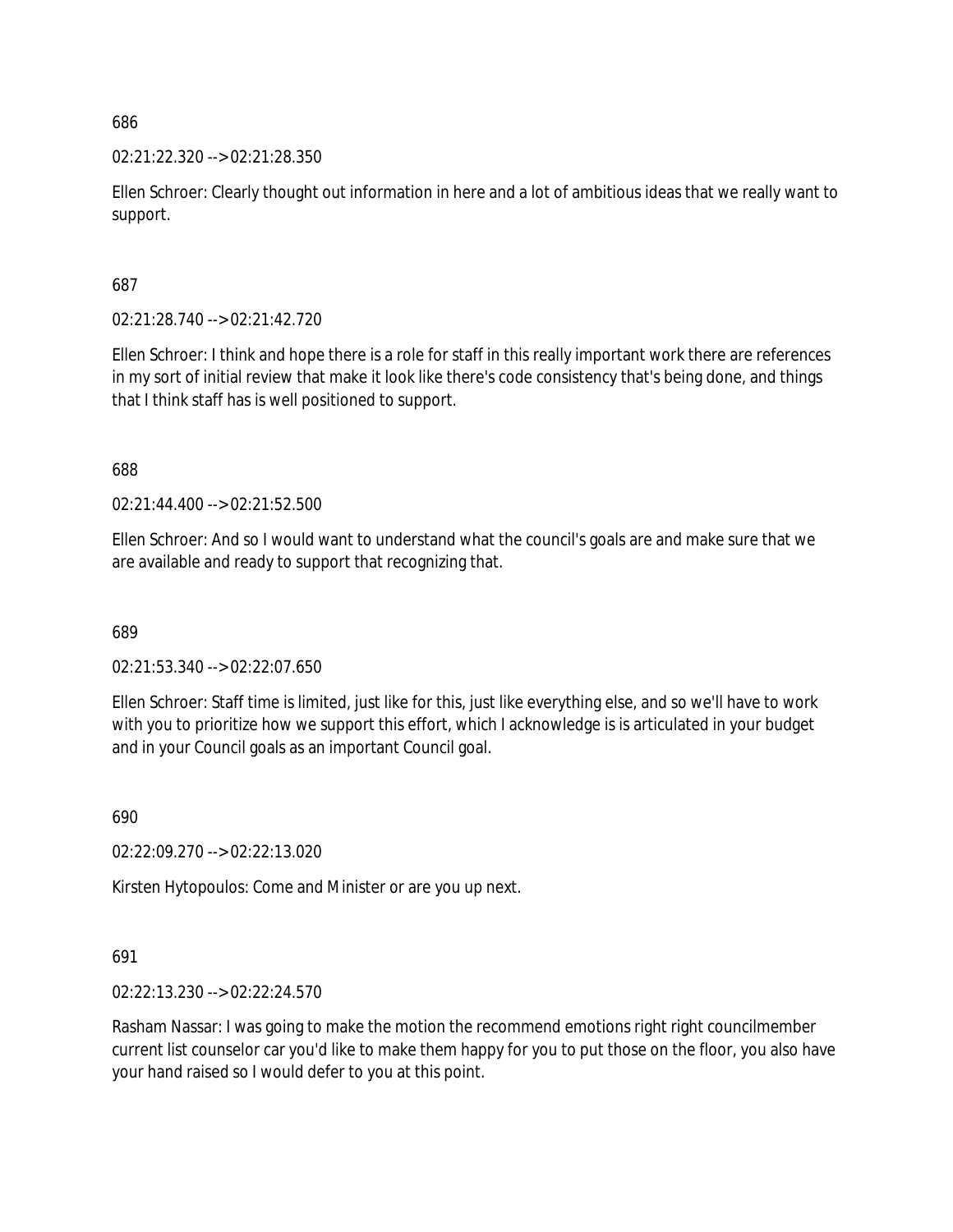02:22:25.470 --> 02:22:30.000

Christy Carr: yeah thanks I just wanted to address the city manager shores comment.

693

02:22:31.080 --> 02:22:41.220

Christy Carr: We briefly talked about staff involvement largely related to the land use piece of it and recognize that staff will certainly be an important piece of it.

694

02:22:41.730 --> 02:22:56.730

Christy Carr: To get us and keep us on track so more conversations regarding that to come and of course prioritizing this work with our other mountain of work that we asked our staff to do so recognize that is always an ongoing requesting conversation.

695

02:22:58.290 --> 02:23:01.590

Christy Carr: And just didn't want anyone to think of that I didn't think about that.

696

02:23:02.880 --> 02:23:04.620

Christy Carr: But i'm happy for you mayor, to make the.

697

02:23:08.100 --> 02:23:20.850

Rasham Nassar: Okay, great and then i'm going to look to city attorney, perhaps because we have a joint, we have a joint land you subcommittee currently formed, so do we do we need to make a motion to create one that that has different stipulations.

698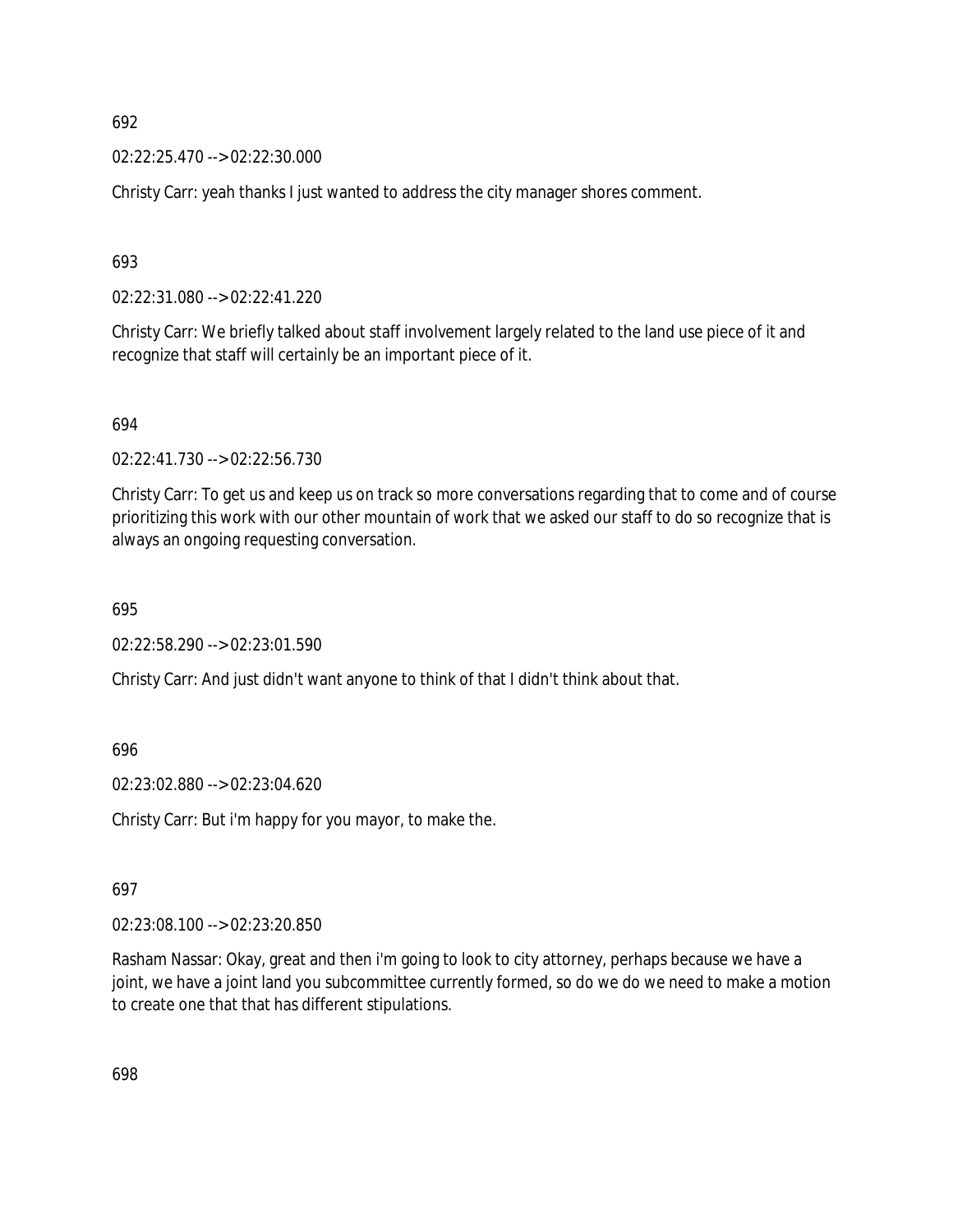02:23:22.410 --> 02:23:27.060

Rasham Nassar: Would we if I were to make this motion would that would that would that create problems.

699

02:23:29.010 --> 02:23:30.090

Joe Levan: create confusion.

700

02:23:31.200 --> 02:23:34.560

Joe Levan: Because it looks like this is this is going to consist of.

### 701

02:23:35.910 --> 02:23:45.420

Joe Levan: Members that are different than they is the current subcommittee I think it'd be for and to clarify this is it still exist or is it disbanded i'm not sure that's clear.

702

02:23:46.020 --> 02:23:48.930

Joe Levan: So this could be you can clarify this is to.

703

02:23:49.890 --> 02:23:51.810

Joe Levan: To replace that or two.

704

02:23:52.140 --> 02:23:52.440

Okay.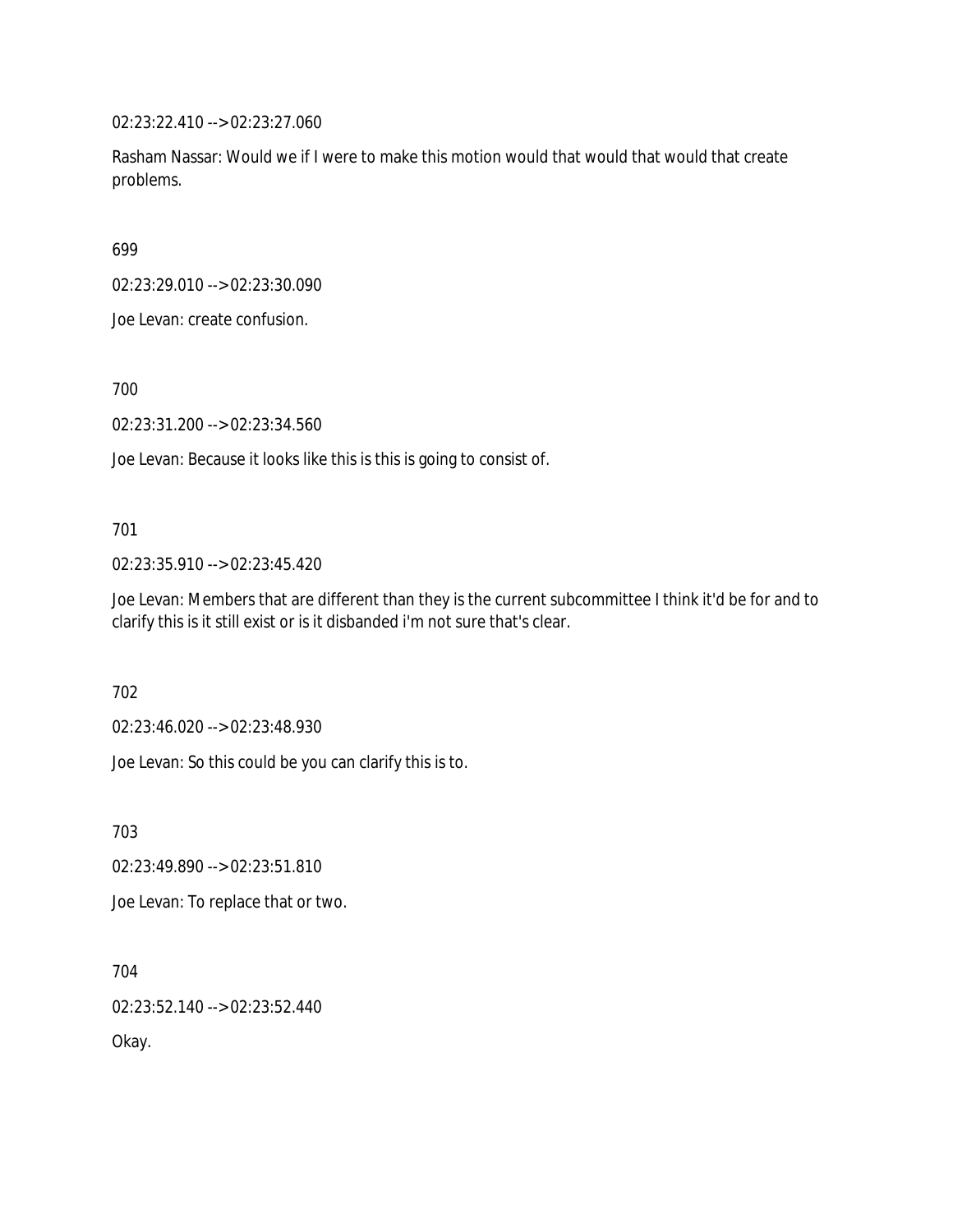02:23:53.880 --> 02:24:01.830

Kirsten Hytopoulos: Well, in fact, this is to this is that committee, in a sense, is going in two directions, because that committee was was about to undertake affordable housing.

706

02:24:02.520 --> 02:24:09.330

Kirsten Hytopoulos: So what we're doing now is we're doing something very different we're taking the affordable housing piece out of that committee and then we're putting.

707

02:24:09.720 --> 02:24:22.170

Kirsten Hytopoulos: Other work in another committee that's constituted very differently, and both of them are positive very differently so really we either need to terminate the other committee or it's not does that make sense as two different committees customer record.

708

02:24:24.360 --> 02:24:28.680

Christy Carr: Thank you, if I would just take the suggestion of the Chair and.

709

02:24:29.790 --> 02:24:47.580

Christy Carr: city attorney to amend the motion that I provided via email to say it replaces the existing joint land, you said committee, just so that you're removing confusion, because, from my perspective that committee does not exist anymore, but I think it still exists on paper right okay.

710

02:24:48.150 --> 02:24:52.530

Rasham Nassar: So i'll just read the whole motion as you provided it councilmember car with that amendment so.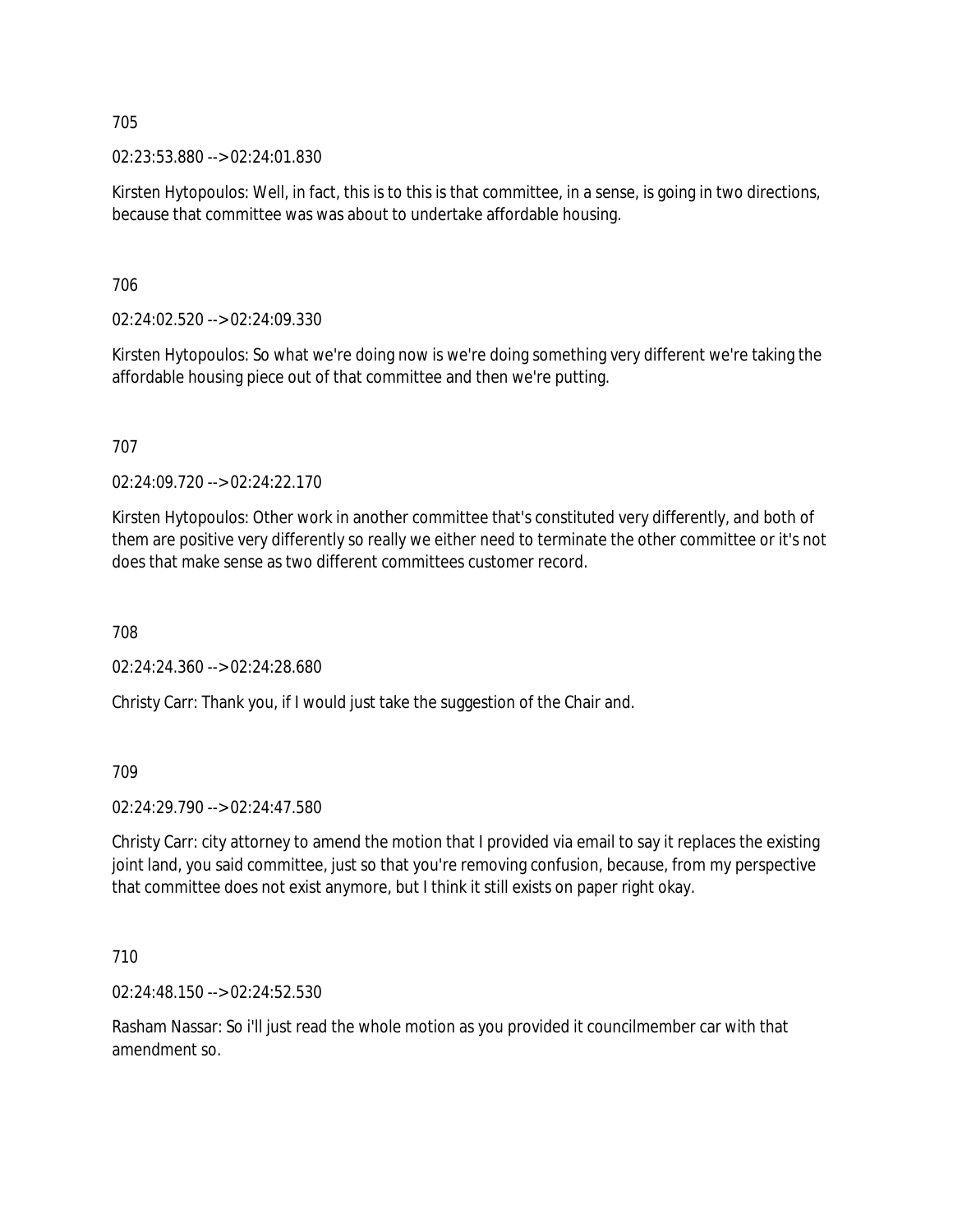02:24:53.430 --> 02:25:04.470

Rasham Nassar: I moved to create a joint land use subcommittee to replace the existing joint land use subcommittee comprised of two members each from the city council planning Commission and design review board.

712

02:25:04.950 --> 02:25:11.220

Rasham Nassar: The committee will include the following two Council members Council member car and Deputy Mayor high topless.

713

02:25:11.640 --> 02:25:15.180

Rasham Nassar: The planning Commission and design review Board will appoint their own members of the committee.

714

02:25:15.570 --> 02:25:29.550

Rasham Nassar: subcommittee will identify in consistencies and need for clarification and Title 16 1718 internally in between code and design for bainbridge the subcommittee will provide a set of recommendations to the Council for its consideration and approval on a quarterly basis.

715

02:25:32.910 --> 02:25:35.100

Kirsten Hytopoulos: Second number deets.

716

02:25:36.660 --> 02:25:38.130

Kirsten Hytopoulos: Anyone want to speak to the motion.

717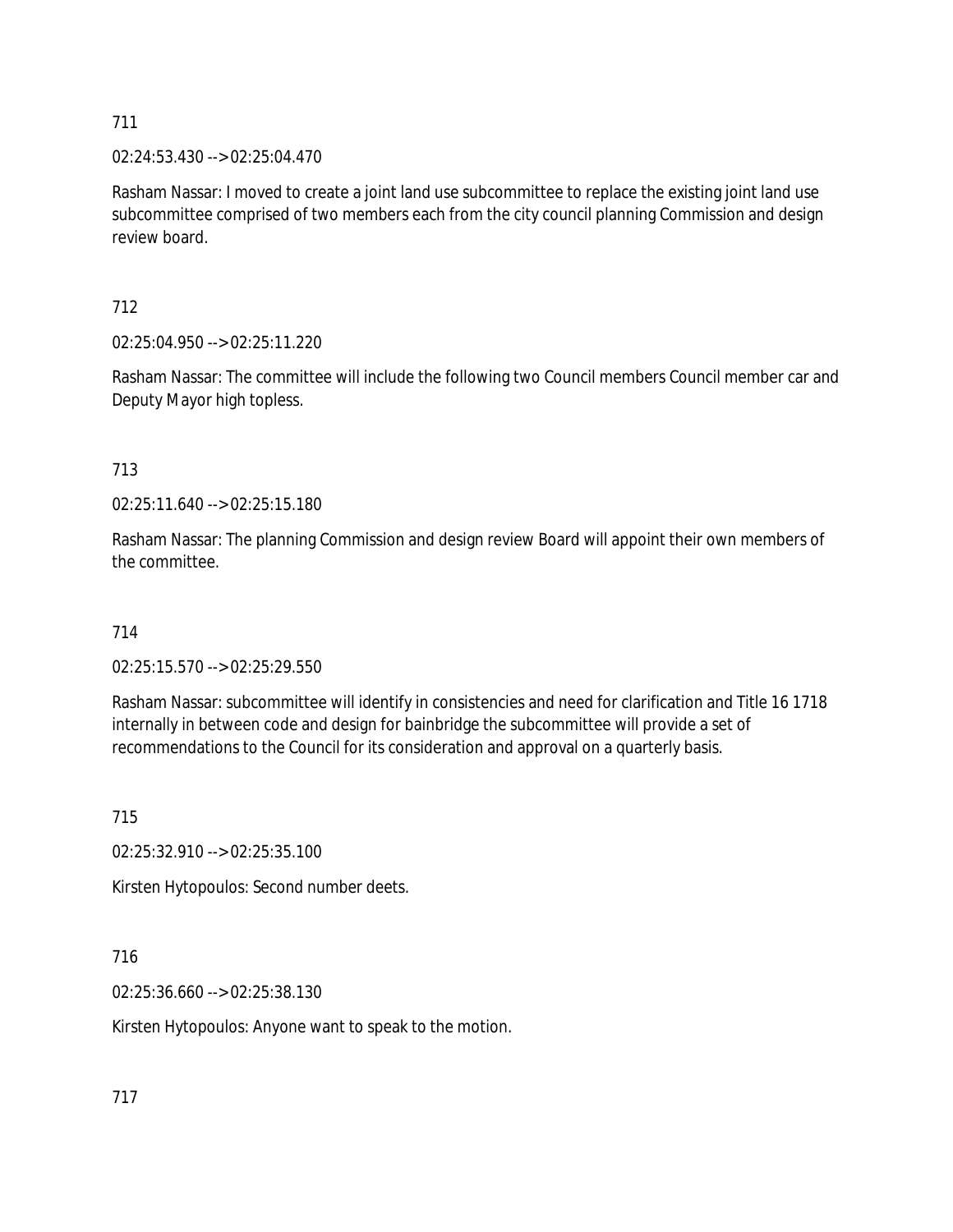02:25:40.410 --> 02:25:53.400

Kirsten Hytopoulos: I will say I really want to be on it before video, and I know i'm probably one of the only people who would be willing to be on the first committee, am I right, so I will I will I will agree to serve on the committee.

718

02:25:54.510 --> 02:25:57.360

Kirsten Hytopoulos: But I was hoping to continue to do the work on the workbook the housing.

719

02:26:00.030 --> 02:26:01.170

Kirsten Hytopoulos: Anyone anyone else.

720

02:26:02.490 --> 02:26:05.610

Kirsten Hytopoulos: comes up mariners are these your hand raised to speak or.

### 721

02:26:05.790 --> 02:26:13.470

Rasham Nassar: Well, in terms of membership Deputy Mayor I just I assume that you would want to continue your membership on that committee, but if it's the case that you're looking to serve on one or the other.

722

02:26:14.610 --> 02:26:22.260

Rasham Nassar: As part of our debate on the motion on the floor, we could get a sense of of what you're feeling in terms of where you'd rather serve.

723

02:26:23.190 --> 02:26:27.150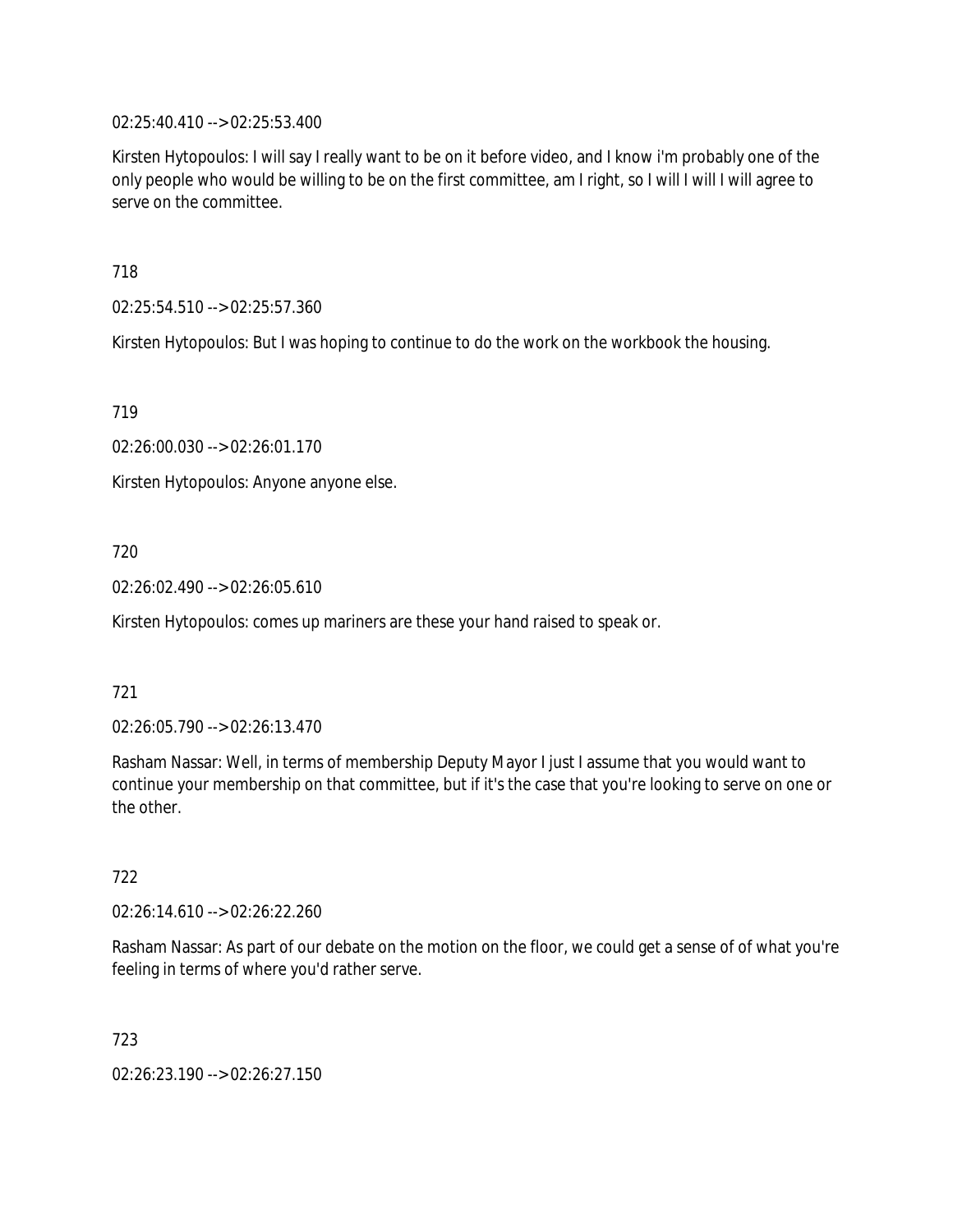Kirsten Hytopoulos: Well i'd rather i'd rather serve on the affordable housing Committee I don't know if.

# 724

02:26:28.200 --> 02:26:32.820

Kirsten Hytopoulos: anyone else is willing to step up here I would serve them both in order to serve on the affordable housing committee.

# 725

02:26:34.050 --> 02:26:44.580

Kirsten Hytopoulos: I see this is, I feel less passion for this, even though the outcome is really important for things that i'm passionate about we're all passionate we all want the COMP plan to function.

# 726

02:26:45.000 --> 02:26:54.030

Kirsten Hytopoulos: The mechanics of making that happen or that exciting, but I would be willing to do it, so I for the purposes motion, I will unless there's someone else who wants to serve.

727

02:26:55.140 --> 02:26:57.270

Kirsten Hytopoulos: I will accept the nomination.

728

02:26:59.940 --> 02:27:00.570

Kirsten Hytopoulos: tesla car.

# 729

02:27:05.400 --> 02:27:19.350

Christy Carr: I would just say that my vision, if you will, is that they that the the lines between these the line between these two committees is is not solid and I feel like there will be cross pollination or they'll be more fluid.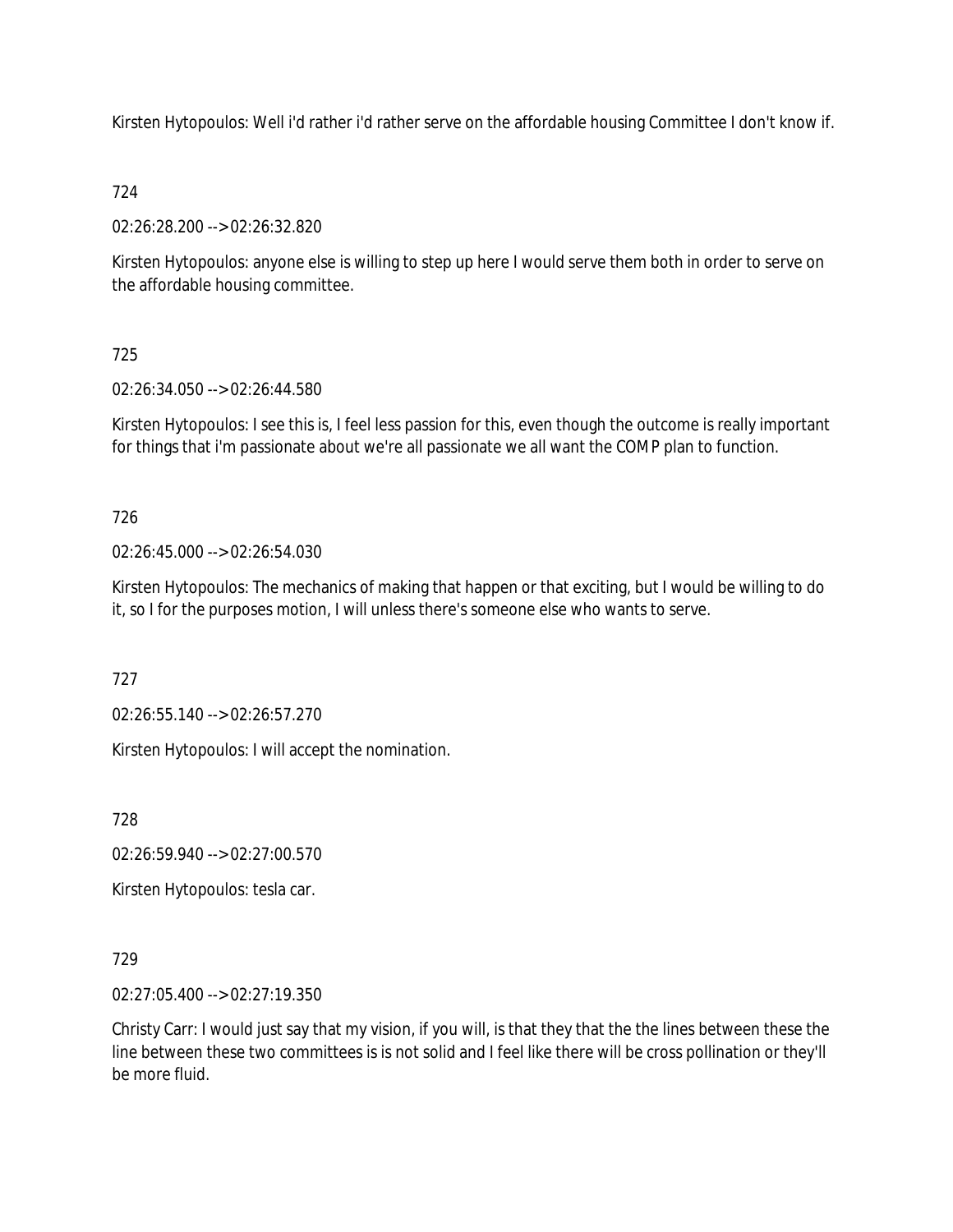02:27:20.310 --> 02:27:34.950

Christy Carr: And that will be all the time, but it will be over time, I think I think it will become obvious to each to each group when they need to talk to each other, because I don't think that work can actually be done without talking to each other, so I think I think that.

731

02:27:36.000 --> 02:27:49.230

Christy Carr: that's one thing, but then the other thing is, is that I think it would be, it would be, I thought that your work on the giant land use committee originally was really invaluable in terms of just your attention to detail and.

732

02:27:50.940 --> 02:27:57.180

Christy Carr: Just really good eye for consistency and inconsistency and just language so.

733

02:27:58.380 --> 02:28:14.640

Christy Carr: I hope that I, and I have no problem with you serving on both i'm i'm i'm just trying to launch this I don't need to be on the housing affordable, whatever it is ad hoc committee, so I you know you could be on it, it sounds like you like, to be on both.

734

02:28:15.720 --> 02:28:18.900

Kirsten Hytopoulos: I think you should be on both but we'll get to that motion so um.

735

02:28:19.560 --> 02:28:23.580

Kirsten Hytopoulos: I will be I will accept and so any other any other conversation.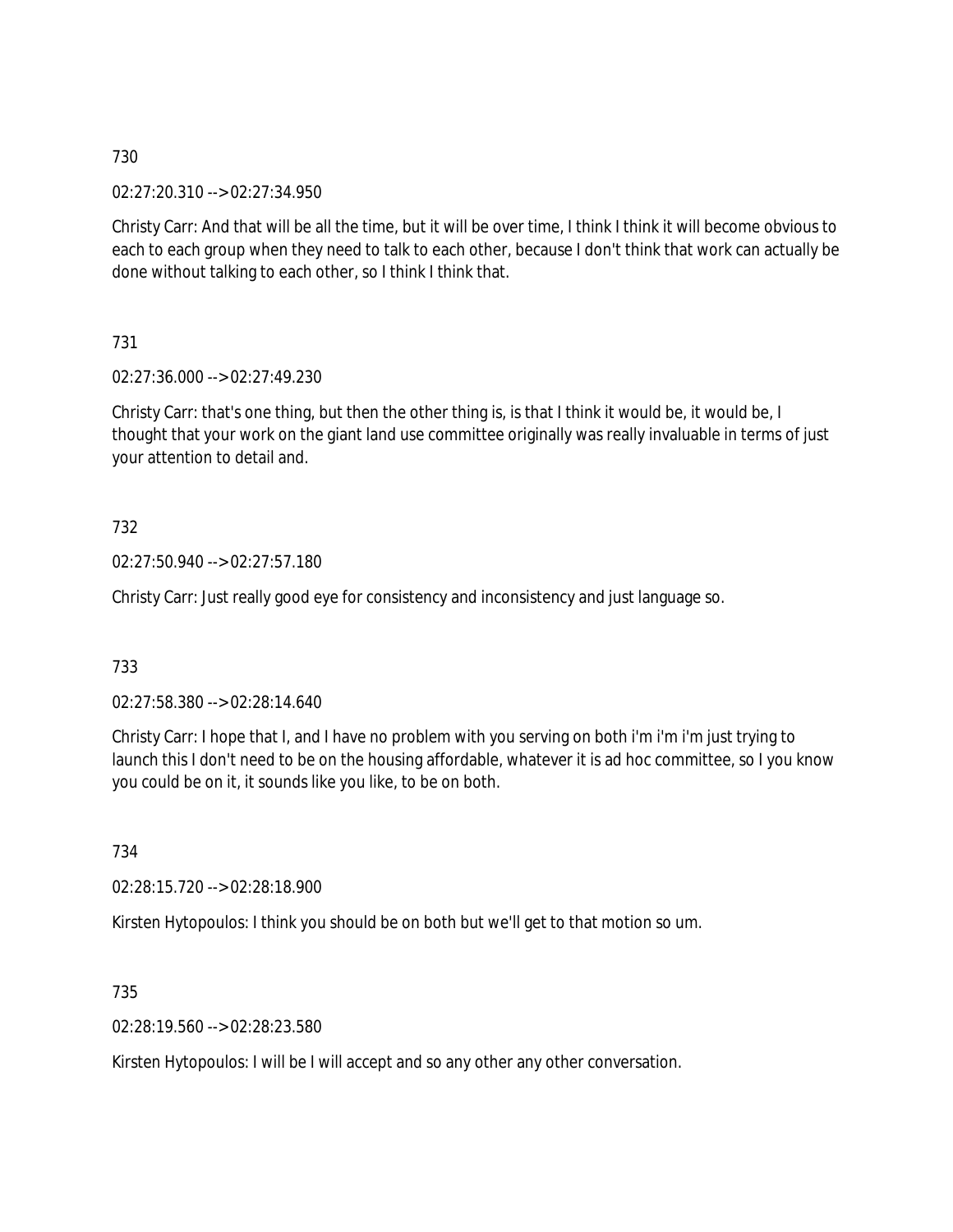02:28:25.260 --> 02:28:34.740

Kirsten Hytopoulos: Okay, all those in favor of the motion on the floor yeah I suppose motion carries me honestly Okay, are you going to make a second motion.

737

02:28:36.480 --> 02:28:36.870

Kirsten Hytopoulos: or.

### 738

02:28:37.800 --> 02:28:48.840

Rasham Nassar: Well now, I feel we have to figure out the membership for this one, because we can only have three so i've heard councilmember snyder i've heard councilmember family Johnson, and then councilmember car and high topless.

#### 739

02:28:49.830 --> 02:28:55.110

Rasham Nassar: So there's four there so i'll leave it to you to work that out councilmember car.

#### 740

02:28:57.240 --> 02:29:01.590

Christy Carr: yeah i'm serious I don't actually need to be on this committee, I mean I clearly have.

## 741

02:29:03.660 --> 02:29:15.450

Christy Carr: interest in this work, moving forward and that's why I, provided this pathway, if you will, but you guys can take it and run with it, I think that one thing I learned.

742

02:29:16.560 --> 02:29:32.040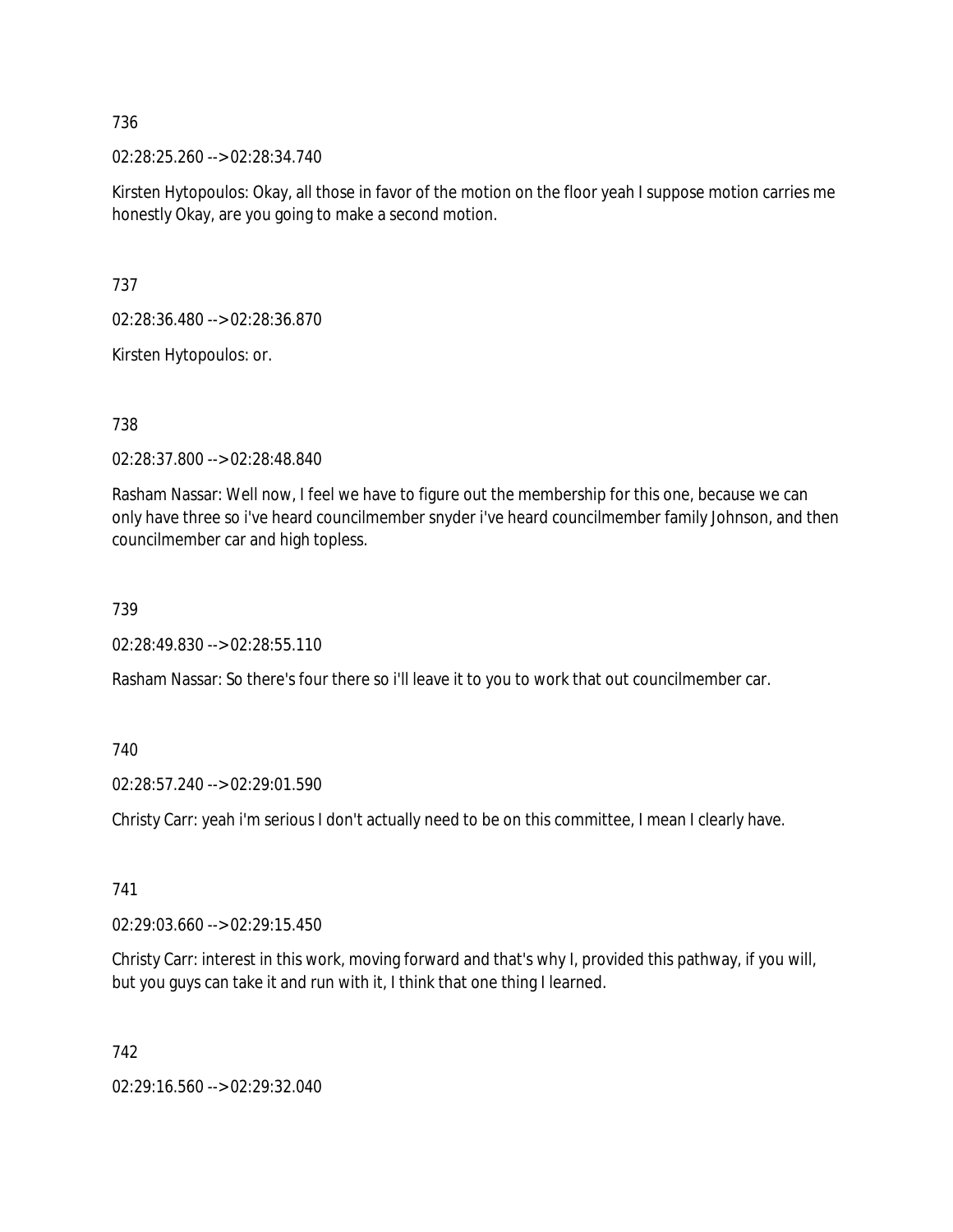Christy Carr: With the joint land use committee is it's a ton of work we met every other week pretty consistently and we didn't get nearly done what we thought we would, and so I would hope, or I would just encourage everybody who wants to be on this committee.

743

02:29:33.240 --> 02:29:42.450

Christy Carr: it's going to be it's going to be a long time and it's going to be a big commitment and I, and I just hope, because we all really are dedicated to this work, and this vision.

744

02:29:42.810 --> 02:29:48.990

Christy Carr: But when it comes down to it, it's just a ton of time and it's really hard work.

745

02:29:49.740 --> 02:30:05.730

Christy Carr: So I just want to put that out there for you guys, to make sure that you understand the commitment you're making and not to say that you don't, but I just want to underscore that because that's something I just learned in the past, this past fall is just how much time it took so.

746

02:30:06.900 --> 02:30:13.680

Christy Carr: Deputy Mayor high top list if you've got the time to do both please feel free to do both I don't I don't have a need to.

747

02:30:15.780 --> 02:30:20.130

Kirsten Hytopoulos: mayor, did you want to speak next or, should I should I move on to because our venture Johnson.

748

02:30:20.640 --> 02:30:21.390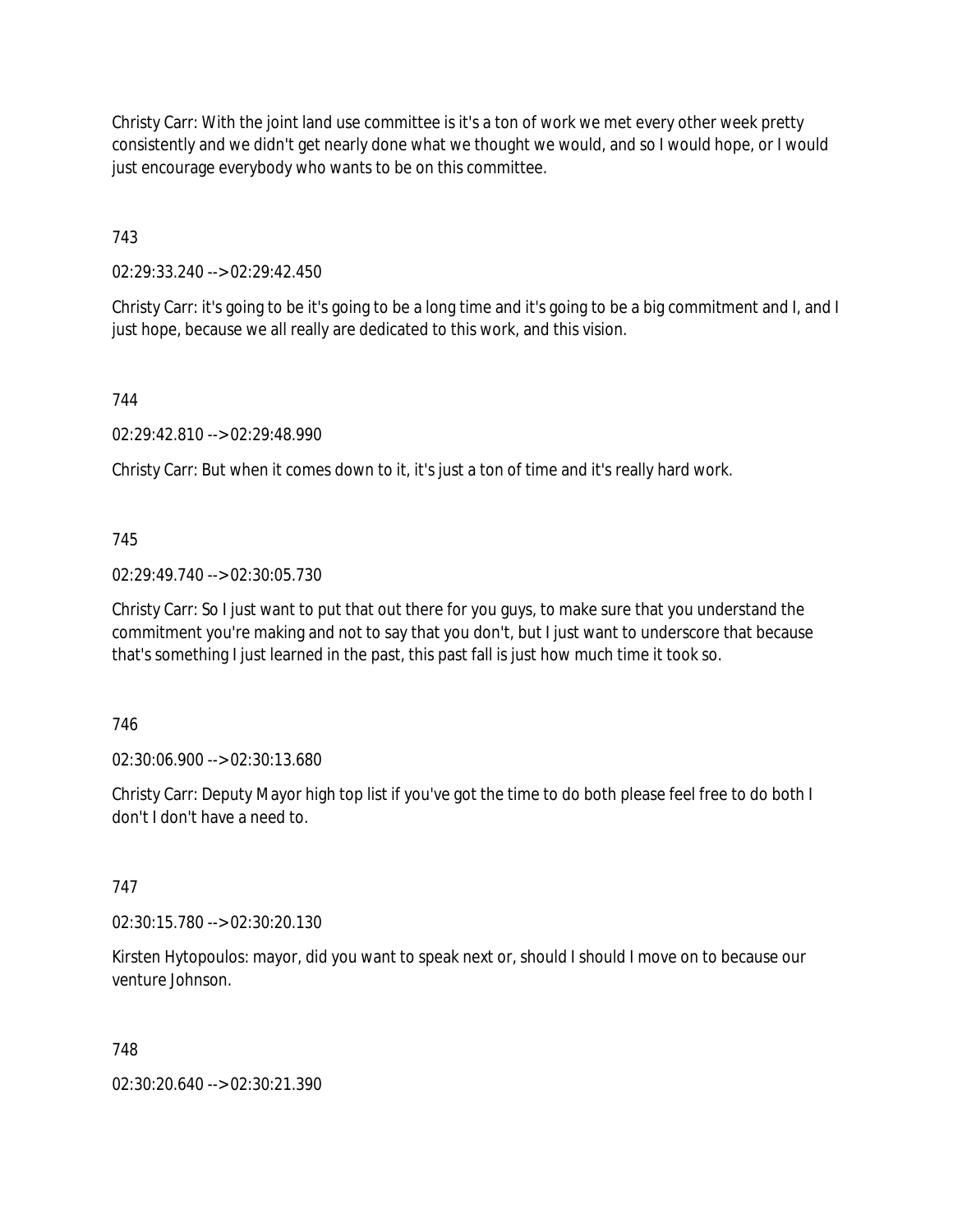Rasham Nassar: he's move on.

749

02:30:21.540 --> 02:30:23.070

Kirsten Hytopoulos: Okay, because we're a country Johnson.

750

02:30:23.550 --> 02:30:35.280

Brenda Fantroy-Johnson: um yeah, I would like to be on this one, but i'm willing to step back if you know if because I think councilmember car, I think you should be on it your emotion and your vision.

751

02:30:36.390 --> 02:30:39.480

Brenda Fantroy-Johnson: So i'm willing to step back if that's what's needed.

752

02:30:41.790 --> 02:30:45.780

Kirsten Hytopoulos: Thank you, are we do we city attorney did you want to speak.

753

02:30:47.370 --> 02:30:49.890

Joe Levan: Just a point of clarification in terms of the.

754

02:30:51.120 --> 02:30:57.420

Joe Levan: The current efforts, a foot related to triage and phase two of that so, how does this.

755

02:30:58.440 --> 02:31:07.710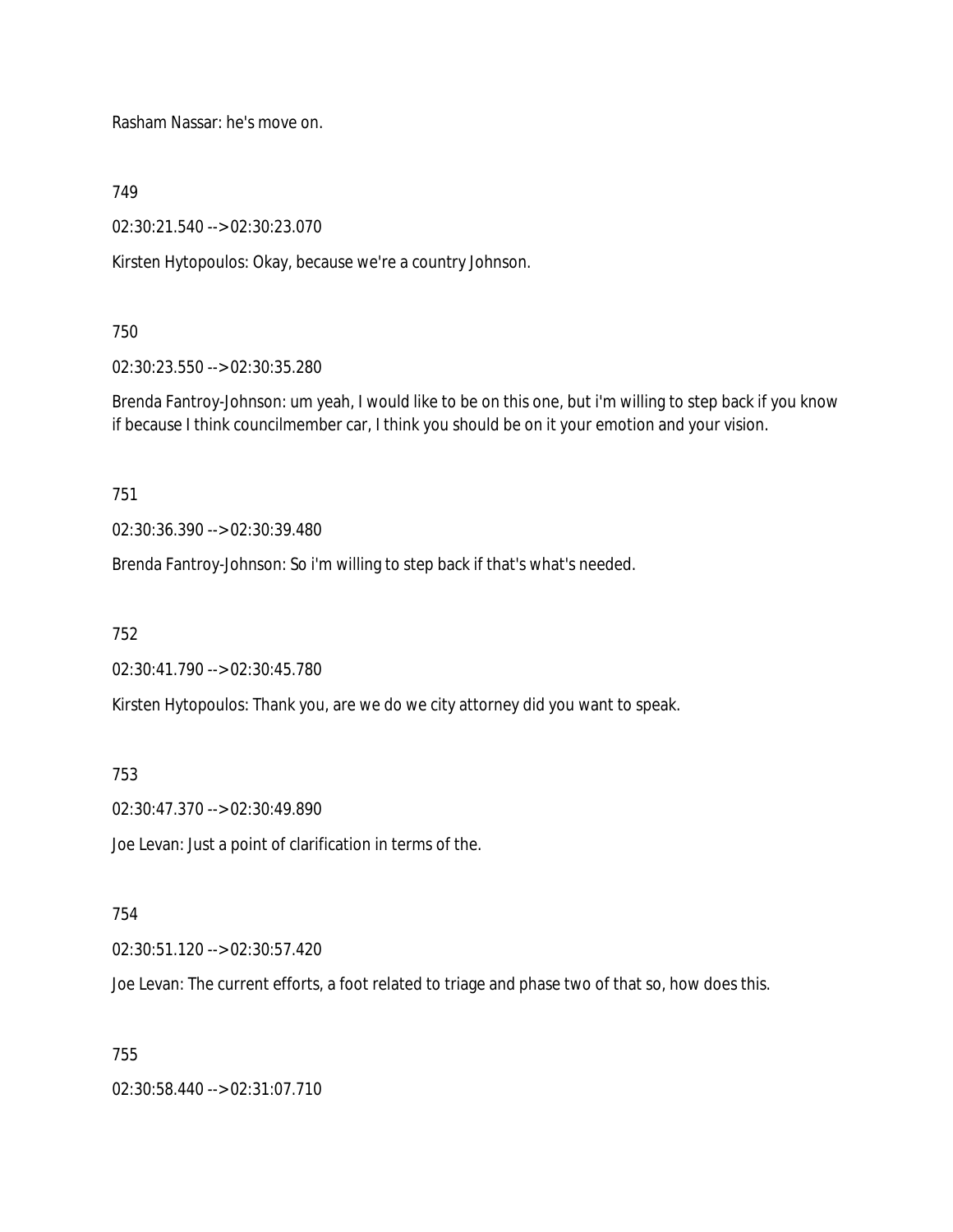Joe Levan: Joint subcommittee isn't there additional work is going to be done, related to that or is that work done councilmember car I think you're the tippy mayor answer that question.

756

02:31:08.460 --> 02:31:21.360

Kirsten Hytopoulos: So you're asking if we would, if we if we would anticipate moving work that was not quite done over um I would think that would be consistent, that would be feasible councilmember car.

# 757

02:31:22.560 --> 02:31:35.130

Christy Carr: think we can I don't think we need to I didn't I don't think that the work is was envisioned to circle back to Council or to land use committee it was it was on its legislative journey with the planning Commission.

## 758

02:31:36.780 --> 02:31:54.510

Christy Carr: So I think we let it fly I don't know that we need to, but I think if we need to amend the motion to say include any any continuation of previous committees work that's fine just to capture it I don't think it will be necessary but i'm happy to be to to.

## 759

02:31:56.430 --> 02:32:02.370

Christy Carr: If we need to city attorney if you think we should, and maybe the deputy city manager has a has a.

## 760

02:32:03.720 --> 02:32:19.020

Christy Carr: better sense of that, but my reading of what the planning Commission is doing and what our recommendation was from the joint land use Subcommittee, to the Council that was transmitted to the planning Commission it did not have an internal feedback loop to the joint subcommittee.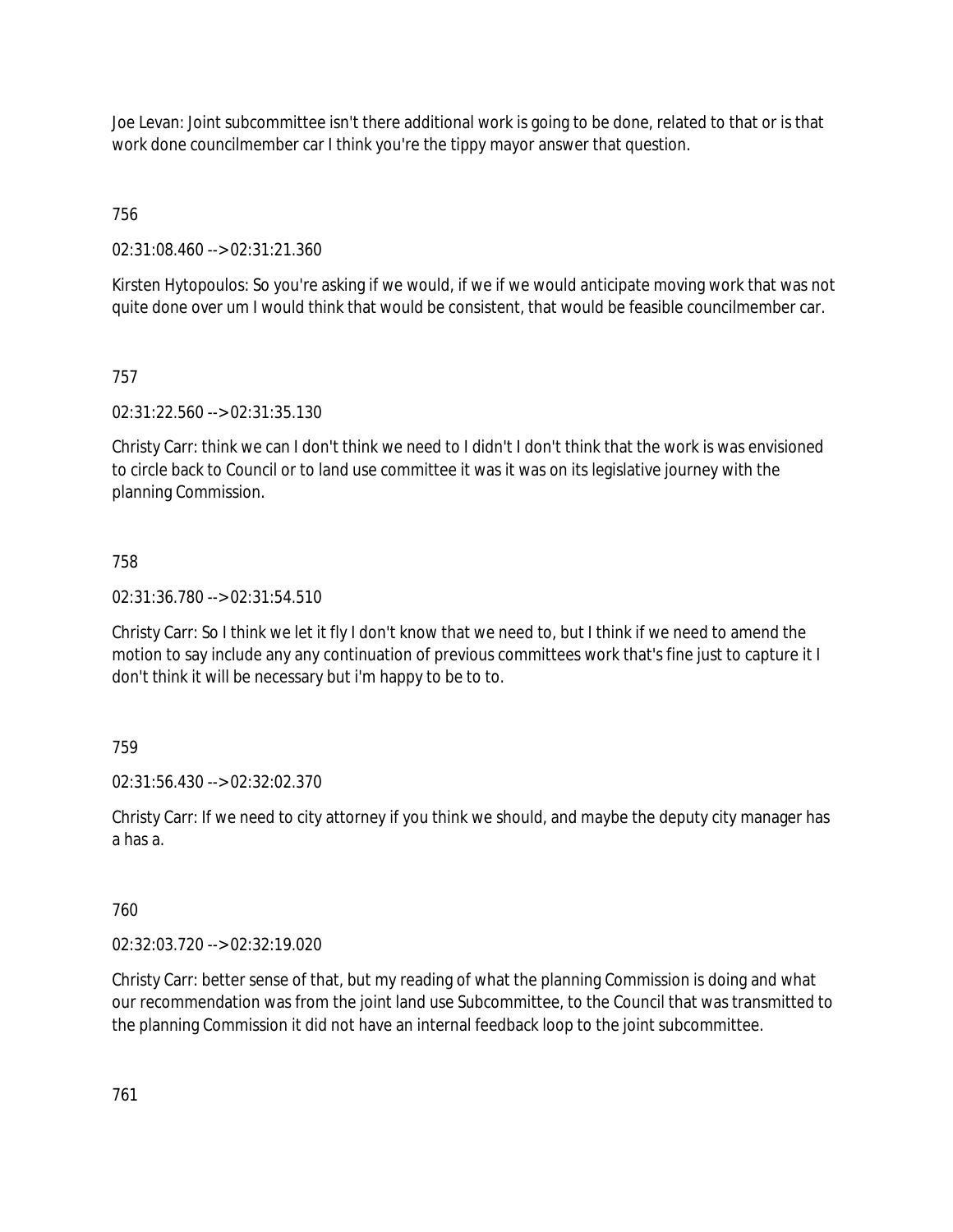02:32:20.340 --> 02:32:28.500

Joe Levan: Well, I think you've already made the motion so when you created this so maybe it's your first meeting you kind of develop a scope of work and decide what you want to do, and then.

## 762

02:32:29.040 --> 02:32:39.270

Joe Levan: If that that scope needs to include that additional work, then you could talk to the Council about doing that, but maybe you don't need to maybe it's, as you said, maybe it's already there's no need to have it circle back.

763

02:32:40.350 --> 02:32:42.060

Joe Levan: I just don't know what's left on that work plan.

### 764

02:32:44.880 --> 02:32:49.080

Christy Carr: yeah that's a good point, and if that approaches appropriate that would be fine.

765

02:32:51.540 --> 02:32:52.950

Kirsten Hytopoulos: Okay um.

766

02:32:53.550 --> 02:32:55.500

Kirsten Hytopoulos: councilmember car, you have your hand up.

#### 767

02:32:55.560 --> 02:33:04.500

Kirsten Hytopoulos: And in our country Johnson your hand up or either of you still wanting to speak at this point or okay i'm mayor.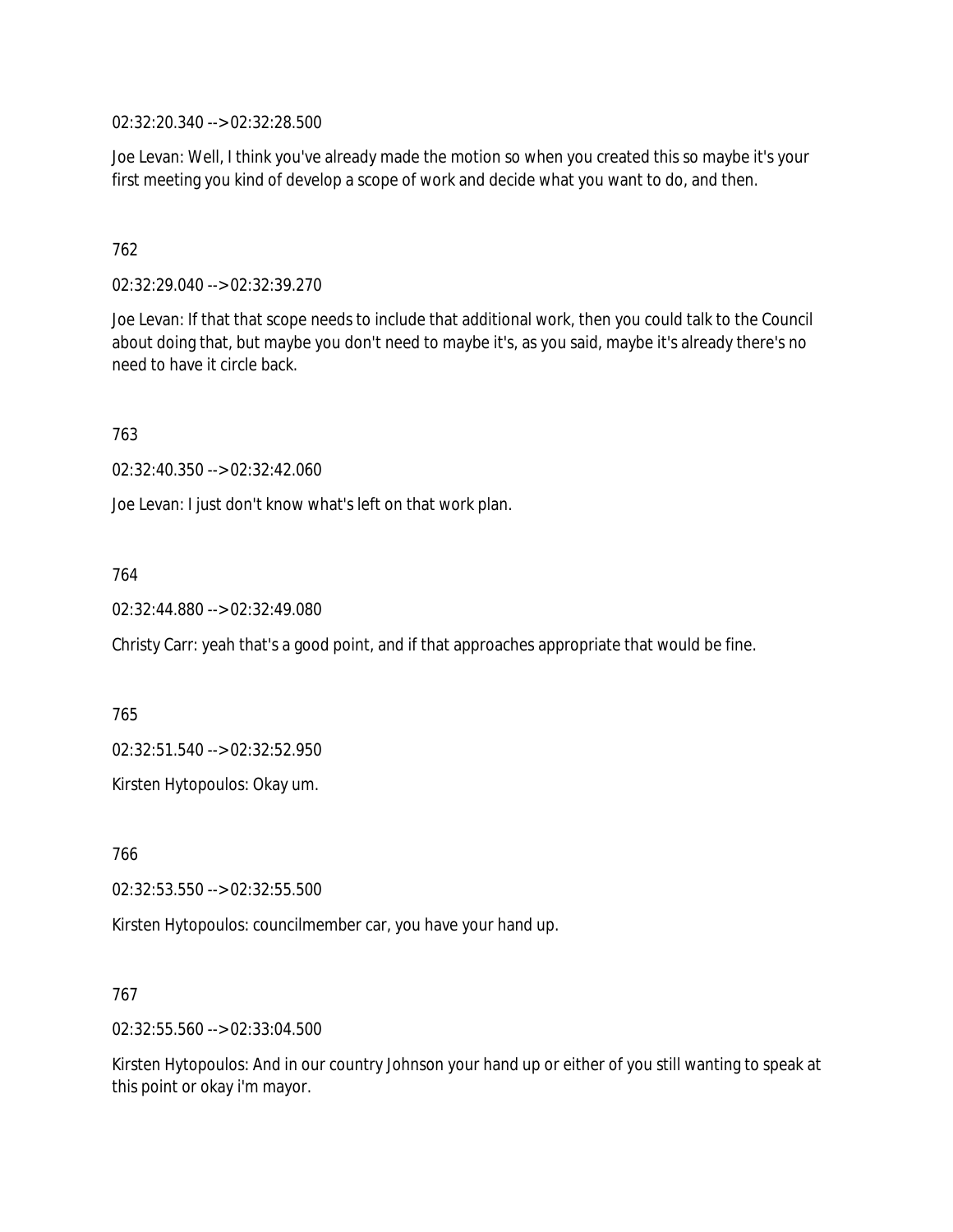02:33:05.850 --> 02:33:11.760

Rasham Nassar: i'm have to create a Council affordable housing ad hoc committee, the Committee will be comprised of the following three Council members.

769

02:33:12.330 --> 02:33:15.960

Rasham Nassar: Deputy Mayor had topless Council member car and Council member Schneider.

### 770

02:33:16.320 --> 02:33:26.970

Rasham Nassar: The purpose of the ad hoc committee is to recommend to the full Council next steps to initiate housing action plan or other approach for affordable housing initiatives, including a recommendation for the most appropriate working groups and move this work forward.

771

02:33:30.540 --> 02:33:34.650

Kirsten Hytopoulos: Any this up, because our second by councilmember deets any more discussion.

### 772

02:33:36.660 --> 02:33:51.630

Kirsten Hytopoulos: Okay, seeing none all those in favor say Aye Aye opposed motion carries amanda mostly Okay, we are at item eight good of the order Council does anyone have an item for good of the order.

773

02:33:52.680 --> 02:33:53.340

Kirsten Hytopoulos: married us are.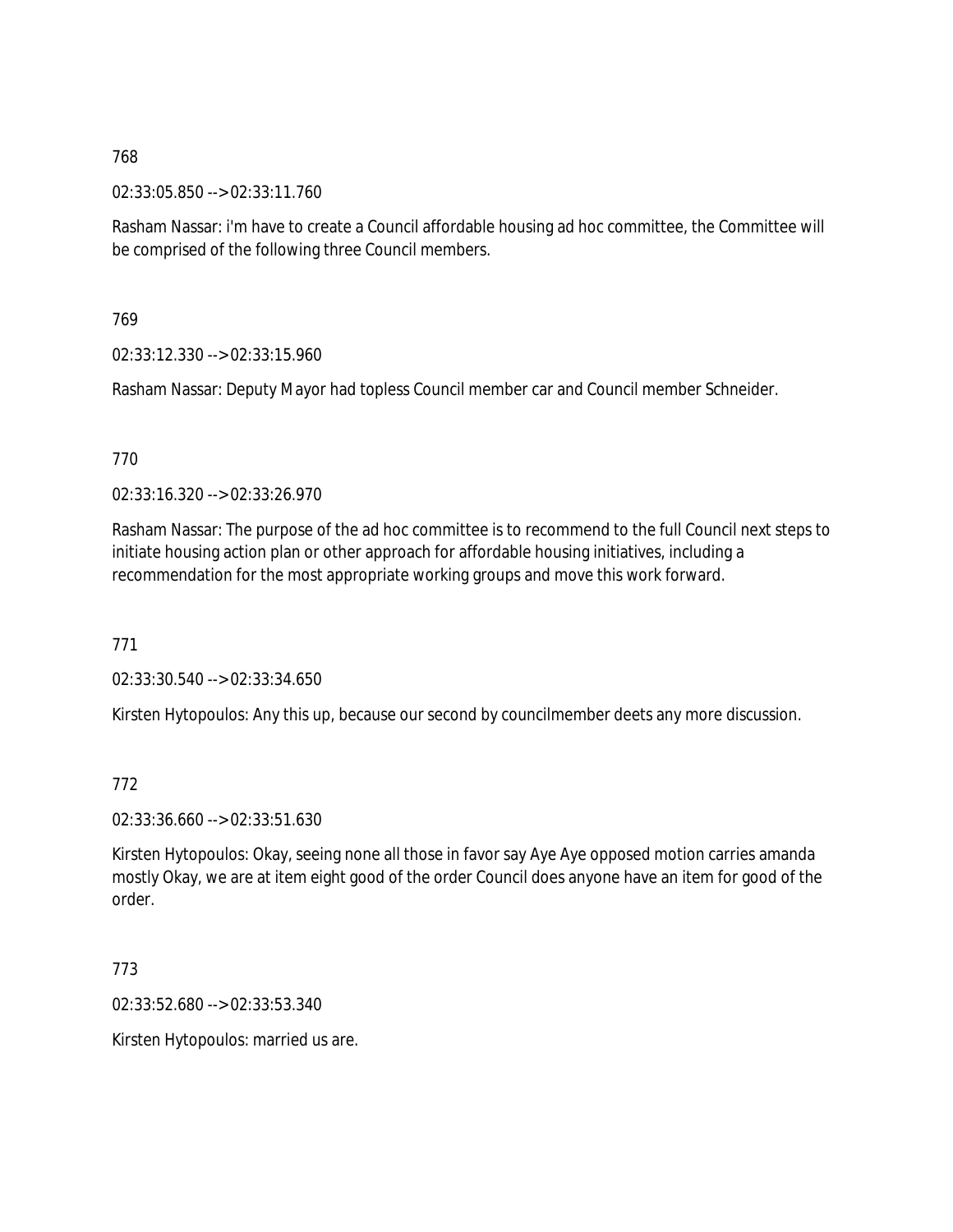02:33:55.830 --> 02:34:01.830

Rasham Nassar: Now I do I have, I was contacted by the city clerk it's going to take me a second to pull it out, I shouldn't raise my hand system.

775

02:34:02.580 --> 02:34:12.570

Rasham Nassar: With regard to an appointment to the whatsapp Community Advisory Committee and the individual requesting reappointment has served in this capacity for the as the bainbridge island.

776

02:34:13.530 --> 02:34:20.070

Rasham Nassar: Appointment appointed person to that Community advisory committee for the past two years, I believe her name is beth Crittenden.

777

02:34:20.580 --> 02:34:24.990

Rasham Nassar: i've the city's been contacted and the request is for Council to.

778

02:34:25.590 --> 02:34:34.530

Rasham Nassar: approve her reappointment so she can continue to serve in that capacity for an additional two year term, I believe, inner city manager correct me if i'm wrong about anything i've just stated.

### 779

02:34:35.010 --> 02:34:41.850

Rasham Nassar: I asked the city clerk if this is something that's advertised the answer was no it's just routine that the Mayor of points and the Council approves.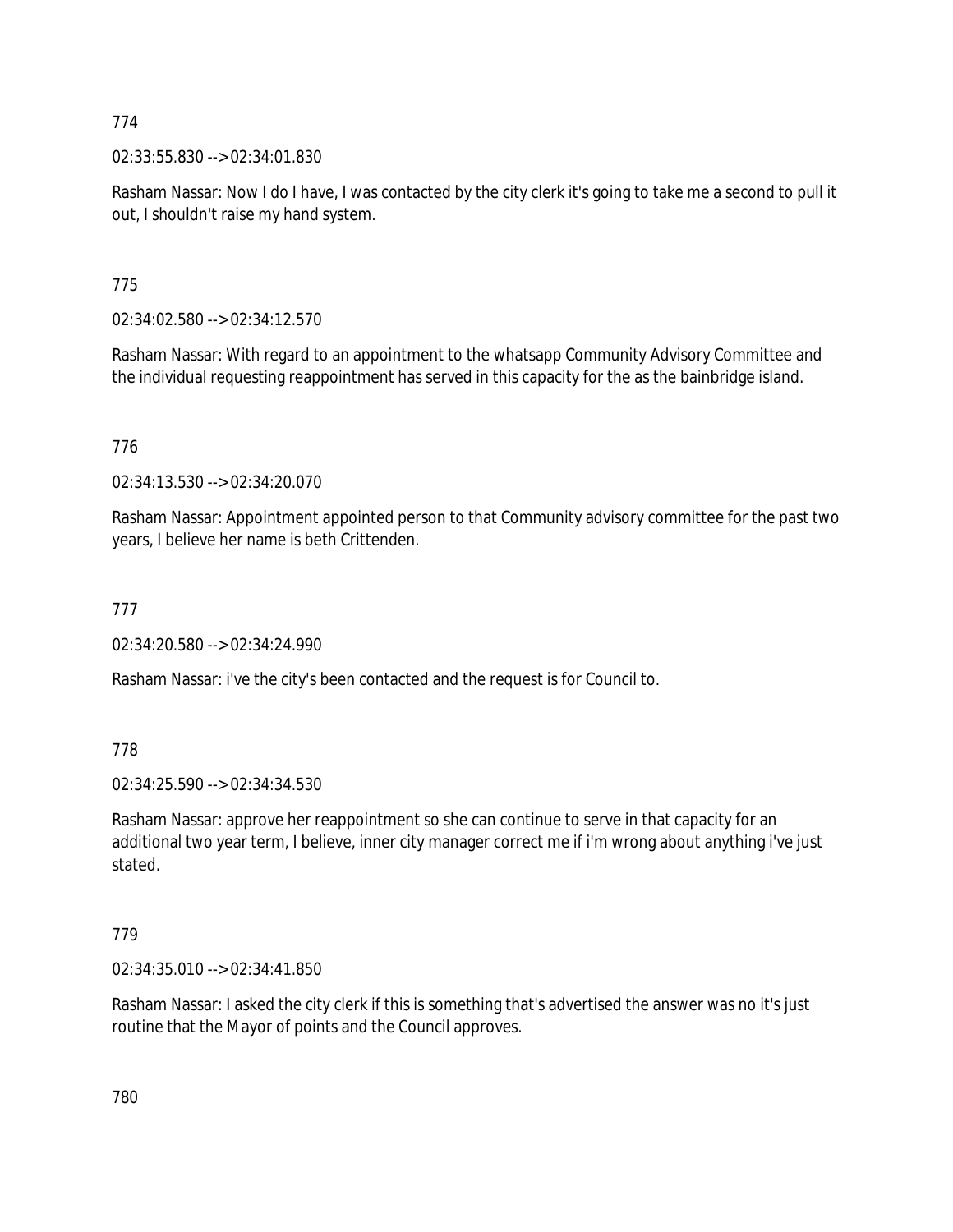02:34:42.300 --> 02:34:52.590

Rasham Nassar: So if there's no objection, or no interest in wanting to discuss or dig into this further what is this committee who or who is this individual who's representing bainbridge island.

781

02:34:52.980 --> 02:34:59.490

Rasham Nassar: What I will do is, I will just send an email to the city clerk tell her to go ahead and we will see that then come to us on consent.

782

02:35:00.180 --> 02:35:12.510

Rasham Nassar: So I just wanted to let you all know, so that I didn't work outside of the body to put something on consent, that I hadn't previously expressed or described provide information to you on.

783

02:35:14.250 --> 02:35:15.750

Kirsten Hytopoulos: Does anyone want to speak to this.

784

02:35:18.090 --> 02:35:30.870

Kirsten Hytopoulos: I guess, I would like to speak to this, I don't remember there everybody must be that I don't remember things like this, when I was in Council, where they were just know opening up to the public, to ask for interest, and this is this be cat so what this was something.

785

02:35:31.770 --> 02:35:32.040

I.

786

02:35:33.150 --> 02:35:46.620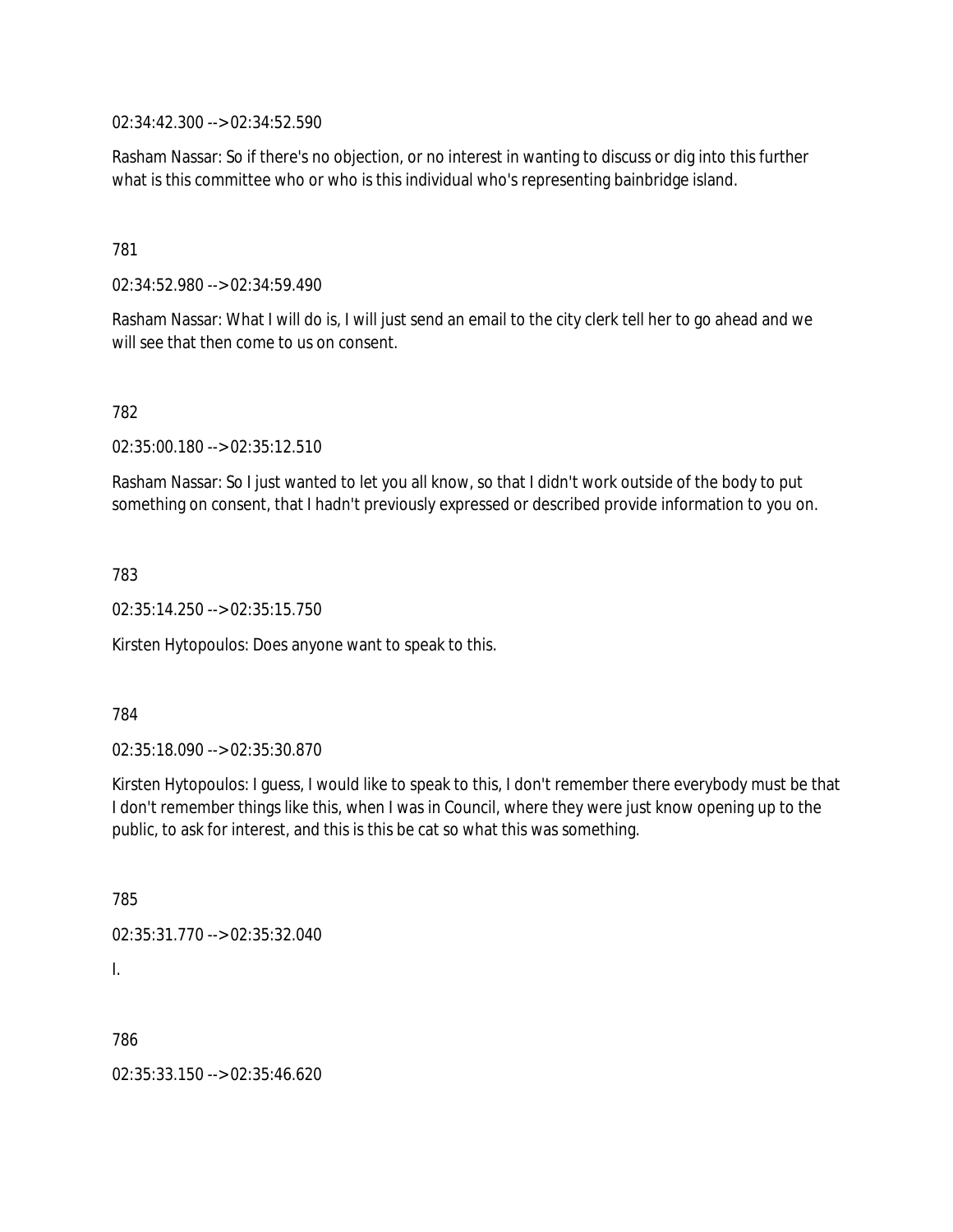Kirsten Hytopoulos: You know I mean I if i'm the only voice that feels like this doesn't i'm in the person is probably wonderful maybe only person that wants to do that and I don't know them at all, but it does feel a little strange, not to provide that opportunity across the Community.

787

02:35:48.300 --> 02:35:52.380

Kirsten Hytopoulos: But I find if i'm the sole voice for that I will step away.

788

02:35:54.630 --> 02:36:02.580

Rasham Nassar: It is be cat and the city clerk responded to me today that former mayor Medina recommended her appointment and Council confirmed it in August of 2018.

## 789

02:36:03.570 --> 02:36:11.580

Rasham Nassar: So it's really I think it's up to counsel in our own city manager correct if we wanted to reopen and advertise for this position, we can do that.

790

02:36:13.110 --> 02:36:16.980

Rasham Nassar: I just that would require, I would like direction from Council to do that.

791

02:36:18.090 --> 02:36:31.860

Kirsten Hytopoulos: I think if we don't maybe we add this to our conversation about how we want to help uniform rules and what our goals and process and policies are for all of this note this as an example of a different category we hadn't no photos or no, no.

792

02:36:34.020 --> 02:36:44.430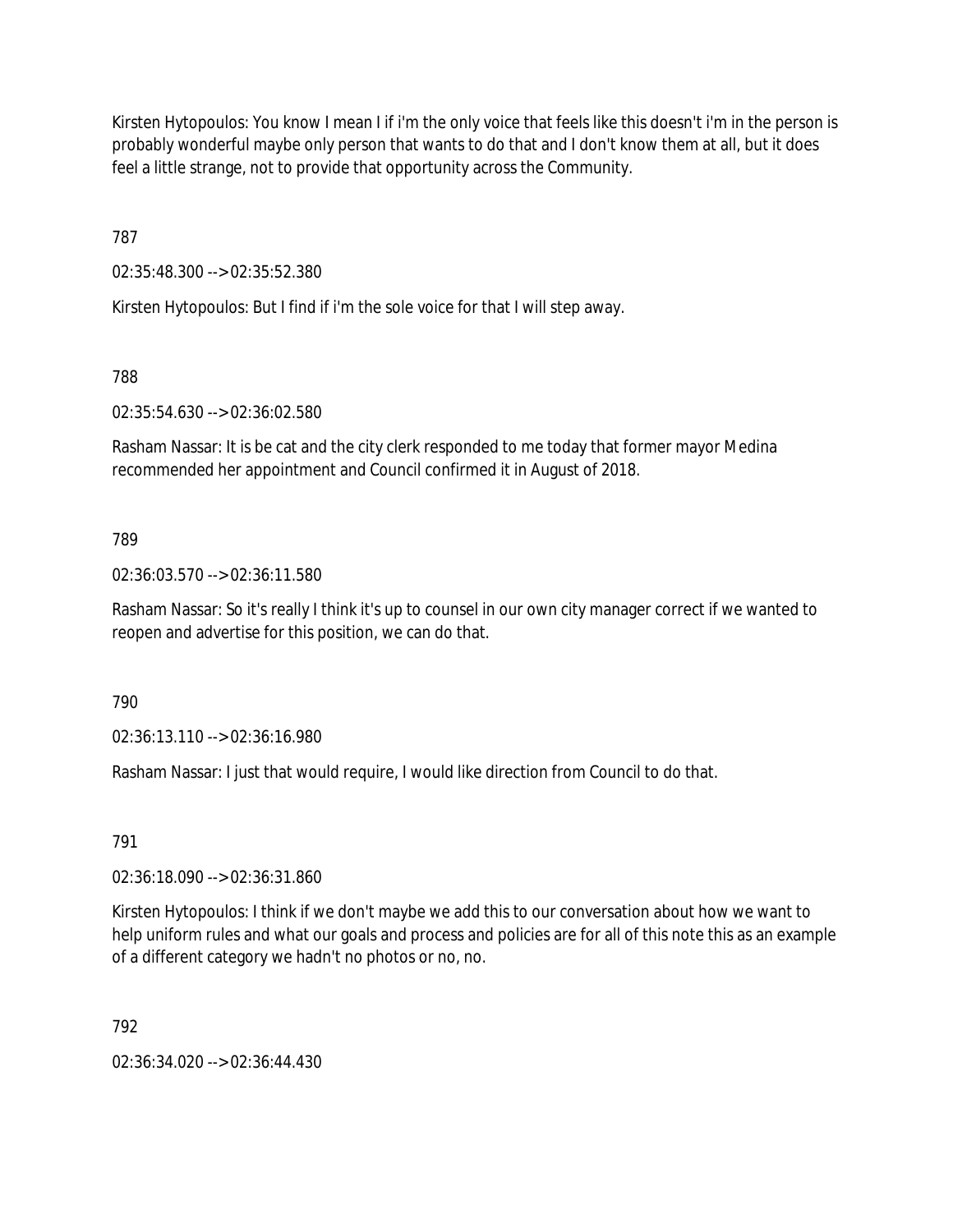Kirsten Hytopoulos: doesn't look like anybody else has any strong harper and over this so look in my 5am I reading correctly that we're I think we're probably Okay, with the Mayor bring forward for appointment reappointment.

793

02:36:45.570 --> 02:36:47.190

Kirsten Hytopoulos: Okay, great Thank you mayor.

794

02:36:48.630 --> 02:36:49.620

Kirsten Hytopoulos: Did you have anything else.

795

02:36:50.730 --> 02:36:51.540

Rasham Nassar: Not at the moment.

796

02:36:51.840 --> 02:36:53.190

Kirsten Hytopoulos: Okay councilmember deeds.

### 797

02:36:54.270 --> 02:37:01.620

Joe Deets: Thank you actually I thought your point is well taken but maybe we'll just move on, but keep let's keep that in mind.

### 798

02:37:02.280 --> 02:37:09.780

Joe Deets: I actually have three things for the good of the order so i'll do i'll do one and let my colleagues do theirs and i'll come back, but the first one.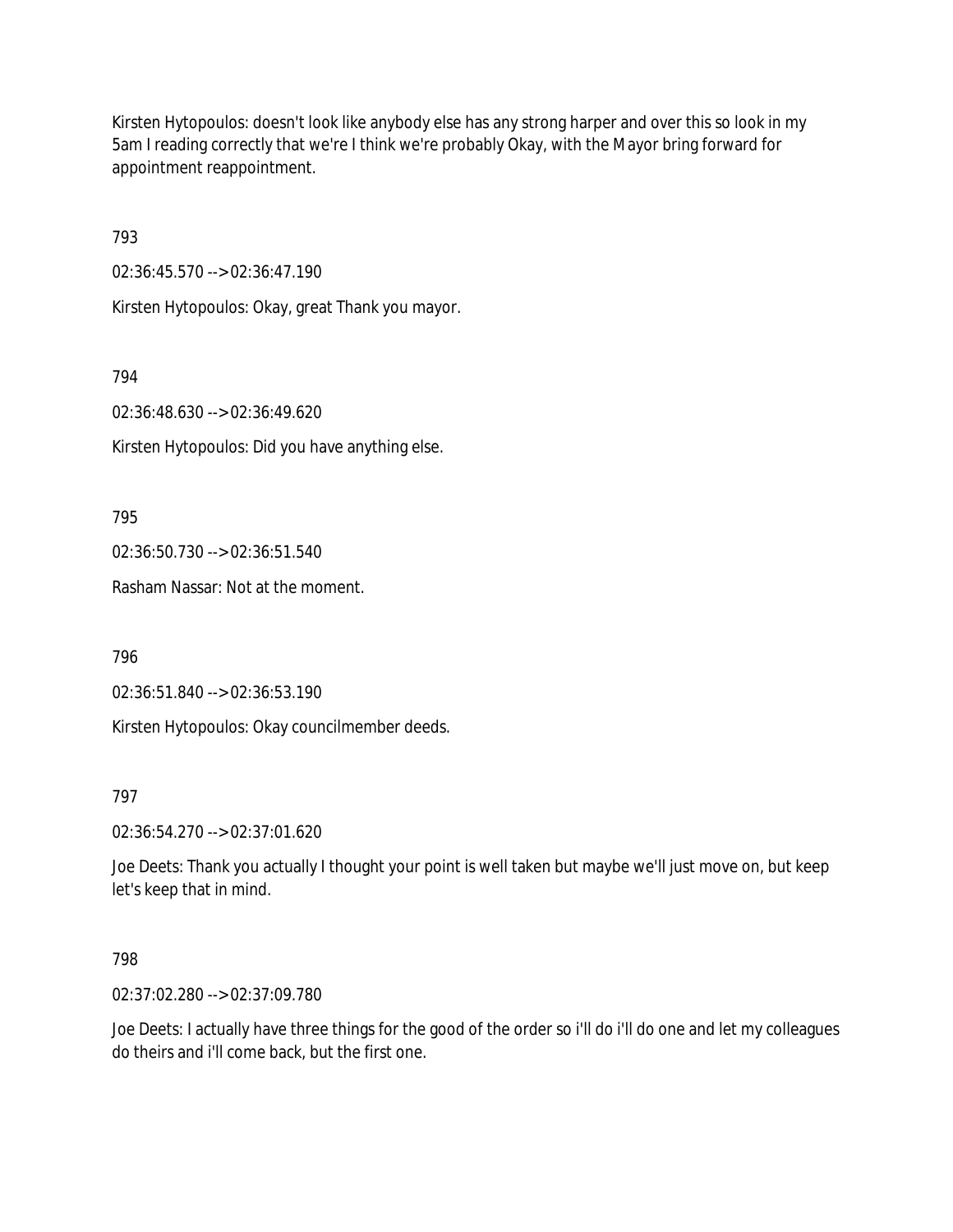02:37:10.470 --> 02:37:30.390

Joe Deets: Next week, we have a discussion on the hazard pay for trophy workers and I received a call from Larry ricotta founder of town and country markets and he invited me to have a conversation with him it's actually going to be tomorrow at one o'clock we're going to be talking about this.

800

02:37:32.490 --> 02:37:48.210

Joe Deets: So i'm bringing this up one o'clock Thursday tomorrow, and if any colleagues want to join me say to that would be great just let me know if you want to join me with Larry to kata town and country to talk about hazard pay and what town and country is doing for the Community.

801

02:37:50.250 --> 02:37:50.490

Okay.

802

02:37:52.140 --> 02:37:54.630

Kirsten Hytopoulos: All right, i'm Ricard.

803

02:37:58.860 --> 02:37:59.850

Christy Carr: Thank you, I.

804

02:38:01.140 --> 02:38:17.100

Christy Carr: Am the liaison for the planning Commission and I just wanted to bring up that they had a discussion that they're meeting last week, talking about potential assignments as liaisons to other committees and i'm just not quite sure what that processes, it came.

805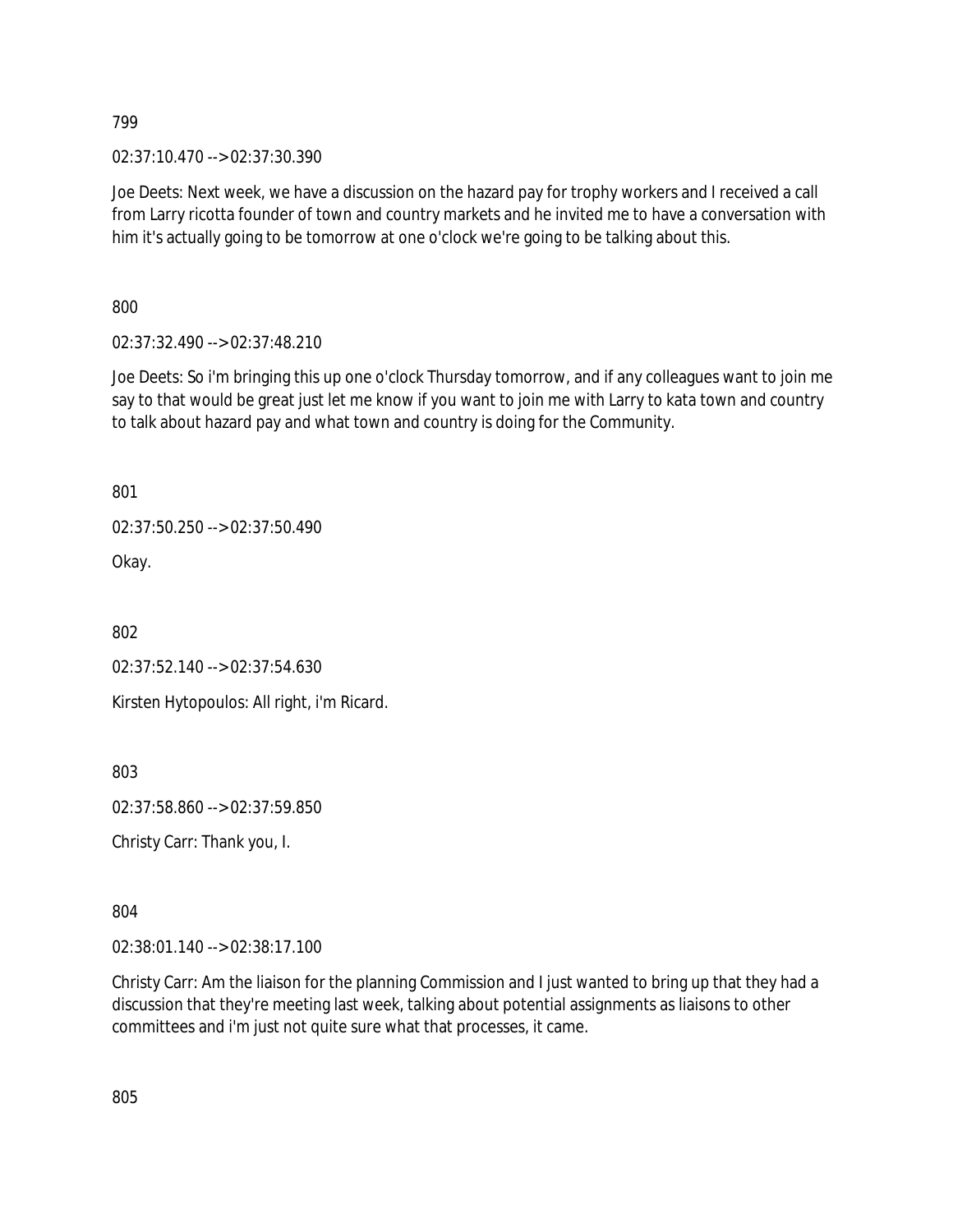02:38:18.360 --> 02:38:34.020

Christy Carr: Just from the idea that they have had successful liaising, if you will, with the design review board and formerly with the affordable housing Task Force may currently have a liaison on the island Center scenario planning Committee, as well as the sustainable transportation.

806

02:38:35.310 --> 02:38:38.370

Christy Carr: task force or technical advisory committee, I think.

807

02:38:39.660 --> 02:38:53.490

Christy Carr: So I just wanted to bring that to the council's attention and let everyone know that that may be something they're interested in doing specifically related to the react and the climate change advisory committee.

808

02:38:55.530 --> 02:39:04.350

Kirsten Hytopoulos: And dizzy what I want to speak to this, I I just I saw the email exchange that that was on his Deputy Mayor with the Mayor and I.

809

02:39:04.830 --> 02:39:13.110

Kirsten Hytopoulos: thought she raised some really good points there's a lot of big kind of larger policy questions around us, I wonder whether we would like to talk about this at some point.

810

02:39:14.550 --> 02:39:23.040

Kirsten Hytopoulos: Since we don't I don't think have a process for this and and she raised the questions of will, then we can all committees have and i'm not saying that was negative about it, but it all committees that have.

811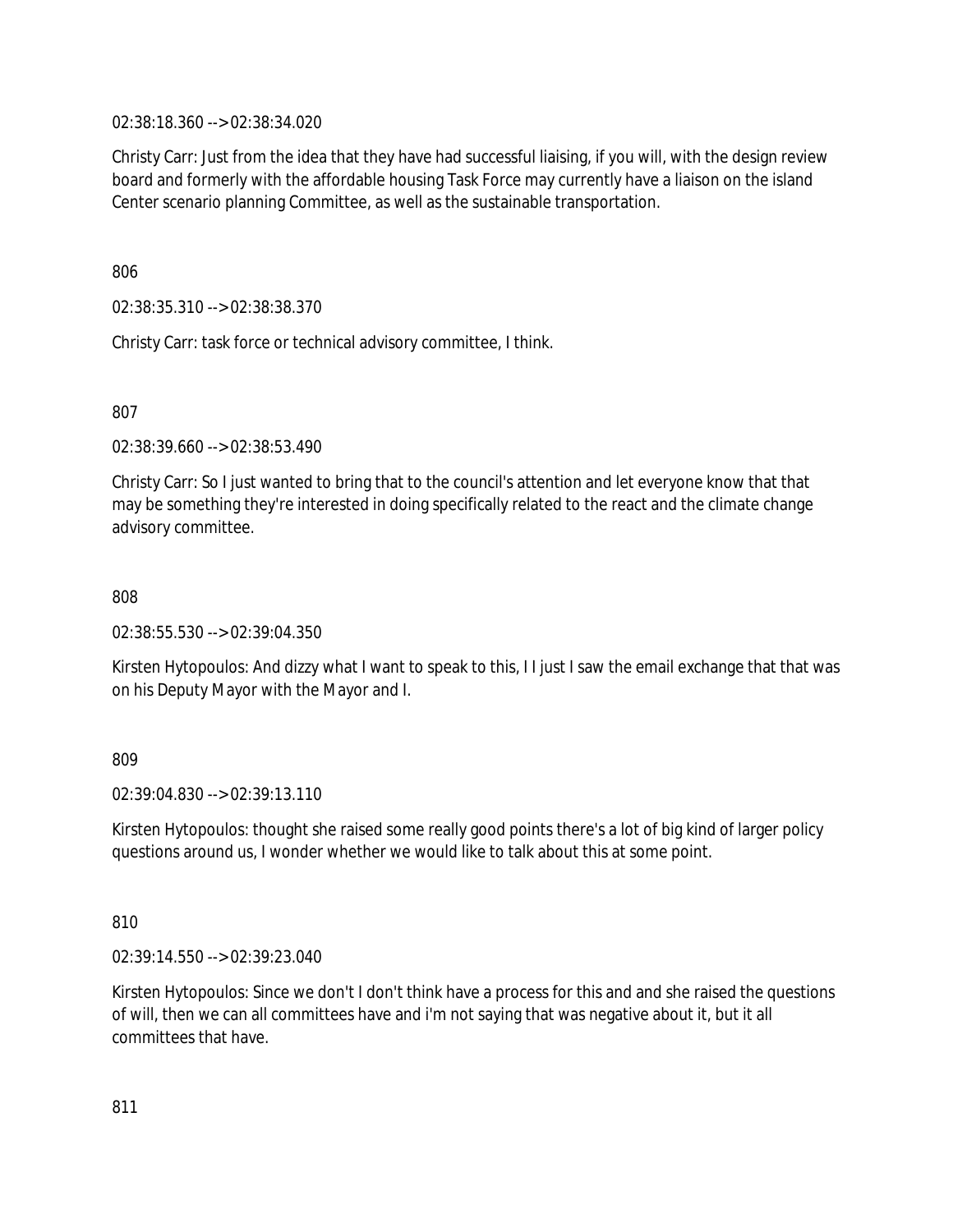02:39:23.520 --> 02:39:33.930

Kirsten Hytopoulos: Have liaison for all committees and were you know how do you do this and does it seems to me like part of a larger conversation, which is what she was identifying is that something that we feel comfortable talking about.

812

02:39:35.730 --> 02:39:37.350

Soon okay.

813

02:39:39.390 --> 02:39:44.700

Kirsten Hytopoulos: All right, anything else deputy i'm sorry if you councilmember card.

#### 814

02:39:47.040 --> 02:39:54.180

Kirsten Hytopoulos: Okay, great councilmember Schneider or we're going to go through, and come back to customer deeds freedom finisher.

815

02:39:55.980 --> 02:39:59.820

Joe Deets: Well, a customer cider I don't think has had a chance to.

816

02:40:00.000 --> 02:40:01.740

Kirsten Hytopoulos: So you want to go around and come back.

817

02:40:01.740 --> 02:40:03.480

Joe Deets: So I need to give other folks a chance to.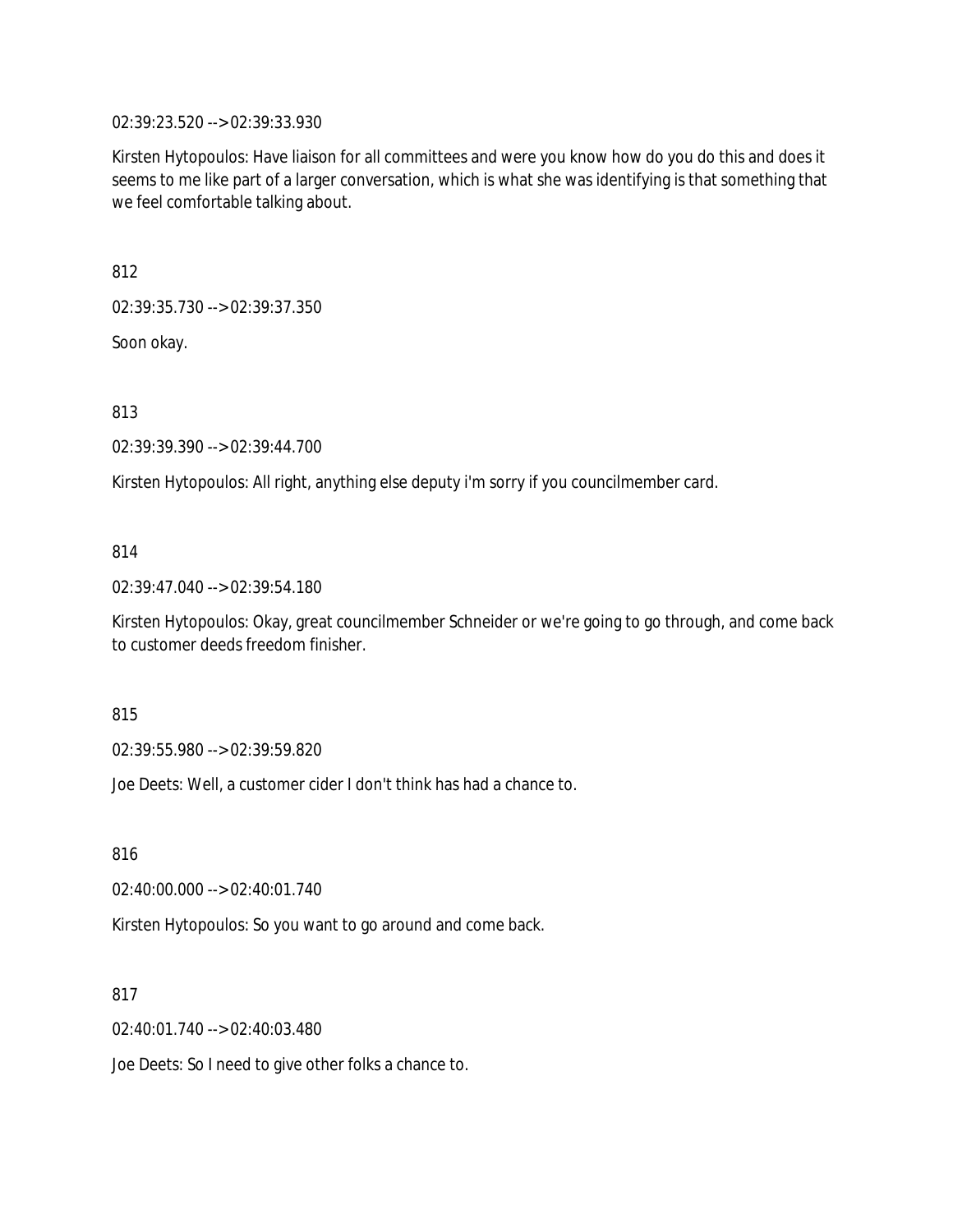02:40:04.080 --> 02:40:04.410 later.

819

02:40:05.610 --> 02:40:11.370

Leslie Schneider: Thank you, so I actually have two items, but I think i'm going to slam them together because they're kind of related so.

820

02:40:12.450 --> 02:40:24.690

Leslie Schneider: On this note of having Members on other boards, there is a loose end for something called the kits up boundary review board appointment.

821

02:40:25.110 --> 02:40:37.590

Leslie Schneider: And this came up you know sort of to the end of last year and i'd never heard of it, and I was asking for more information about it and it just was a loose end so i'm just putting it out there because.

822

02:40:38.730 --> 02:40:47.160

Leslie Schneider: Maybe we should keep tie it up, maybe it doesn't matter, I have no idea but anyway that's the kids that boundary review board appointment.

823

02:40:47.580 --> 02:41:00.090

Leslie Schneider: And then kind of related to that there's another one that the public facilities district, we have someone who is on that that board, I would suggest that we have that.

824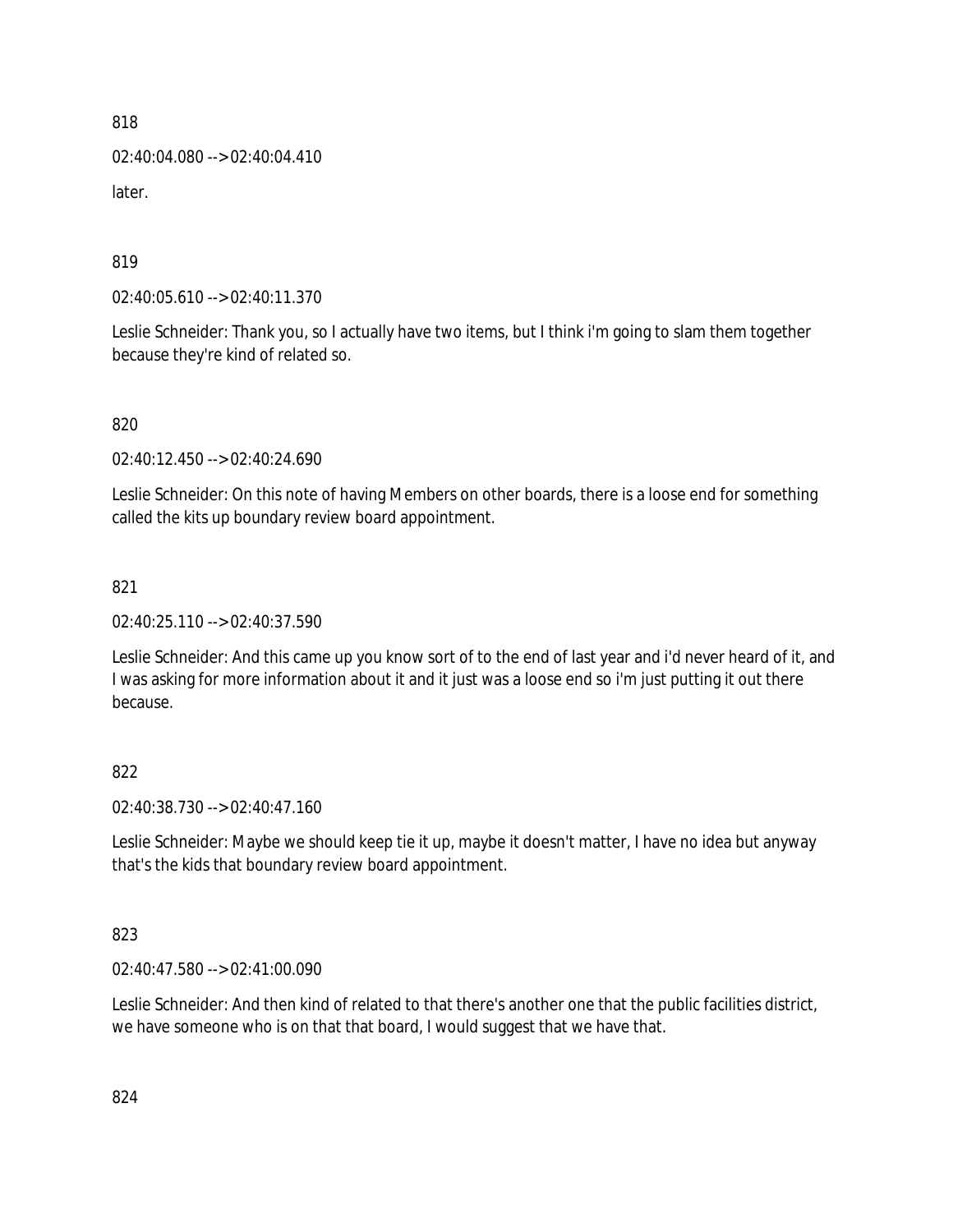02:41:01.080 --> 02:41:15.120

Leslie Schneider: board member come and report to us from time to time about the kits at facilities district, I think that we ignore what that's all about at our peril and I think that we should have some sense of WHO.

## 825

02:41:15.870 --> 02:41:32.760

Leslie Schneider: How that person is serving and and and, what is important about what's going on there, so that I guess that's a request for a future agenda to reach out to that board member and have him come and talk to us once or twice a year, at least about how things are going.

826

02:41:35.130 --> 02:41:35.880

Leslie Schneider: And that's it for me.

827

02:41:37.200 --> 02:41:48.060

Kirsten Hytopoulos: So it sounds like a whole item that's developing and compounding for us to bring back the discussion, how we do these how we are process for selecting people.

### 828

 $02.41.49.470 -> 02.41.56.520$ 

Kirsten Hytopoulos: Can I wrong I sounds like are these more people who are also have also been selected sort of one offs, as opposed to a process.

### 829

02:41:59.940 --> 02:42:16.320

Leslie Schneider: So the public facilities district, we did promote that and we did not get anyone coming forward other than the person who had been serving previously, so there was no departure in the way that we appointed that I think that there's just a gap in terms of US understanding what that.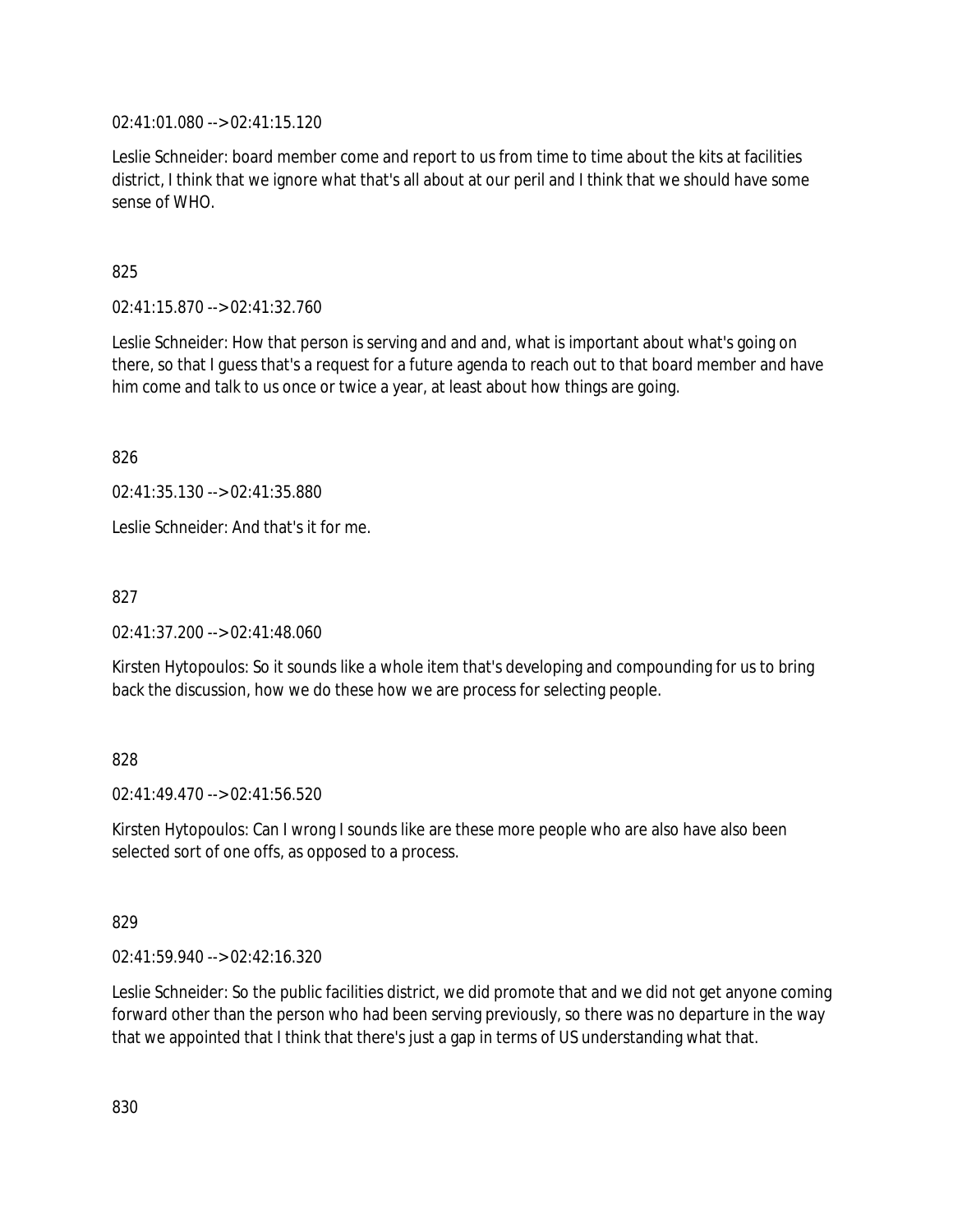02:42:17.430 --> 02:42:24.510

Leslie Schneider: appointment is and maybe if more people in the Community knew what it was, they would be interested in serving on it eventually.

## 831

02:42:25.410 --> 02:42:31.320

Kirsten Hytopoulos: In the boundary in the boundary of you person we just, we need to open a selection process for that, but.

832

02:42:32.100 --> 02:42:32.970

yeah.

### 833

02:42:34.320 --> 02:42:35.550

Leslie Schneider: let's go with yes.

834

02:42:36.090 --> 02:42:41.460

Kirsten Hytopoulos: yeah okay well alright i'm killed over deeds.

835

02:42:42.150 --> 02:42:42.480

Joe Deets: Thank you.

### 836

02:42:43.890 --> 02:42:50.910

Joe Deets: You know I don't know if a bainbridge precedent has much to say about boundary issues being an island, but just saying.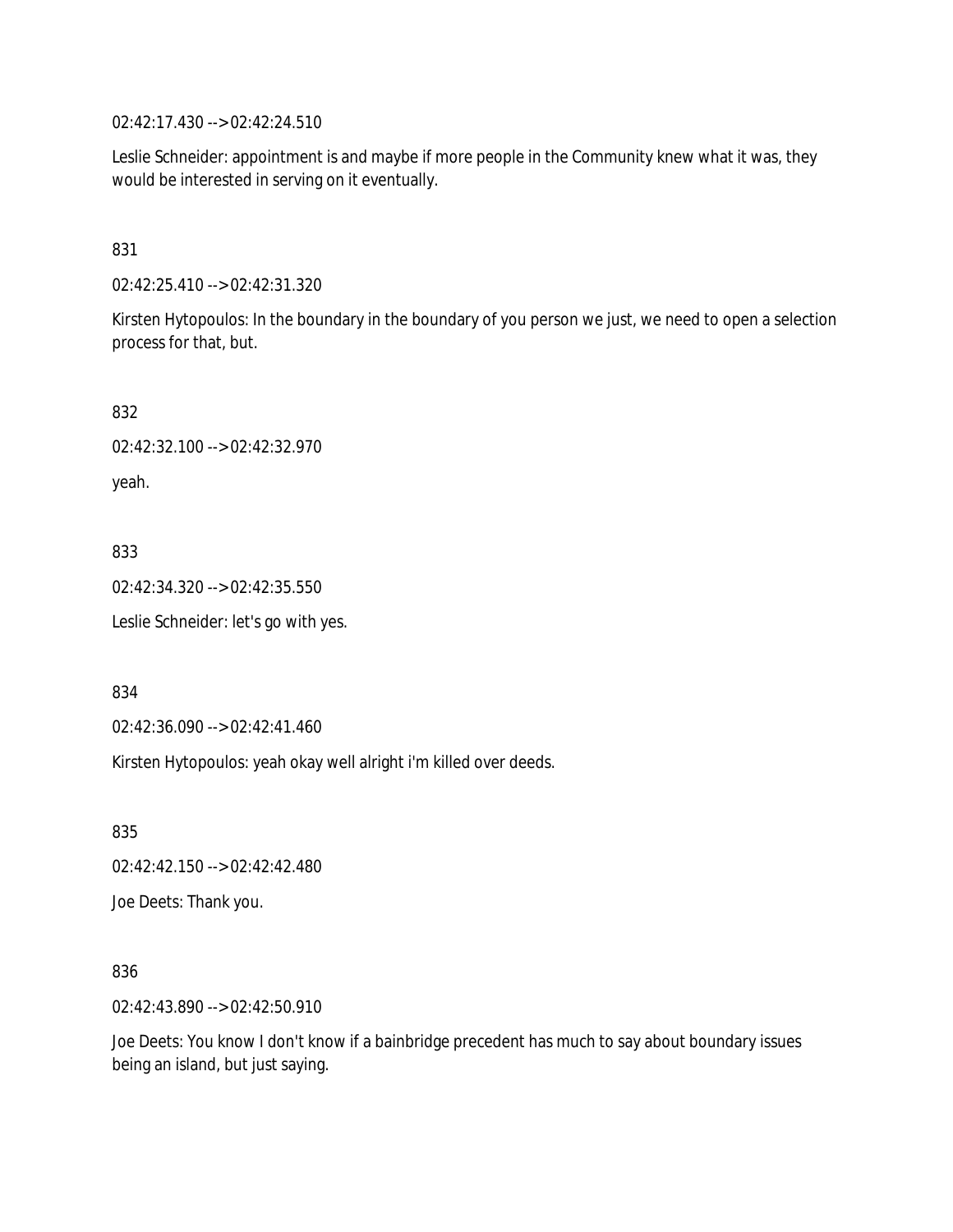02:42:52.110 --> 02:43:06.480

Joe Deets: Well, this the second item, I want to bring up is i'm on the board of the care of CC executive committee and we on march forth from one o'clock to four o'clock we have a virtual retreat the care CC does.

838

02:43:06.900 --> 02:43:10.410

Joe Deets: And it's The focus is going to be on equity so.

839

02:43:11.100 --> 02:43:21.630

Joe Deets: We had our meeting today and we agreed to i'll send this out later because councilman pollock is not here, but we agreed to invite all our Council colleagues well.

840

02:43:21.990 --> 02:43:31.110

Joe Deets: The other folks are like kind of Commissioners, the mayor's, but we want to invite everyone who may be interested so i'll just let you know i'll send an invite to that if you're interested.

841

02:43:31.710 --> 02:43:47.190

Joe Deets: that's march forth from one to four virtual retreat for the rcc Executive Committee and the focus is going to be on equity and let me just i'll just shoehorn my my third of the last thing is vaccinations.

842

02:43:48.390 --> 02:44:01.290

Joe Deets: i'm i'm like to explore how we can get vaccination notices out more equitably, we had a notice go out sometime this morning, and it must have been within.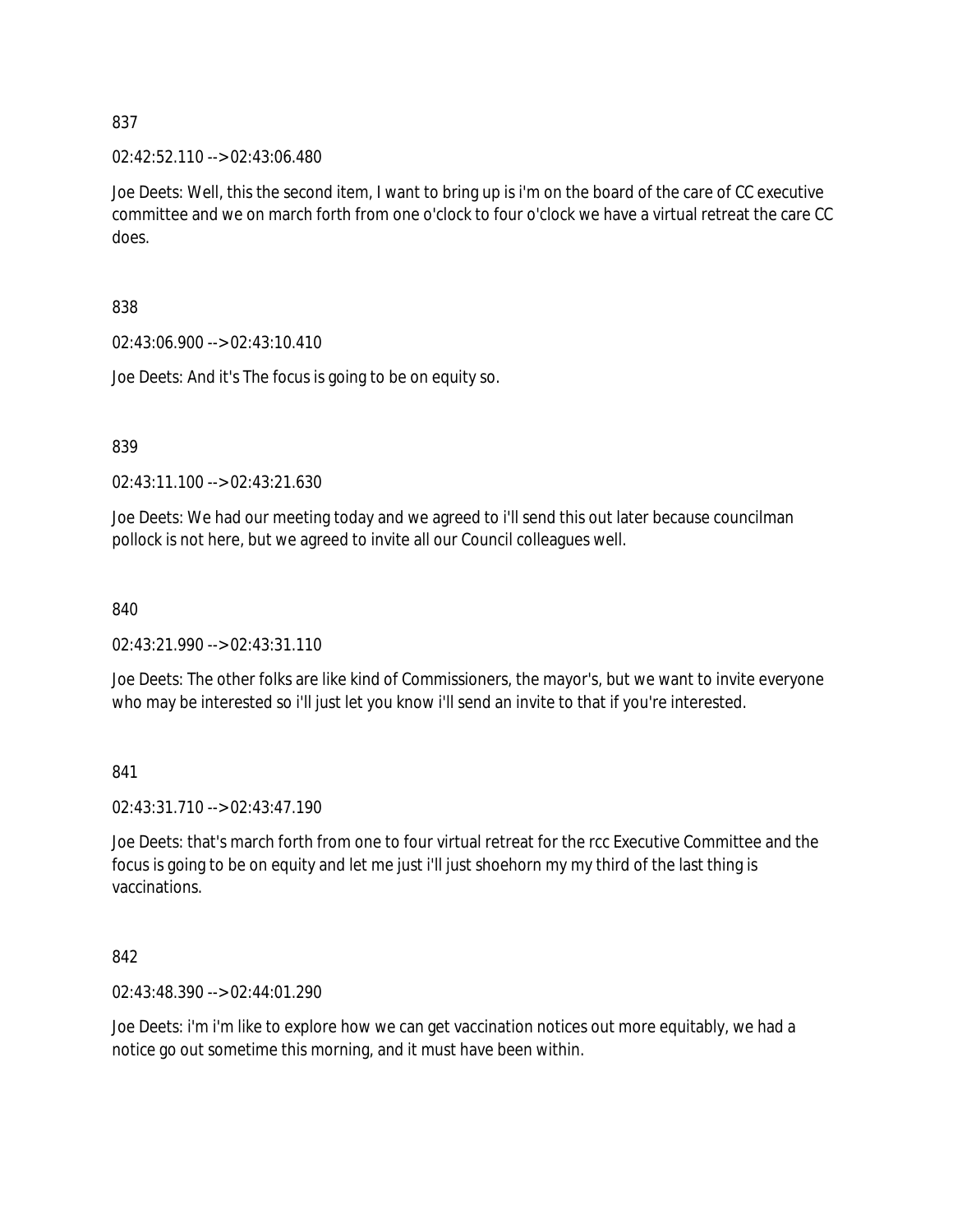02:44:02.250 --> 02:44:13.320

Joe Deets: I don't know 10 Minutes it was full and i'm getting let's just say I got a complaint from a constituent who said, you know there's folks who are working folks who just can't.

844

02:44:14.250 --> 02:44:28.740

Joe Deets: You know jump on it that quickly and i'd like to explore how we can make our our vaccination appointments more equitable so just want to bring that up i'm going to like to explore that and then i'll talk to the city manager and less age.

845

02:44:30.180 --> 02:44:32.370

Joe Deets: Of course, any comments you care to share that'd be great.

846

02:44:35.790 --> 02:44:36.450

Kirsten Hytopoulos: um.

847

02:44:38.700 --> 02:44:41.430

Kirsten Hytopoulos: As city manager, did you want to chime in.

848

02:44:42.330 --> 02:44:54.540

Ellen Schroer: Sure, I think that we all share the frustration with the really limited supply of vaccine the appointments today we're very, very quickly filled and.

849

02:44:55.200 --> 02:45:09.660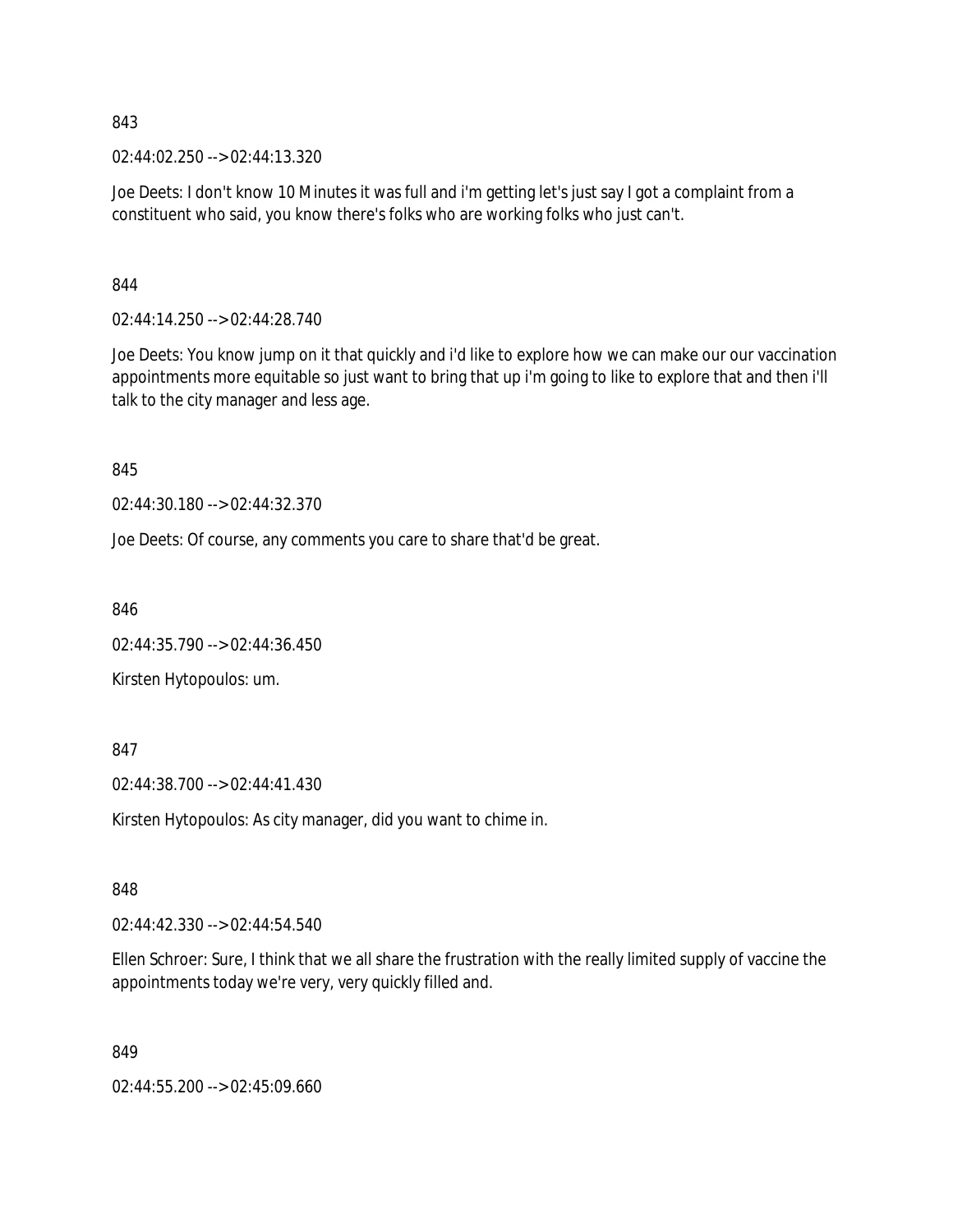Ellen Schroer: I am certainly sympathetic to people who aren't able to be at their computer and even those who are able to be at their computer really don't all have the chance to sign up, we did successfully get some vaccine on the island, this week.

850

02:45:10.740 --> 02:45:17.610

Ellen Schroer: And it was all signed up for very quickly the rest of concept county didn't get any know the big.

851

02:45:18.660 --> 02:45:22.500

Ellen Schroer: Vaccination clinic that was set up and kits that county didn't receive any additional.

### 852

02:45:23.160 --> 02:45:32.250

Ellen Schroer: doses this week so really the supply is the is the biggest problem and we are continuing to reach out to public health and to the State to request more vaccine.

853

02:45:32.820 --> 02:45:38.970

Ellen Schroer: it's not possible for everyone to go to another county like go to King county to get a vaccine and we recognize that.

854

02:45:39.360 --> 02:45:45.120

Ellen Schroer: And we are working very hard to stay within the rules so that we continue to qualify for vaccine.

855

02:45:45.540 --> 02:45:57.600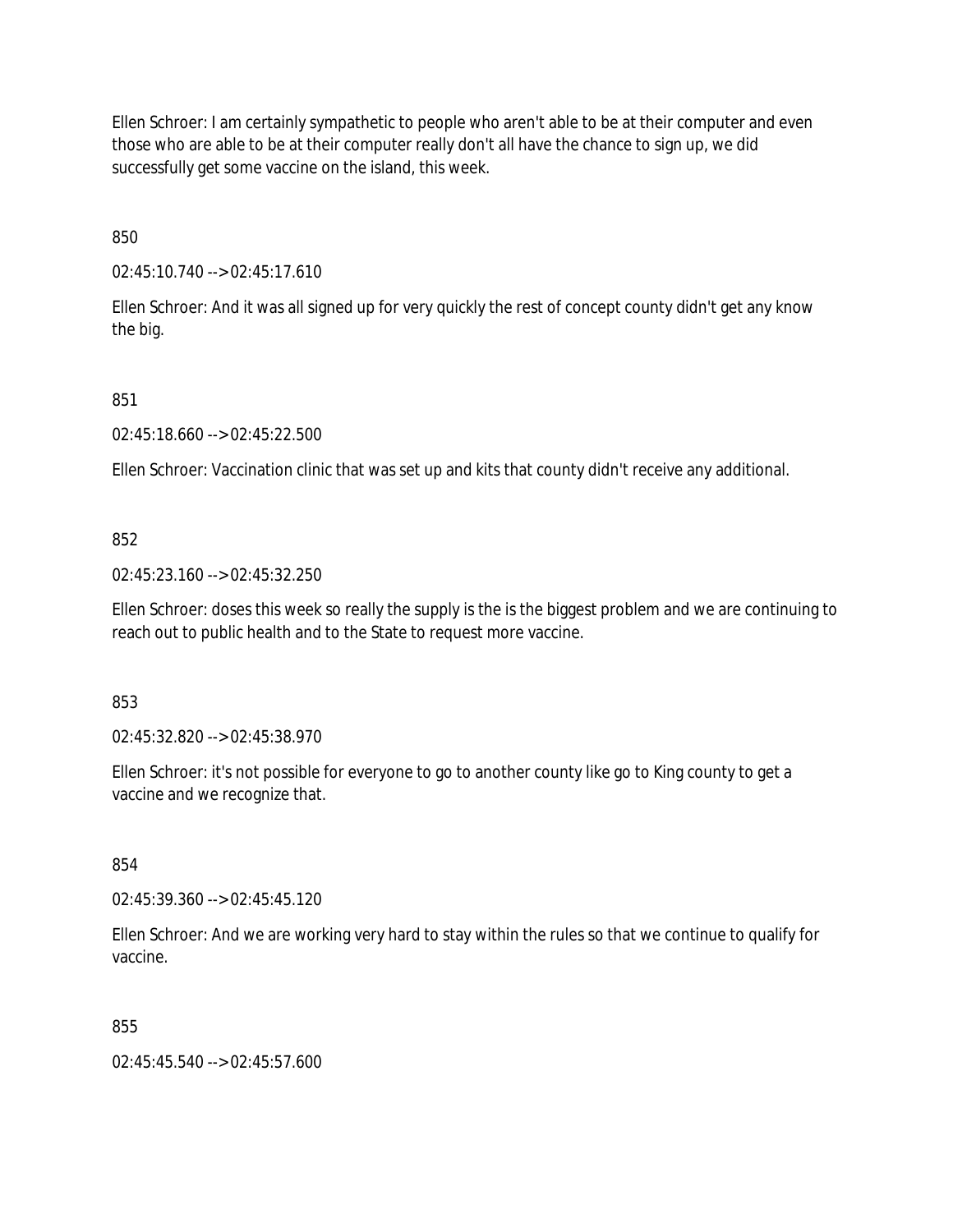Ellen Schroer: That has some short term frustration, but hopefully some long term payoff when we continue to get and get more of the dosages as they become available so again I I really am.

856

02:45:58.230 --> 02:46:07.710

Ellen Schroer: I have a lot of sympathy for people who would like to have a vaccine and have not yet been successful, and please know that we are doing everything we can to be ready as soon as we have.

857

02:46:08.370 --> 02:46:18.180

Ellen Schroer: A doses, that we can make available, we will do so, and you know we're all hopeful that that time will be soon that we have more.

858

02:46:21.090 --> 02:46:21.840

Kirsten Hytopoulos: mayor nisar.

859

02:46:22.560 --> 02:46:33.180

Rasham Nassar: yeah one more item and this just came in email form to me I don't think that city council was copied and perhaps you'll receive it as well, but it's an email from Peter Perry.

860

02:46:33.720 --> 02:46:46.440

Rasham Nassar: And it's in regard to allow for Barrow and Charles Schmidt and what is being proposed in this email, is that the City Council with in collaboration with the city consider.

861

 $02.46.48150 - 02.46.5760$ 

Rasham Nassar: acknowledgement of outstanding service of both Mr Ribeiro and Mr Schmidt, in the form of a commemorative plaque and public view waterfront park.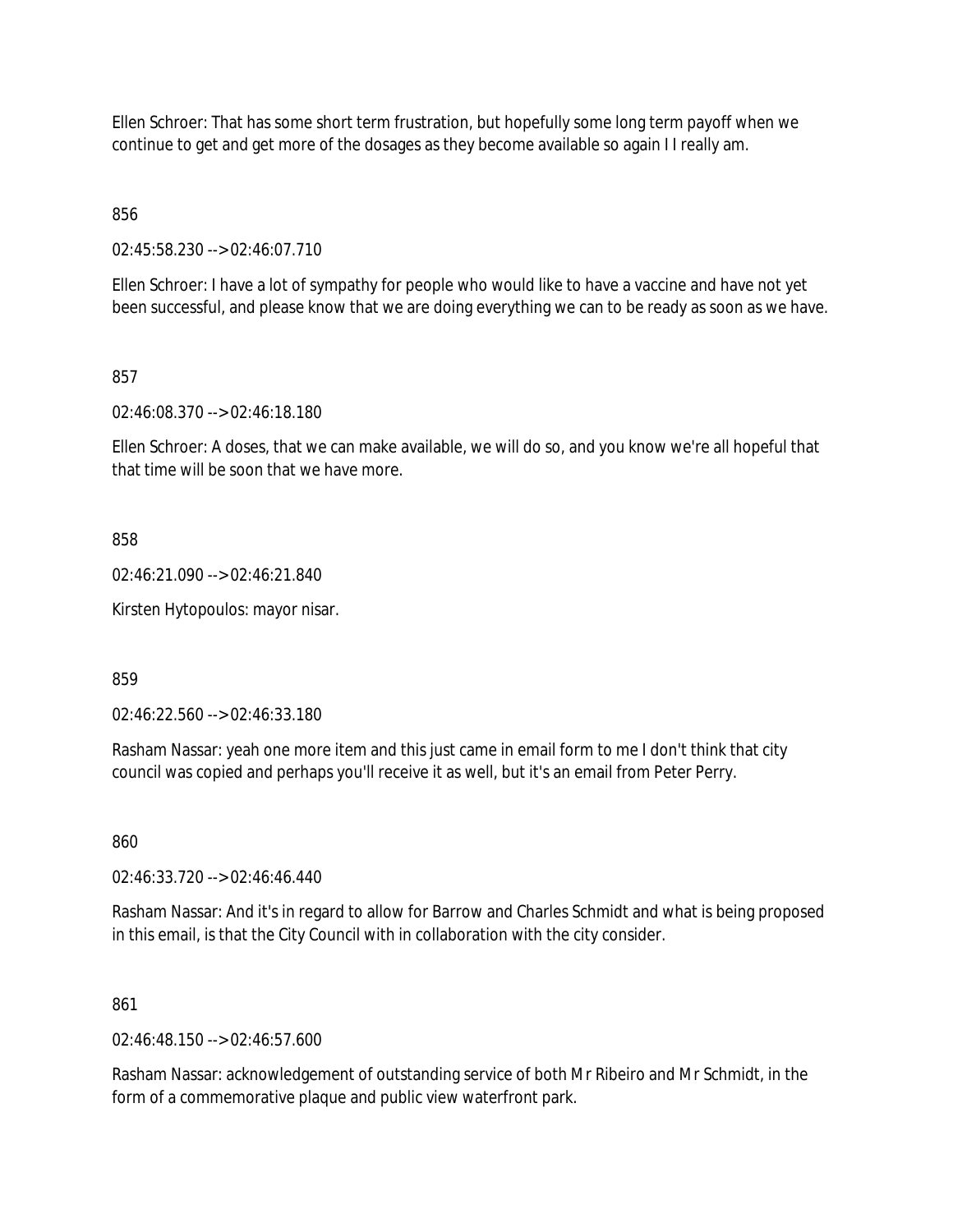02:46:58.980 --> 02:47:07.740

Rasham Nassar: suggested that we might consider an endowment in their names of scholarship for suitable students or any other impressive document of thanks, any other ideas at the Council and the city might have.

863

02:47:08.250 --> 02:47:16.080

Rasham Nassar: I think we're all aware of the circumstances that are prompting this request related to both Mr Rivera and Mr Schmidt and how invaluable they have been.

864

02:47:16.440 --> 02:47:19.110

Rasham Nassar: In terms of their service and their contributions to the city.

865

02:47:19.500 --> 02:47:28.950

Rasham Nassar: So if it's Okay, with the Council, I would like to take this email and discuss it with Deputy Mayor and interim city manager schroer this Thursday morning and come up with some ideas and we can bring back.

866

02:47:29.580 --> 02:47:36.090

Rasham Nassar: To counsel that acknowledgement and here to this request okay great Thank you counsel.

867

02:47:37.110 --> 02:47:37.710

Kirsten Hytopoulos: Okay.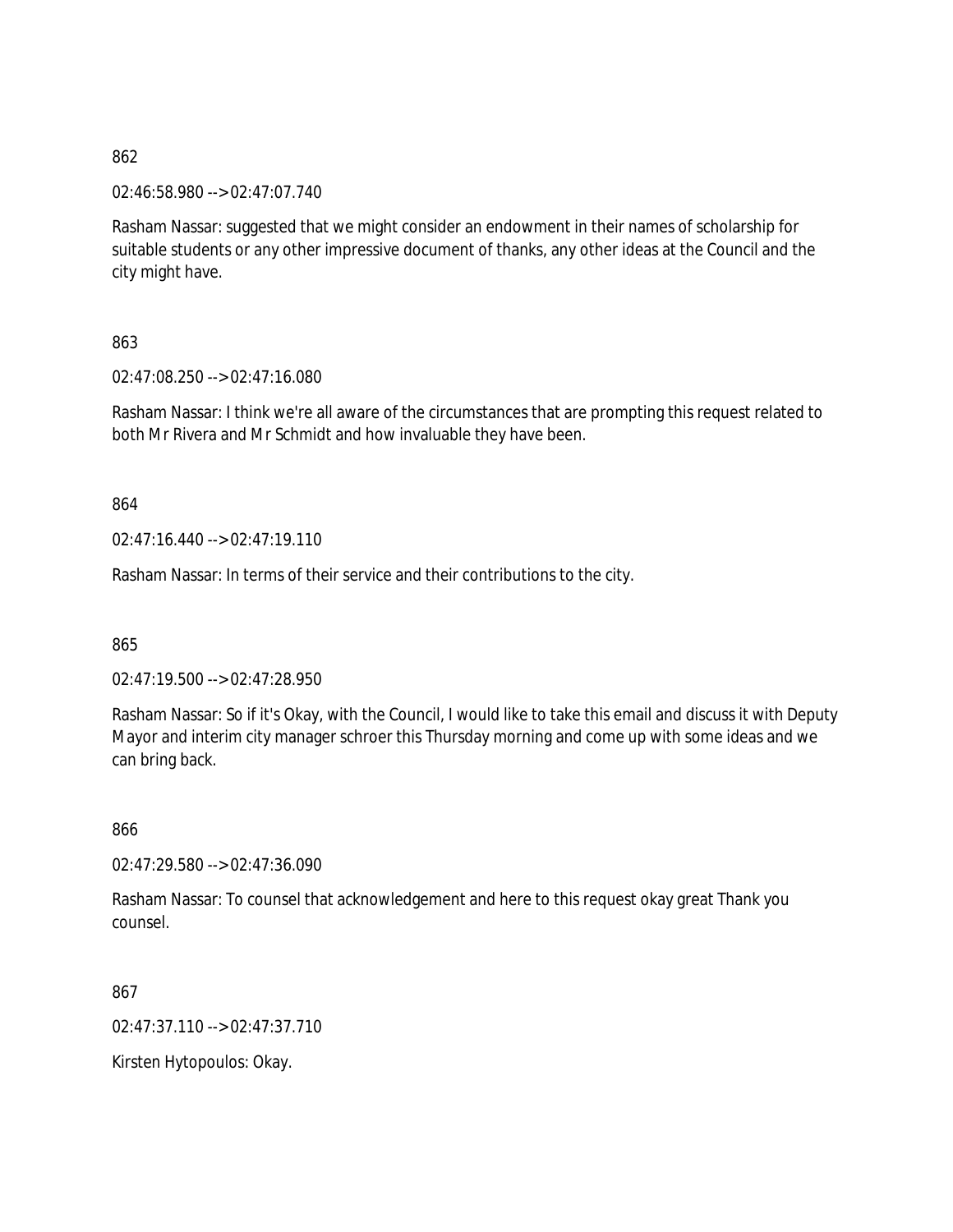02:47:39.030 --> 02:47:42.060

Kirsten Hytopoulos: We still have see manager, you can still up.

869

02:47:42.960 --> 02:47:53.970

Ellen Schroer: yeah I just had a quick announcement, we are working to plan the first quarterly police briefing with the police chief, this is a commitment that we made last year to have quarterly briefings.

### 870

02:47:54.930 --> 02:48:06.180

Ellen Schroer: Up until just a couple hours ago, I was looking at the 16th of March, but that is the date that you have chosen for your Community event potentially with the other jurisdictions for the sustainable transportation.

#### 871

02:48:07.470 --> 02:48:16.170

Ellen Schroer: Item that, so we will continue to look for a different date we are targeting probably doing a brown bag at noon time sort of brown bag for people to.

### 872

02:48:16.530 --> 02:48:24.000

Ellen Schroer: eat and talk with the chief and hoping to offer a middle of the daytime and see if there's some other folks that.

### 873

02:48:24.690 --> 02:48:30.120

Ellen Schroer: aren't available in the evening or who prefer to attend items or prefer to attend meetings during the day.

874